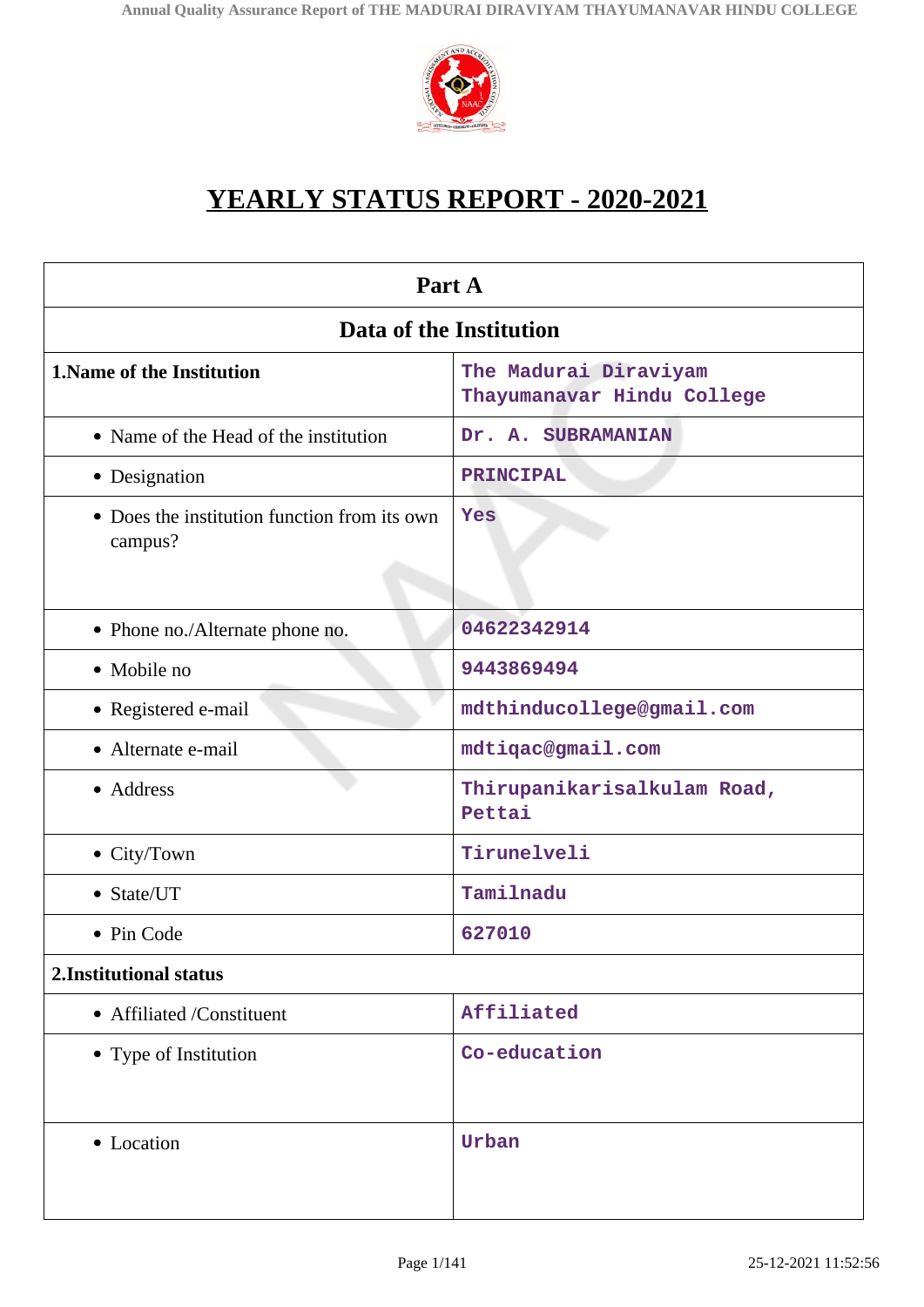| • Financial Status                                                         | UGC 2 $f$ and $12(B)$                                                                                       |
|----------------------------------------------------------------------------|-------------------------------------------------------------------------------------------------------------|
| • Name of the Affiliating University                                       | Manonmaniam Sundaranar University                                                                           |
| • Name of the IQAC Coordinator                                             | Dr. K. BALASUBRAMANIAN                                                                                      |
| $\bullet$ Phone No.                                                        | 9942888801                                                                                                  |
| • Alternate phone No.                                                      | 04622342914                                                                                                 |
| • Mobile                                                                   | 9942888801                                                                                                  |
| • IQAC e-mail address                                                      | mdtiqac@gmail.com                                                                                           |
| • Alternate Email address                                                  | mdthinducollege @gmail.com                                                                                  |
| 3. Website address (Web link of the AQAR<br>(Previous Academic Year)       | https://www.mdthinducollege.org/i<br>gac/agar/AQAR%202019%202020%20Rep<br>ort%20Accepted%20Pdf%20201020.pdf |
| 4. Whether Academic Calendar prepared<br>during the year?                  | Yes                                                                                                         |
| • if yes, whether it is uploaded in the<br>Institutional website Web link: | https://www.mdthinducollege.org/i<br>qac/202021/HAND%20BOOK%20-20-21%2<br>Ocalender.pdf                     |

# **5.Accreditation Details**

| Cycle                                  | Grade | <b>CGPA</b> | Year of<br>Accreditation | Validity from | Validity to |
|----------------------------------------|-------|-------------|--------------------------|---------------|-------------|
| Cycle 1                                | $B++$ | 80.05       | 2005                     | 20/05/2005    | 19/05/2010  |
| Cycle 2                                | в     | 2.56        | 2011                     | 30/11/2011    | 29/11/2016  |
| Cycle 3                                | $B+$  | 2.73        | 2018                     | 26/09/2018    | 25/09/2023  |
| <b>6.Date of Establishment of IQAC</b> |       |             | 06/07/2005               |               |             |

**7.Provide the list of funds by Central / State Government UGC/CSIR/DBT/ICMR/TEQIP/World Bank/CPE of UGC etc.,**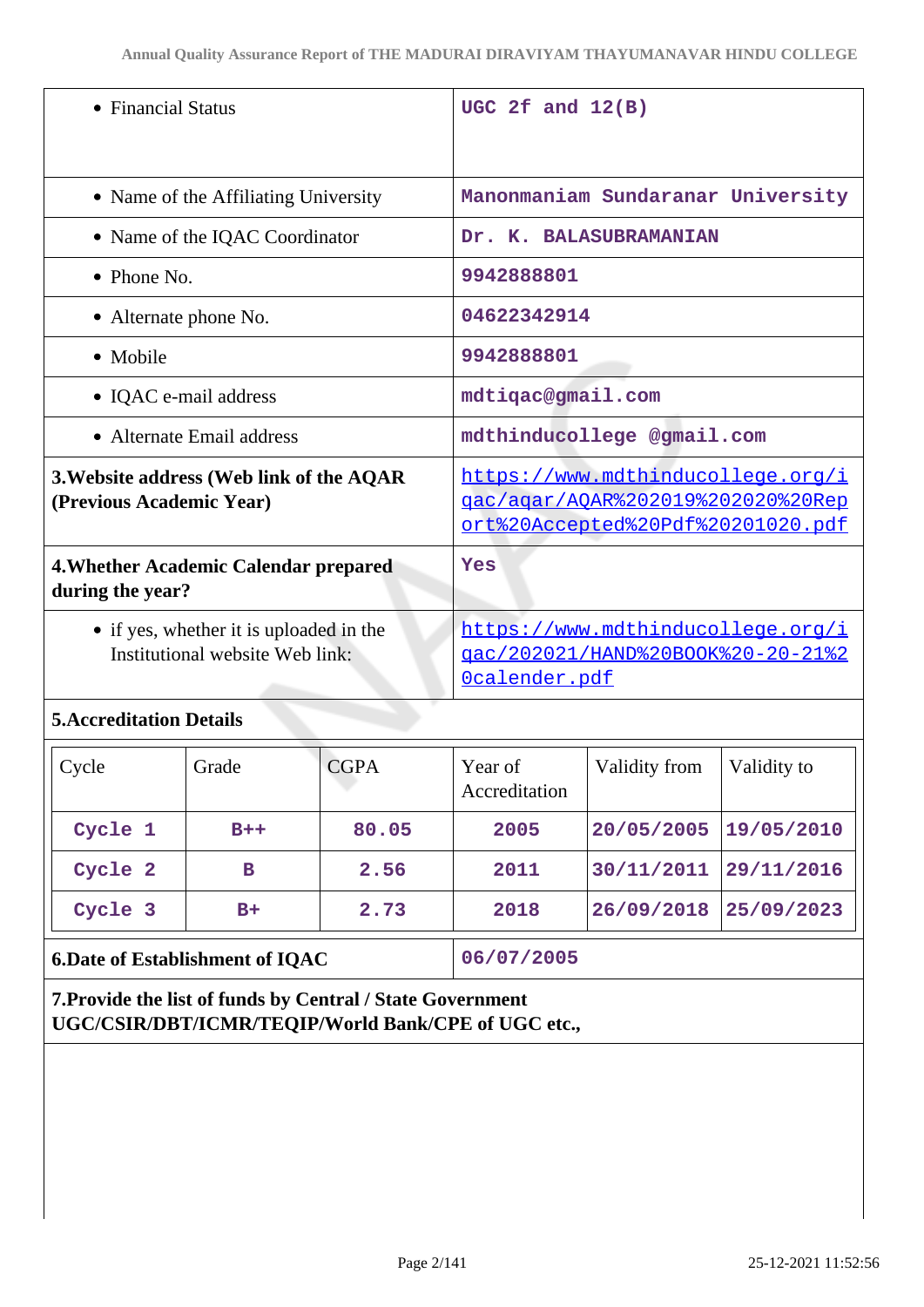| Institutional/Depa<br>rtment /Faculty                                           | Scheme                                                                               | <b>Funding Agency</b>                                                                           |     | Year of award<br>with duration | Amount                |
|---------------------------------------------------------------------------------|--------------------------------------------------------------------------------------|-------------------------------------------------------------------------------------------------|-----|--------------------------------|-----------------------|
| Dr. D.<br>Silambarasan<br>&.<br>Dr.V.Selvam                                     | Science &<br>Technology<br>Project<br>(STP) scheme<br>in the<br>Physical<br>Sciences | Tamil Nadu<br><b>State</b><br>Council for<br>Science and<br>Technology<br>(TNSCST)              |     | 2020, 2<br>Years               | Rs.<br>$1, 10, 000/-$ |
| Dr.T.<br>Karuppiah                                                              | Central<br>Institute of<br>Classical<br>Tamil                                        | Government<br>of India                                                                          |     | 2020                           | $Rs.51381/-$          |
| R. Syuambu<br>Ratna Devi,<br>Research<br>Scholar,<br>Department<br>of Economics | Stipend to<br>Fulltime<br>Ph.d Scholar<br>Scheme                                     | Single Girl<br>Child<br>Scholarship<br>(DoctoralFfe<br>llowship)                                |     | 2020                           | Rs.3,34,000/          |
| Sandhiya .S,<br>Ahsi Sindha<br>Shereer                                          | Stipend to<br><b>PG Courses</b>                                                      | <b>PG</b> Indira<br>Gandhi<br>Scholarship<br>for Single<br>Girl Child,<br>Central<br>Government |     | 2020                           | $Rs.72,000/-$         |
| 172 Students<br>of B. A<br>Economics<br>(Tami <sub>1</sub> )<br>Medium)         | Tamil Medium<br><b>Students</b><br>Scholarship                                       | Government<br>of Tamilnadu                                                                      |     | 2020                           | Rs.1,54,000           |
| B. Malathi,<br>Research<br>Scholar,<br>Department<br>of Economics               | Stipend to<br>Fulltime<br>Ph.d Scholar<br>Scheme                                     | Directorate<br>оf<br>Collegiate<br>Education,<br>Chennai                                        |     | 27.2.2021                      | $Rs. 60,000/-$        |
| <b>NAAC</b> guidelines                                                          | 8. Whether composition of IQAC as per latest                                         |                                                                                                 | Yes |                                |                       |
|                                                                                 | • Upload latest notification of formation of IQAC                                    |                                                                                                 |     |                                |                       |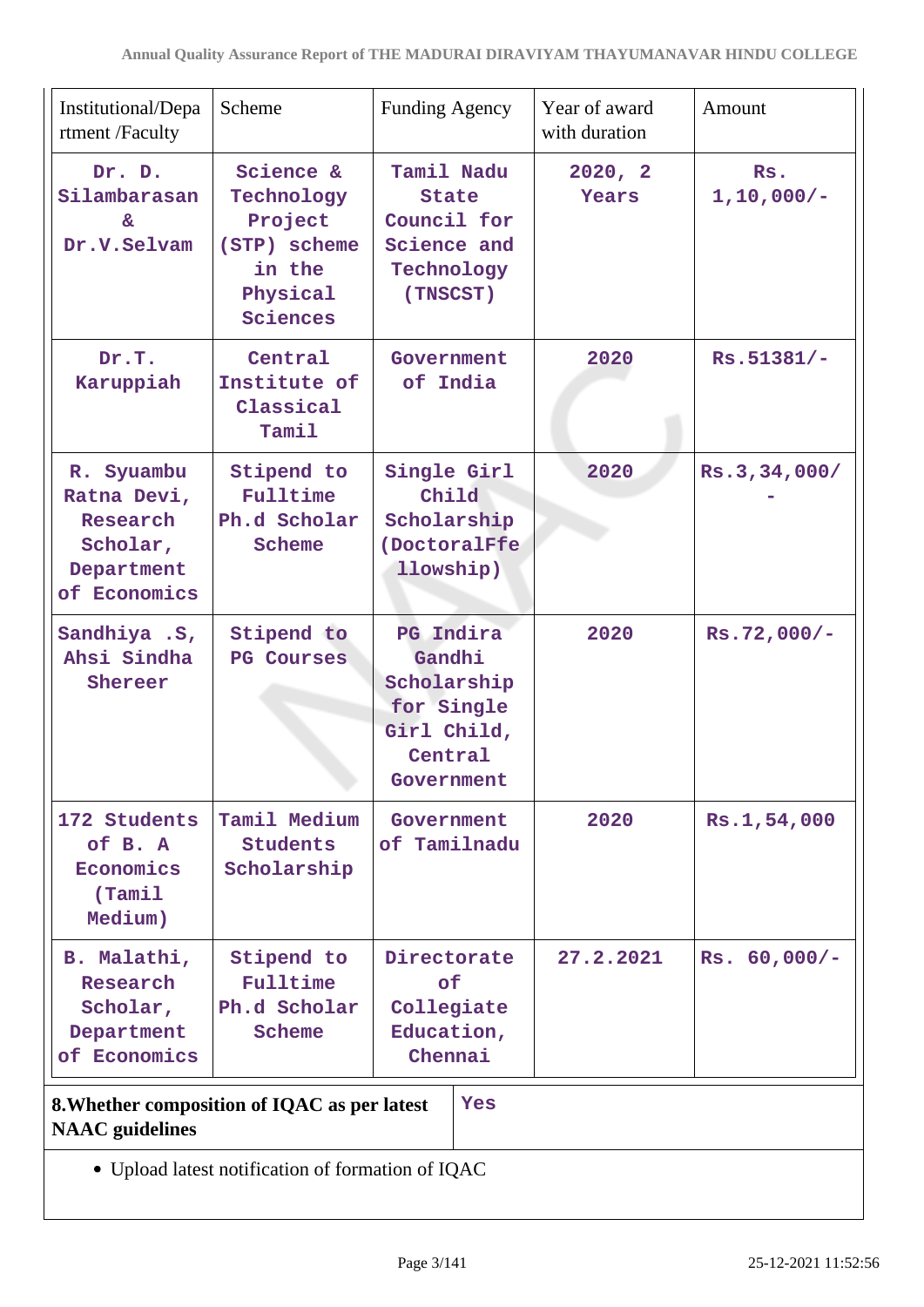| 9. No. of IQAC meetings held during the year                                                                                                                                                                                                                                                                                                                                                         | 1                |  |
|------------------------------------------------------------------------------------------------------------------------------------------------------------------------------------------------------------------------------------------------------------------------------------------------------------------------------------------------------------------------------------------------------|------------------|--|
| • Were the minutes of IQAC meeting(s) and<br>compliance to the decisions have been<br>uploaded on the institutional website?                                                                                                                                                                                                                                                                         | <b>Yes</b>       |  |
| • If No, please upload the minutes of the<br>meeting(s) and Action Taken Report                                                                                                                                                                                                                                                                                                                      | No File Uploaded |  |
| 10. Whether IQAC received funding from any<br>of the funding agency to support its activities<br>during the year?                                                                                                                                                                                                                                                                                    | <b>No</b>        |  |
| • If yes, mention the amount                                                                                                                                                                                                                                                                                                                                                                         |                  |  |
| 11. Significant contributions made by IQAC during the current year (maximum five bullets)                                                                                                                                                                                                                                                                                                            |                  |  |
| Comes True" by four staff members of science discipline to tune<br>students to spend time positively in pandemic lockdown period (June<br>2020). 2. Established ICT Academy membership to conduct various<br>training, skill development programs for staff & students and<br>industry-academic innovation practices (September 2020). 3. Organized<br>Seminar on Intellectual Property Right (IPR). |                  |  |
| 4. Created awareness among the students about innovation, start up,<br>entrepreneurship through various IIC activities and got four and a<br>half star out of five during 2019-2020. 5. Arranged handmade product<br>expo to exhibit student's talents and promote entrepreneurship on<br>26.02.2021. 6.Arranged Science exhibition on Science day 26.02.2021.                                       |                  |  |
| 7. Arranged food court to inculcate entrepreneurship mind set<br>(Exhibition cum sale) 08.03. 2021 8. Conducted the Self designed<br>Career Orientation Program (COP) "Way to Success" for II UG & I PG<br>Students. 9. Encouraged staff members to attend the online Faculty<br>Development Program (FDP) and Short term courses.                                                                   |                  |  |
| 10. Motivated all the staff members to develop online self-learning<br>courses and other online academic programs. 11. Online competitive<br>awareness test series was created and uploaded in our college<br>website. 12. Through extension clubs various COVID 19 awareness<br>programs were conducted and helped the needy peoples.                                                               |                  |  |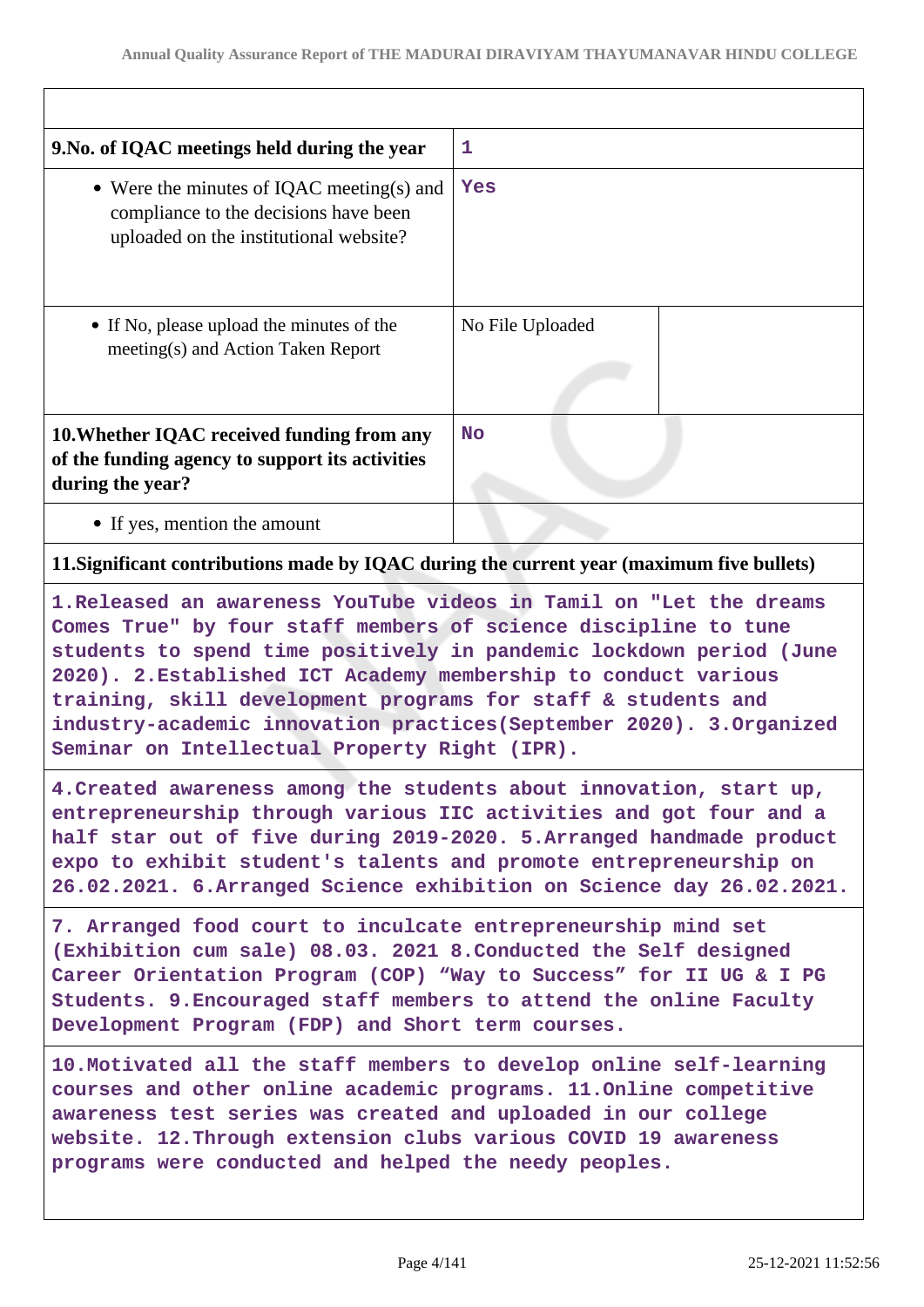**13. Encouraged the students to exhibit their handmade art work in exhibition cum sale platform arranged by Government Museum on 03.01.2021 14. Organized two days Culture Exchange Program with Govt. Degree College, Kargil (with Ladaku) under "EK BHARAT SHRESTHAA BHARAT" (EBSB) on 08.02.2021 & 09.02.2021 15. Created awareness among students to do internship and various online courses.**

**12.Plan of action chalked out by the IQAC in the beginning of the Academic year towards Quality Enhancement and the outcome achieved by the end of the Academic year**

| Plan of Action                                                                                                                             | Achievements/Outcomes                                                                                                                                                                                               |
|--------------------------------------------------------------------------------------------------------------------------------------------|---------------------------------------------------------------------------------------------------------------------------------------------------------------------------------------------------------------------|
| 1. To continue Student Mentoring<br>System (Offline/Online)                                                                                | 1. In the pandemic situation all<br>the staff members mentored the<br>students not only in academic<br>part but also in personal<br>grievances.                                                                     |
| 2. To collect feedback from<br>Various Stakeholders                                                                                        | 2. Collected online feedback<br>from outgoing students and staff<br>members.                                                                                                                                        |
| 3. To conduct Entrepreneur<br>development/ Innovation/ Startup<br>programs for Students through<br>Institution Innovation Council<br>(TIC) | 3. 13 workshop/ seminars were<br>conducted through IIC                                                                                                                                                              |
| 4. To improve industry-academic<br>practices by establishing ICT<br>Academy (Members Institution)                                          | 4. Online seminars were<br>conducted through ICT Academy by<br>experienced industrial persons<br>and signed MOU with Oracle<br>academy, Cyber Security academy,<br>Entrepreneurship Cluster<br>Development Program. |
| 5. To conduct Seminar on<br>Intellectual Property Right                                                                                    | 5. Seminar on IPR was organized<br>through ICT Academy.                                                                                                                                                             |
| 6. To motivate the staff members<br>to get funds from various<br>funding agencies, industry and<br>other organization                      | 6. Staff members were motivated<br>to apply for various projects<br>and one project was sanctioned<br>under Science & Technology<br>Project scheme from TNSCST.                                                     |
| 7. To organize Gender equity<br>promotion program                                                                                          | 7. Organized Seminar on Women<br>Empowerment through ICT Academy                                                                                                                                                    |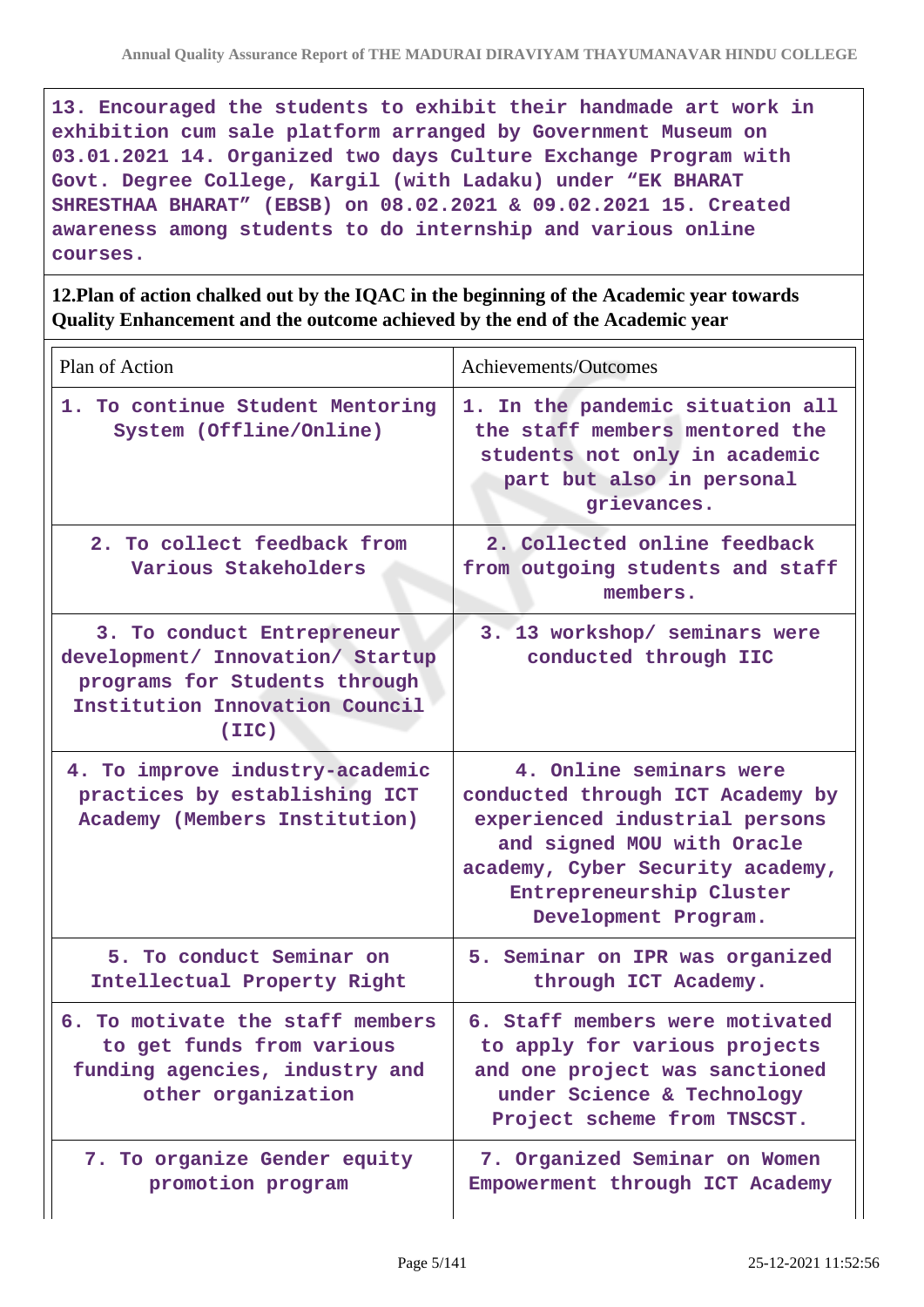|                                                                                                 | and Entrepreneur program for<br>girls through IIC                                                                                                              |
|-------------------------------------------------------------------------------------------------|----------------------------------------------------------------------------------------------------------------------------------------------------------------|
| 8. To motivate the staff members<br>and students to join MOOC's in<br>SWAYAM PORTAL             | 8. Staff members and students<br>were enrolled MOOC courses and<br>100 students have completed<br>Skill Edge Program through ICT<br>Academy.                   |
| 9. To motivate the staff members<br>to attend various professional<br>development programs      | 9. Almost all the staff members<br>were attended programs such as<br>online Seminars/ Faculty<br>Development Program/ Orientation<br>Course/ Refresher Course. |
| 10. To arrange a science<br>exhibition and handmade product<br>expo                             | 10. Science exhibition and<br>product exhibition arranged on<br>26.2.2021.                                                                                     |
| 11. To organize a food court to<br>inculcate entrepreneurship mind<br>set (Exhibition cum sale) | 11. Arranged Food Court on<br>8.3.2021                                                                                                                         |
| 12. To continue Student<br>Satisfaction Survey (SSS)                                            | 12. SSS was collected through<br>Online.                                                                                                                       |
| 13. Whether the AQAR was placed before<br>statutory body?                                       | Yes                                                                                                                                                            |
| • Name of the statutory body                                                                    |                                                                                                                                                                |
| Name                                                                                            | Date of meeting $(s)$                                                                                                                                          |
| IQAC Steering Committee                                                                         | 18/11/2021                                                                                                                                                     |
| 14. Whether institutional data submitted to AISHE                                               |                                                                                                                                                                |
| Year                                                                                            | Date of Submission                                                                                                                                             |
| 2020                                                                                            | 20/02/2020                                                                                                                                                     |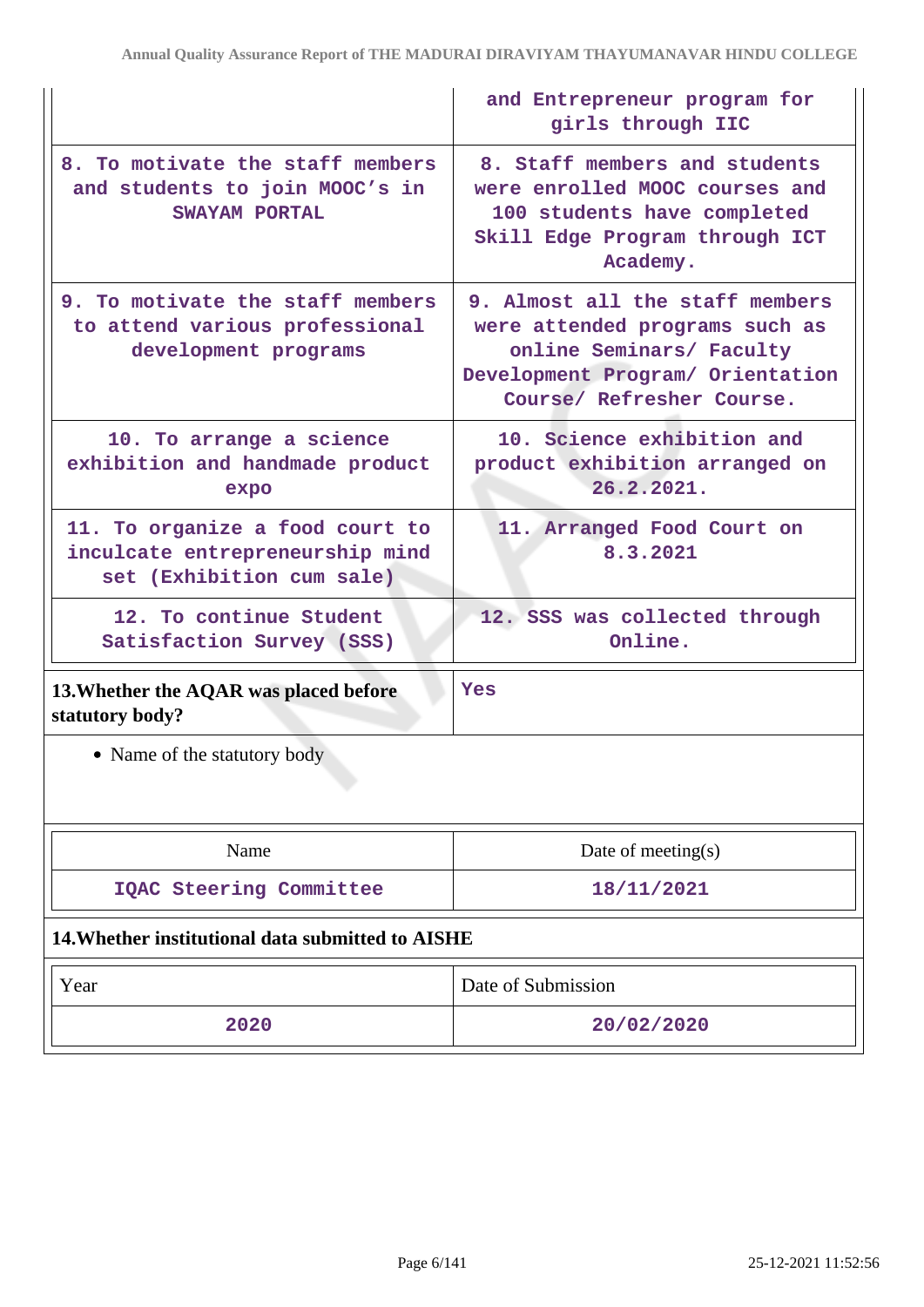| <b>Extended Profile</b>                                                                                                     |                  |                                      |
|-----------------------------------------------------------------------------------------------------------------------------|------------------|--------------------------------------|
| 1.Programme                                                                                                                 |                  |                                      |
| 1.1 Number of courses offered by the institution across all<br>programs during the year                                     |                  | 20                                   |
| <b>File Description</b><br>Data Template                                                                                    | Documents        | No File Uploaded                     |
| 2.Student                                                                                                                   |                  |                                      |
| 2.1 Number of students during the year                                                                                      |                  | 2367                                 |
| <b>File Description</b><br><b>Institutional Data in Prescribed Format</b><br><b>Institutional Data in Prescribed Format</b> | Documents        | No File Uploaded<br>No File Uploaded |
| 2.2 Number of seats earmarked for reserved category as per GOI/<br>State Govt. rule during the year                         |                  | 727                                  |
| <b>File Description</b><br>Data Template                                                                                    | <b>Documents</b> | No File Uploaded                     |
| 2.3 Number of outgoing/final year students during the year                                                                  |                  | 841                                  |
| <b>File Description</b><br>Data Template                                                                                    | Documents        | No File Uploaded                     |
| 3.Academic                                                                                                                  |                  |                                      |
| 3.1 Number of full time teachers during the year                                                                            |                  | 95                                   |
| <b>File Description</b><br>Data Template                                                                                    | Documents        | No File Uploaded                     |
| 3.2 Number of sanctioned posts during the year                                                                              |                  | $\mathbf 0$                          |
| <b>File Description</b><br>Data Template                                                                                    | Documents        | No File Uploaded                     |
| 4.Institution                                                                                                               |                  |                                      |
| 4.1 Total number of Classrooms and Seminar halls                                                                            |                  | 70                                   |
| 4.2 Total expenditure excluding salary during the year (INR in<br>lakhs)                                                    |                  | 33,66,738                            |
| 4.3 Total number of computers on campus for academic purposes                                                               |                  | 162                                  |

# **Part B**

# **CURRICULAR ASPECTS**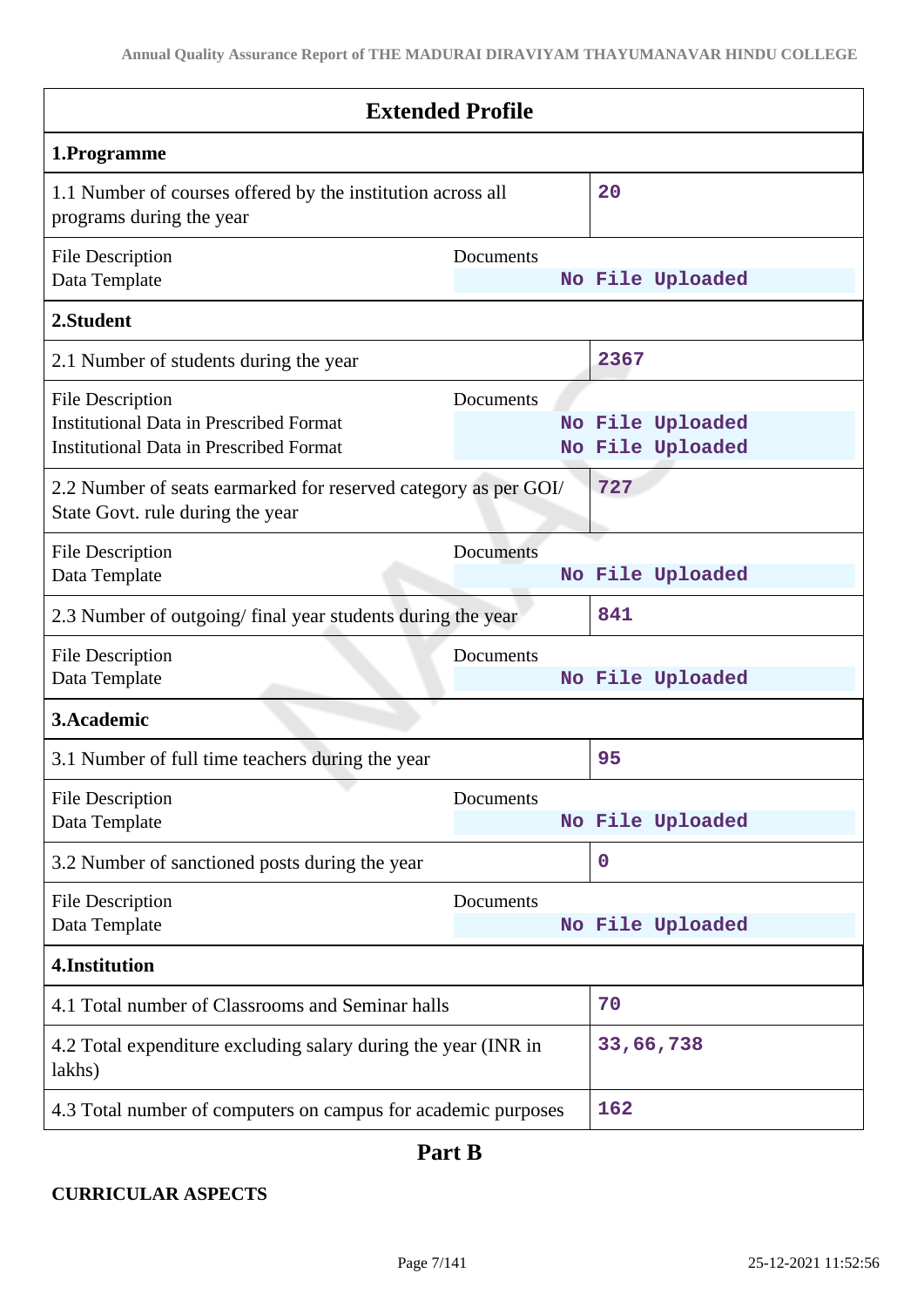# **1.1 - Curricular Planning and Implementation**

1.1.1 - The Institution ensures effective curriculum delivery through a well planned and documented process

**At the end of every semester department meetings are held to allot the subject to staff members and to fix the timetable for the forthcoming semester. The timetable with six day orders is submitted to the Principal by the respective Heads at the end of every semester for the perfect start of classes from the first day itself. Minutes of the meetings are also maintained in the departments. Timetable committee consists of six teaching staff and one non-teaching staff fixes the hours for common subjects like Part I,**

**Part II and Non-Major electives. Calendar committee that consists of five staff members and one non-teaching staff is there to prepare handbooks with rules, regulations, staff details, scholarship details and working days with day orders. During vacation the college hand book is prepared by the members of Calendar committee and is distributed to both staff and students at the beginning of every semester. Classes are held according to the day order and time table. Bridge Course is conducted for the first year students at the beginning of every year, to prepare students to meet the college environment and requirements. . Behavioral practice in co- education institution, semester pattern, Choice Based Credit System, extra/ co-curricular activities, scholarship details, foundation of basic communication, important topics and basic concepts of the respective programmes were covered. In the Covid Pandemic Academic year 2020-21, through ICT Academy online fresher induction programme GET SET GO was conducted on 17.12.2020 to sketch out the College History, Motto, Crest and achievements to freshers. And the similar programme was also organized by Manonmaniam Sundaranar University to all affiliated Colleges on 19.2.2021. Through these programmes freshers had a chance to know about the college and higher education curriculum system. Subject related instructions and basic concepts were discussed by the respective department staff members through online. As per the affiliating university three internal tests are mandatory every semester with the interval of 30 days each. (90 working days per semester). So, for the purpose of systematic teaching / a proper work plan is prepared by every department and the work is done as per the plan. At the end of every semester the work done report was submitted to the IQAC by all the staff members. The details are documented. Marks with attendance are entered to the university portal within the stipulated time. For periodic assessment, students are trained to answer university questions in**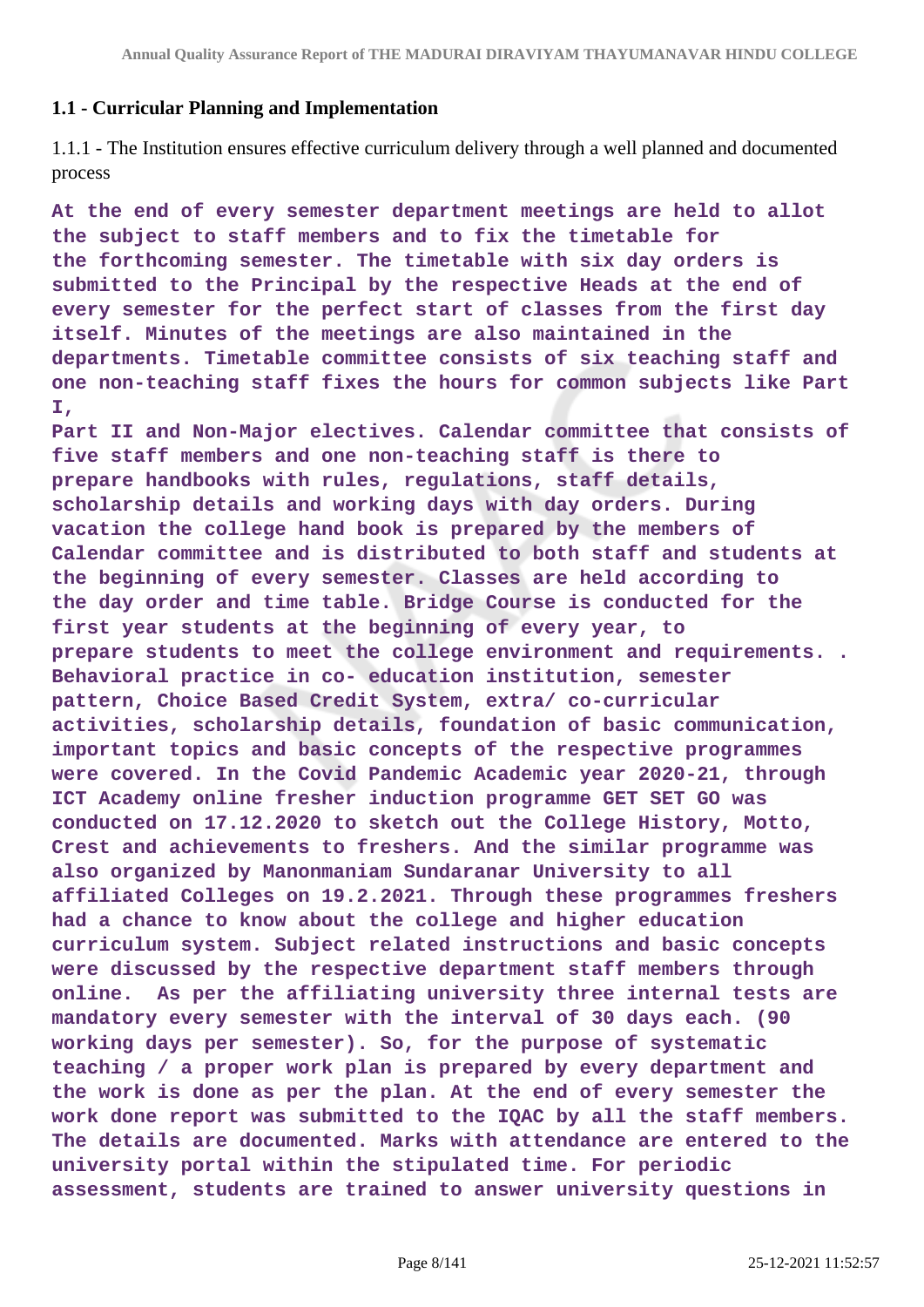**class tests. Necessary text and reference books are available in the central library and in some department library for smooth handling of classes. For some subjects simplified notes are prepared by staff and distributed to the students. Even though Chalk and Talk is a regular curriculum delivery method adopted, there is a gradual shift to the new modes of teaching. Use of LCD projectors, online materials, seminars and presentation by students are also adopted for effective teaching. In all final year classes LCD projectors are available.**

 **The covid pandemic lockdown has changed the way of teaching during this academic year. At the beginning, to complete the portion, staff members created and shared the audios and videos through WhatsApp, the easy mode of information exchange. Then staff members created various online class rooms, YouTube channels to share the content and conducted online classes.**

| <b>File Description</b>                | Documents                                    |
|----------------------------------------|----------------------------------------------|
| Upload relevant supporting<br>document | No File Uploaded                             |
| Link for Additional information        |                                              |
|                                        | https://www.mdthinducollege.org/igac/202021/ |
|                                        | 1.1.1.%20The%20Institution%20ensures%20effec |
|                                        | tive%20curriculum%20delivery%20through%20a%2 |
|                                        | Owell%20planned%20and%20documented%20process |
|                                        |                                              |

1.1.2 - The institution adheres to the academic calendar including for the conduct of Continuous Internal Evaluation (CIE)

**Academic calendar was prepared by the Calendar Committee consisting of 4 teaching staff assisted by a typist and junior assistant before the commencement of the academic year and it is adhered strictly, throughout the academic year. Very rarely there may be a change, due to collector's order or natural calamities. Commencements of internal tests are notified in academic calendar. But semester examination dates are announced only by the affiliating**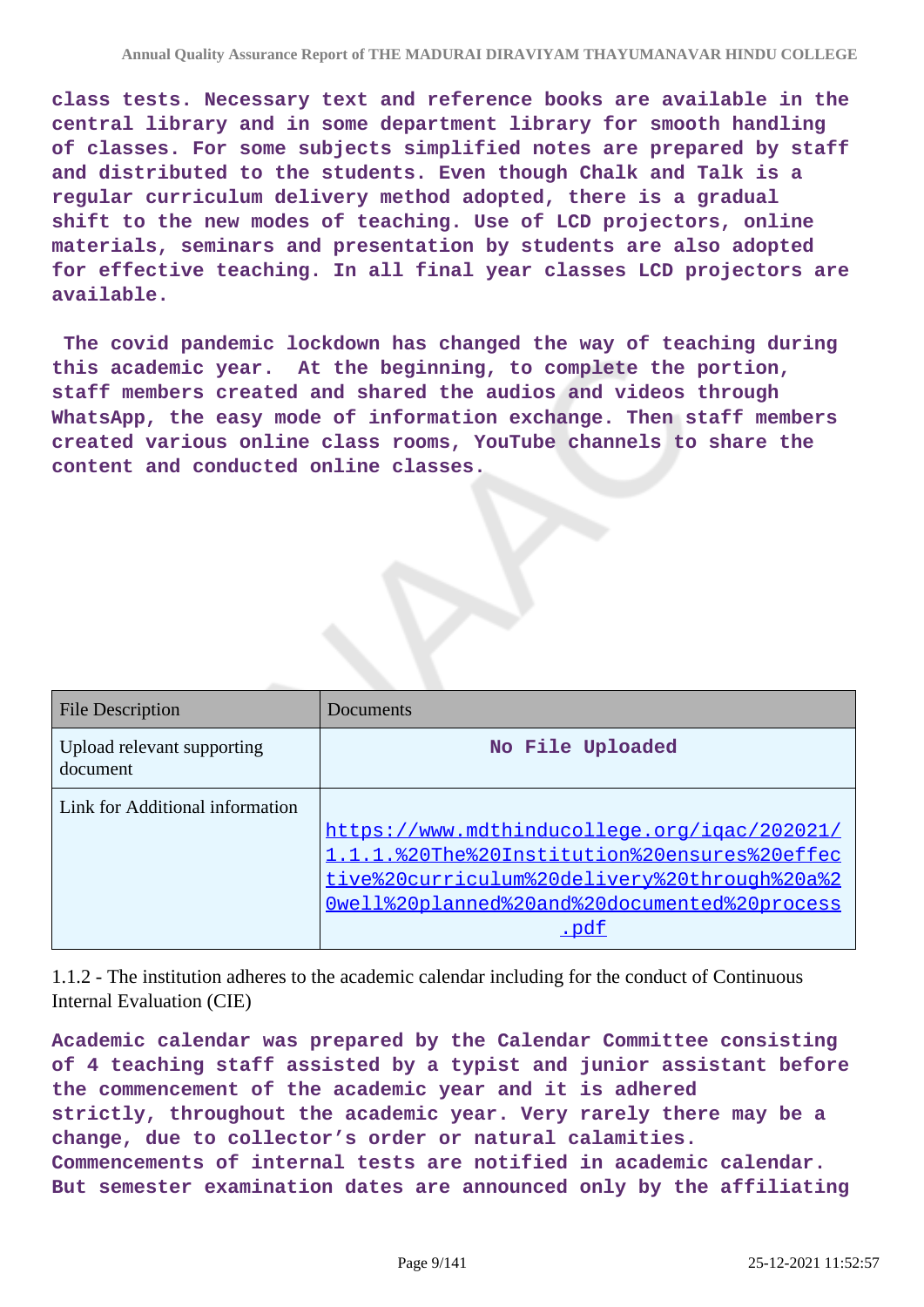**university. In the Covid pandemic academic year 2020-21, the academic calender was prepared by Principal and staff council members for every month and distributed to the staff and students through online.**

| <b>File Description</b>                | Documents                                                                           |
|----------------------------------------|-------------------------------------------------------------------------------------|
| Upload relevant supporting<br>document | View File                                                                           |
| Link for Additional information        | https://www.mdthinducollege.org/igac/202021/<br>HAND%20BOOK%20-20-21%20calender.pdf |

**1.1.3 - Teachers of the Institution participate in A. All of the above following activities related to curriculum development and assessment of the affiliating University and/are represented on the following academic bodies during the year. Academic council/BoS of Affiliating University Setting of question papers for UG/PG programs Design and Development of Curriculum for Add on/ certificate/ Diploma Courses Assessment /evaluation process of the affiliating University**

| <b>File Description</b>                                                                                         | Documents |
|-----------------------------------------------------------------------------------------------------------------|-----------|
| Details of participation of<br>teachers in various<br>bodies/activities provided as a<br>response to the metric | View File |
| Any additional information                                                                                      | View File |

### **1.2 - Academic Flexibility**

**1.2.1 - Number of Programmes in which Choice Based Credit System (CBCS)/ elective course system has been implemented**

**1.2.1.1 - Number of Programmes in which CBCS/ Elective course system implemented**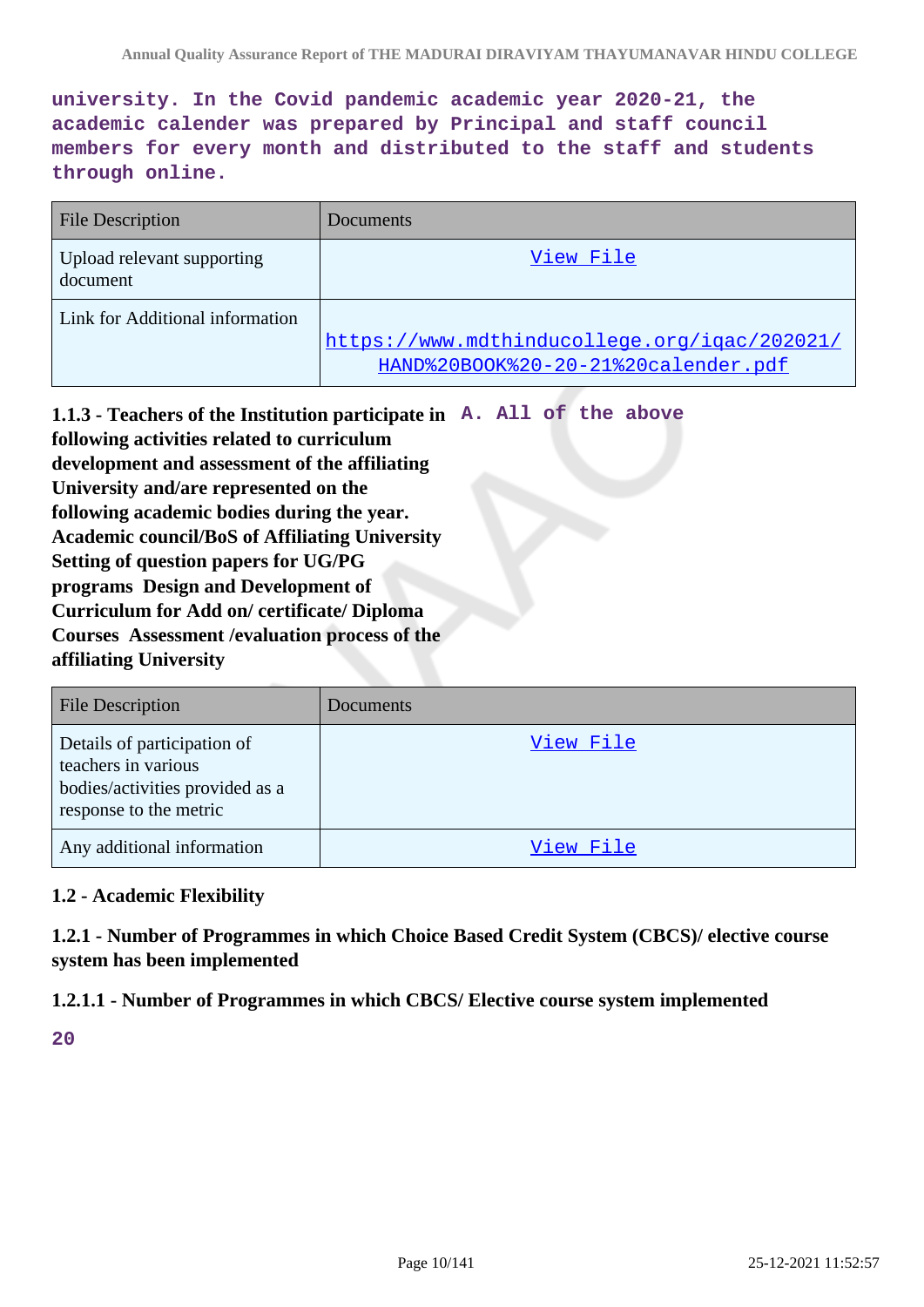| <b>File Description</b>                                    | Documents        |
|------------------------------------------------------------|------------------|
| Any additional information                                 | No File Uploaded |
| Minutes of relevant Academic<br>Council/BOS meetings       | View File        |
| Institutional data in prescribed<br>format (Data Template) | View File        |

# **1.2.2 - Number of Add on /Certificate programs offered during the year**

# **1.2.2.1 - How many Add on /Certificate programs are added during the year. Data requirement for year: (As per Data Template)**

#### **8**

| <b>File Description</b>                                                       | Documents        |
|-------------------------------------------------------------------------------|------------------|
| Any additional information                                                    | View File        |
| Brochure or any other document<br>relating to Add on /Certificate<br>programs | No File Uploaded |
| List of Add on /Certificate<br>programs (Data Template)                       | View File        |

# **1.2.3 - Number of students enrolled in Certificate/ Add-on programs as against the total number of students during the year**

### **340**

| <b>File Description</b>                                                                   | Documents |
|-------------------------------------------------------------------------------------------|-----------|
| Any additional information                                                                | View File |
| Details of the students enrolled in<br>Subjects related to<br>certificate/Add-on programs | View File |

# **1.3 - Curriculum Enrichment**

1.3.1 - Institution integrates crosscutting issues relevant to Professional Ethics, Gender, Human Values, Environment and Sustainability into the Curriculum

```
Social Value Education, Environmental Studies, Effective
Communication and Personality Development are taught as a part of
the curriculum as prescribed by the affiliating university as Part
IV
```
 **As per university norms there is a flexibility in**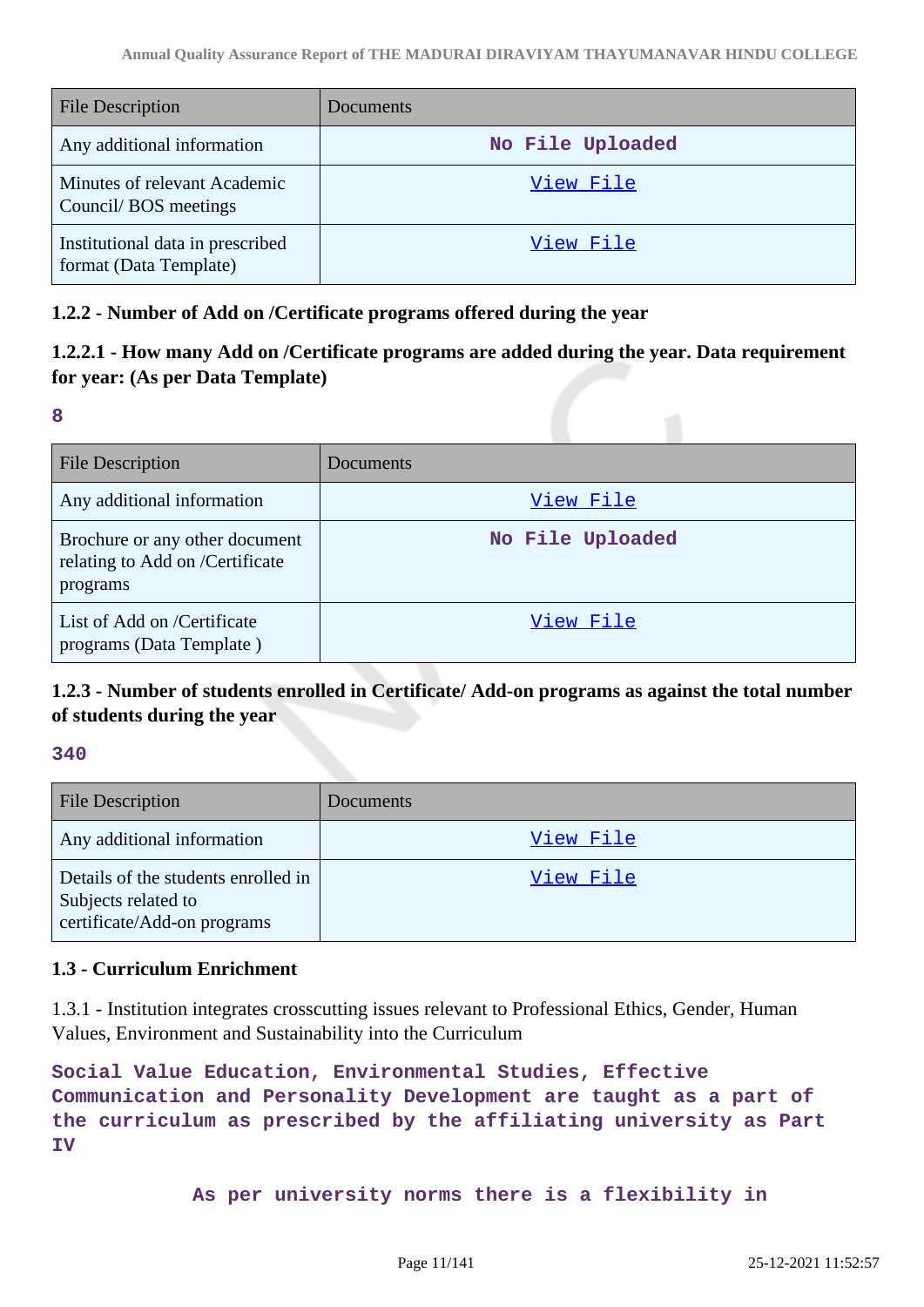**selecting Part III Skill Based Subject and Part IV Non-Major Elective Subject. The departments are offering Skill Based Subject based on the need of the hour for the development of the learners. Through Non-Major Elective, there is a chance for the learners to study other integrated subjects relevant to their core. For the professional excel, some number of students from Physics, Chemistry, Mathematics, Zoology are opting Computer Science as a Non Major Elective and the department of Mathematics is offering the subject Mathematics for competitive examination.**

 **NSS, YRC and NCC cadets are trained in such a way that their participation is essential in all celebrations both inside and outside college campus. These are taught as Part V Extension activity of curriculum and as per university norms, it is mandatory to the students to enrol in any one of the extension activities. Our cadets get selected to participate in Republic Day Celebration in the district and national level periodically.**

 **The college runs University approved Certificate and Diploma Courses apart from their regular syllabus. These courses enhance the capacity of learners to be better placed with efficiency and an awareness of total societal values. The certificates they receive on completion of the courses are helpful both personally and professionally..**

 **To create positive thinking among students, Certificate course like Gandhian Thought, Vivekananda Kendra Certificate, Progressive Thoughts are being conducted. Every year students are actively enrolling in the programmes.**

 **Staff members are acting as mentors for the students to enhance their academic, personal and social well-being through various forums in the campus like Planning Forum, Eco-Club, Career Guidance and Counselling, Students Guidance and Counselling, Fine Arts Club, Hindu College OutReach Programme and Women Grievances and Counselling Cell. These activities enrich the learners with sufficient disciplinary knowledge to engage in public discussions on related issues.**

 **Regular meetings are arranged through Department Associations and Career Guidance and Counselling Cell for the development of professional elevation of the learners. To create elevated youth, personal counselling and meetings on proper utilization of the time spent outside the class room, drug and alcohol prevention programmes, health awareness programmes have been organized through NSS. To promote spiritual activities among**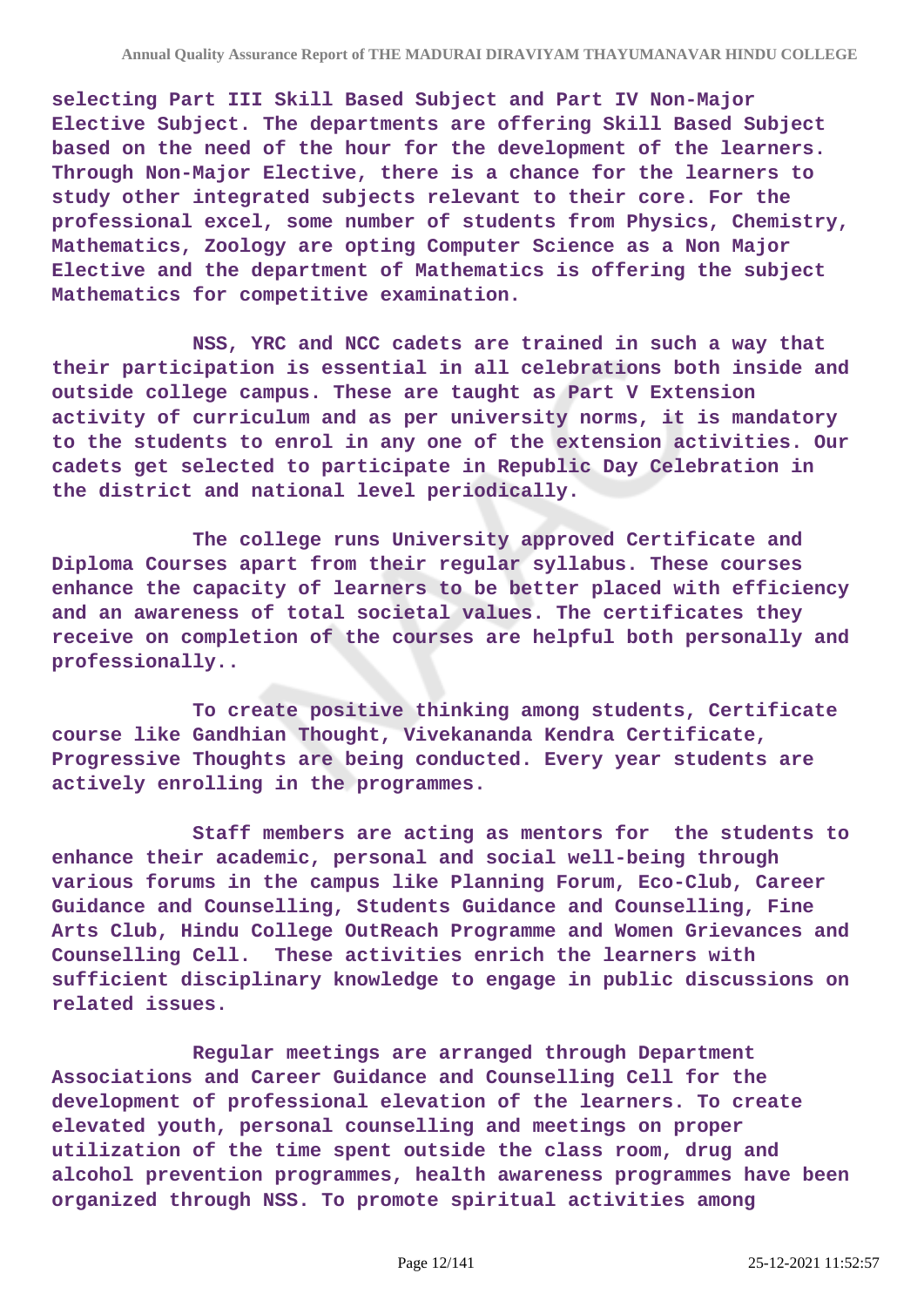**students, Fine Arts club is organising Navarathri Pooja every year.**

 **For girl students, a Women Grievance and Counselling Cell with one staff coordinator and lady staff representatives from each department is functioning. Several health programmes, social awareness programmes and women empowerment programmes are being conducted through this cell.**

 **For physical and mental health Yoga classes are part of the NSS activity during NSS camp and other days. Students have done many social activities during this pandemic year also.** 

| File Description                                                                                                                                                           | Documents        |
|----------------------------------------------------------------------------------------------------------------------------------------------------------------------------|------------------|
| Any additional information                                                                                                                                                 | No File Uploaded |
| Upload the list and description of<br>courses which address the<br>Professional Ethics, Gender,<br>Human Values, Environment and<br>Sustainability into the<br>Curriculum. | No File Uploaded |

# **1.3.2 - Number of courses that include experiential learning through project work/field work/internship during the year**

#### **12**

| <b>File Description</b>                                                                            | Documents        |
|----------------------------------------------------------------------------------------------------|------------------|
| Any additional information                                                                         | No File Uploaded |
| Programme / Curriculum/<br>Syllabus of the courses                                                 | No File Uploaded |
| Minutes of the Boards of Studies/<br>Academic Council meetings with<br>approvals for these courses | No File Uploaded |
| MoU's with relevant<br>organizations for these courses, if<br>any                                  | No File Uploaded |
| <b>Institutional Data in Prescribed</b><br>Format                                                  | View File        |

### **1.3.3 - Number of students undertaking project work/field work/ internships**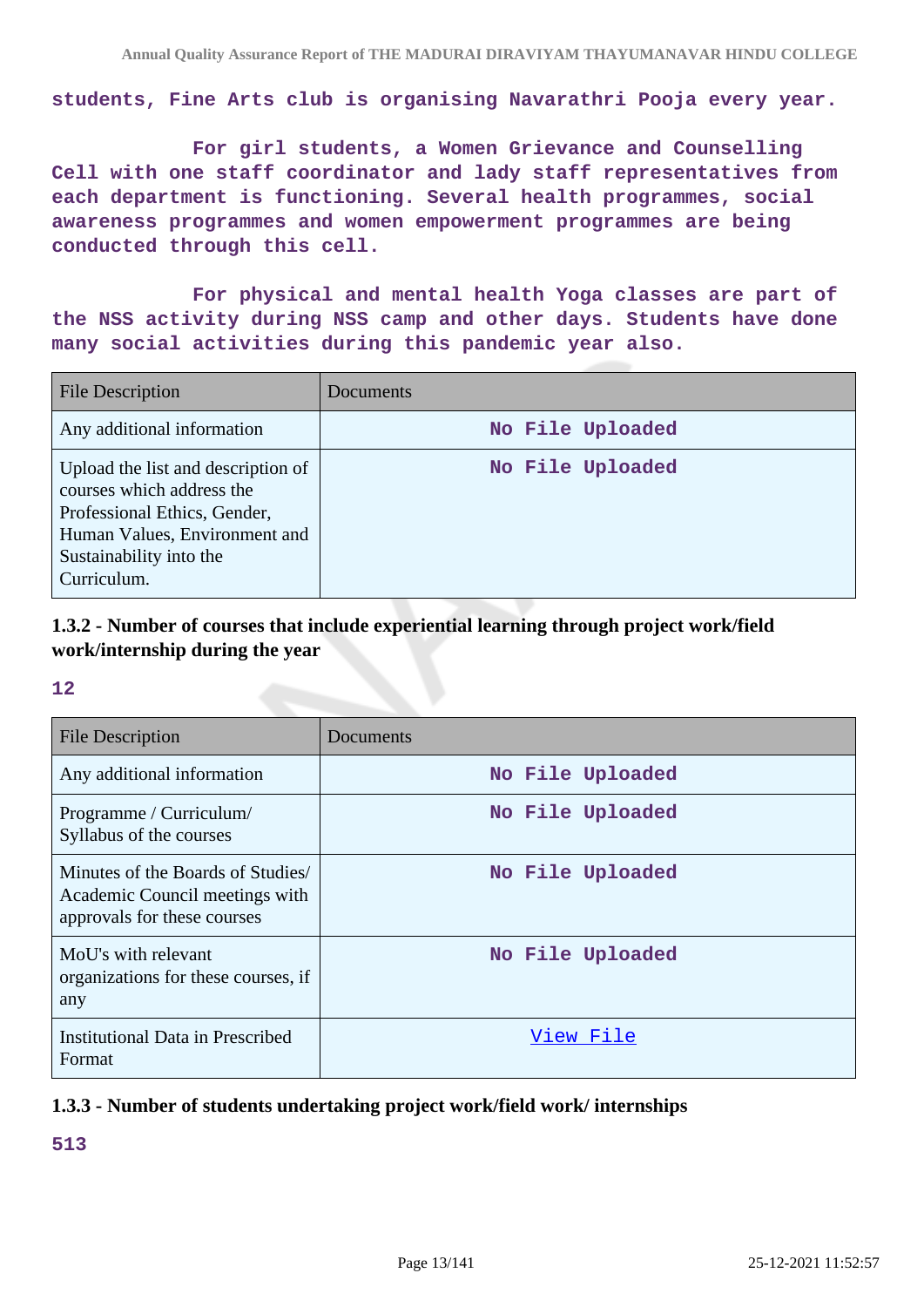| <b>File Description</b>                                                                                             | Documents        |
|---------------------------------------------------------------------------------------------------------------------|------------------|
| Any additional information                                                                                          | No File Uploaded |
| List of programmes and number<br>of students undertaking project<br>work/field work//internships<br>(Data Template) | View File        |

# **1.4 - Feedback System**

#### **1.4.1 - Institution obtains feedback on the syllabus and its transaction at the institution from the following stakeholders Students Teachers Employers Alumni C. Any 2 of the above**

| <b>File Description</b>                                                                                                                                        | Documents        |
|----------------------------------------------------------------------------------------------------------------------------------------------------------------|------------------|
| URL for stakeholder feedback<br>report                                                                                                                         | Nil              |
| Action taken report of the<br>Institution on feedback report as<br>stated in the minutes of the<br>Governing Council, Syndicate,<br><b>Board of Management</b> | No File Uploaded |
| Any additional information                                                                                                                                     | View File        |

# **1.4.2 - Feedback process of the Institution may A. Feedback collected, analyzed be classified as follows**

**and action taken and feedback available on website**

| <b>File Description</b>              | Documents                                                                                                                     |
|--------------------------------------|-------------------------------------------------------------------------------------------------------------------------------|
| Upload any additional<br>information | No File Uploaded                                                                                                              |
| URL for feedback report              | https://www.mdthinducollege.org/igac/202021/<br>1.4.1%20Faculty%20,%20Aided%20&%20Unaided%20<br>Student%20Feedback%20form.pdf |

# **TEACHING-LEARNING AND EVALUATION**

# **2.1 - Student Enrollment and Profile**

# **2.1.1 - Enrolment Number Number of students admitted during the year**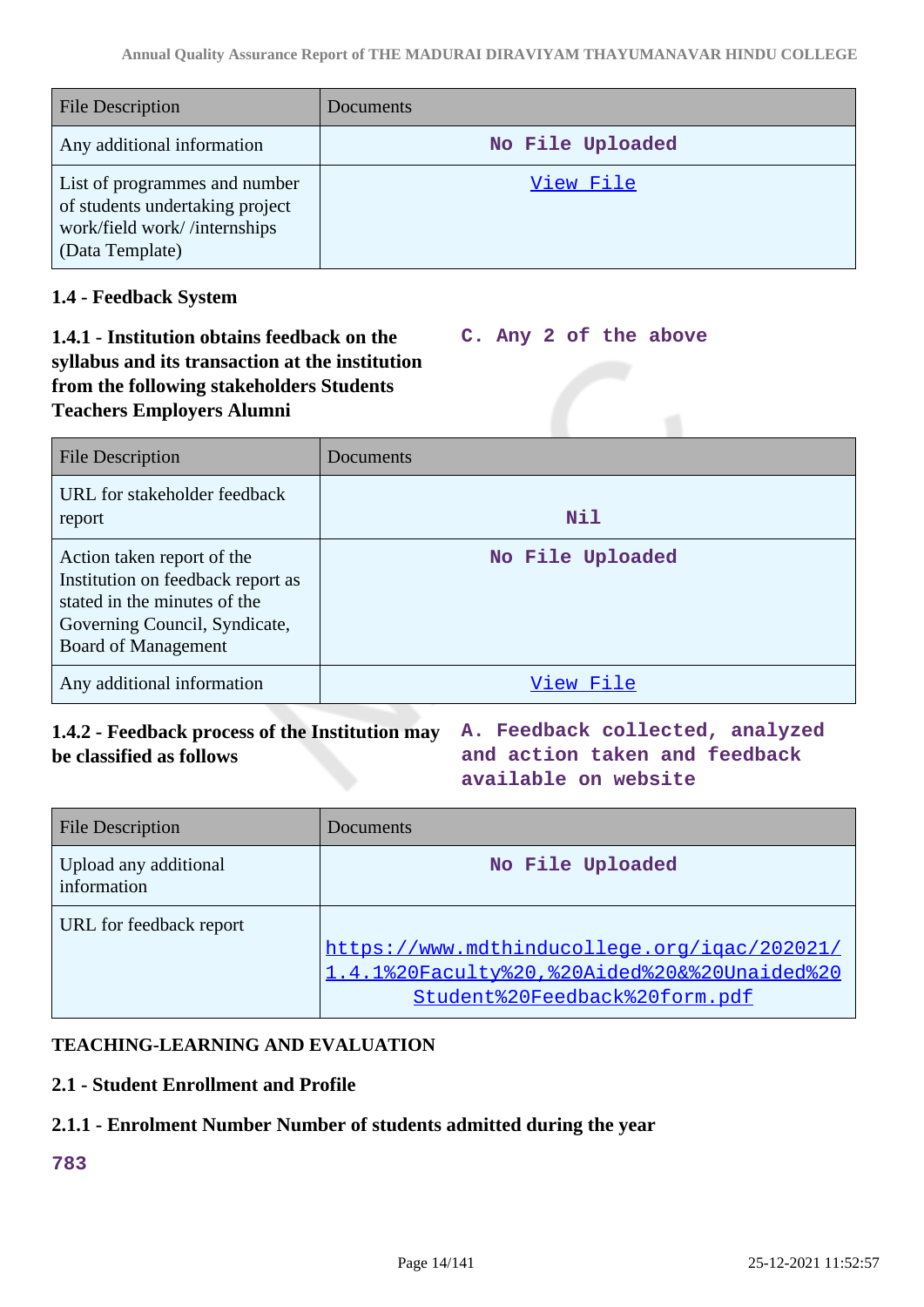# **2.1.1.1 - Number of students admitted during the year**

### **783**

| <b>File Description</b>                    | Documents |
|--------------------------------------------|-----------|
| Any additional information                 | View File |
| Institutional data in prescribed<br>format | View File |

**2.1.2 - Number of seats filled against seats reserved for various categories (SC, ST, OBC, Divyangjan, etc. as per applicable reservation policy during the year (exclusive of supernumerary seats)**

# **2.1.2.1 - Number of actual students admitted from the reserved categories during the year**

### **783**

| <b>File Description</b>                                          | <b>Documents</b> |
|------------------------------------------------------------------|------------------|
| Any additional information                                       | No File Uploaded |
| Number of seats filled against<br>seats reserved (Data Template) | View File        |

### **2.2 - Catering to Student Diversity**

2.2.1 - The institution assesses the learning levels of the students and organizes special Programmes for advanced learners and slow learners

 **Admissions are strictly in accordance to the forms of the State Government. The learning capacity of the learners are measured even at the time of admission. Once the admissions are over, based on the scores of the desired and relevant discipline through their Continuous Internal Evaluation (CIE), the learners are categorized. All the teachers, as mentors to their learners play a vital role in moulding them who normally hail from rural feeding institutions.**

 **Teachers of a particular discipline take special efforts for their advanced learners to score better marks on the basis of their potentiality. The advanced learners are motivated to score better credits and even to aim at ranks in the university level.**

 **PG and M.Phil students are encouraged to participate in seminars and conferences conducted by different colleges and universities and even to present research papers. The advanced UG learners are encouraged to participate in the respective intercollegiate, intra-collegiate competitions, workshops and seminars. They bring laurels to the college. They are even motivated to**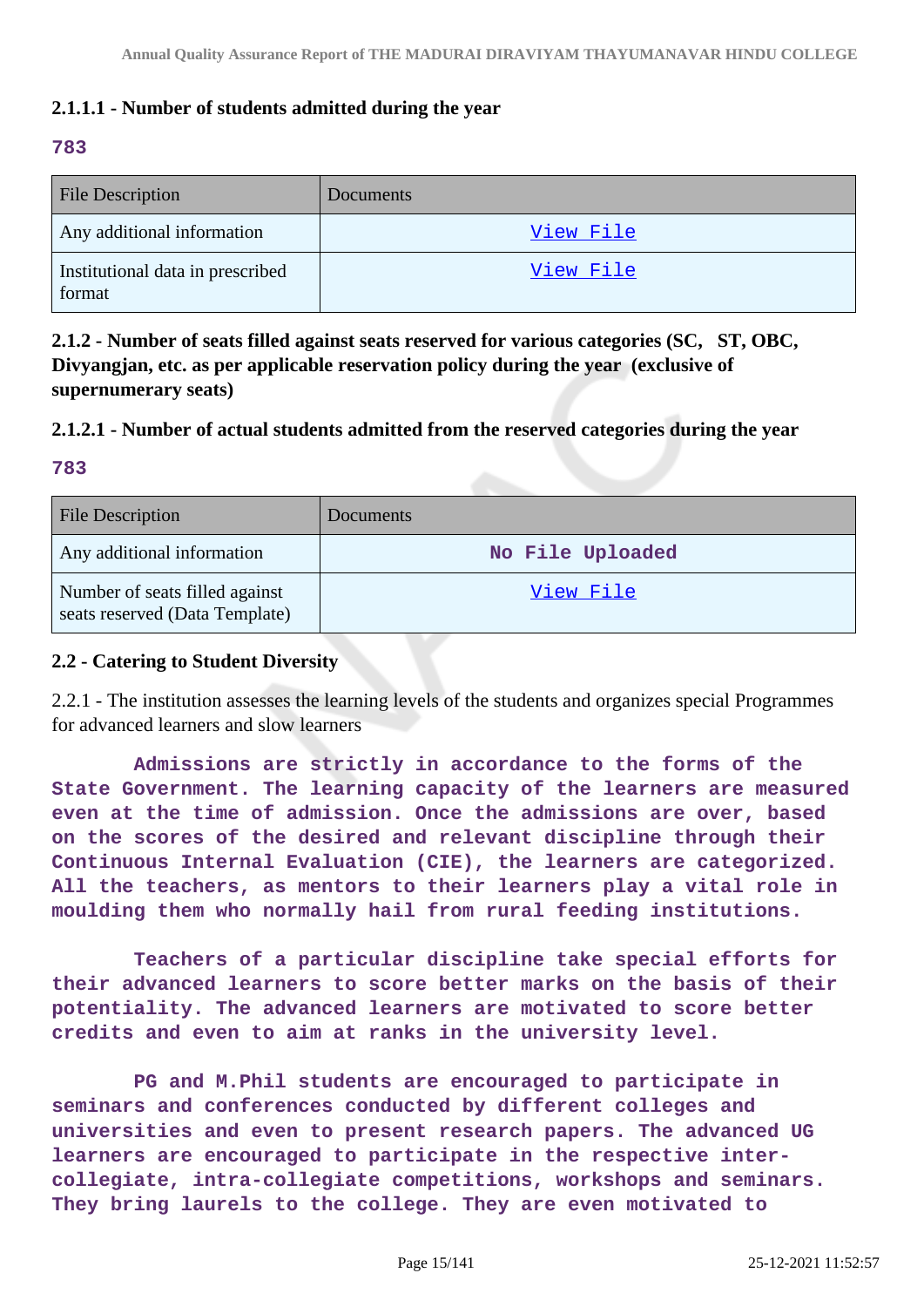**organise intra-department programmes so as to enhance their leadership qualities. They are guided by their teachers in a positive manner. Meritorious students are encouraged to appear for the M.C.A., M.B.A., entrance examinations and apply for PG courses.**

 **The average learners are motivated to learn better and to produce better scores by conducting special class tests after regular class hours. Their answer scripts are evaluated and returned to the average learners by which their level of learning is made transparent to then and also to their teachers.**

 **The slow learners are identified by the mentors and they are given personal counselling at the first outset. In worse cases, if necessary, their parents are summoned and again the poor learners are advised by both the mentors and parents. They are made to write answers for important university questions and their answers scripts are evaluated and given back. Simplified study materials and model questions are provided not only to the slow learners and also to the alumni who are struggling with backlogs. This practice makes the learners aware of their difficulties in specific areas of learning. Thus maximum effort is taken towards the poor learners to get a minimum pass.**

 **The biannual science magazine "Vignana Pookkal" published from the year 2009, is a classic example of nurturing reading and writing skills of the students. In the year 2020-21 we published two issues namely Covid'19 special issue and Nano Technology.**

**Students got a chance to do various Skill-Edge self-Learning courses through ICT Academy Membership. In the year 2020-21, 422 students enrolled and 100 students completed all the courses and we got appreciation certificate from ICT Academy.**

 **This pandemic year has changed our teaching and training methodology. All the staff members have prepared self-learning study materials in various topics and uploaded in our college website. The self-learning capacity of the students has been improved through this practice. Staff members were also prepared quizzes, competitive awareness test series, seminars, workshops, student development programs for the benefit and betterments of the students.** 

 **The pandemic situation has also changed the learning methodology of the students too. With the aid of laptops and mobile phones, the learners got sufficient knowledge in the use of technology and practiced e-learning approaches.**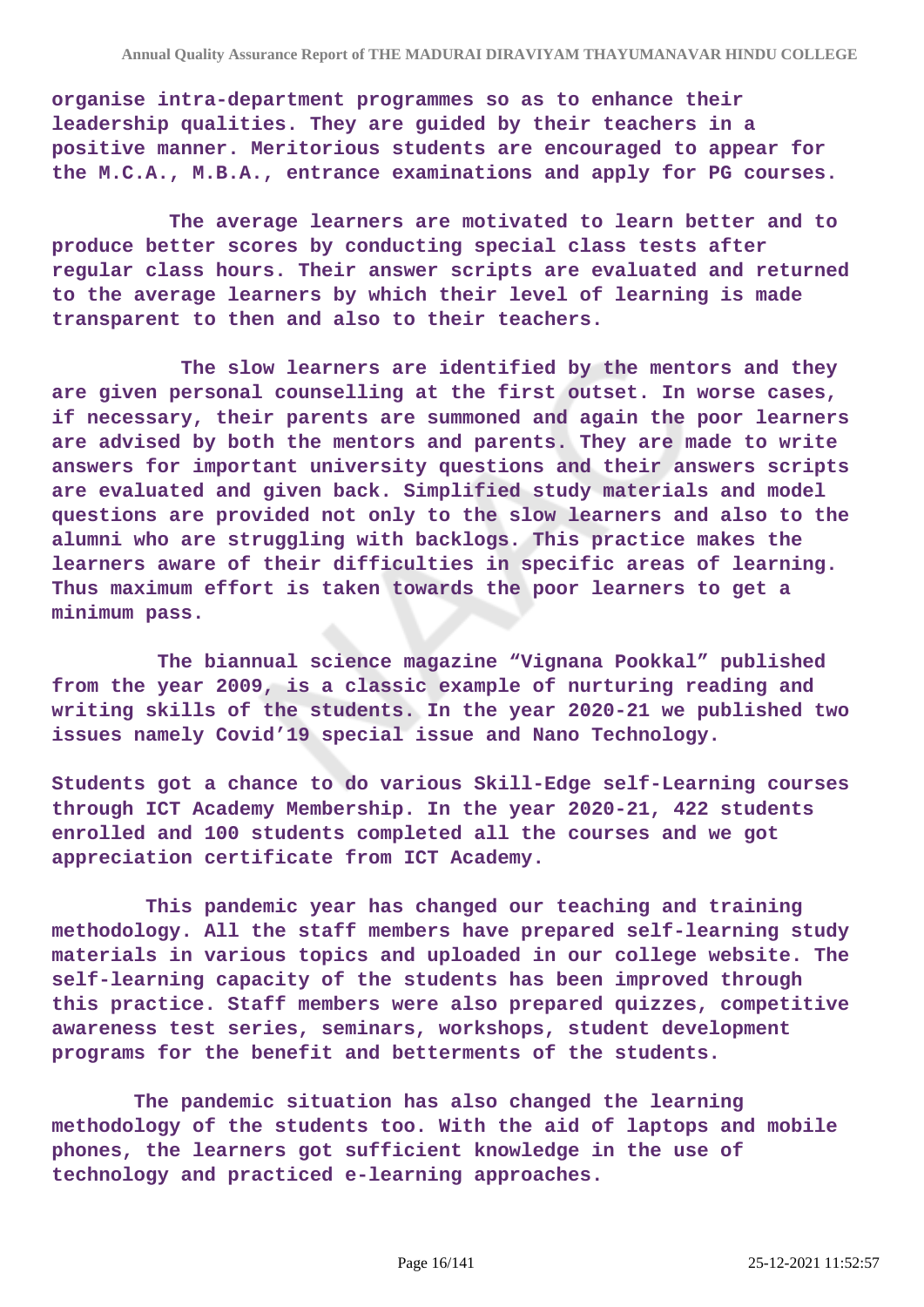| <b>File Description</b>                  | Documents                                                                                                         |
|------------------------------------------|-------------------------------------------------------------------------------------------------------------------|
| Paste link for additional<br>information | https://www.mdthinducollege.org/igac/202021/<br>2.2.1%20IOAC%20Activities%20June%202020%20to<br>%20May%202021.pdf |
| Upload any additional<br>information     | View File                                                                                                         |

# **2.2.2 - Student- Full time teacher ratio (Data for the latest completed academic year)**

| Number of Students         |           | Number of Teachers |           |  |
|----------------------------|-----------|--------------------|-----------|--|
| 2367                       |           |                    | 95        |  |
| <b>File Description</b>    | Documents |                    |           |  |
| Any additional information |           |                    | View File |  |

# **2.3 - Teaching- Learning Process**

2.3.1 - Student centric methods, such as experiential learning, participative learning and problem solving methodologies are used for enhancing learning experiences

**Though the academic schedule of affiliating university does not permit lateral flexibility in designing the curriculum and shaping the work plan, it has been decided to implement student centric learning methods such as experimental learning, participative learning and problem solving methodologies through additional activities. To start with, students are encouraged to participate in competitions and assigned responsibilities through several academic and social related activities arranged by college and outside .It is noteworthy to mention that, the following activities of our college enhanced student centric learning methods in the academic year 2020-21.**

**Department of commerce is conducting a Career Oriented Programme titled "Import and Export Management" to facilitate entrepreneurial skill among students. Coordinators of the programme train the COP students to produce innovative hand made products on their own.**

**The following programmes are organized through Institution's Innovation council to inculcate innovative thinking and entrepreneur mind set among students. \*Science exhibition and handmade product exhibition on 26.02.2021. Students of all discipline were actively participated and exhibited their talents. \*Our students has exhibited their handmade art work in exhibition cum sale platform**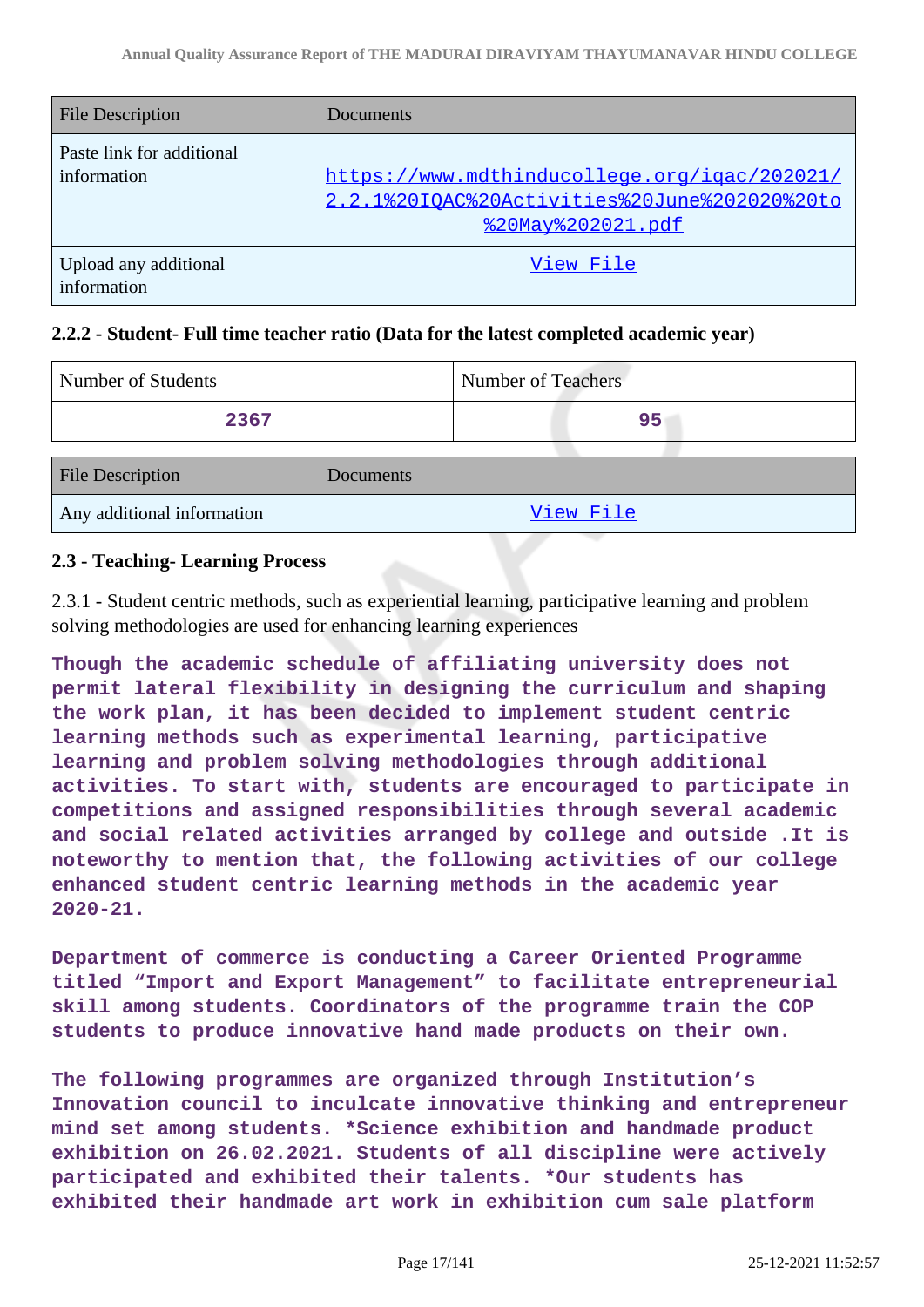**arranged by Government Museum on 3.1.2021.\* Arranged Ideation Competition on 12.02.2021to motivate the students to think of day to day/Societal impact problem of their own, propose a new data or enhance the existing ideas. \* Arranged "Food court" - Exhibition cum sale on 8.3.2021 (International Women's day). Students were enthusiastically displayed the delicious traditional and modern food prepared by them and sold. \* Hands on training was arranged to prepare pain relief balm on 10.3 2021.**

**This initiative makes the atmosphere student-centric and their mind is moulded in such a way that they are made to think and do something with available infrastructure.**

**Extra-curricular activities are periodically organized with the purpose of community services to make the learners aware of their social responsibility and for their entertainment.** 

**Placement cell conducts many awareness programmes and enable companies visit the college for recruitment.**

**To enhance experimental learning, PG physics students are trained to run 5kw biomass gasifier for generating electricity. Department of Physics organized, Five Day Internship Program on Renewable Energy Resources and its Applications from 13.07.2020 to 17.07.2020 and Student Development Programme (SDP) on Projects & Fellowships from 06.08.2020 & 07.08.2020. Through these programmes, students got a chance to know about various innovative projects.** 

**Every year students of the department of zoology are doing the project Vermicompost and Apiculture. Moreover, they are doing extension services at Government museum and District science centre to maintain these two units.**

**It is noteworthy to mention that our NCC officer trained and motivated NCC cadets to attend 'B' and 'C' certificate examination.**

| <b>File Description</b>              | Documents                                                                               |
|--------------------------------------|-----------------------------------------------------------------------------------------|
| Upload any additional<br>information | No File Uploaded                                                                        |
| Link for additional information      | https://www.mdthinducollege.org/igac/202021/<br>2.3.1%20Student%20Centric%20Methods.pdf |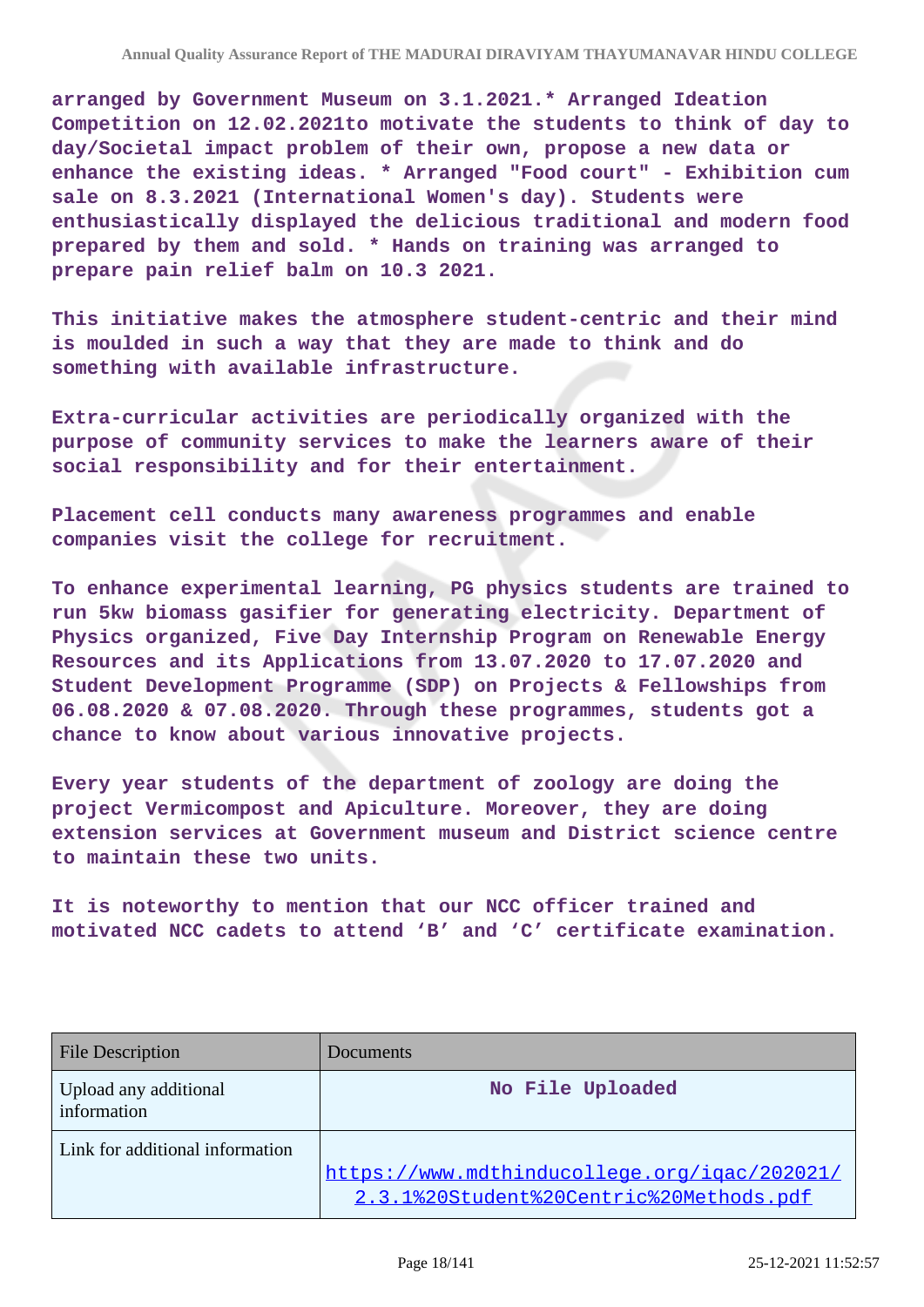2.3.2 - Teachers use ICT enabled tools for effective teaching-learning process. Write description in maximum of 200 words

**Multimedia play a vital role in making the students creative with variety of tasks and open up new vistas in the current global scenario. Interactive sessions, case debates and class room assignments are the scenario we are adopting already apart from regular traditional teaching. Such practices churn their curiosity thereby their creativity gets enhanced.**

**Departments are having subject related Multimedia CDs, DVDs, Language learning tools, PPT presentation and in library stakeholders can access E-books and INFLIBNET. Year 2020-21 totally changed our teaching methodology. Staff members have created lessons in the form of audios, videos, PPT presentation and distributed through WhatsApp and YouTube links. Class room has also changed to Google meet, Zoom meet, online class rooms, YouTube channels, blogs etc.** 

| <b>File Description</b>                                                                                    | Documents        |
|------------------------------------------------------------------------------------------------------------|------------------|
| Upload any additional<br>information                                                                       | No File Uploaded |
| Provide link for webpage<br>describing the ICT enabled tools<br>for effective teaching-learning<br>process | View File        |

**2.3.3 - Ratio of mentor to students for academic and other related issues (Data for the latest completed academic year )**

### **2.3.3.1 - Number of mentors**

#### **95**

| <b>File Description</b>                                                  | Documents |
|--------------------------------------------------------------------------|-----------|
| Upload, number of students<br>enrolled and full time teachers on<br>roll | View File |
| Circulars pertaining to assigning<br>mentors to mentees                  | View File |
| Mentor/mentee ratio                                                      | View File |

# **2.4 - Teacher Profile and Quality**

# **2.4.1 - Number of full time teachers against sanctioned posts during the year**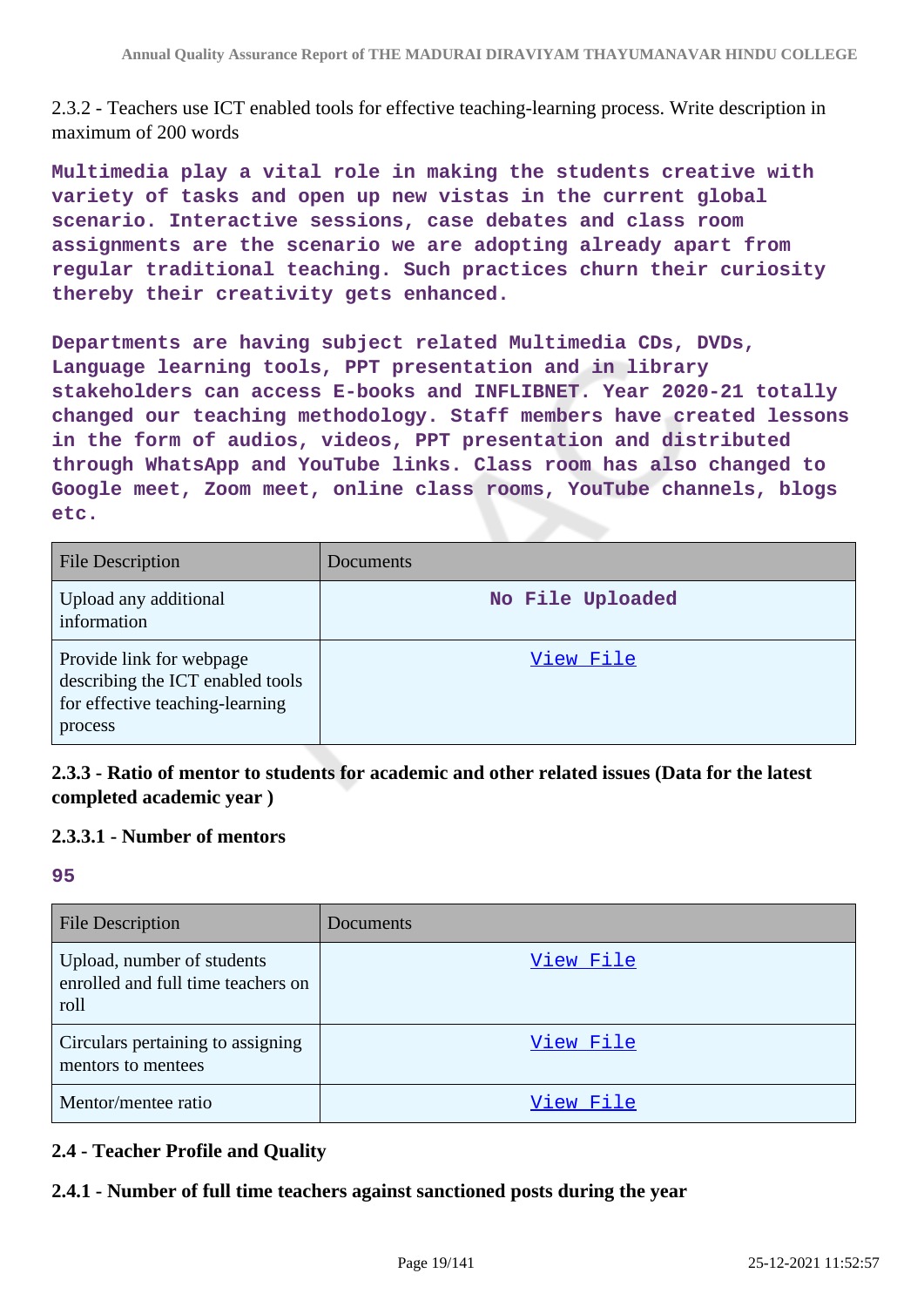### **95**

| <b>File Description</b>                                             | <b>Documents</b> |
|---------------------------------------------------------------------|------------------|
| Full time teachers and sanctioned<br>posts for year (Data Template) | View File        |
| Any additional information                                          | No File Uploaded |
| List of the faculty members<br>authenticated by the Head of HEI     | No File Uploaded |

**2.4.2 - Number of full time teachers with Ph. D. / D.M. / M.Ch. /D.N.B Superspeciality / D.Sc. / D.Litt. during the year (consider only highest degree for count)**

# **2.4.2.1 - Number of full time teachers with Ph. D. / D.M. / M.Ch. /D.N.C Superspeciality / D.Sc. / D.Litt. during the year**

# **67**

| <b>File Description</b>                                                                                                                                                            | Documents        |
|------------------------------------------------------------------------------------------------------------------------------------------------------------------------------------|------------------|
| Any additional information                                                                                                                                                         | No File Uploaded |
| List of number of full time<br>teachers with Ph. D. / D.M. /<br>M.Ch./ D.N.B Super specialty /<br>D.Sc. / D.Litt. and number of full<br>time teachers for year (Data)<br>Template) | View File        |

# **2.4.3 - Number of years of teaching experience of full time teachers in the same institution (Data for the latest completed academic year)**

# **2.4.3.1 - Total experience of full-time teachers**

| <b>File Description</b>                                                                                 | Documents        |
|---------------------------------------------------------------------------------------------------------|------------------|
| Any additional information                                                                              | No File Uploaded |
| List of Teachers including their<br>PAN, designation, dept. and<br>experience details(Data<br>Template) | View File        |

# **2.5 - Evaluation Process and Reforms**

2.5.1 - Mechanism of internal assessment is transparent and robust in terms of frequency and mode. Write description within 200 words.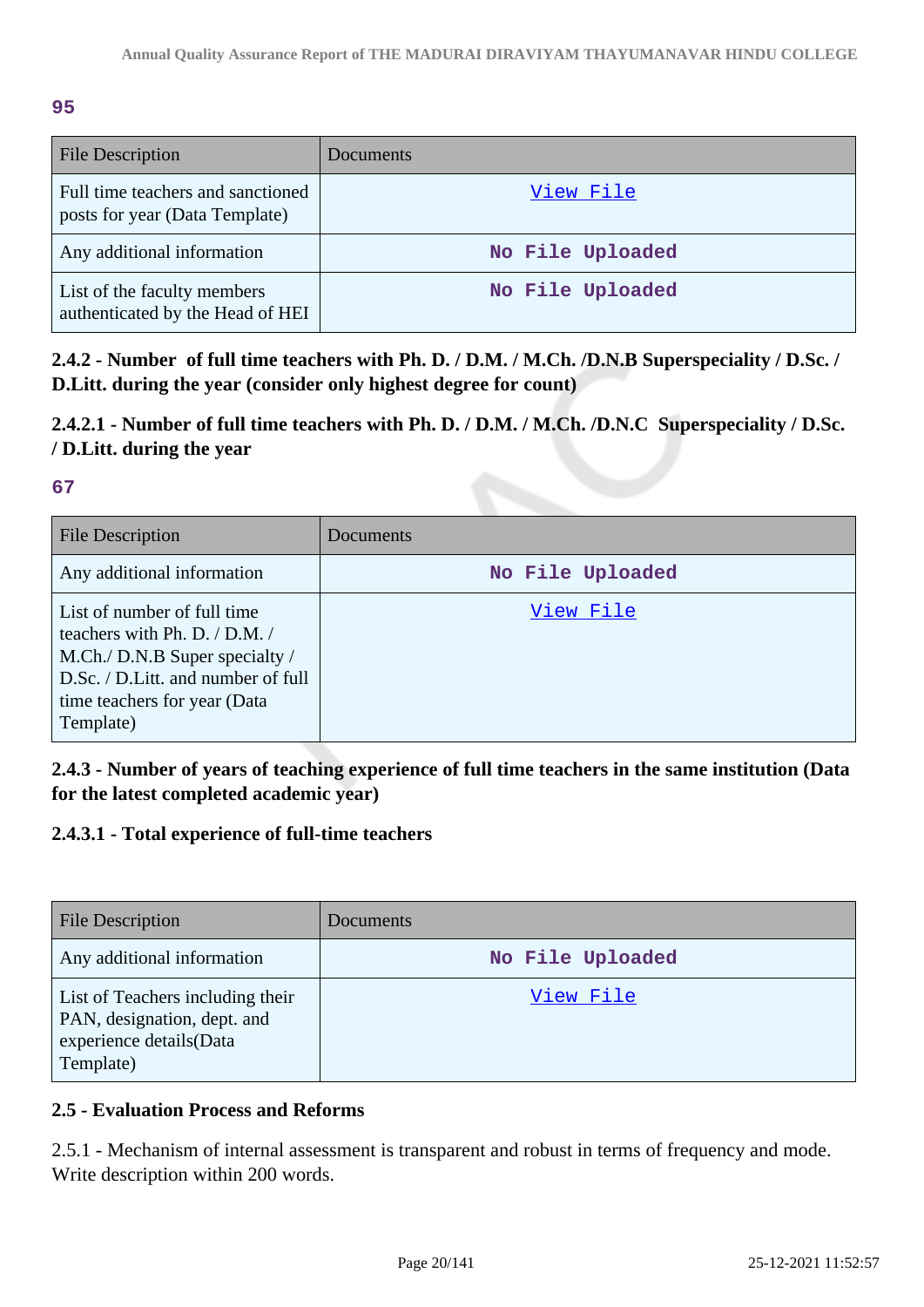**As per university norms internal assessment tests are conducted thrice per semester during working days. The date of commencement of internal examination are regularly specified in the college handbook and is followed except on unavoidable circumstance. The question papers are set by the concerned staff, countersigned by the heads and forwarded to the principal for printing. The learners answer the questions and their answer scripts are duly evaluated and shown to the students for their verification, and uplaoded to the University website. If a learner is absent for two internal tests, special care is offered by assigning a special test for which different question pattern is prepared and a special test was conducted and evaluated. Presently there is no provision for special tests as per the guidelines of our Affiliating University. Finally consolidated marks out of 25%, as in the pattern mentioned in the University, are made transparent to the students by issuing the mark list and they are asked to sign the same to ensure their internal evaluation.**

**For UG Programmes, normally internals are conducted as one hour tests, thrice per semester. For PG programmes two hour tests are conducted. Model tests for both theory and practical is a regular practice in the science departments. Mechanism of internal assessment is transparent and robust in terms of frequency. Simple essays are prepared for the poor learners and distributed to all the English learners. Often assessments are done through class tests, assignments and seminars and the responsibility for these are left with the individual departments.**

**This year as per the guidance from the government and affiliating university, the exams were conducted online and answer scripts were received through mail and online class rooms by the respective staff members.**

| <b>File Description</b>         | <b>Documents</b> |
|---------------------------------|------------------|
| Any additional information      | No File Uploaded |
| Link for additional information | Nil              |

2.5.2 - Mechanism to deal with internal examination related grievances is transparent, time- bound and efficient

**Grievances may occur in areas of Continuous Internal Evaluation, attendance, change in fee structure and conduct of examination. The internal answer scripts are evaluated in a genuine manner and after the evaluation of the answer scripts, the concerned teacher gives back the scripts to the students. Students can immediately convey**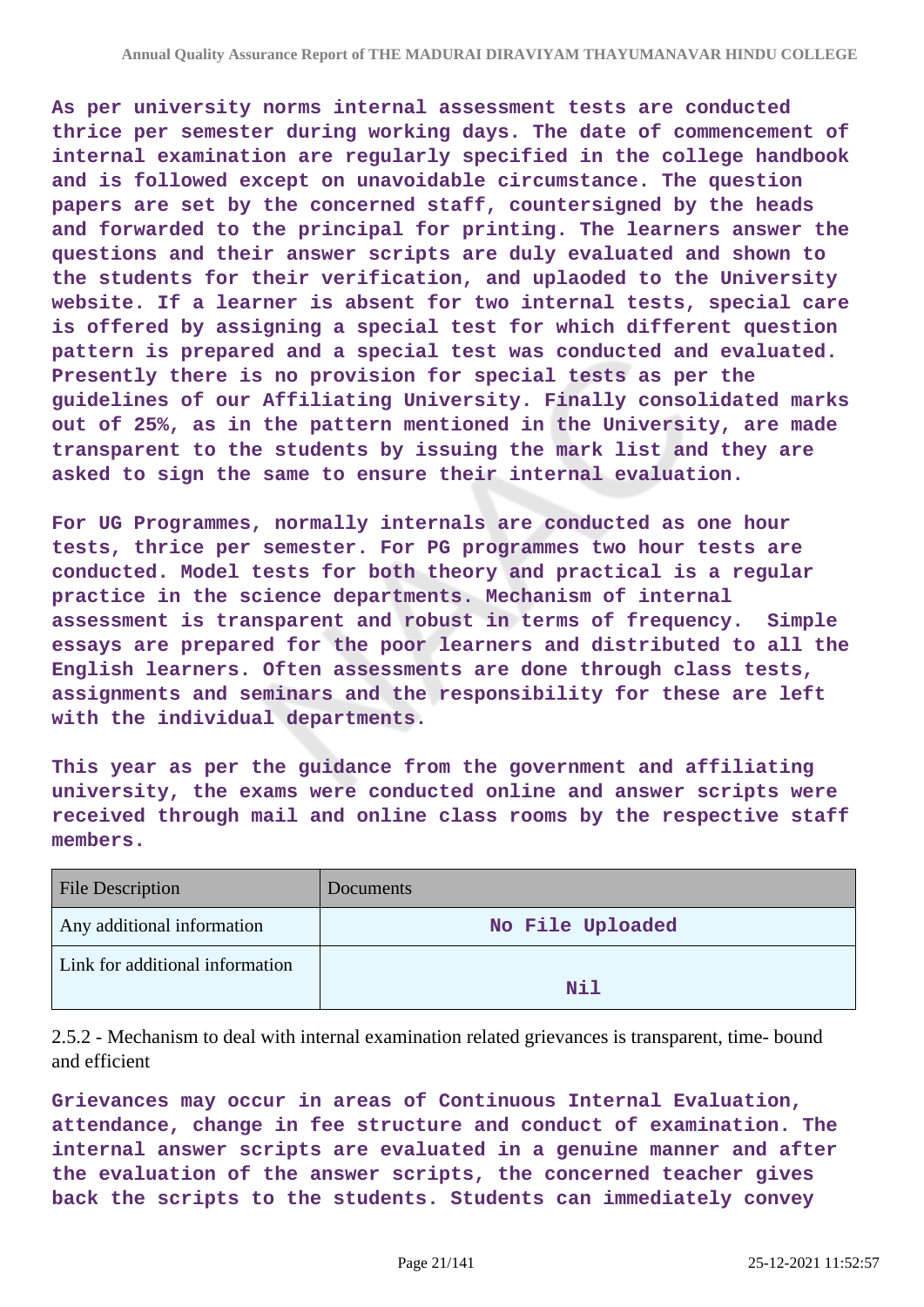**his/her grievance to the teachers. Instantly, it is taken care of by the concerned teacher who is the first person to redress grievances in the class level. Again the consolidated internal assessment marks are put up on the notice board and the students are given ample time to report their grievances at college level, if there is any. Genuine grievances are taken care of by the concerned mentor.**

 **Students with lack of sufficient attendance represent their grievance to the class coordinator. With his help the students meet the Head of the Institution to redress the particular grievance. Such students are asked to forward their grievance in writing that is placed before the Head of the Institution for further action. Within the reasonable time the grievances are redressed positively.**

 **Grievances related to change in fee never occurs in the college level. Grievances occur only when the university changes the fee structure. The student's representatives represent their grievances to the teachers and the Principal. The Principal forwards the grievances to the Controller of Examinations (CoE) in writing and also in person if necessary. Thus the redressal is enabled by properly representing to the affiliating university. The examination related grievances like non-availability of Register number, location of examination halls and result-oriented grievances like applying for revaluation are properly redressed by regulated principles. The institution takes maximum care for the smooth conductive atmosphere for the learners of higher education.**

**In the year 2020-21, there is a struggle in both conducting and collecting answer scripts of internal and external examination. Learners faced the problems like, the non-availability of personal mobile/laptop, net connectivity and expenses. So there is a delay in submitting the answer scripts in time. In that situation, staff members were guided and helped the needy. For university examination, Principal, two Co-ordinators for overall guidance and department wise nodal officers assisted the students in submitting their answer script online and offline in time.**

| <b>File Description</b>         | <b>Documents</b> |
|---------------------------------|------------------|
| Any additional information      | No File Uploaded |
| Link for additional information | Nil              |
|                                 |                  |

#### **2.6 - Student Performance and Learning Outcomes**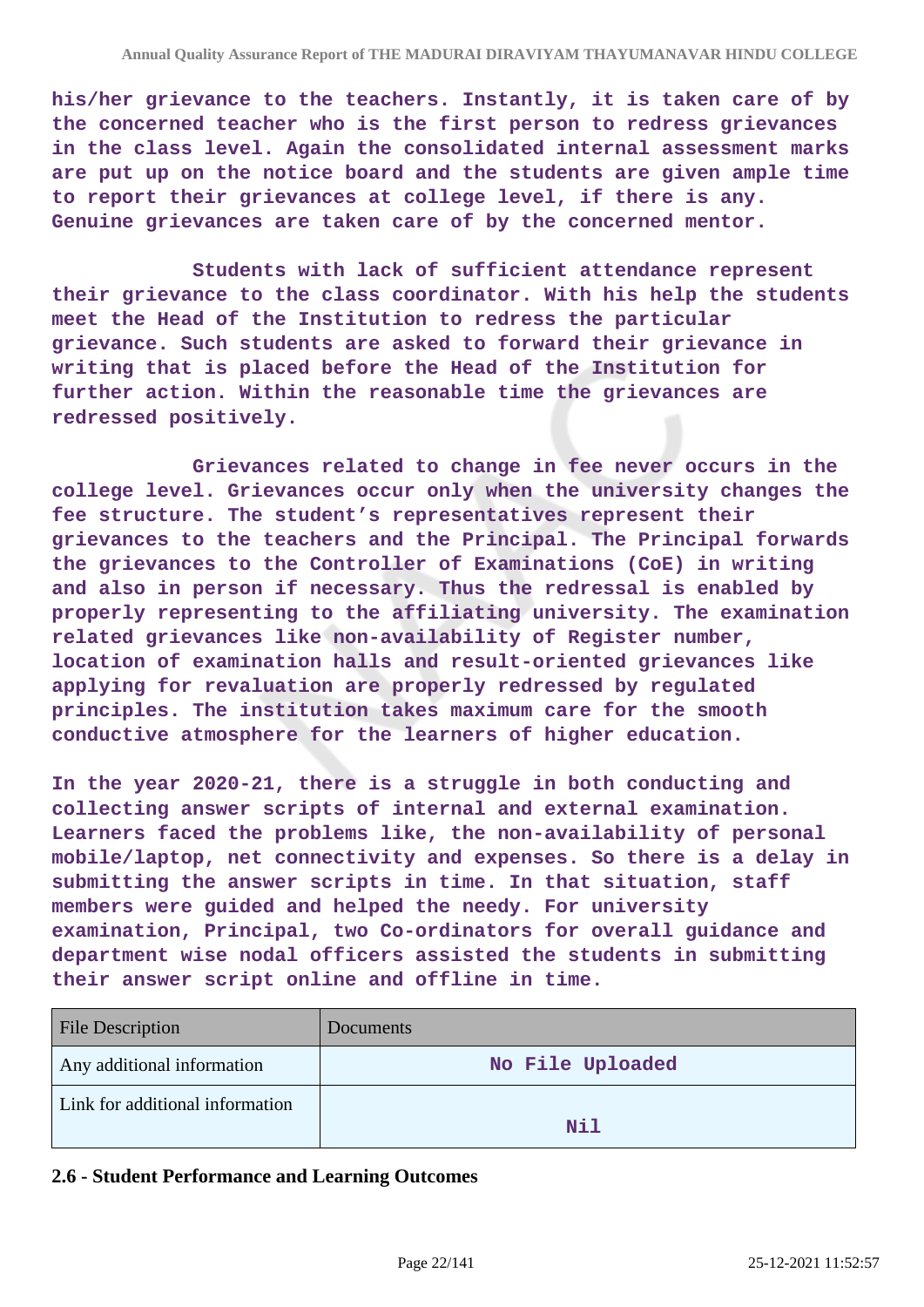2.6.1 - Programme and course outcomes for all Programmes offered by the institution are stated and displayed on website and communicated to teachers and students.

**Programme outcomes, program specific outcomes and course outcomes for all programs offered in the institution are explained to the fresher's during the conventional orientation, motivational program and bridge course before the regular commencement of their respective programmes. This is a regular practice in the institution for many years. In addition, all the outcomes of twenty five programmes and the course outcomes are uploaded in the college website that enables transparency to the internal and external stakeholders. The uploading has attracted more number of school students towards their enrolment higher education in our institution.**

**In the Covid Pandemic Academic year 2020-21, through ICT Academy online fresher induction programme GET SET GO was conducted on 17.12.2020 to sketch out the College History, Motto, Crest and achievements to fresher's. And the similar programme was also organized by Manonmaniam Sundaranar University to all affiliated Colleges on 19.2.2021. Through these programmes fresher's had a chance to know about the college and higher education curriculum system. Subject related instructions and basic concepts were discussed by the respective department staff members through online.**

| <b>File Description</b>                                           | Documents        |
|-------------------------------------------------------------------|------------------|
| Upload any additional<br>information                              | View File        |
| Paste link for Additional<br>information                          | Nil              |
| <b>Upload COs for all Programmes</b><br>(exemplars from Glossary) | No File Uploaded |

2.6.2 - Attainment of Programme outcomes and course outcomes are evaluated by the institution.

**The course outcomes for the courses offered by the affiliating university are well mentioned in the syllabus itself. Course outcomes are usually measured by the system prescribed by the affiliating university and the institution is not in a position to assess or measure the course outcomes on its own. Though some of the senior members of our college, offered as a board of studies member of university, taking effort to introduce new courses that are need of the hour.** 

**The course outcome can be explained to the learners, before starting**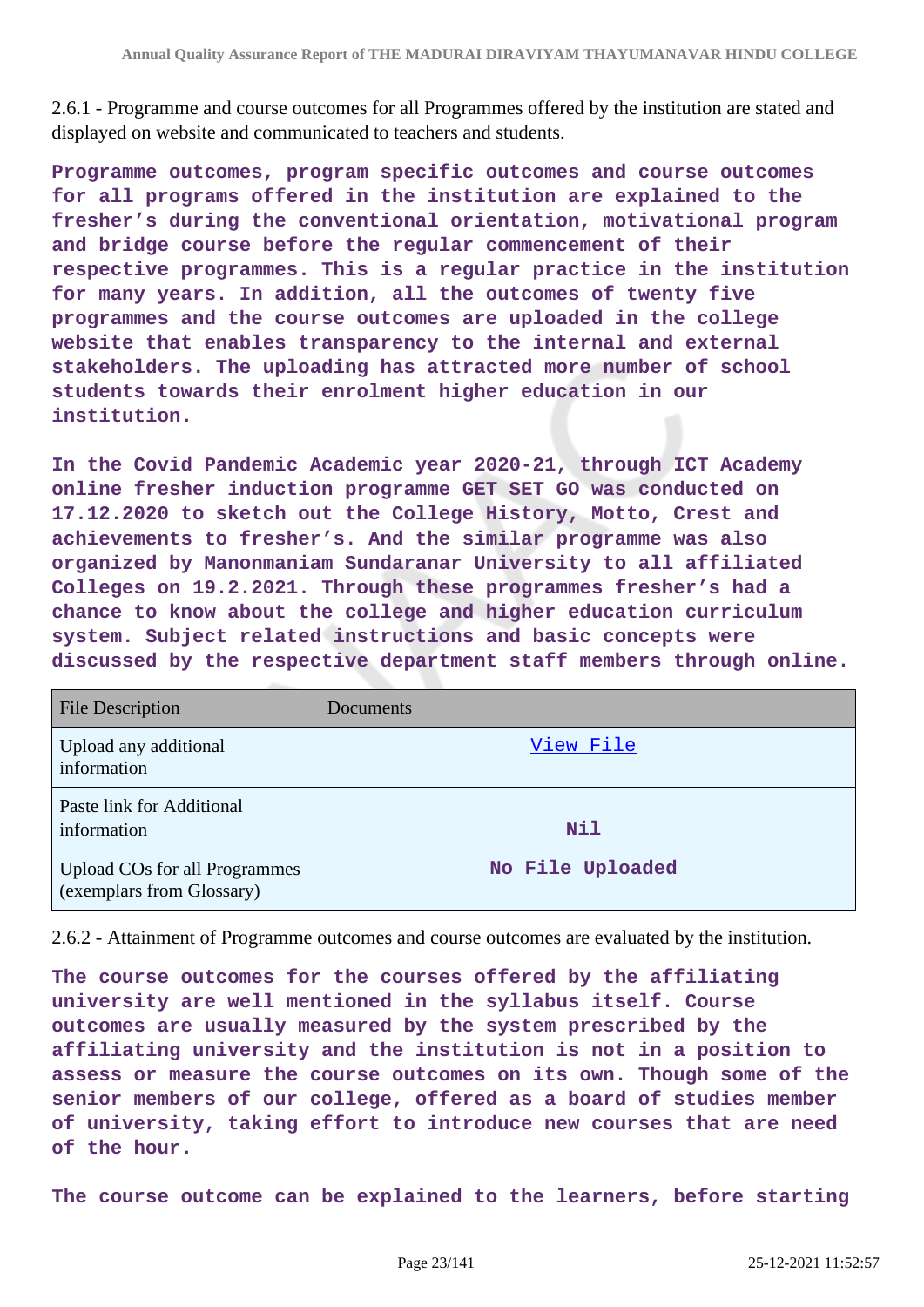**the particular course by the concerned staff members. The concepts discussed are course objectives, knowledge in fundamental principles of perspective courses, the ability to apply this knowledge to the critical analysis of new information, skills imparted by the courses and course competency.**

**To create awareness about respective programmes in the college, the learners of both undergraduate/postgraduate programme were motivated to participate various competitions, internship, Seminar/Workshop during their graduation.** 

**This year, to cope up with the recent trends and advancements, our staff members created the following e-resources for specific course outcome and programme outcome.**

**Department of Computer Science- Career Opportunities in Computer related Courses-** [www.way2itcareerseekers.blogspot.com](http://www.way2itcareerseekers.blogspot.com)

**Department of Mathematics – What next after B.Sc Mathematics (PPT Presentation)**

**Department of Physics – Orientation to PG Physics Students**<https://www.youtube.com/watch?v=MXlpFHNJktE>

| <b>File Description</b>                  | Documents                                                                  |
|------------------------------------------|----------------------------------------------------------------------------|
| Upload any additional<br>information     | No File Uploaded                                                           |
| Paste link for Additional<br>information | https://www.mdthinducollege.org/igac/201920/<br>2.6%20Course%20Outcome.pdf |

**2.6.3 - Pass percentage of Students during the year**

**2.6.3.1 - Total number of final year students who passed the university examination during the year**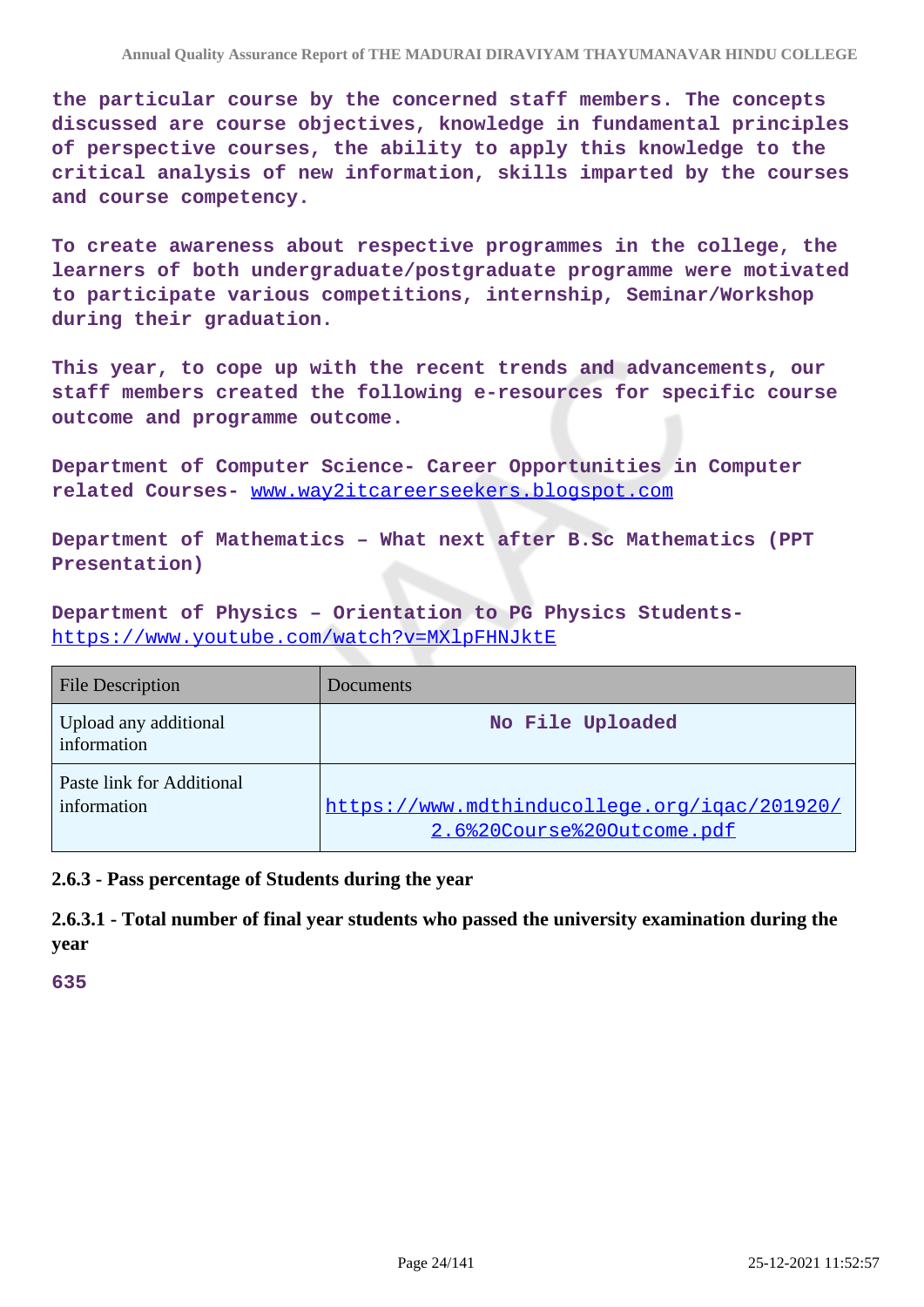| File Description                                                                                                            | Documents        |
|-----------------------------------------------------------------------------------------------------------------------------|------------------|
| Upload list of Programmes and<br>number of students passed and<br>appeared in the final year<br>examination (Data Template) | View File        |
| Upload any additional<br>information                                                                                        | No File Uploaded |
| Paste link for the annual report                                                                                            | Nil              |

# **2.7 - Student Satisfaction Survey**

**2.7.1 - Student Satisfaction Survey (SSS) on overall institutional performance (Institution may design its own questionnaire) (results and details need to be provided as a weblink)**

[https://www.mdthinducollege.org/iqac/202021/2.7.1StudentsSatisfactio](https://www.mdthinducollege.org/iqac/202021/2.7.1StudentsSatisfactionSurvey.pdf) [nSurvey.pdf](https://www.mdthinducollege.org/iqac/202021/2.7.1StudentsSatisfactionSurvey.pdf)

# **RESEARCH, INNOVATIONS AND EXTENSION**

**3.1 - Resource Mobilization for Research**

**3.1.1 - Grants received from Government and non-governmental agencies for research projects / endowments in the institution during the year (INR in Lakhs)**

**3.1.1.1 - Total Grants from Government and non-governmental agencies for research projects / endowments in the institution during the year (INR in Lakhs)**

### **2,51,381**

| <b>File Description</b>                                                              | Documents        |
|--------------------------------------------------------------------------------------|------------------|
| Any additional information                                                           | No File Uploaded |
| e-copies of the grant award<br>letters for sponsored research<br>projects/endowments | View File        |
| List of endowments / projects<br>with details of grants (Data<br>Template)           | View File        |

# **3.1.2 - Number of teachers recognized as research guides (latest completed academic year)**

# **3.1.2.1 - Number of teachers recognized as research guides**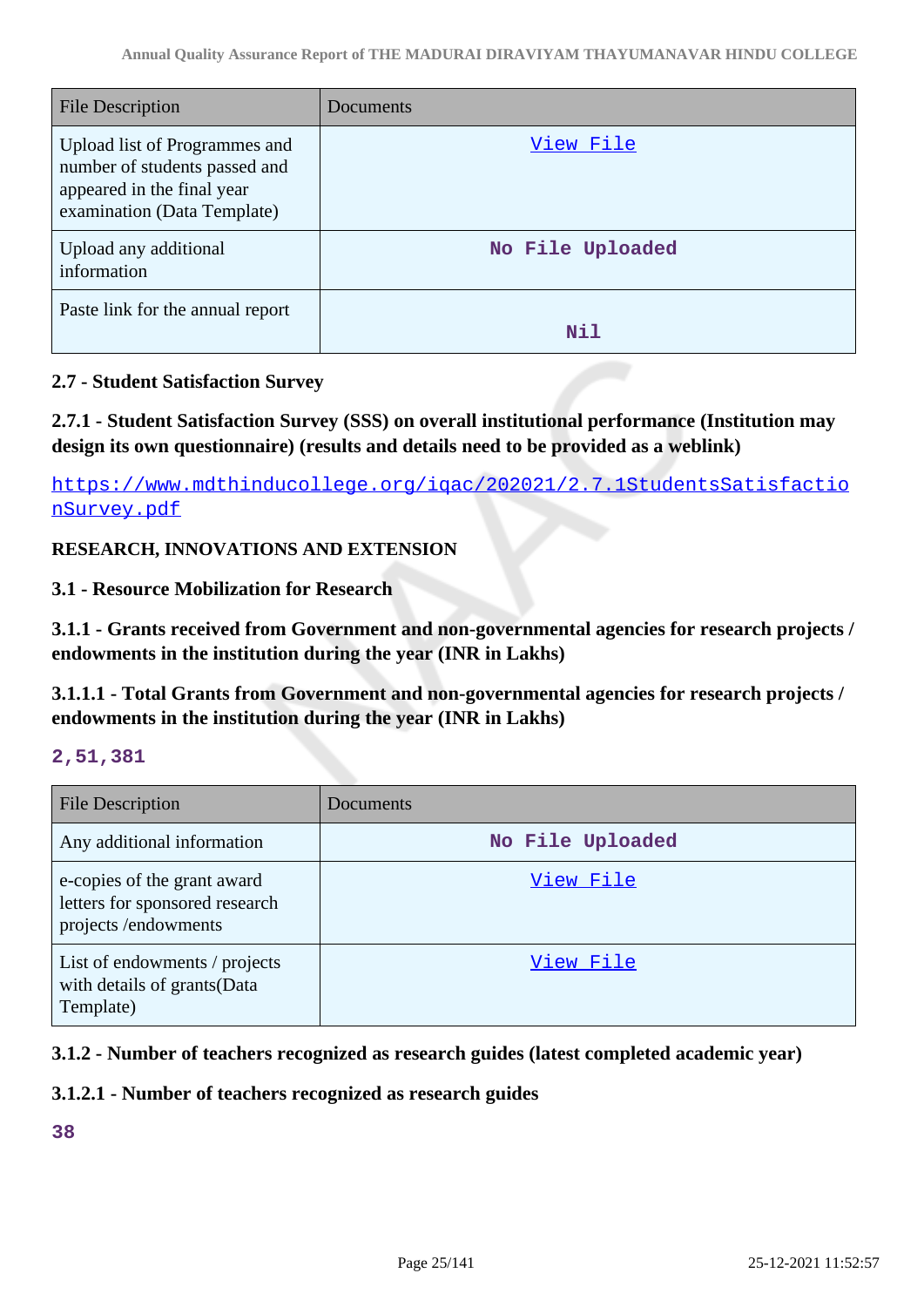| <b>File Description</b>                    | Documents        |
|--------------------------------------------|------------------|
| Any additional information                 | No File Uploaded |
| Institutional data in prescribed<br>format | View File        |

**3.1.3 - Number of departments having Research projects funded by government and non government agencies during the year**

**3.1.3.1 - Number of departments having Research projects funded by government and nongovernment agencies during the year**

**2**

| <b>File Description</b>                                          | Documents        |
|------------------------------------------------------------------|------------------|
| List of research projects and<br>funding details (Data Template) | View File        |
| Any additional information                                       | No File Uploaded |
| Supporting document from<br><b>Funding Agency</b>                | View File        |
| Paste link to funding agency<br>website                          | Nil              |

# **3.2 - Innovation Ecosystem**

3.2.1 - Institution has created an ecosystem for innovations and has initiatives for creation and transfer of knowledge

**The college houses Five Research Centres with recognized research guides pursuing active research in their respective area of expertise. The research centres provide sufficient infrastructure to the scholars registered under full time and part time schemes of research as per norms of the affiliating university. To facilitate effective research, the centres are having well-equipped laboratories and a central automated library with e-access.**

 **The eligible staff members in non research centre departments are also guiding with the collaboration of respective nearby research centres.**

 **A DST-FIST sponsored programme is currently run by the Department of Physics. Hence it is evident that the research centres provide an excellent eco system for innovative research and act as incubation centres for the scholars.**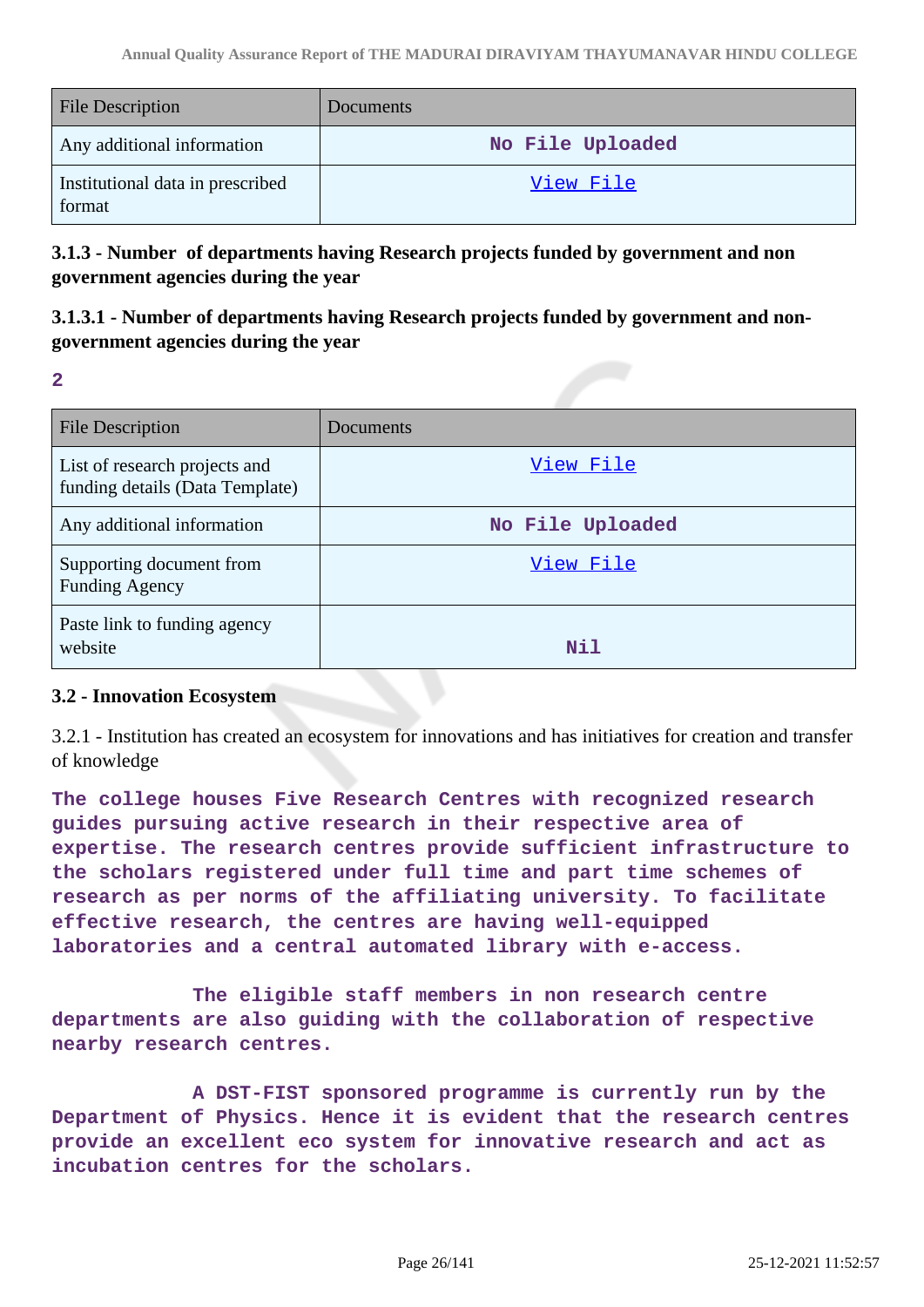**The special equipment such as Fourier Transform Infrared Spectrometer, UV Detector, and Micro Hardness were bought from the fund received from DST-FIST. The equipment such as Bomb Calorimeter, Muffle Furnace and Hot Air Oven were purchased from UGC MRP fund. They are used in the Physics laboratory to enable effective research. Department of physics is promoting consultancy services to researchers in other research centres for sharing and effective utilization of valuable equipments.**

 **To explore renewable energy sources, the college has a 5KW biomass gasifier to generate electricity using a woody material ProsopisJuliflora which is available inside the campus. Biomass research is a dynamic research to the development, analysis and evaluation of bioenergy. Regularly physics students are trained to operate the system. This is one of the major incubation centres for both basic and applied research.**

 **Valuable books that are useful for research are purchased from Minor/Major Research Projects fund and are available in the main library. For easier and instant reference, books are available in the departments too.**

**To transfer innovative knowledge to students, department of physics has organized the two programs in this year. They are, Five Day Internship Program on Renewable Energy Resources and its Applications from 13.07.2020 to 17.07.2020 and Student Development Programme (SDP) on Projects & Fellowships from 06.08.2020 & 07.08.2020. Through these programmes, students got a chance to know about various innovative projects.**

**Various initiatives are taken through IIC and ICT Academy for creation and transfer of knowledge.**

| <b>File Description</b>                  | Documents |
|------------------------------------------|-----------|
| Upload any additional<br>information     | View File |
| Paste link for additional<br>information | Nil       |

**3.2.2 - Number of workshops/seminars conducted on Research Methodology, Intellectual Property Rights (IPR) and entrepreneurship during the year**

**3.2.2.1 - Total number of workshops/seminars conducted on Research Methodology, Intellectual Property Rights (IPR) and entrepreneurship year wise during the year**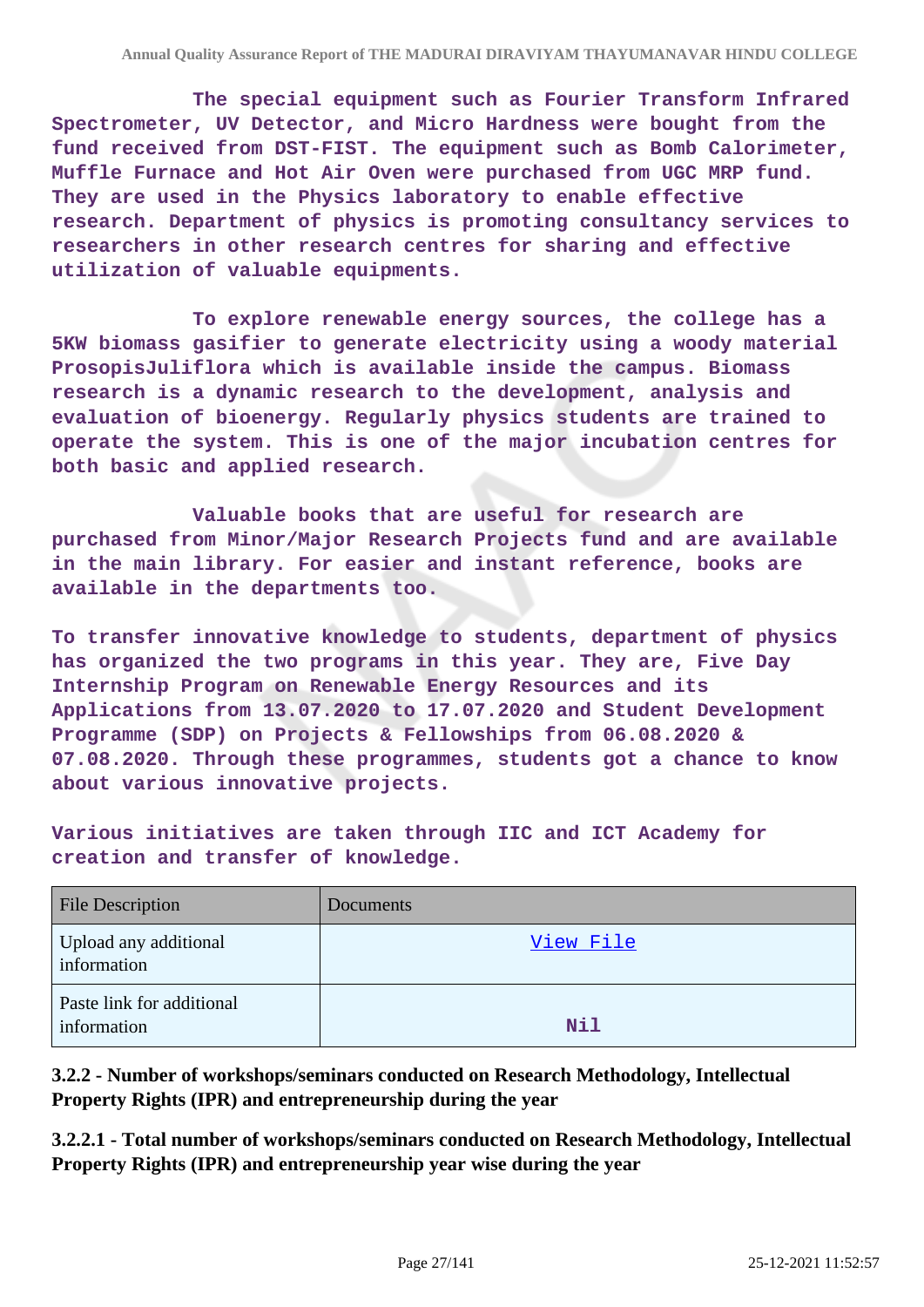# **181**

| <b>File Description</b>                                              | Documents        |
|----------------------------------------------------------------------|------------------|
| Report of the event                                                  | No File Uploaded |
| Any additional information                                           | View File        |
| List of workshops/seminars<br>during last 5 years (Data<br>Template) | View File        |

# **3.3 - Research Publications and Awards**

# **3.3.1 - Number of Ph.Ds registered per eligible teacher during the year**

# **3.3.1.1 - How many Ph.Ds registered per eligible teacher within the year**

### **09**

| File Description                                                                                                           | Documents        |
|----------------------------------------------------------------------------------------------------------------------------|------------------|
| URL to the research page on HEI<br>website                                                                                 | Nil              |
| List of PhD scholars and their<br>details like name of the guide,<br>title of thesis, year of award etc<br>(Data Template) | View File        |
| Any additional information                                                                                                 | No File Uploaded |

**3.3.2 - Number of research papers per teachers in the Journals notified on UGC website during the year**

# **3.3.2.1 - Number of research papers in the Journals notified on UGC website during the year**

**63**

| <b>File Description</b>                                                                                     | Documents |
|-------------------------------------------------------------------------------------------------------------|-----------|
| Any additional information                                                                                  | View File |
| List of research papers by title,<br>author, department, name and<br>year of publication (Data<br>Template) | View File |

**3.3.3 - Number of books and chapters in edited volumes/books published and papers published in national/ international conference proceedings per teacher during the year**

**3.3.3.1 - Total number of books and chapters in edited volumes/books published and papers in**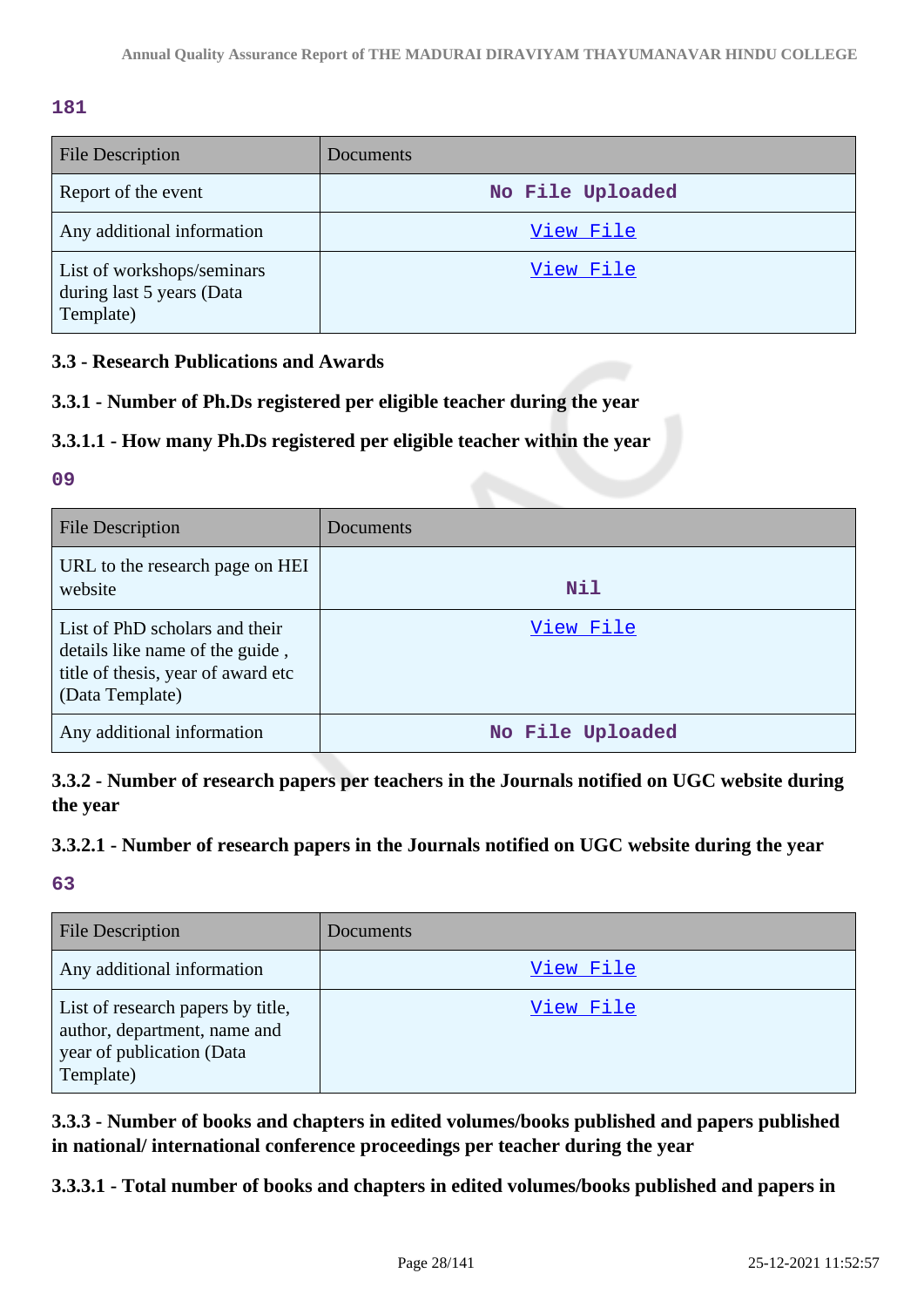### **national/ international conference proceedings year wise during year**

**39**

| <b>File Description</b>                                                      | Documents |
|------------------------------------------------------------------------------|-----------|
| Any additional information                                                   | View File |
| List books and chapters edited<br>volumes/books published (Data<br>Template) | View File |

### **3.4 - Extension Activities**

3.4.1 - Extension activities are carried out in the neighborhood community, sensitizing students to social issues, for their holistic development, and impact thereof during the year

**Extension activities are carried out through NSS. NCC, YRC, SSL & NIS, RRC and Hindu College Outreach Programme (HORP). This year, extension activities provides a variety of learning experiences which can develop not only a sense of participation but also service and awareness among the volunteers and other stakeholders.**

**The activities rendered out through various forums are,**

**NSS: International Yoga Day Celebration 21.06.2020, Independence Day Celebration 15.08.2020, COVID'19 pledge 08.10.2020, New Education Policy-2020- Awareness Webinar 12.10.2020, National Unity Day Pledge 31.10.2020, National Constitution Day Celebration-Preamble 25.11.2020, COVID'19 Medical Training 22.12.2020, Tamilnadu Pongal Ration gift Distribution 05.01.2021/07.01.2021/08.01.2021, Balanced Diet Awareness Programme 15.01.2021, Election Awareness Program 15.01.2021, Road Safety Awareness Program 22.01.2021, Republic Day Celebration 26.01.2021, Polio Drops Distribution 31.01.2021, Nehru Yuva Kendra Sangathan-Online Survey 12.02.2021, Voter's Awareness Cycle Rally 08.03.2021, Campus Cleaning 05.03.2021/06.03.2021/ 08.03.2021/ 22.03.2021, Women's Day Celebration 08.03.2021, 75th year Celebration of National Independence Day 15.03.2021, Swachh Survekshan Feedback 17.03.2021, Deworming Day- Albendazole Tablet Distribution 17.03.2021, Election Awareness Program 17.03.2021, Volunteers in Election Booth 06.04.2021, COVID'19 Phase II Activities24.02.2021/ 23.03.2021/ 25.03.2021/ 28.03.2021/ 29.03.2021/ 31,03,2021. Seven Videos were created by volunteers about COVID'19 precautionary measures & vaccination and published through official YouTube channel of Manonmaniam Sundaranar University. Volunteers involved in distributing the groceries, mask etc to the underprivileged peoples around our college area.**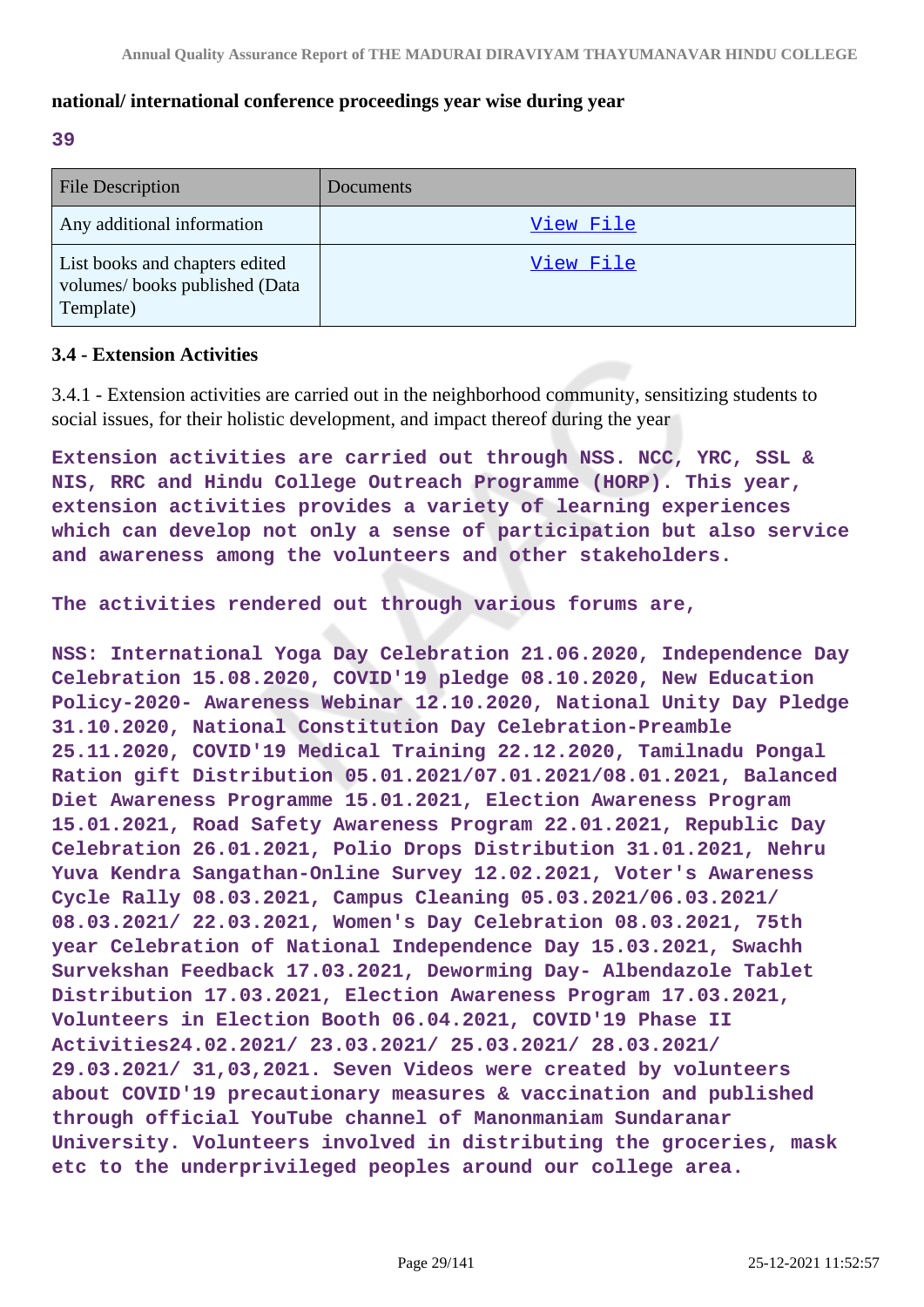**NCC: In addition to the regular participation in various awareness campaign, competition and training our NCC cadets participated in SwachhtaPakhwada-Street cleaning on 11.12,2020, SwachhtaPakhwadacleaning of Water bodies on 12.12.2020, SwachhtaPakhwada-Cleaning of Statue on 11.02.2020. NCC officer motivated the cadets to attend 'B' and 'C' certificate examination.**

**Distributed nila vembu kasayam to all students through SSL & NIS and Health centre volunteers.**

**YRC unit of our college organized a meeting about "Pradhan Mantri Gramin Digital Saksharta Abhiyan" on 15.03.2021.**

**RRC has provided Sanitizer, Sanitizer stand for cleaning hands, Lysol disinfectant for cleaning of floor and surface during the academic year 2020-21.**

**HORP: HORP got appreciation from district collector for the services rendered during COVID'19 period such as dress materials and food items distributed to old age home people, groceries to municipal scavengers, mask and sanitizer to old age home peoples, food and dress materials to orphans.**

| <b>File Description</b>                  | Documents                                                                          |
|------------------------------------------|------------------------------------------------------------------------------------|
| Paste link for additional<br>information | https://www.mdthinducollege.org/igac/202021/<br>3.4.1%20EXTENSION%20ACTIVITIES.pdf |
| Upload any additional<br>information     | No File Uploaded                                                                   |

**3.4.2 - Number of awards and recognitions received for extension activities from government / government recognized bodies during the year**

**3.4.2.1 - Total number of awards and recognition received for extension activities from Government/ Government recognized bodies year wise during the year**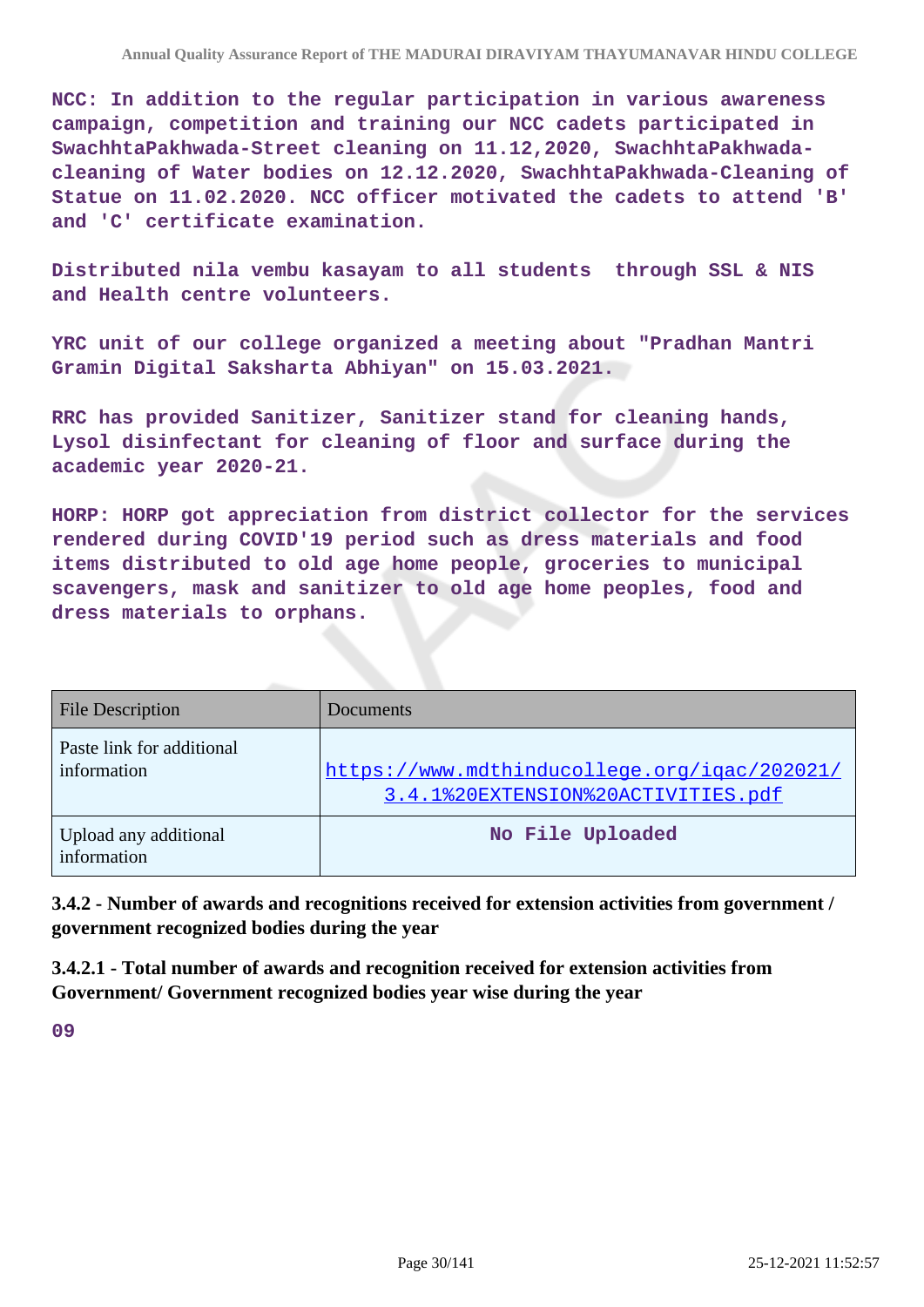| <b>File Description</b>                                                        | Documents        |
|--------------------------------------------------------------------------------|------------------|
| Any additional information                                                     | View File        |
| Number of awards for extension<br>activities in last 5 year (Data<br>Template) | View File        |
| e-copy of the award letters                                                    | No File Uploaded |

**3.4.3 - Number of extension and outreach programs conducted by the institution through NSS/NCC/Red cross/YRC etc., ( including the programmes such as Swachh Bharat, AIDS awareness, Gender issues etc. and/or those organized in collaboration with industry, community and NGOs ) during the year**

**3.4.3.1 - Number of extension and outreach Programs conducted in collaboration with industry, community and Non- Government Organizations through NSS/ NCC/ Red Cross/ YRC etc., during the year**

### **74**

| File Description                                                                                                                       | Documents        |
|----------------------------------------------------------------------------------------------------------------------------------------|------------------|
| Reports of the event organized                                                                                                         | View File        |
| Any additional information                                                                                                             | No File Uploaded |
| Number of extension and<br>outreach Programmes conducted<br>with industry, community etc for<br>the during the year (Data<br>Template) | View File        |

**3.4.4 - Number of students participating in extension activities at 3.4.3. above during year**

**3.4.4.1 - Total number of Students participating in extension activities conducted in collaboration with industry, community and Non- Government Organizations such as Swachh Bharat, AIDs awareness, Gender issue etc. year wise during year**

### **8891**

| <b>File Description</b>                                                                              | Documents        |
|------------------------------------------------------------------------------------------------------|------------------|
| Report of the event                                                                                  | No File Uploaded |
| Any additional information                                                                           | View File        |
| Number of students participating<br>in extension activities with Govt.<br>or NGO etc (Data Template) | View File        |

# **3.5 - Collaboration**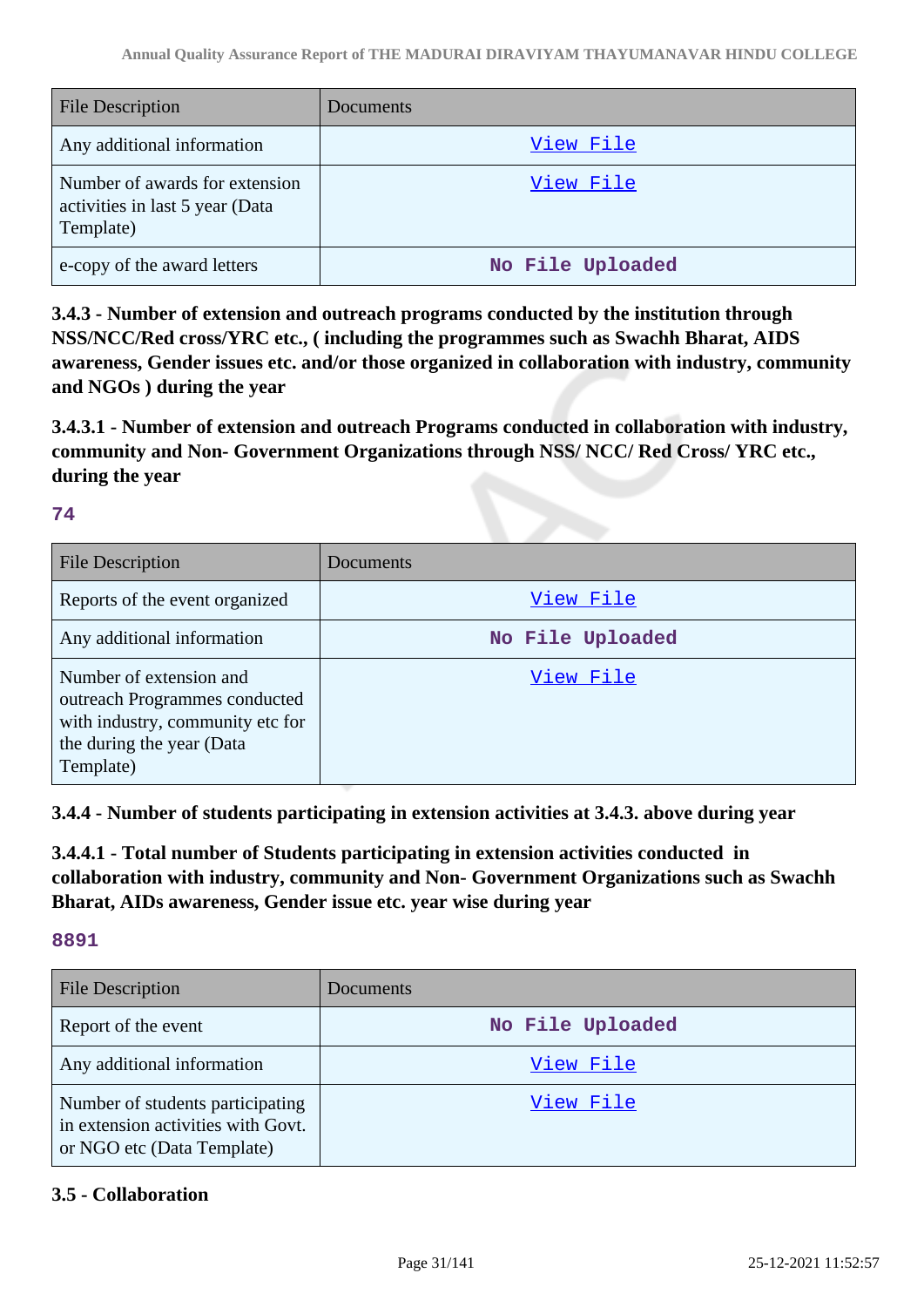**3.5.1 - Number of Collaborative activities for research, Faculty exchange, Student exchange/ internship during the year**

**3.5.1.1 - Number of Collaborative activities for research, Faculty exchange, Student exchange/ internship year wise during the year**

**23**

| <b>File Description</b>                                                                      | Documents        |
|----------------------------------------------------------------------------------------------|------------------|
| e-copies of related Document                                                                 | View File        |
| Any additional information                                                                   | No File Uploaded |
| Details of Collaborative activities<br>with institutions/industries for<br>research, Faculty | View File        |

**3.5.2 - Number of functional MoUs with institutions, other universities, industries, corporate houses etc. during the year**

**3.5.2.1 - Number of functional MoUs with Institutions of national, international importance, other universities, industries, corporate houses etc. year wise during the year**

**10**

| <b>File Description</b>                                                                                                             | Documents        |
|-------------------------------------------------------------------------------------------------------------------------------------|------------------|
| e-Copies of the MoUs with<br>institution./industry/corporate<br>houses                                                              | View File        |
| Any additional information                                                                                                          | No File Uploaded |
| Details of functional MoUs with<br>institutions of national,<br>international importance, other<br>universities etc during the year | View File        |

# **INFRASTRUCTURE AND LEARNING RESOURCES**

# **4.1 - Physical Facilities**

4.1.1 - The Institution has adequate infrastructure and physical facilities for teaching- learning. viz., classrooms, laboratories, computing equipment etc.

**The present campus spans an area of about 83 acres. The College provides an excellent infrastructure and other learning facilities that inculcate effective teaching and learning. There are spacious and feasible class rooms, research centres, library, ICT, Indoor stadium (funded by UGC & Management), Instrumentation Lab (funded by DST FIST & Management) and sports facilities.**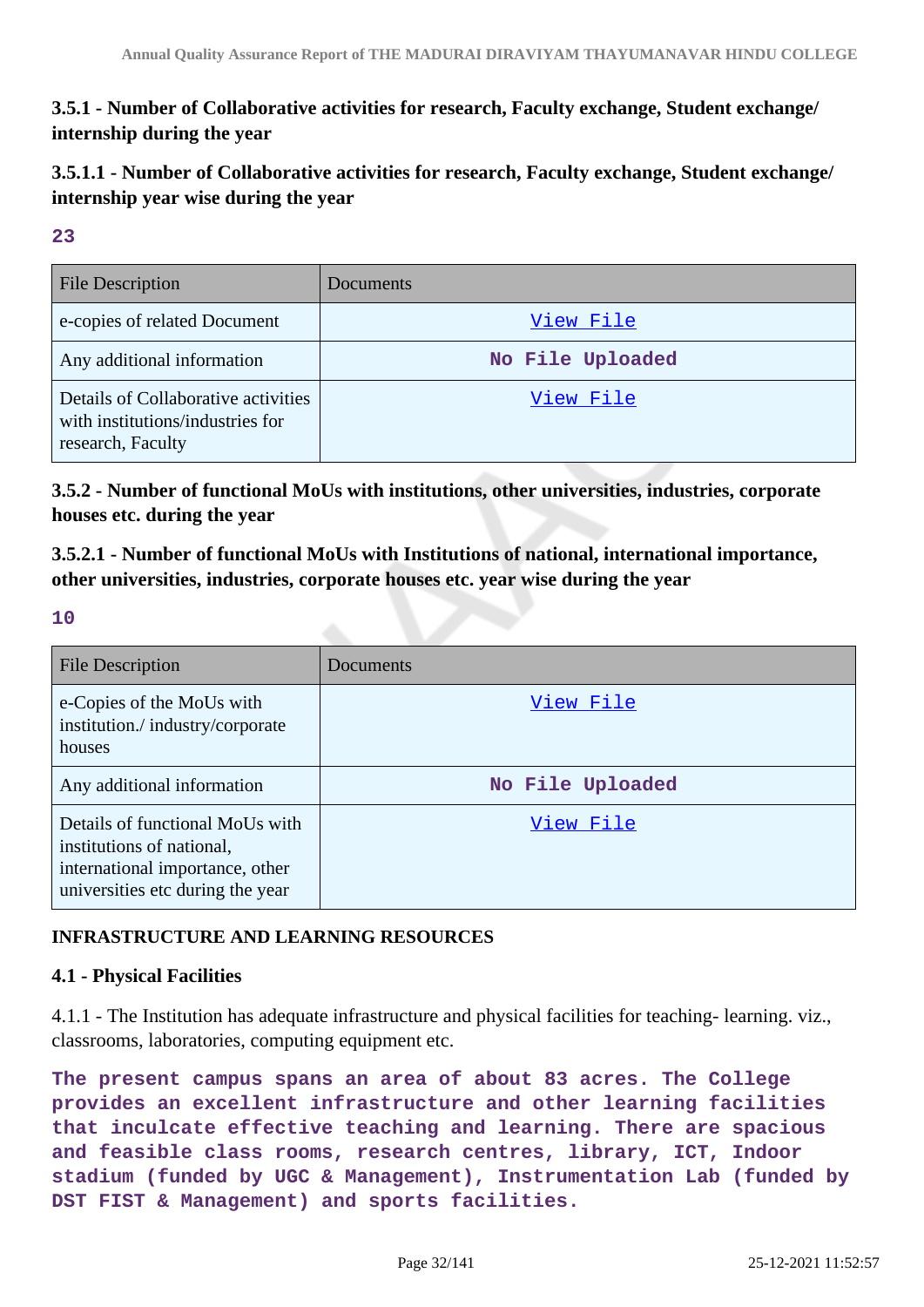**The existing infrastructure has the following facilities for effective teaching and learning - Two air-conditioned seminar halls and one conference hall, Two smart class rooms, High Speed Internet facility, Library with INFLIBNET facility, E-Learning Resource centre and the construction is going on for another seminar hall.** 

 **There are sufficient and separate class rooms for all the programmes. The rooms are spacious with full aeration, light and ventilation. All rooms are provided with sufficient electric lights and fans. The rooms are structured in such a way that the teacher's lectures do not disturb other classes. Third year class rooms of all department equipped with LCD projector.** 

 **There is a multi-purpose laboratory with twenty four computers, which is mainly used by the Mathematics students for C++ practical and commerce students for Tally practical. The department of English functions with perfect software, so that it is used as an English Language lab.**

 **The two computer Science Laboratories for Regular Stream and Self-financed Stream has sufficient computers catering to the need of the Syllabi and learners. The computers are with latest configuration, syllabi-oriented and updated software.**

**The Research department of Physics has two well-equipped laboratories for UG & PG. The DST FIST lab is equipped with LAN facilitated computers.**

**The department of Chemistry has separate labs for major and allied courses.**

**The department of Zoology and allied department of Botany function with perfect, need-based laboratories. The department of Zoology has a unique museum that is one among the best in Tamilnadu.**

| <b>File Description</b>                  | Documents        |
|------------------------------------------|------------------|
| Upload any additional<br>information     | No File Uploaded |
| Paste link for additional<br>information | Nil              |

4.1.2 - The Institution has adequate facilities for cultural activities, sports, games (indoor, outdoor), gymnasium, yoga centre etc.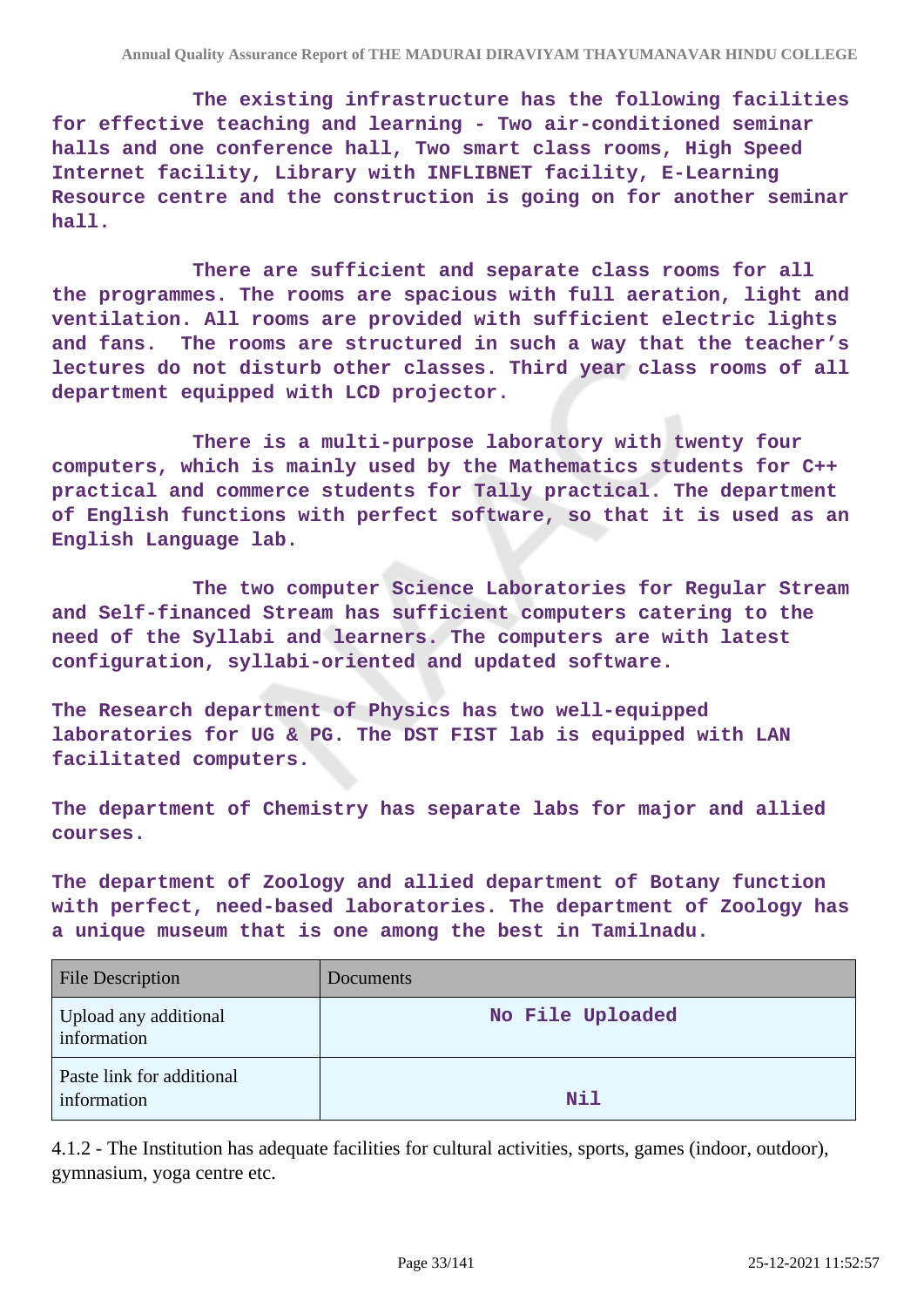#### **Sports/ Games:**

 **The college has complete facilities for sports and games and cultural activities. Apart from the regular physical education activities, the college runs a unique, job oriented course Physical education, Health Education and Sports (PHS). Therefore outdoor, indoor sports facilities(Indoor stadium) along with multipurpose gymnasium are present that enable all the learners of the college to peruse the equipment that are plenty for physical fitness.**

**The facilities available are sprawling playfield with separate courts/ grounds for basketball, Tennis, Hoh – Kho, Volley Ball, Hand Ball, Hockey, Football, Batminton court and Table Tennis board are also available.**

**In addition to this, separate 400 and 200 mts. Muds track is available for athletic coaching, Sixteen station multi gymnasium is available to maintain physical fitness. By utilizing the facilities, students have proved their mettle in different intercollegiate, zonal, university level and national level competitions.**

#### **Cultural Activities**

 **The Department of Youth Welfare has been functioning successfully. The prime aim of the unit is to bring the hidden talents of the students and to motivate them to spend their free time in a highly positive way. The department encourages the students to participate in many competitions and awareness programmes on social issues. One of the special features of the department is its reputed "Cultural Team" which has won awards and prizes wherever it performs. Folk orchestra and folk dance are the specialty of our team. Every year new comers are encouraged to enrol in the cultural team and they are performing well with full cooperation of seniors and staff coordinator.**

 **The equipment available for cultural practice are Parrai, Thavil, Kumbam, Kavadi, Salangai, Kilukku, Mursau, Singi, Kolattam Sticks, Frum, Western Costumes, Folk Costume, Mine Costume, Oil Clothes, audio system and two ladders.**

 **This year our students performed Street play with the concept of seat belt awareness, Helmet awareness, Drunk and drive awareness for Road safety month in Tirunelveli (22.01.2021) and Marthandam (04.02.2021), Street play with the concept of Child marriage awareness, Dowry awareness, School dropout awareness, Women**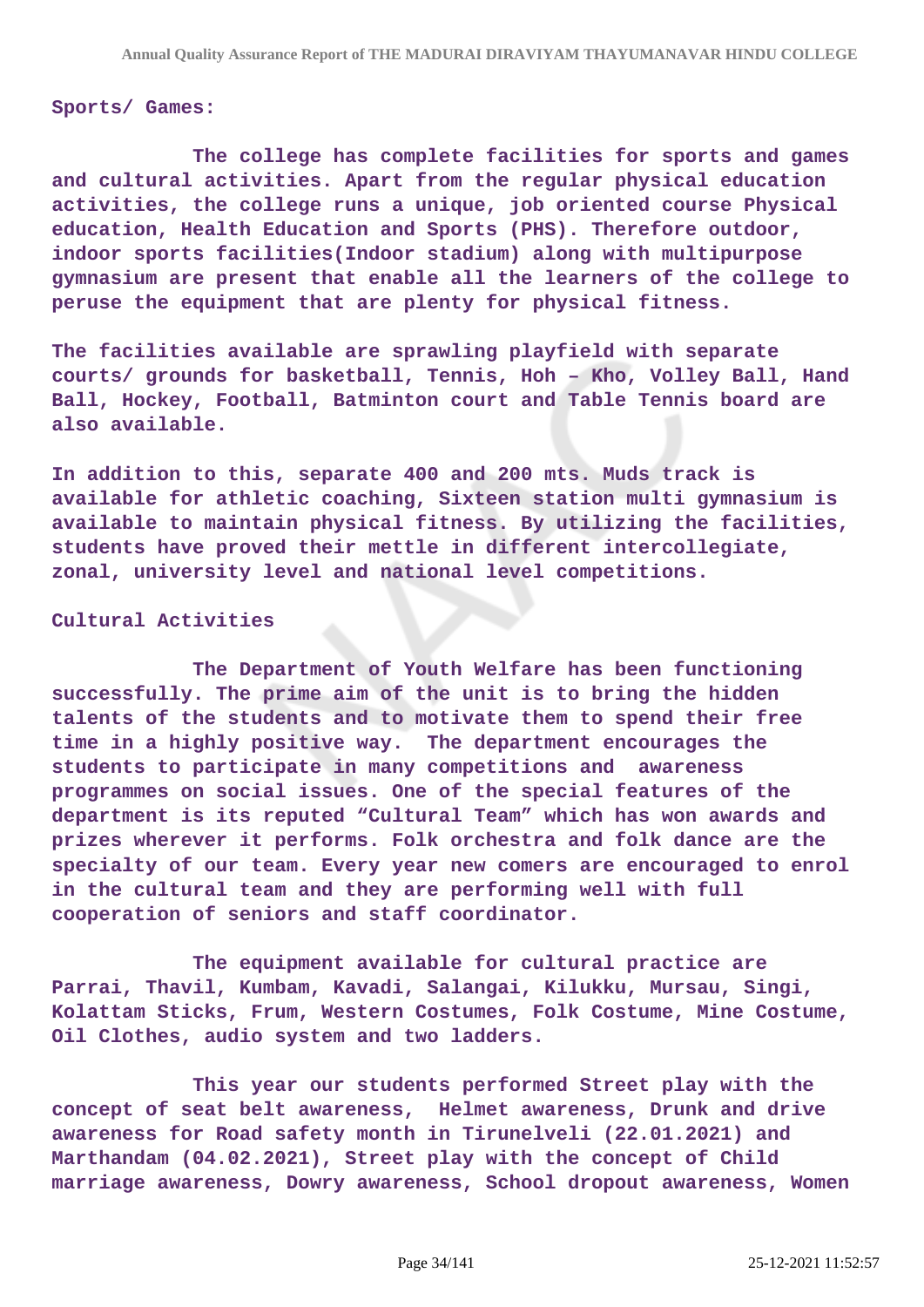**suicide awareness, Drunken father awareness in Tirunelveli and Cherenmahadevi (27.03.2021).** 

**On behalf of youth welfare department, 39th international dance day was celebrated at our college on 29.04.2021.** 

| <b>File Description</b>                  | <b>Documents</b> |
|------------------------------------------|------------------|
| Upload any additional<br>information     | No File Uploaded |
| Paste link for additional<br>information | Nil              |

# **4.1.3 - Number of classrooms and seminar halls with ICT- enabled facilities such as smart class, LMS, etc.**

#### **134**

| File Description                                                                                          | Documents        |
|-----------------------------------------------------------------------------------------------------------|------------------|
| Upload any additional<br>information                                                                      | No File Uploaded |
| Paste link for additional<br>information                                                                  | Nil              |
| <b>Upload Number of classrooms</b><br>and seminar halls with ICT<br>enabled facilities (Data<br>Template) | View File        |

**4.1.4 - Expenditure, excluding salary for infrastructure augmentation during the year (INR in Lakhs)**

# **4.1.4.1 - Expenditure for infrastructure augmentation, excluding salary during the year (INR in lakhs)**

| <b>File Description</b>                                                                            | Documents        |
|----------------------------------------------------------------------------------------------------|------------------|
| Upload any additional<br>information                                                               | No File Uploaded |
| Upload audited utilization<br>statements                                                           | No File Uploaded |
| <b>Upload Details of budget</b><br>allocation, excluding salary<br>during the year (Data Template) | View File        |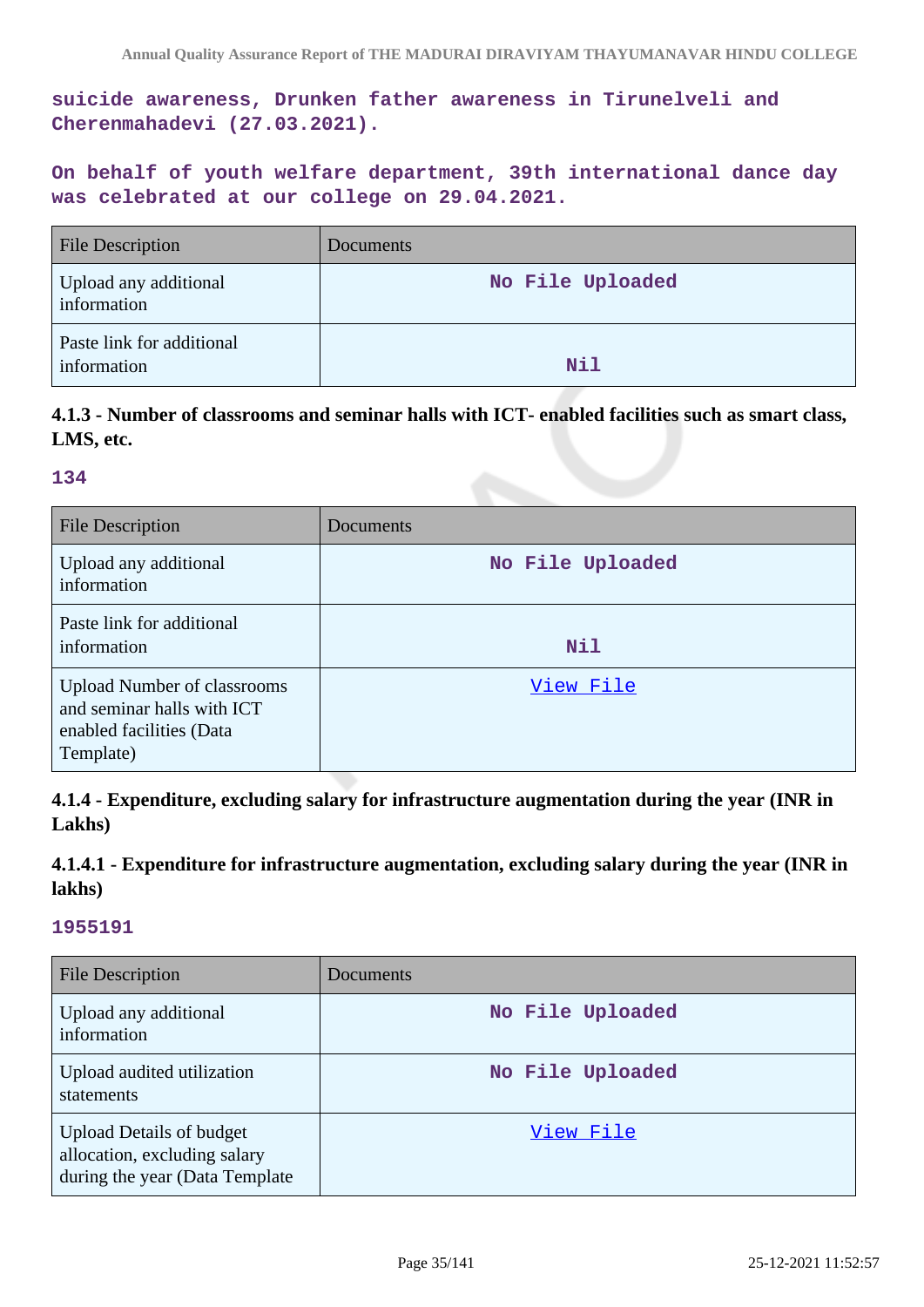# **4.2 - Library as a Learning Resource**

4.2.1 - Library is automated using Integrated Library Management System (ILMS)

**The College library has an excellent infrastructure. It has stock rooms and reading rooms. It is well equipped and properly furnished. Sufficient computers with Internet connectivity are maintained and used by stakeholders.**

**All the books are barcoded and entered in the computers kept in the library.**

**The library has OPAC (Online Public Access Catalogue) facility with four OPAC machines. OPAC has basic and advance search facility. Users can also identify to locate the books and journals through the OPAC.**

**In house remote access to e-resources is available. Library provides access to UGC-INFONET resources through N.LIST.**

**Participation in Resource Sharing Networks Consortia – N.LIST (UGC-INFLIBNET-INFONET)**

| <b>File Description</b>                  | Documents        |
|------------------------------------------|------------------|
| Upload any additional<br>information     | No File Uploaded |
| Paste link for Additional<br>Information | Nil              |

**4.2.2 - The institution has subscription for the following e-resources e-journals e-ShodhSindhu Shodhganga Membership ebooks Databases Remote access toe-resources B. Any 3 of the above**

| <b>File Description</b>                                                                                     | Documents        |
|-------------------------------------------------------------------------------------------------------------|------------------|
| Upload any additional<br>information                                                                        | No File Uploaded |
| Details of subscriptions like e-<br>journals,e-ShodhSindhu,<br>Shodhganga Membership etc<br>(Data Template) | View File        |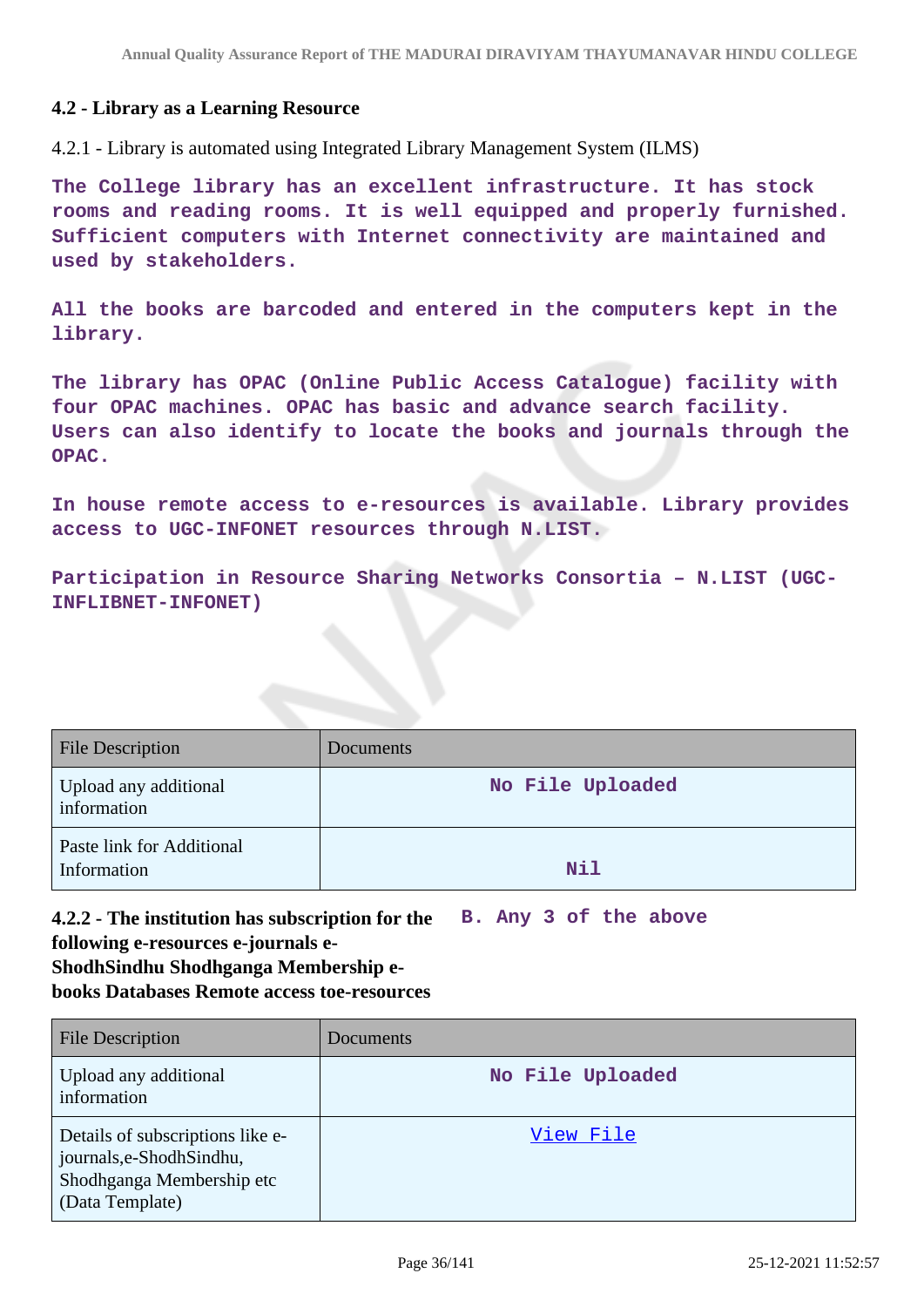# **4.2.3 - Expenditure for purchase of books/e-books and subscription to journals/e- journals during the year (INR in Lakhs)**

# **4.2.3.1 - Annual expenditure of purchase of books/e-books and subscription to journals/ejournals during the year (INR in Lakhs)**

## **0.32044**

| <b>File Description</b>                                                                                                       | <b>Documents</b> |
|-------------------------------------------------------------------------------------------------------------------------------|------------------|
| Any additional information                                                                                                    | No File Uploaded |
| Audited statements of accounts                                                                                                | No File Uploaded |
| Details of annual expenditure for<br>purchase of books/e-books and<br>journals/e- journals during the<br>year (Data Template) | View File        |

**4.2.4 - Number per day usage of library by teachers and students ( foot falls and login data for online access) (Data for the latest completed academic year)**

## **4.2.4.1 - Number of teachers and students using library per day over last one year**

**47**

| <b>File Description</b>                              | Documents        |
|------------------------------------------------------|------------------|
| Any additional information                           | No File Uploaded |
| Details of library usage by<br>teachers and students | <u>View File</u> |

## **4.3 - IT Infrastructure**

4.3.1 - Institution frequently updates its IT facilities including Wi-Fi

**In the present educational scenario the role of technology is inevitable. To cater to the need of present teachers and learners, the classrooms are provided with ICT. Audio visual aids like OHPs, LED TVs and LCDs. Smart Interactive Boards, Computers with Internet connections are available for teaching-learning process. Ten halls are equipped with LCD Projectors, Screens and audio-systems for Power point presentations and for screening academic and awareness films. Secretary ALS Meeting Hall is facilitated with DTS Sound System, Smart Interactive Board and Video Conferencing. The teachers have been trained to facilitate the learning process, make the process real, achievable, challenging and exciting. There is a regular practice of using technology in the different departments. The ICT classes are properly documented in registers. The Power Point Slides are kept in the department computers. The whole campus**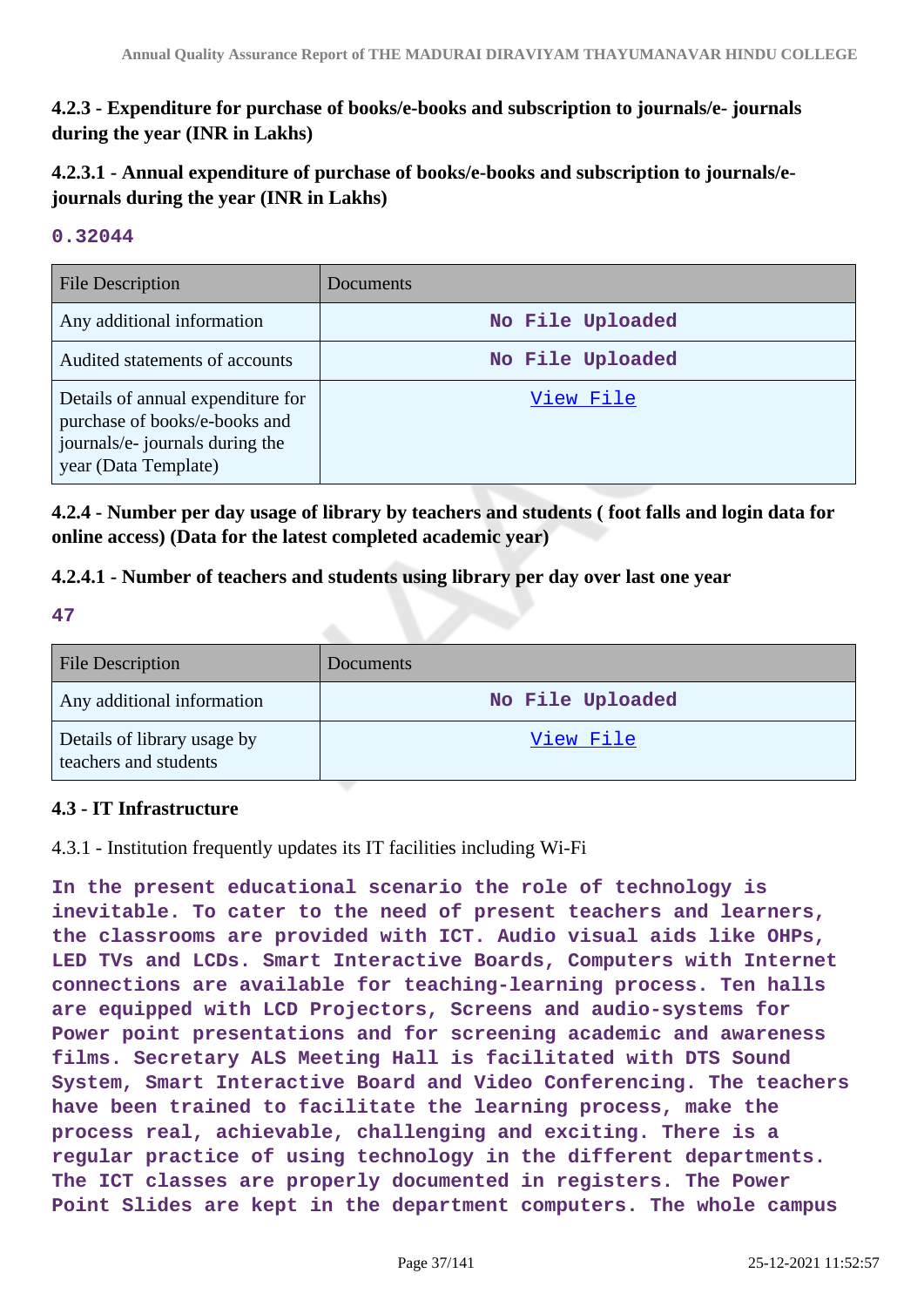## **is Wi-Fi enabled free of cost.**

| File Description                         | Documents        |
|------------------------------------------|------------------|
| Upload any additional<br>information     | No File Uploaded |
| Paste link for additional<br>information | <b>Nil</b>       |

# **4.3.2 - Number of Computers**

## **162**

| <b>File Description</b>              | Documents        |
|--------------------------------------|------------------|
| Upload any additional<br>information | No File Uploaded |
| <b>List of Computers</b>             | No File Uploaded |

#### **4.3.3 - Bandwidth of internet connection in the Institution E. < 5MBPS**

| <b>File Description</b>                                                        | Documents        |
|--------------------------------------------------------------------------------|------------------|
| Upload any additional<br>Information                                           | No File Uploaded |
| Details of available bandwidth of<br>internet connection in the<br>Institution | No File Uploaded |

## **4.4 - Maintenance of Campus Infrastructure**

**4.4.1 - Expenditure incurred on maintenance of infrastructure (physical and academic support facilities) excluding salary component during the year (INR in Lakhs)**

**4.4.1.1 - Expenditure incurred on maintenance of infrastructure (physical facilities and academic support facilities) excluding salary component during the year (INR in lakhs)**

**14,11,547**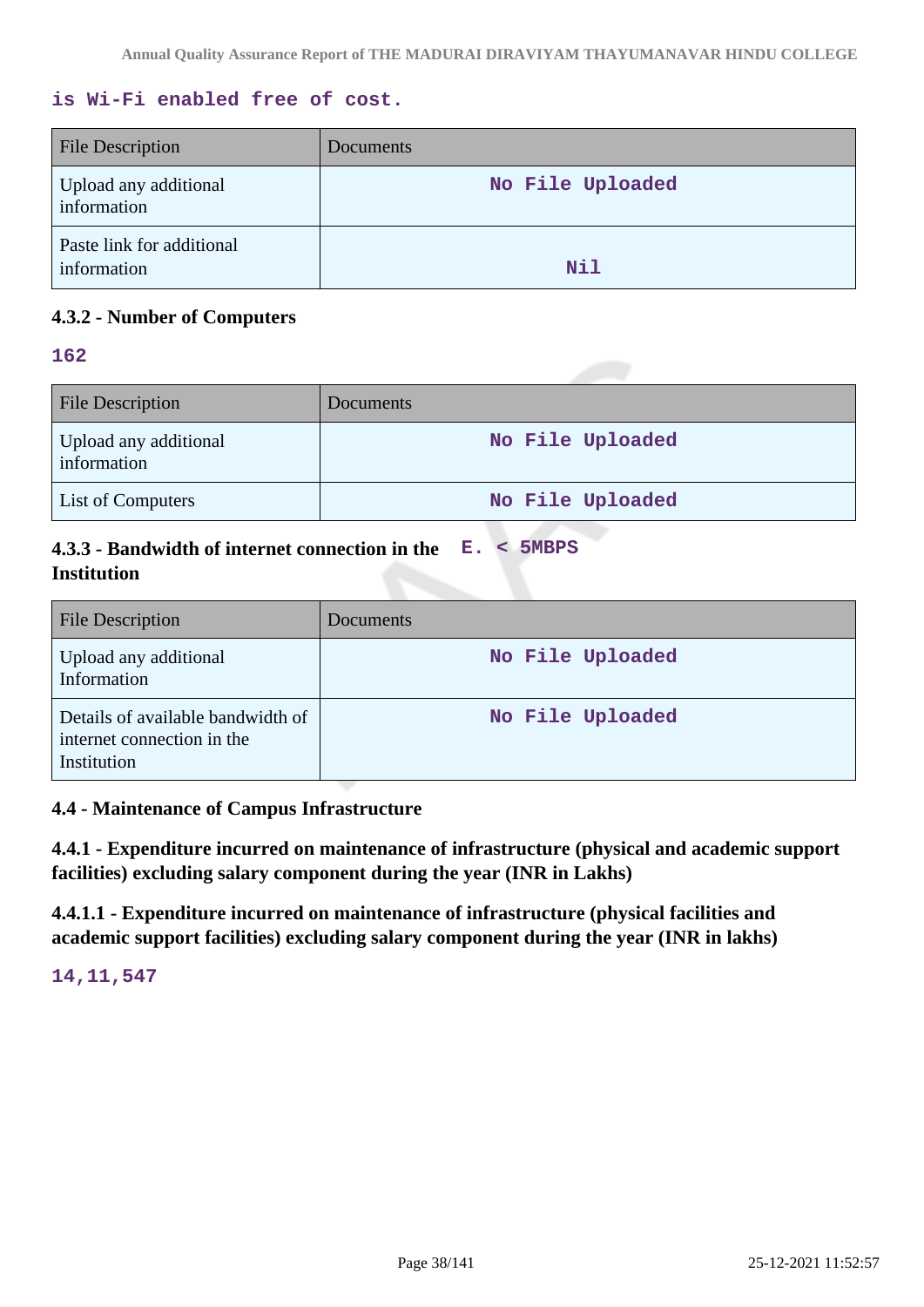| File Description                                                                                                               | Documents        |
|--------------------------------------------------------------------------------------------------------------------------------|------------------|
| Upload any additional<br>information                                                                                           | No File Uploaded |
| Audited statements of accounts                                                                                                 | No File Uploaded |
| Details about assigned budget<br>and expenditure on physical<br>facilities and academic support<br>facilities (Data Templates) | View File        |

4.4.2 - There are established systems and procedures for maintaining and utilizing physical, academic and support facilities - laboratory, library, sports complex, computers, classrooms etc.

### **Laboratory**

 **Laboratory equipment are maintained by Lab Assistants on a periodic basis during summer / winter vacations.**

### **Advanced Equipment**

 **The Advanced and Expensive Equipment are maintained through Annual Maintenance Contract (AMC)**

### **Library**

 **The library is headed by librarian for General library. He is supported by library assistants, supporting staff for Journal and Reference sections. In addition to the above staff, attenders will help the students for searching and lending of the books in the library. The Library holdings consisting of books and journals require a separate care and maintenance including binding. The stock verification is done annually as a part of regular maintenance. We have the Online Public Access Catalogue (OPAC) which is easier to find any books / catalogue.**

### **ICT Tool:**

 **The computers are monitored and maintained time to time. All computers and peripherals are checked by respective technical assistant for any problems. The software updates and ICT tool and internet related problems are resolved from the respective service providers.**

**Computers, Software's & UPS:**

 **The computers are maintained in the Institution by the**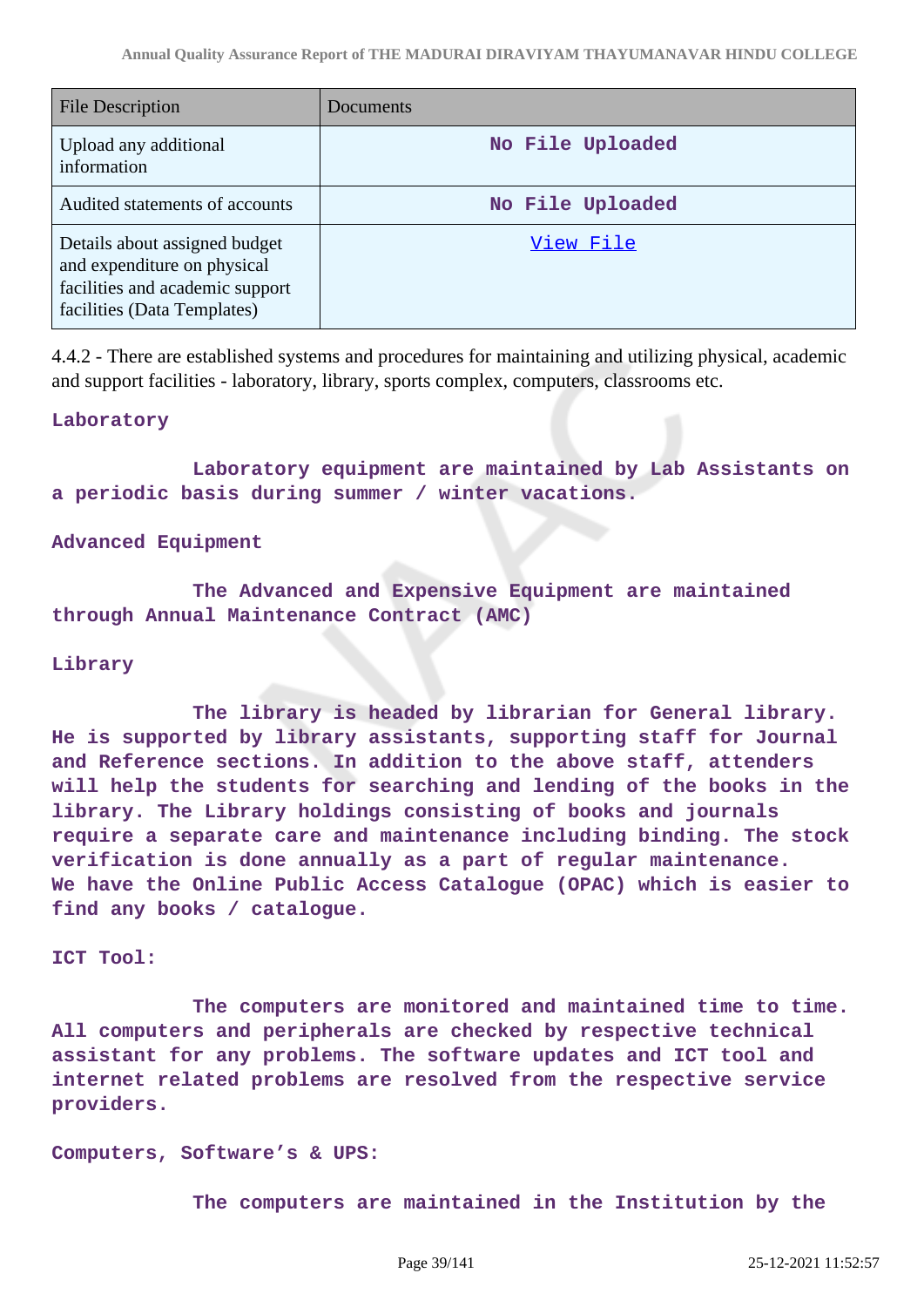**technical assistant. This division provides the integrated IT services like smooth running of automation, up-gradation and maintenance of automation package, college website, troubleshooting of hardware, networking equipment including internet connectivity, procurement of hardware, software.**

### **Maintenance of Infrastructure**

 **The infrastructure maintenance which includes civil works, plumbing, electrical, furniture repair and others are done by Contractors.**

**Classrooms, Seminar Hall**

 **Classrooms and seminar halls are provided with sufficient sitting capacity, LCD with audio system. Periodic painting and white washing of classroom, seminar halls and labs are regular practice.**

**Drinking water**

**Reverse Osmosis system are installed in each department. Overhead water tanks are cleaned by Water man periodically.**

**The list of various equipment's and the companies that help to maintain the equipment are given in the additional information.**

| <b>File Description</b>                  | Documents        |
|------------------------------------------|------------------|
| Upload any additional<br>information     | No File Uploaded |
| Paste link for additional<br>information | Nil              |

### **STUDENT SUPPORT AND PROGRESSION**

### **5.1 - Student Support**

**5.1.1 - Number of students benefited by scholarships and free ships provided by the Government during the year**

**5.1.1.1 - Number of students benefited by scholarships and free ships provided by the Government during the year**

**713**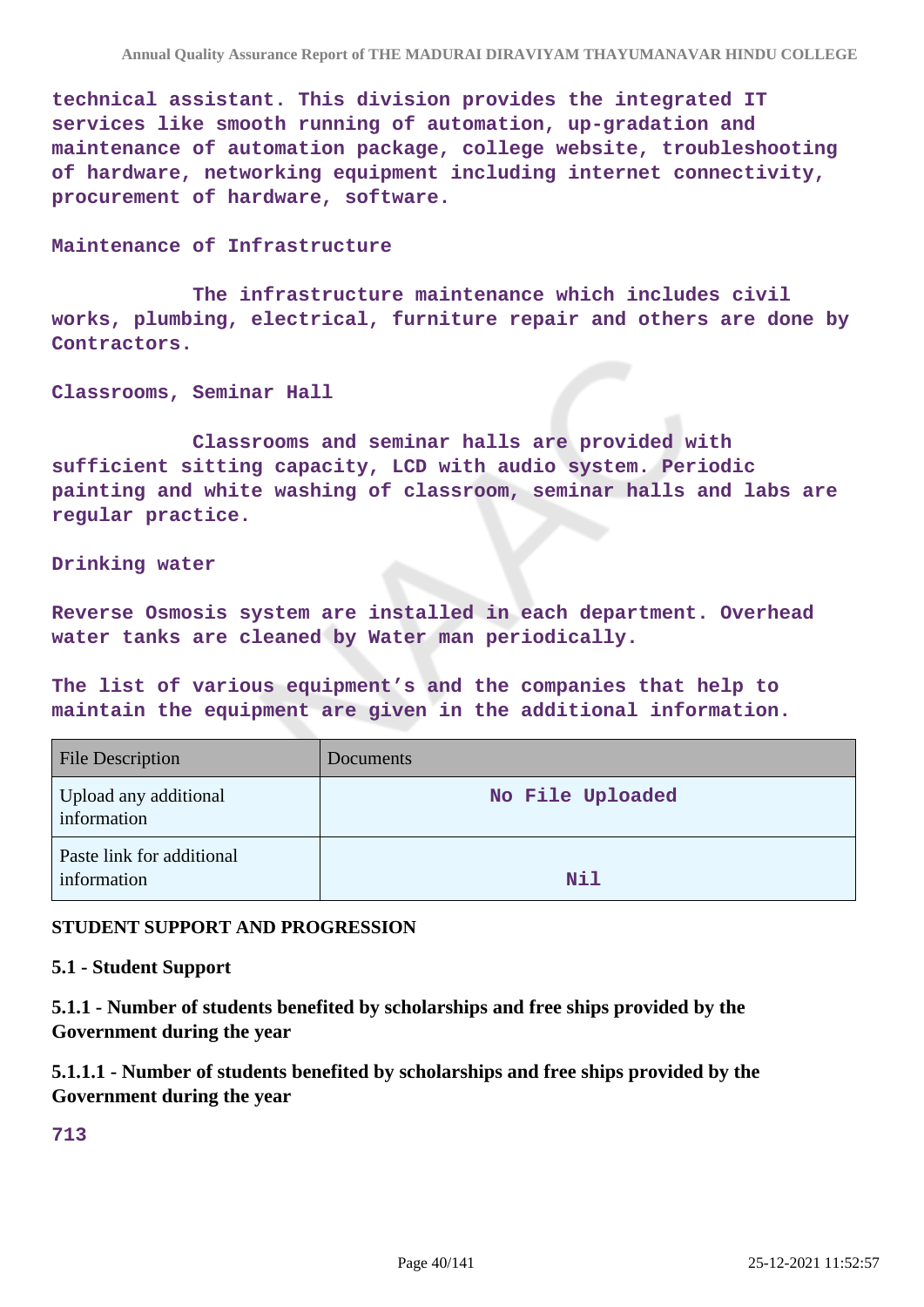| <b>File Description</b>                                                                                                         | Documents        |
|---------------------------------------------------------------------------------------------------------------------------------|------------------|
| Upload self attested letter with<br>the list of students sanctioned<br>scholarship                                              | View File        |
| Upload any additional<br>information                                                                                            | No File Uploaded |
| Number of students benefited by<br>scholarships and free ships<br>provided by the Government<br>during the year (Data Template) | View File        |

**5.1.2 - Number of students benefitted by scholarships, free ships etc. provided by the institution / non- government agencies during the year**

**5.1.2.1 - Total number of students benefited by scholarships, free ships, etc provided by the institution / non- government agencies during the year**

| v<br>×<br>-<br>- 7 | ۰.<br>$\sim$<br>×<br>$\rightarrow$<br>×<br>۰,<br>. . |  |
|--------------------|------------------------------------------------------|--|
|                    |                                                      |  |

| <b>File Description</b>                                                                                                                       | <b>Documents</b> |
|-----------------------------------------------------------------------------------------------------------------------------------------------|------------------|
| Upload any additional<br>information                                                                                                          | View File        |
| Number of students benefited by<br>scholarships and free ships<br>institution / non-government<br>agencies in last 5 years (Date<br>Template) | View File        |

# **5.1.3 - Capacity building and skills enhancement initiatives taken by the institution include the following: Soft skills Language and communication skills Life skills (Yoga, physical fitness, health and hygiene) ICT/computing skills**

**B. 3 of the above**

| <b>File Description</b>                                                                 | <b>Documents</b> |
|-----------------------------------------------------------------------------------------|------------------|
| Link to Institutional website                                                           | Nil              |
| Any additional information                                                              | View File        |
| Details of capability building and<br>skills enhancement initiatives<br>(Data Template) | View File        |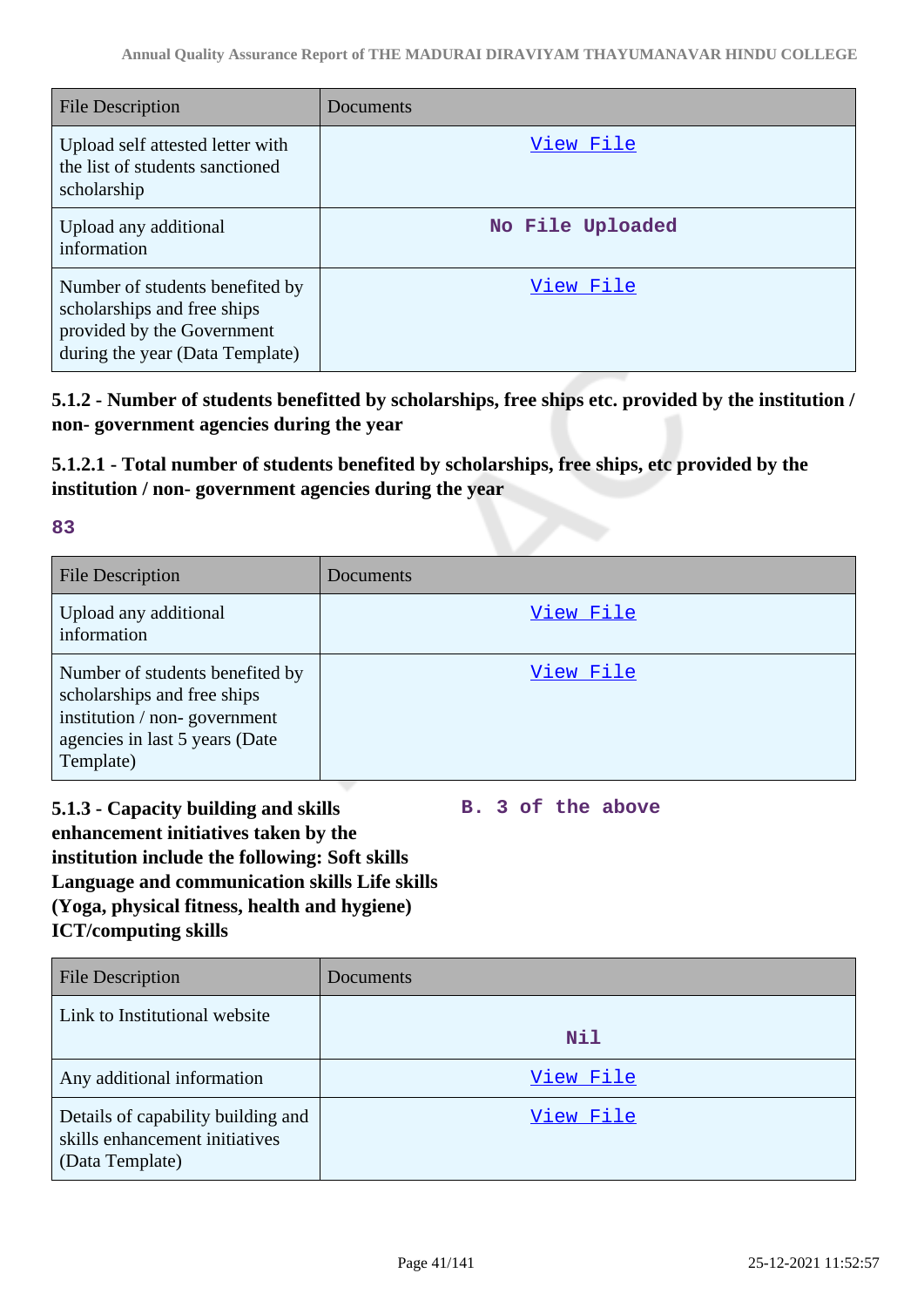# **5.1.4 - Number of students benefitted by guidance for competitive examinations and career counseling offered by the institution during the year**

| <b>File Description</b>                                                                                                                 | Documents        |
|-----------------------------------------------------------------------------------------------------------------------------------------|------------------|
| Any additional information                                                                                                              | No File Uploaded |
| Number of students benefited by<br>guidance for competitive<br>examinations and career<br>counseling during the year (Data<br>Template) | View File        |

**A. All of the above**

**5.1.5 - The Institution has a transparent mechanism for timely redressal of student grievances including sexual harassment and ragging cases Implementation of guidelines of statutory/regulatory bodies Organization wide awareness and undertakings on policies with zero tolerance Mechanisms for submission of online/offline students' grievances Timely redressal of the grievances through appropriate committees**

| <b>File Description</b>                                                                                                                  | Documents        |
|------------------------------------------------------------------------------------------------------------------------------------------|------------------|
| Minutes of the meetings of<br>student redressal committee,<br>prevention of sexual harassment<br>committee and Anti Ragging<br>committee | No File Uploaded |
| Upload any additional<br>information                                                                                                     | No File Uploaded |
| Details of student grievances<br>including sexual harassment and<br>ragging cases                                                        | No File Uploaded |

## **5.2 - Student Progression**

## **5.2.1 - Number of placement of outgoing students during the year**

## **5.2.1.1 - Number of outgoing students placed during the year**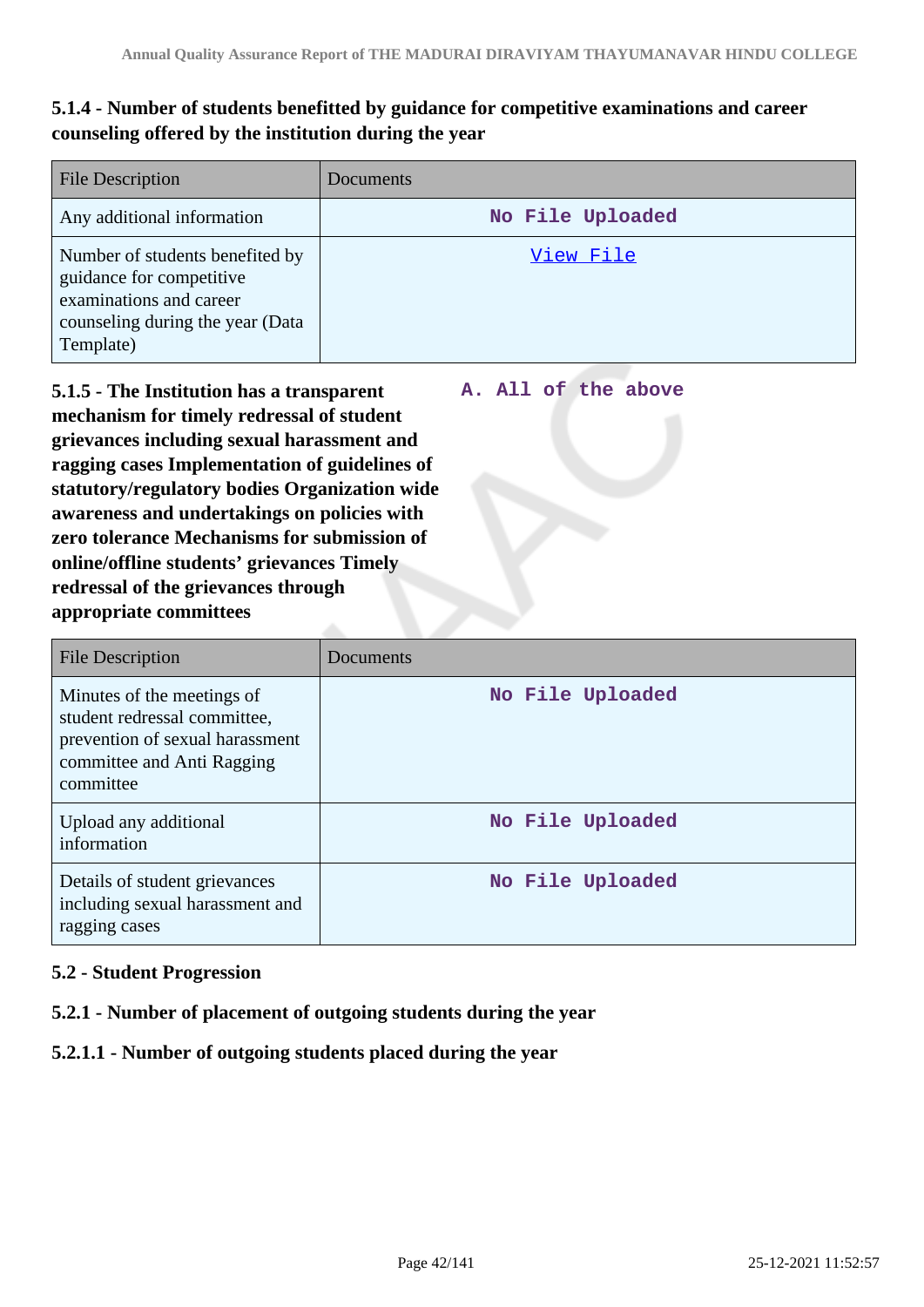| <b>File Description</b>                                         | <b>Documents</b> |
|-----------------------------------------------------------------|------------------|
| Self-attested list of students<br>placed                        | No File Uploaded |
| Upload any additional<br>information                            | No File Uploaded |
| Details of student placement<br>during the year (Data Template) | No File Uploaded |

## **5.2.2 - Number of students progressing to higher education during the year**

## **5.2.2.1 - Number of outgoing student progression to higher education**

**41**

| <b>File Description</b>                               | <b>Documents</b> |
|-------------------------------------------------------|------------------|
| Upload supporting data for<br>student/alumni          | No File Uploaded |
| Any additional information                            | No File Uploaded |
| Details of student progression to<br>higher education | View File        |

**5.2.3 - Number of students qualifying in state/national/ international level examinations during the year (eg: JAM/CLAT/GATE/ GMAT/CAT/GRE/ TOEFL/ Civil Services/State government examinations)**

**5.2.3.1 - Number of students qualifying in state/ national/ international level examinations (eg: JAM/CLAT/NET/ SLET/ GATE/ GMAT/CAT/GRE/ TOEFL/ Civil Services/ State government examinations) during the year**

**00**

| <b>File Description</b>                                                                                                   | Documents        |
|---------------------------------------------------------------------------------------------------------------------------|------------------|
| Upload supporting data for the<br>same                                                                                    | No File Uploaded |
| Any additional information                                                                                                | No File Uploaded |
| Number of students qualifying in<br>state/national/international level<br>examinations during the year<br>(Data Template) | No File Uploaded |

## **5.3 - Student Participation and Activities**

**5.3.1 - Number of awards/medals for outstanding performance in sports/cultural activities at university/state/national / international level (award for a team event should be counted as one)**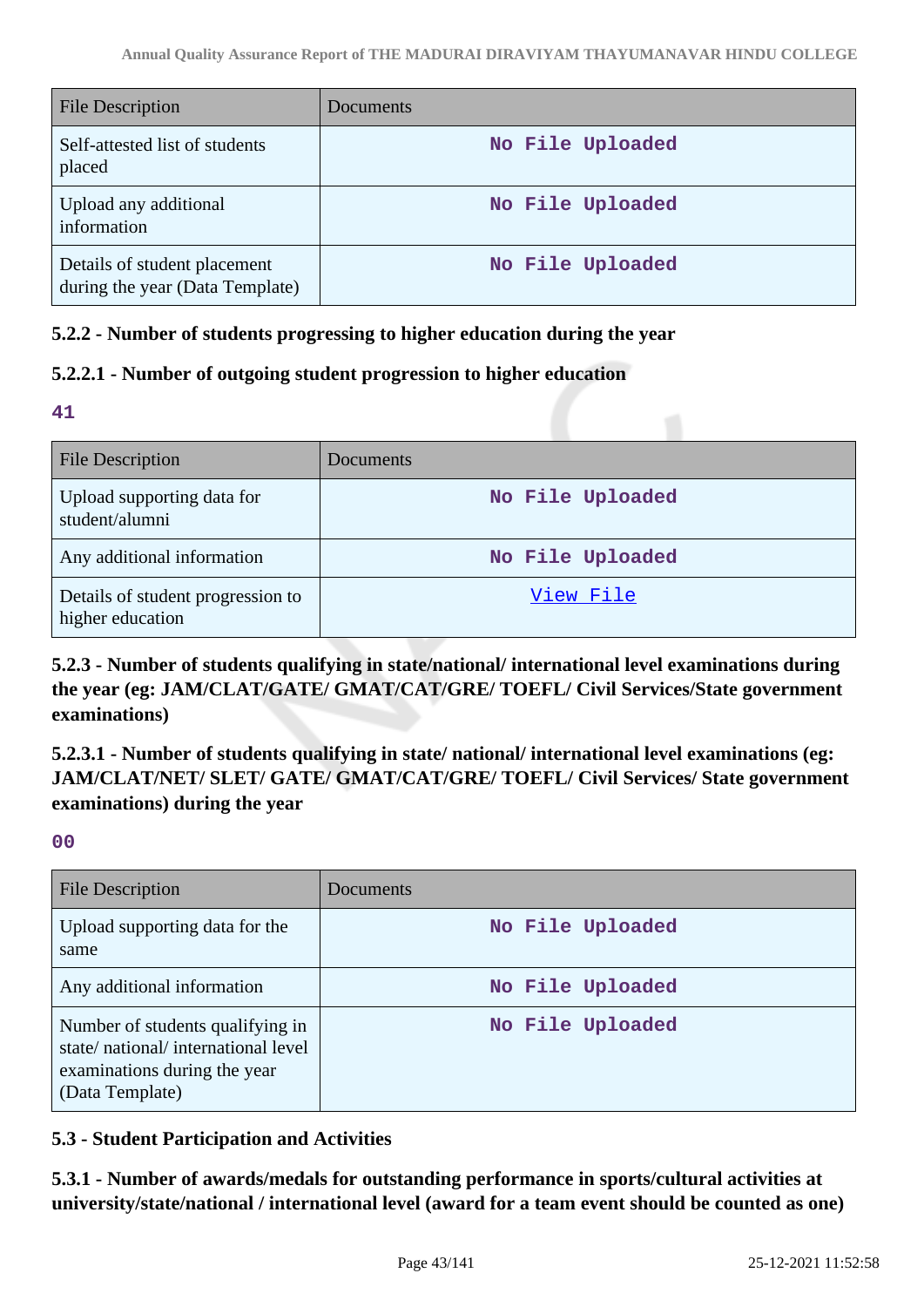## **during the year**

# **5.3.1.1 - Number of awards/medals for outstanding performance in sports/cultural activities at university/state/ national / international level (award for a team event should be counted as one) during the year.**

### **09**

| File Description                                                                                                                                                                     | Documents        |
|--------------------------------------------------------------------------------------------------------------------------------------------------------------------------------------|------------------|
| e-copies of award letters and<br>certificates                                                                                                                                        | View File        |
| Any additional information                                                                                                                                                           | No File Uploaded |
| Number of awards/medals for<br>outstanding performance in<br>sports/cultural activities at univer<br>sity/state/national/international<br>level (During the year) (Data<br>Template) | View File        |

5.3.2 - Institution facilitates students' representation and engagement in various administrative, cocurricular and extracurricular activities (student council/ students representation on various bodies as per established processes and norms )

**One of the meritorious student from physics department was nominated as a student representative in IQAC steering committee. A student from each class was nominated as a student representative in the IQAC student council. The function of the member is to collect the details of the student activities in their class.**

 **Students are included as representatives in different forums like NCC, NSS, Women Cell, Fine Arts Club and Department of Youth Welfare.**

 **Students are editorial board members in students science biannual magazine- Vignana Pookal.**

 **Willing students are motivated to co-operate with Heads of various departments to assist in all the activities of the departments and college.**

 **They also organize various programmes in the campus, such as welcome Parties for the Fresher's, Farewell Parties for the outgoing students, Teacher's Day, Women's Day, Pooja festival, Kalai Pongal competitions and Samathuva Pongal.**

 **Students are included as a member under various**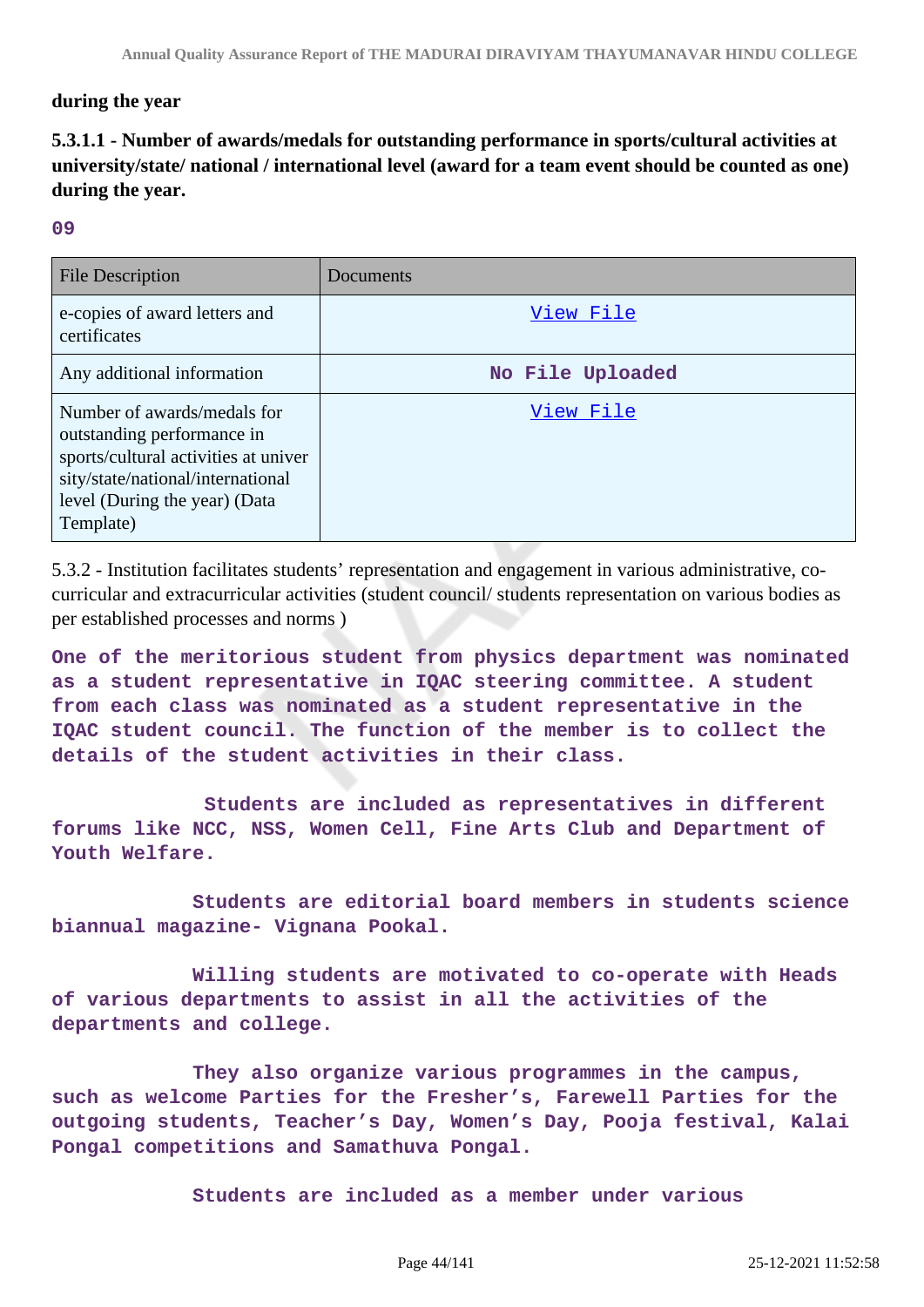## **coordinators in Institution's Innovation Council.**

| <b>File Description</b>                  | Documents        |
|------------------------------------------|------------------|
| Paste link for additional<br>information | Nil              |
| Upload any additional<br>information     | No File Uploaded |

**5.3.3 - Number of sports and cultural events/competitions in which students of the Institution participated during the year (organized by the institution/other institutions)**

**5.3.3.1 - Number of sports and cultural events/competitions in which students of the Institution participated during the year**

### **235**

| <b>File Description</b>                                                                                                                                                                                | Documents        |
|--------------------------------------------------------------------------------------------------------------------------------------------------------------------------------------------------------|------------------|
| Report of the event                                                                                                                                                                                    | No File Uploaded |
| Upload any additional<br>information                                                                                                                                                                   | No File Uploaded |
| Number of sports and cultural<br>events/competitions in which<br>students of the Institution<br>participated during the year<br>(organized by the<br>institution/other institutions<br>(Data Template) | View File        |

## **5.4 - Alumni Engagement**

5.4.1 - There is a registered Alumni Association that contributes significantly to the development of the institution through financial and/or other support services

**Alumni Association of the college functions fruitfully with a high aim of being a supportive system of the college. Alumni provide moral support to all the endeavors like academically, Placement, Internship and financially. Meritorious Alumni visit the Departments and motivate the students through seminars/Career Guidance Programmes as Resource Persons. The following are the contributions of our alumni as a resource person of webinars in the year 2020-21.**

**08.07.2020- Dr.S.Balaji, Assistant Professor, School of Advanced Sciences, Vellore Institute of Technology, Vellore, Alumnus, Department of Mathematics, Workshop on Spectrum of Linerar Operator, "Subdivision of the Spectrum"**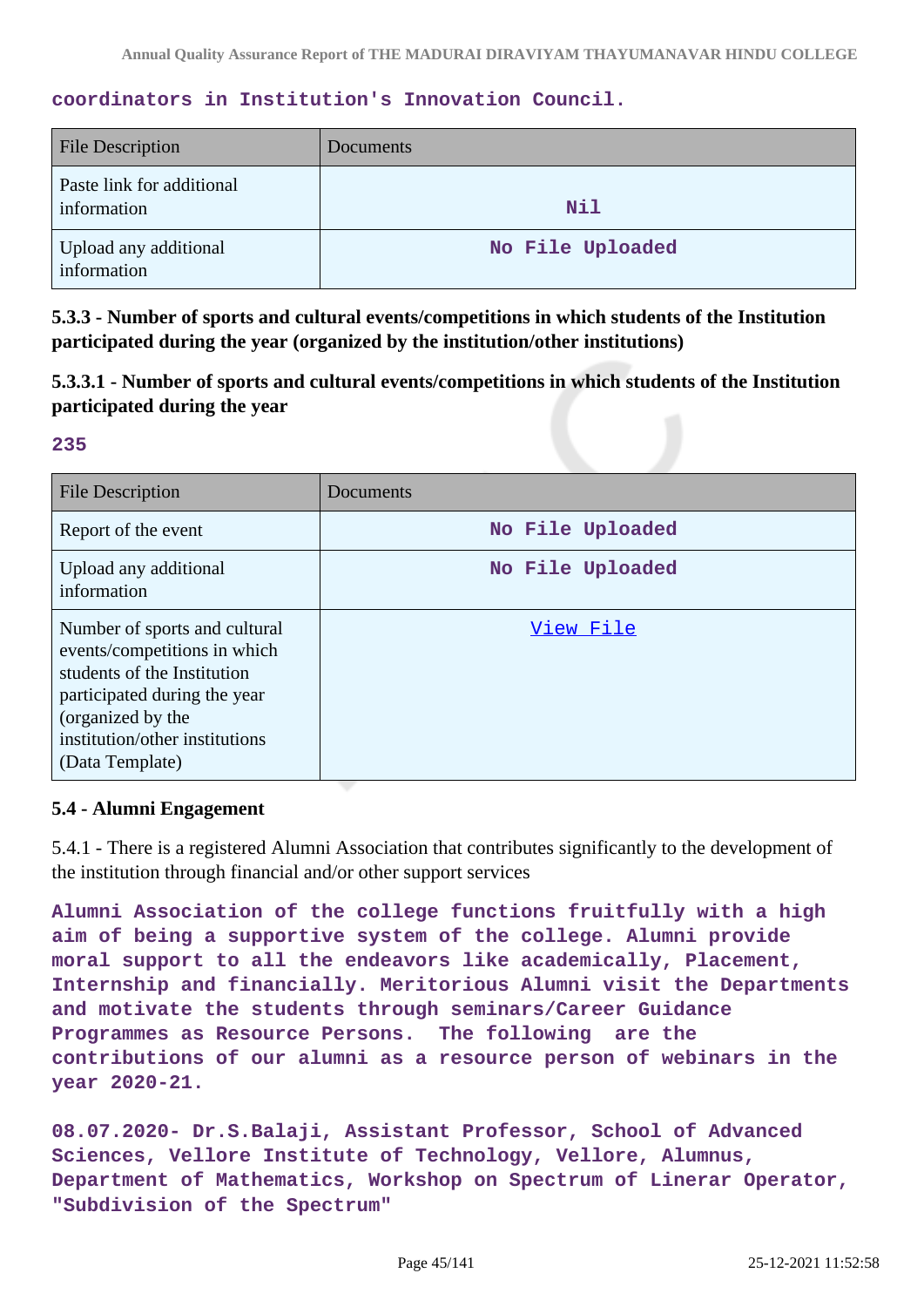**31.07.2020 - Dr.R.Ganapathy Raman, Noorul Islam Centre for Higher Education, Kumarakovil, Alumnus, Department of Physics, Workshop on Research Tools and Techniques for Materials.**

**01.08.2020 - Dr.E.Kumar, TamilNadu Open University, Chennai, Alumnus, Department of Physics, Workshop on Research Tools and Techniques for Materials.**

**06.08.2020 - Mr.P.Pandaram, Scientist NPCIL, KKNPP, Koodankulam, Alumnus, Department of Physics, Student Development Programme on Projects & Fellowship.** 

**10.08.2020- Dr. T.Ilam Parithi, Assistant Professor, Mano College, Puliankudi, Alumnus, Department of Computer Science, Webinar on "Role of IOT in the field of Education".**

**15.04.2021 - Twelve students from Department of computer science have attended ten days online internship provided by S.Muppudathi, Startup Founder, Adaon Business & Software Solutions, Chennai - Alumnus, Department of Physics**

**Rs. 1,79,400 (One lakh seventy nine thousand and four hundred) from Alumni association fund is utilized to fit four AC's in newly constructed seminar hall which is also build by alumni contribution.**

**The alumni of the department of Physics have instituted "PG Physics Scholarship" through which the meritorious students of M.Sc Physics are supported financially. Rs.1800 received in the academic year 2020-21.**

| <b>File Description</b>                  | <b>Documents</b> |
|------------------------------------------|------------------|
| Paste link for additional<br>information | <b>Nil</b>       |
| Upload any additional<br>information     | No File Uploaded |

## **5.4.2 - Alumni contribution during the year D. 1 Lakhs - 3Lakhs (INR in Lakhs)**

| <b>File Description</b>              | <b>Documents</b> |
|--------------------------------------|------------------|
| Upload any additional<br>information | No File Uploaded |

### **GOVERNANCE, LEADERSHIP AND MANAGEMENT**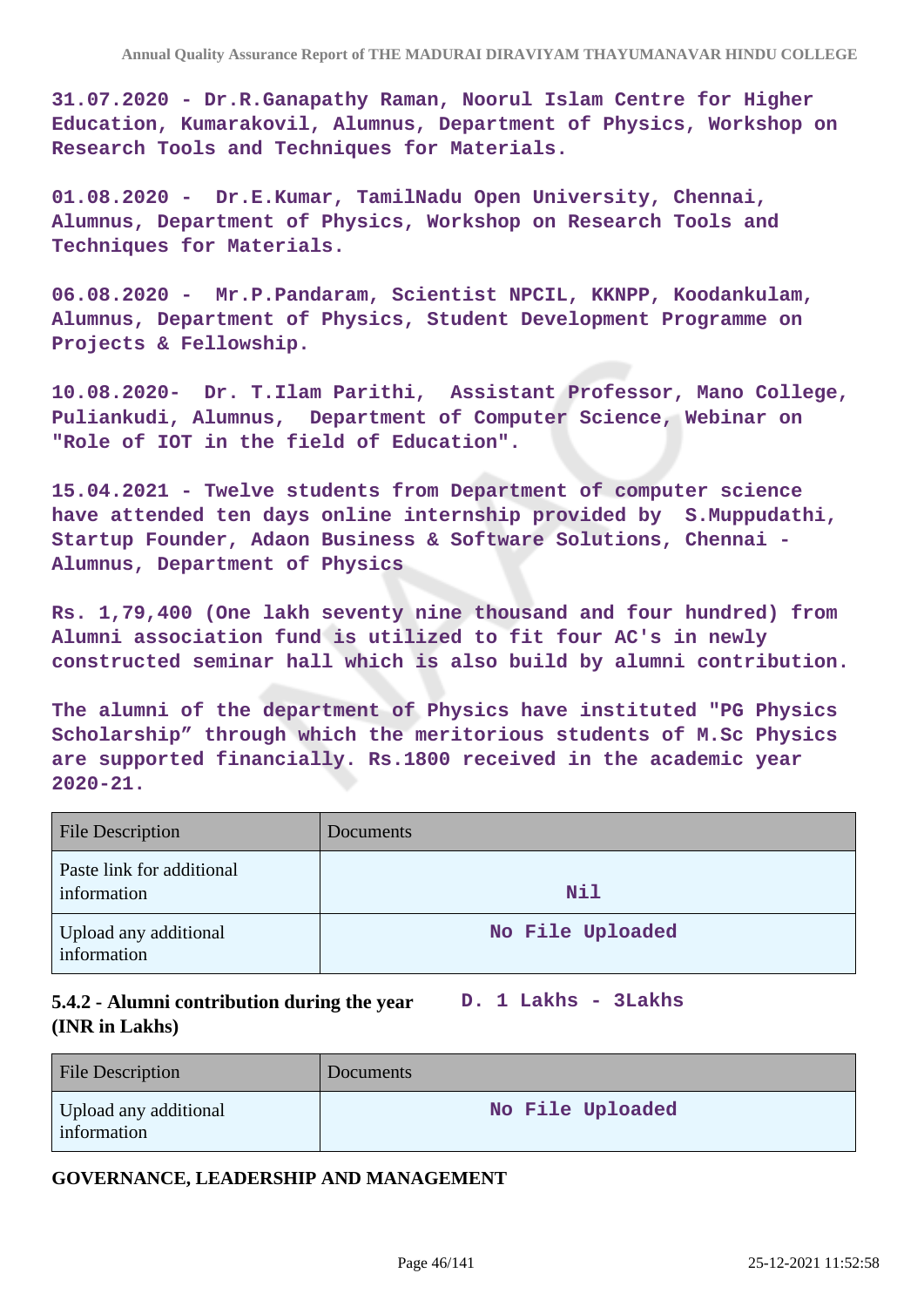### **6.1 - Institutional Vision and Leadership**

6.1.1 - The governance of the institution is reflective of and in tune with the vision and mission of the institution

### **Vision**

**To shape the young learners to aim at success through perfection**

#### **Mission**

**To promote academic excellence in higher education**

**To promote research departments**

**To promote communal harmony**

**To make the students meet the global standards of life**

 **Our Management includes members from various fields. It is so keen in the quality improvement of the college in every dimension. The management monitors all the curricular and extracurricular activities of the college through various means such as regular meeting with the Principal and IQAC. The staff periodically discusses various quality enhancements. The Management encourages out-campus activities of the staff and students. It analyses the improvement plans suggested by IQAC and release funds to implement the plans amidst many financial restrictions. When the State Government fails to fulfill the teaching and non-teaching vacancies, the management appoints temporary teaching and nonteaching staff for the welfare of the students. Maximum classes are engaged in spite of the vacancies to be filled. No additional fee has been collected from the students for the above temporary appointments. The Management analyses the result of the students periodically in order to maintain quality in teaching, learning and evaluation.**

 **The Principal monitors the entire academic performance and other activities with the help of Heads of the Departments and Co-coordinators of various committees. He conducts frequent meetings to review curricular, extracurricular, co-curricular and research activities. Discipline issues inside the college are solved with the help of the staff Council and Discipline committee. The Principal takes great efforts to implement the schemes suggested by IQAC to ensure the smooth conduct of the Institution towards desired goals.**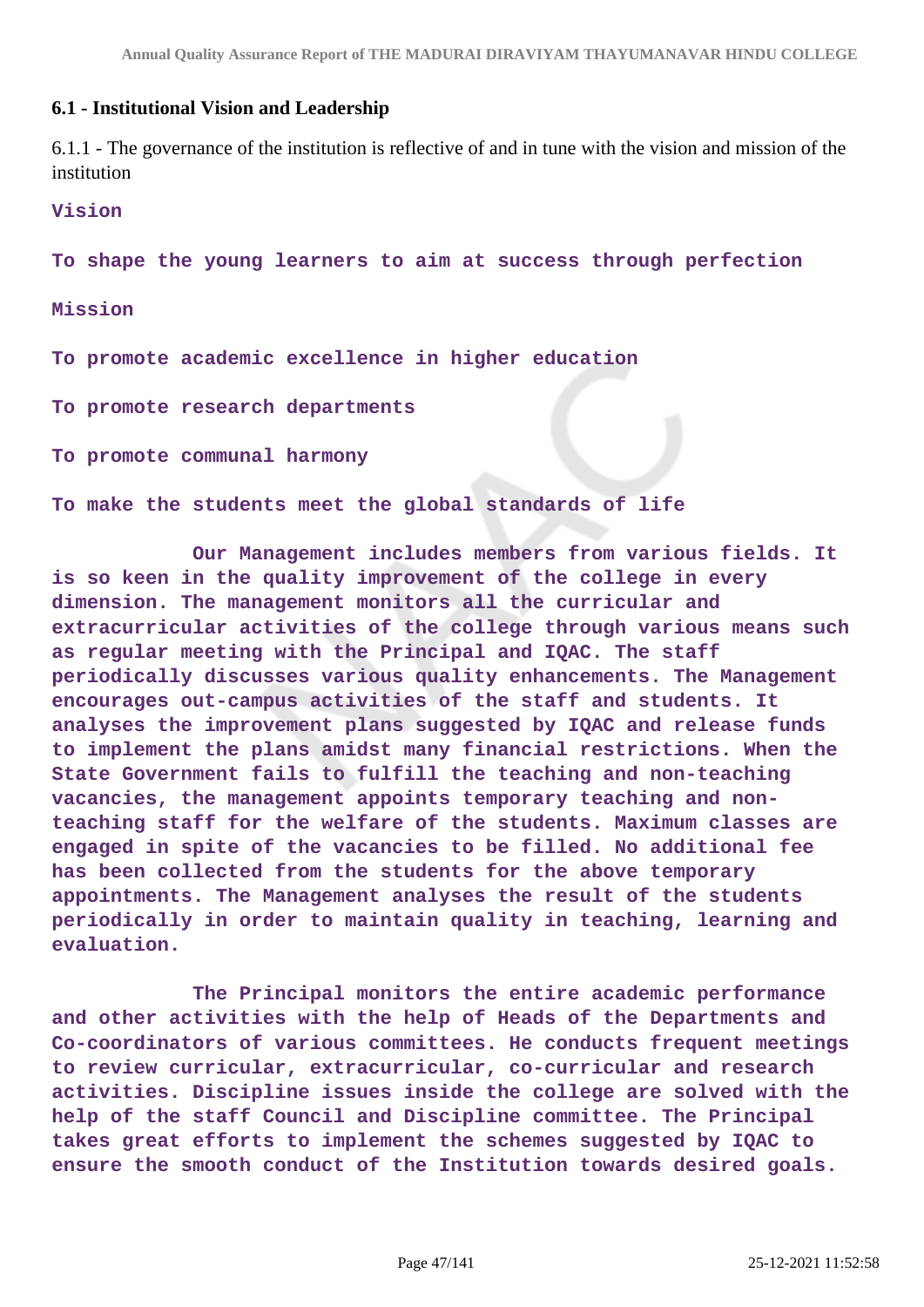**The Institution has long, gradual and steady growth in all dimensions.Institution has perspective plans in the following aspects and they are fulfilled gradually.**

- **Infrastructural development**  $\bullet$
- **Increased extension activities**  $\bullet$
- **Strengthening research activities**  $\bullet$
- **Pursuing more number of projects**  $\bullet$

**The faculty members are highly dedicated in the task of improving the personality and attitude of the students who are normally from socially and economically marginalized sectors of the society.Also they encourage and guide the students towards excellence and participation in extra-curricular activities. The faculty members are efficient counselors too. They serve as members of various committees that look after the smooth running of the college. Keeping in mind the mission and Vision, the college provides opportunities for the holistic growth of the students. Various staff committees help the Principal in the academic administration of the college. The Principal is the Ex-officio chairman of all these committees. In his absence the Convener of the respective committee shall preside over the meeting of the committee. The role of the committee is advisory.**

| <b>File Description</b>                  | Documents        |
|------------------------------------------|------------------|
| Paste link for additional<br>information | Nil              |
| Upload any additional<br>information     | No File Uploaded |

6.1.2 - The effective leadership is visible in various institutional practices such as decentralization and participative management.

**The Internal Quality Assurance Cell, from its establishment, is a unit of high level autonomy. It is an independent unit but not autocratic and it has a steering Committee which consists members from the management, Teaching Staff, Administrative Staff, Alumni and local society. This committee meets once in three months and discusses important and designs progressive plans and improvement actions. In the same way, the responsibilities and work load have not been accumulated within the unit itself. The IQAC has set up a committee consisting members from all departments and the responsibility has been well shared among all the staff. The quality improvement plans designed by the Steering Committee of IQAC are informed to the Heads of the departments and the possible ways to**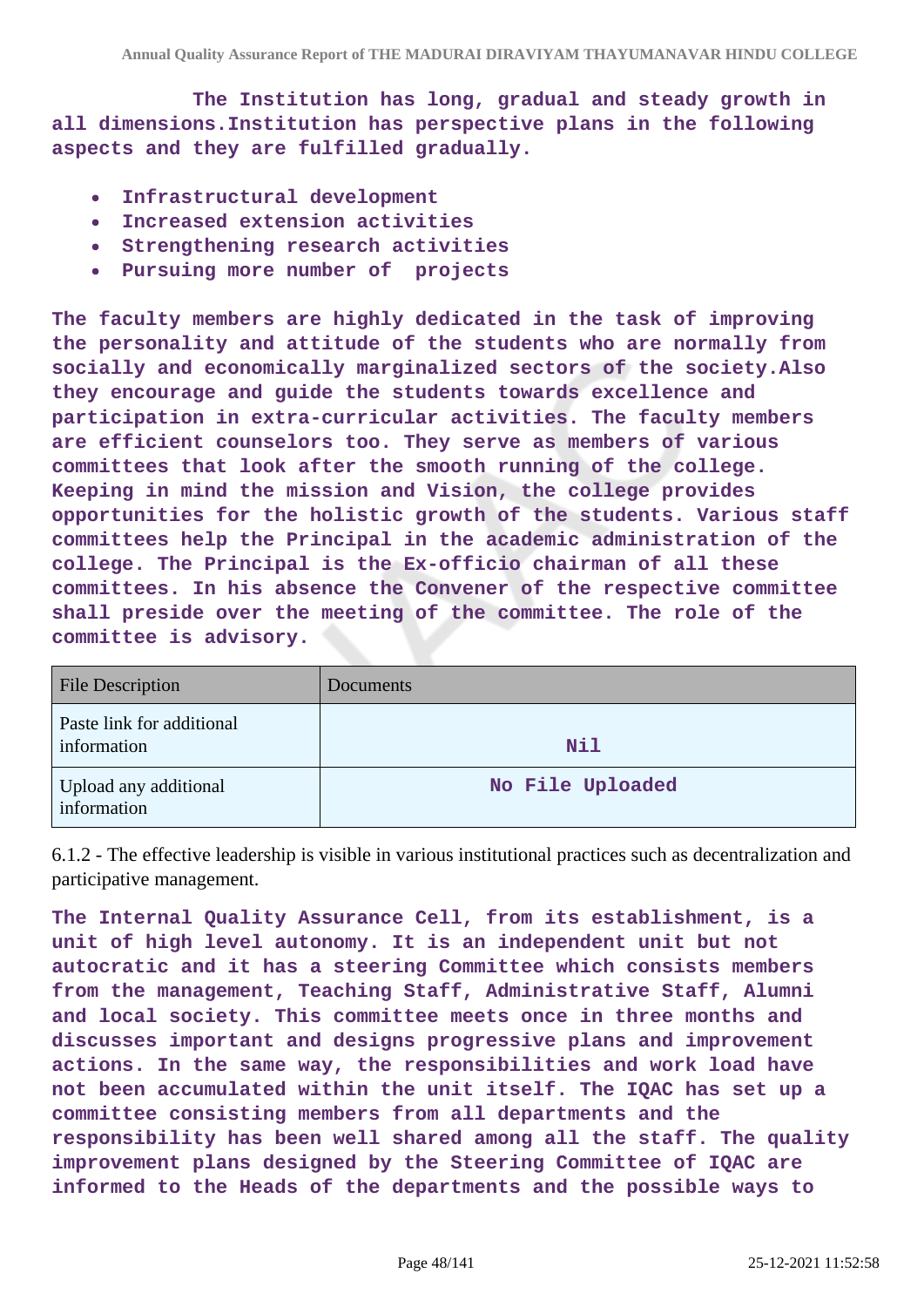**implement them are discussed. The plans are in turn informed to the staff members by the concerned Heads. The plans are effectively and meticulously carried out in the departments by the staff members and the Subcommittee member of the department functions as the bridge between the faculty and the IQAC. Though the IQAC is in continuous touch with all the other forums of the college such as NCC, NSS, Youth Red Cross, Counselling cell, Women Grievance Redressal club, Eco Club, Hindu college Outreach Programme, and Department of Youth Welfare, the concerned coordinators are highly empowered to lead their units. Even the work of documentation and preparation of IQAC reports is shared by the faculty members. The IQAC has setup seven individual committees to look after the seven criteria with senior staff members as conveners and other staff as members. This task is shared by a review committee too.**

**Accordingly, IQAC itself is an example for decentralization and participative management.**

| <b>File Description</b>                  | Documents        |
|------------------------------------------|------------------|
| Paste link for additional<br>information | <b>Nil</b>       |
| Upload any additional<br>information     | No File Uploaded |

## **6.2 - Strategy Development and Deployment**

6.2.1 - The institutional Strategic/ perspective plan is effectively deployed

**Curriculum Development**

**Curriculum is designed by the affiliating University**

**Teaching and Learning**

**Teaching with ICT aids are implemented in all departments. Teachers use LCD Projectors and online resources using smart boards. Students are encouraged to use internet to get onlinelearning resources. In all departments students are encouraged to participate the inter collegiate competitions organized by various colleges.**

**Examination and Evaluation**

**The institution follows the evaluation norms prescribed by the affiliating university. Apart from that class tests are conducted.**

**Research and Development**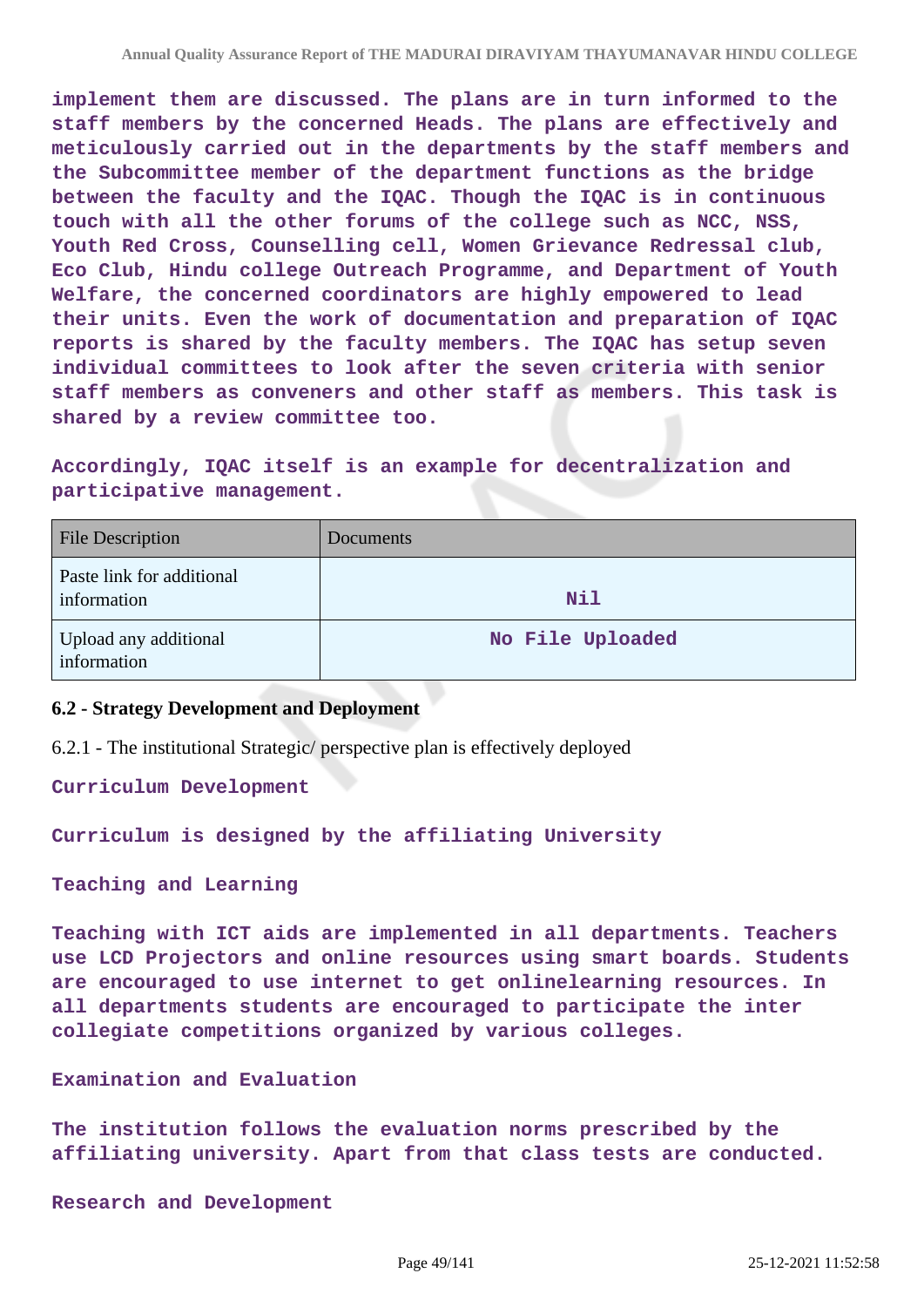**Five departments are recognized research centers and 42 teachers are recognized research guides**

**Library, ICT and Physical Infrastructure /Instrumentation**

 **Well-equipped and fully automated library serves the need of the students. E-library helps the students to get online learning resources. Apart from that department libraries function to equip PG students and research scholars. The college has all sorts of ICT facilities. The students enjoy well furnished, spacious and airy classrooms.**

### **Admission of Students**

**Admissions are made as per state government norms and transparency is maintained.**

| File Description                                          | Documents        |
|-----------------------------------------------------------|------------------|
| Strategic Plan and deployment<br>documents on the website | No File Uploaded |
| Paste link for additional<br>information                  | <b>Nil</b>       |
| Upload any additional<br>information                      | No File Uploaded |

6.2.2 - The functioning of the institutional bodies is effective and efficient as visible from policies, administrative setup, appointment and service rules, procedures, etc.

**The college is governed by the educational society, Tirunelveli which functions with the noble aim of imparting quality education to the socially and economically marginalized sectors of the society. The governing committee consists of the following influential gentlemen who hold honorary positions out of their interest in education and society.**

**Thiru. S. MeenakshiSundaram President**

**Thiru. M. Chelliah Secretary**

**Thiru. B.T. Chidambaram Treasurer**

**Thiru.Dr. R. Suresh Member**

**Thiru.A.L.S. Shanmugam Member**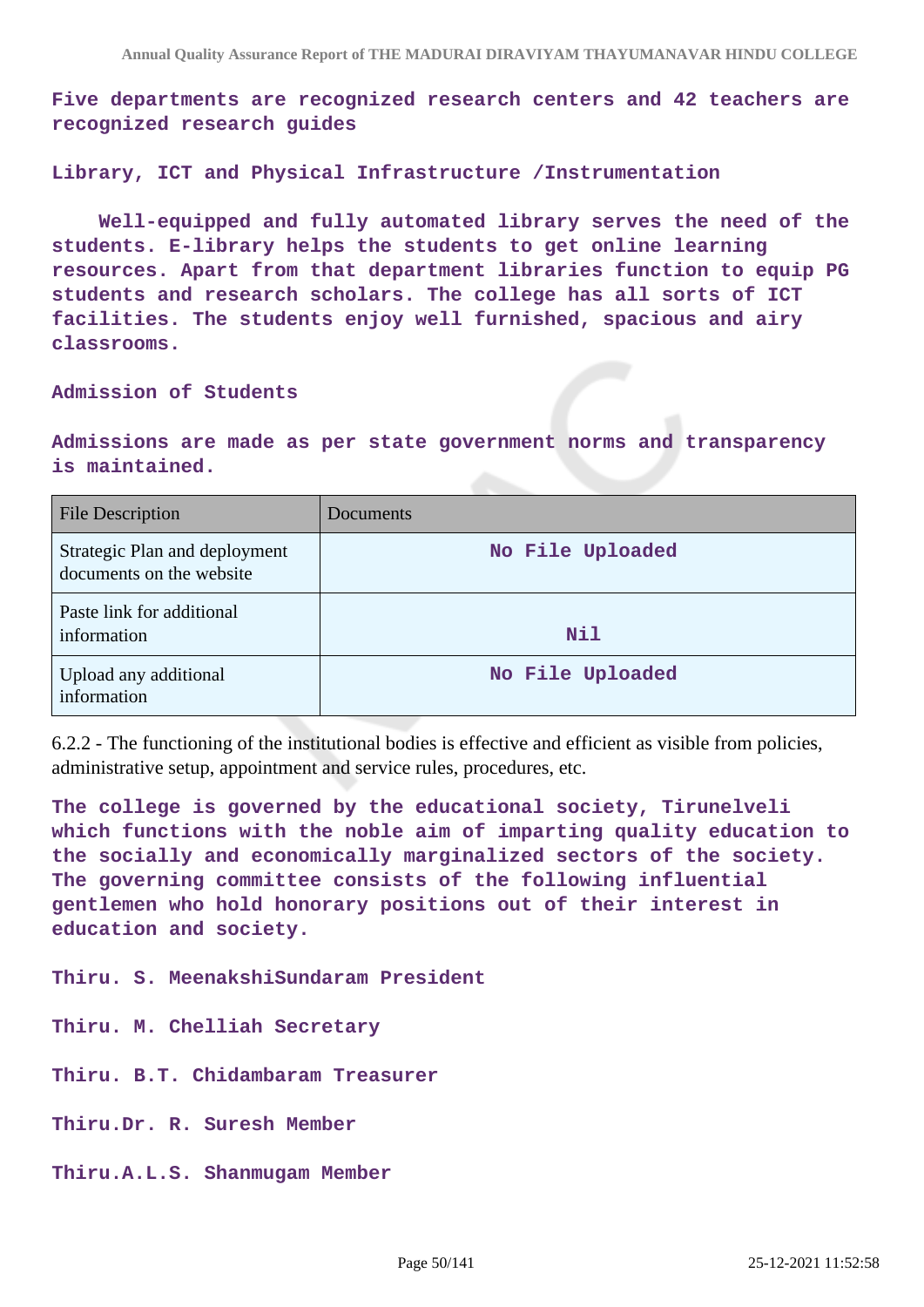#### **Thiru.Dalavoy. R.Thirumalaiappan Member**

### **Thiru.T. ShanteeshHereditary Member**

### **Thiru.B. Raja GopalNominated Member**

**The Principal and two senior faculties of the College and University Representative are also members of the college committee. The top management designs the schemes and plans for quality improvement. The same has been implemented in the institution by the Principal and faculty members. The Principal is the head of the institution and various departments and cells. The Principal monitors the entire administrative and academic units of the college. Various departments are led by the Heads of the departments. The Heads guide and motivate the faculty members of the concerned departments. The college office is under the direct supervision of the Principal. Office Superintendent is the monitoring agent of administrative office. The various cells such as IQAC, Women Grievance Redressal Cell, Career Guidance and Counseling Cell, Co-curricular unit such as NSS, NCC, YRC and extracurricular units such as Department of Youth Welfare, HORP, NIS and SSL are administered by the concerned coordinators.**

**The college strictly adheres to the rules set by the Government of TamilNadu in its recruitment, service rules, procedures, promotional policies and from 2005 new promotion policies based on CareerAdvancement Scheme (CAS). Code of conduct of students are listed in college hand book every year. Code of conduct of other stakeholders are well defined and updated as and when needed.**

**Grievances, if any are redressed by the Student's Grievance Redressal Cell and Disciplinary Committee that consists of teachers of both genders. Women Cell functions in a positive and effective manner. In case of grievances, the girl students feel free to report to the coordinator of the Women Cell. The grievances are properly taken care of and solutions are arrived at. They are also documented.**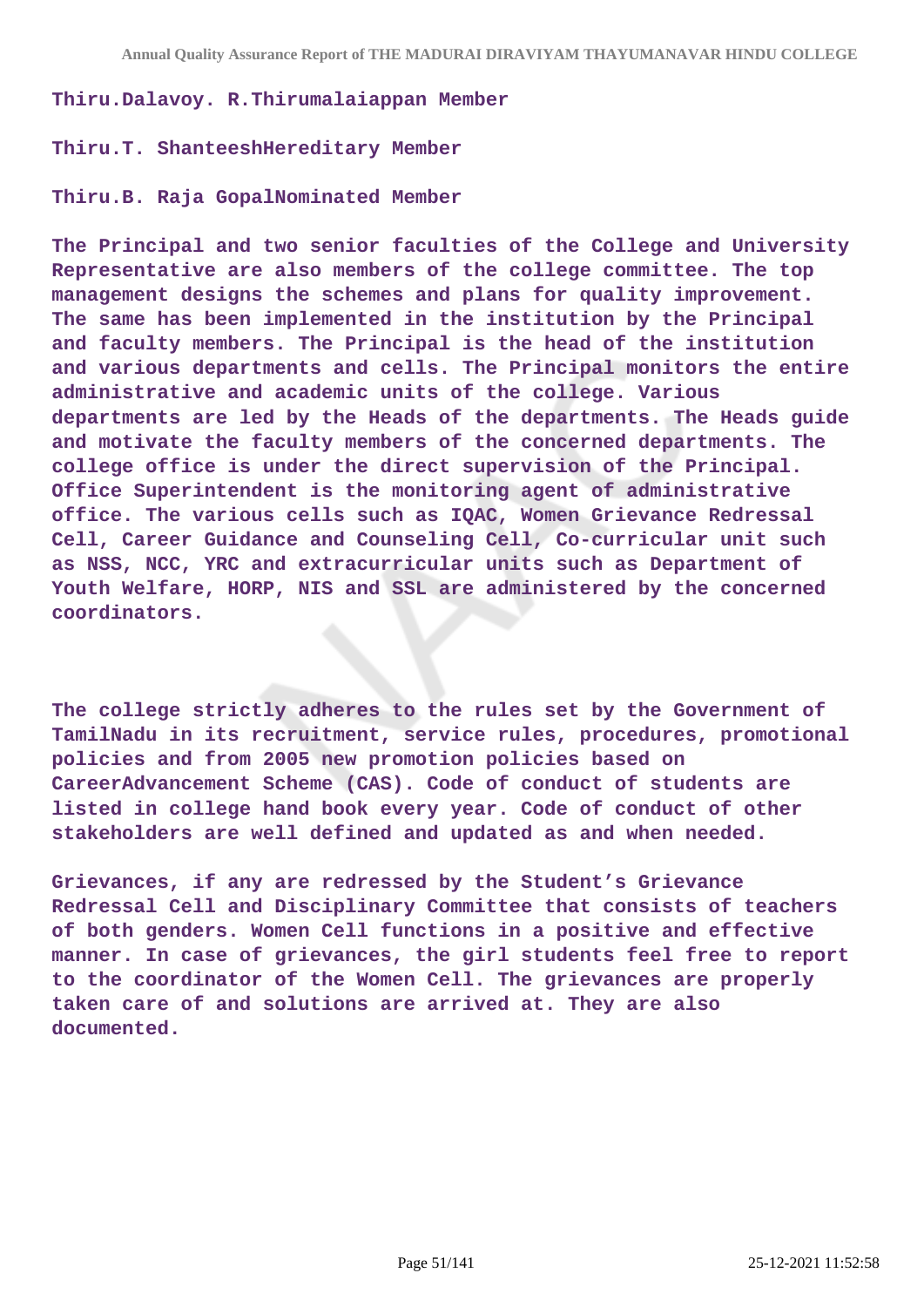| <b>File Description</b>                          | Documents        |
|--------------------------------------------------|------------------|
| Paste link for additional<br>information         | Nil              |
| Link to Organogram of the<br>institution webpage | <b>Nil</b>       |
| Upload any additional<br>information             | No File Uploaded |

### **6.2.3 - Implementation of e-governance in areas of operation Administration Finance and Accounts Student Admission and Support Examination B. Any 3 of the above**

| <b>File Description</b>                                                                                      | Documents        |
|--------------------------------------------------------------------------------------------------------------|------------------|
| ERP (Enterprise Resource)<br>Planning)Document                                                               | No File Uploaded |
| Screen shots of user inter faces                                                                             | No File Uploaded |
| Any additional information                                                                                   | No File Uploaded |
| Details of implementation of e-<br>governance in areas of operation,<br>Administration etc(Data<br>Template) | View File        |

# **6.3 - Faculty Empowerment Strategies**

6.3.1 - The institution has effective welfare measures for teaching and non- teaching staff

**Management Endowment Scholarships for the children of teaching and Non-teaching staff who work in the institution, is handed over to the wards of teaching and administrative staff if applicable.**

**Government Schemes such as General Provident Fund, Contributory Provident Fund are properly implemented and the benefits from the schemes are arranged without any delay.**

**Medical Insurance Scheme has been implemented. The state government has implemented a medical insurance scheme for the teaching as well as non-teaching members. The college deducts the monthly premium from the employees regularly and is remitted to the government. At the time of serious illness the college makes quick steps to enable the employees to avail the medical reimbursement.**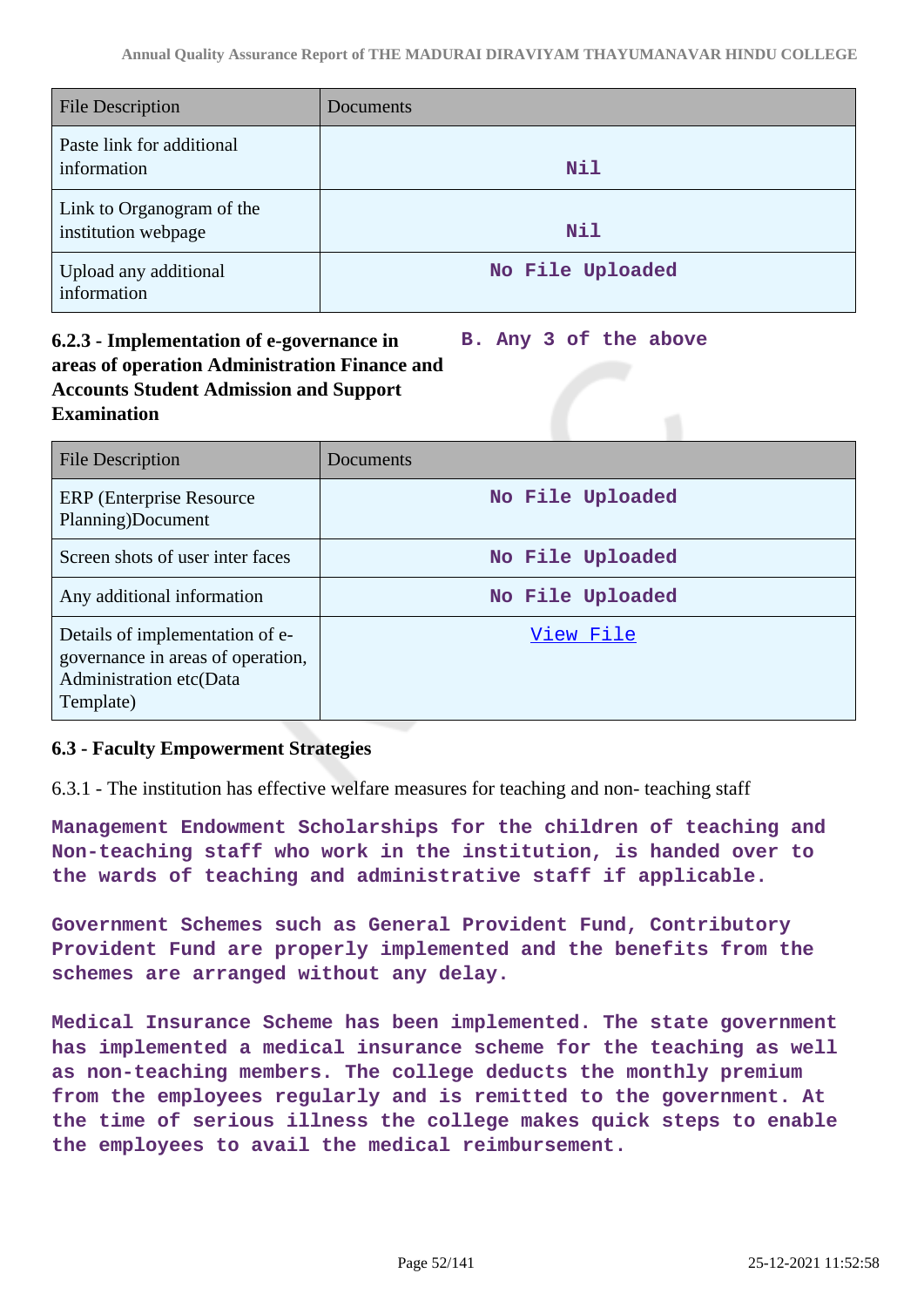| <b>File Description</b>                  | <b>Documents</b> |
|------------------------------------------|------------------|
| Paste link for additional<br>information | <b>Nil</b>       |
| Upload any additional<br>information     | No File Uploaded |

**6.3.2 - Number of teachers provided with financial support to attend conferences/ workshops and towards membership fee of professional bodies during the year**

**6.3.2.1 - Number of teachers provided with financial support to attend conferences/workshops and towards membership fee of professional bodies during the year**

**2**

| <b>File Description</b>                                                                                                          | Documents |
|----------------------------------------------------------------------------------------------------------------------------------|-----------|
| Upload any additional<br>information                                                                                             | View File |
| Details of teachers provided with<br>financial support to attend<br>conference, workshops etc during<br>the year (Data Template) | View File |

**6.3.3 - Number of professional development /administrative training programs organized by the institution for teaching and non-teaching staff during the year**

**6.3.3.1 - Total number of professional development /administrative training Programmes organized by the institution for teaching and non teaching staff during the year**

# **06**

| <b>File Description</b>                                                                                                                                                 | Documents        |
|-------------------------------------------------------------------------------------------------------------------------------------------------------------------------|------------------|
| Reports of the Human Resource<br>Development Centres (UGCASC<br>or other relevant centres).                                                                             | No File Uploaded |
| Reports of Academic Staff<br>College or similar centers                                                                                                                 | No File Uploaded |
| Upload any additional<br>information                                                                                                                                    | No File Uploaded |
| Details of professional<br>development / administrative<br>training Programmes organized<br>by the University for teaching<br>and non teaching staff (Data<br>Template) | View File        |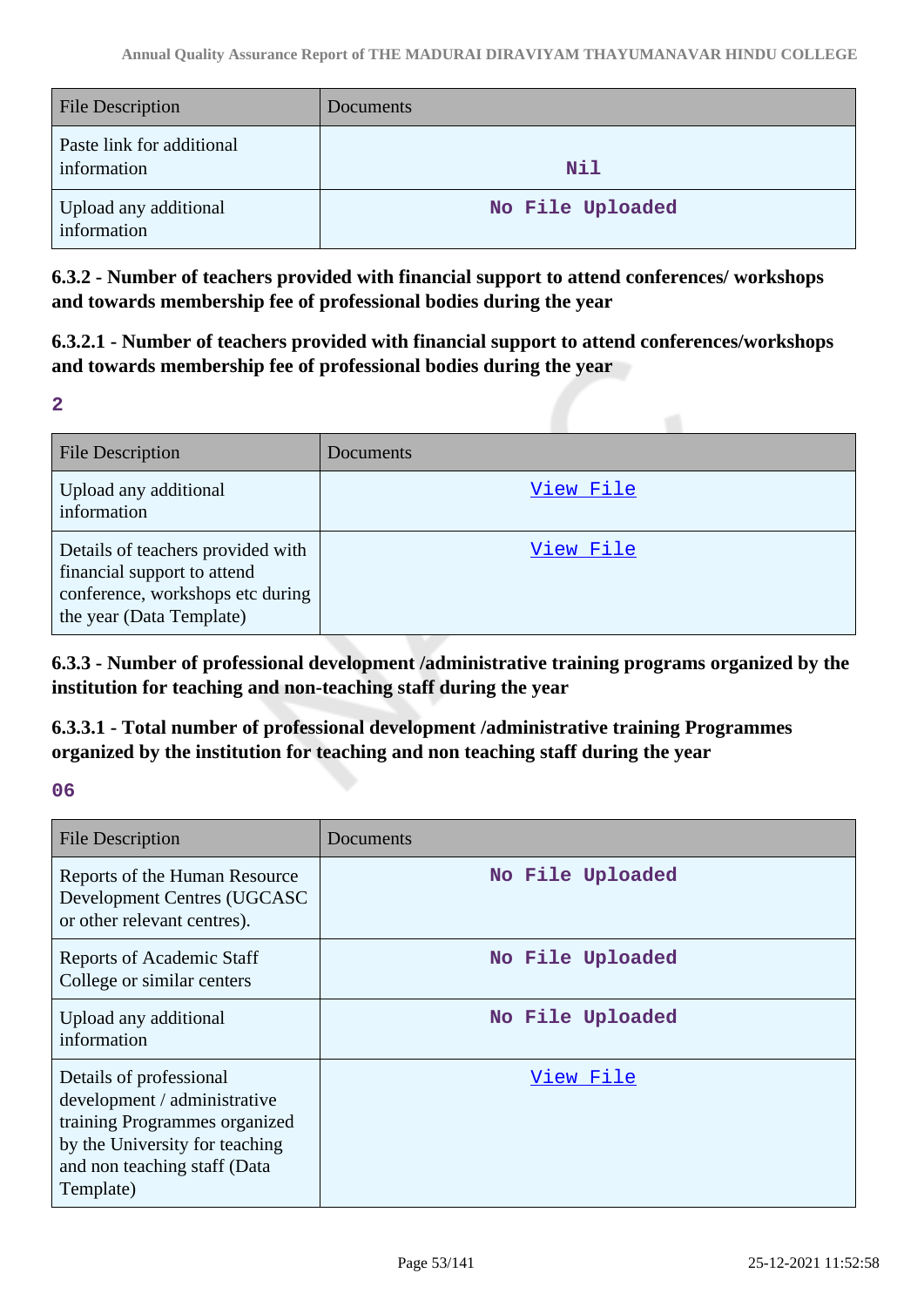**6.3.4 - Number of teachers undergoing online/face-to-face Faculty development Programmes (FDP) during the year (Professional Development Programmes, Orientation / Induction Programmes, Refresher Course, Short Term Course etc.)**

**6.3.4.1 - Total number of teachers attending professional development Programmes viz., Orientation / Induction Programme, Refresher Course, Short Term Course during the year**

## **44**

| <b>File Description</b>                                                                                    | Documents        |
|------------------------------------------------------------------------------------------------------------|------------------|
| <b>IQAC</b> report summary                                                                                 | No File Uploaded |
| Reports of the Human Resource<br>Development Centres (UGCASC<br>or other relevant centers)                 | No File Uploaded |
| Upload any additional<br>information                                                                       | View File        |
| Details of teachers attending<br>professional development<br>programmes during the year<br>(Data Template) | View File        |

6.3.5 - Institutions Performance Appraisal System for teaching and non- teaching staff

**For the career advanced of teaching staff, Performance Appraisal System is followed by the State Government. At the end of every pay band the individual teacher has to fill up a Performance Appraisal Report duly signed by the Head of the Department and Principal and the same is submitted to the Regional Joint Director of Collegiate Education. Based on this report the advancement towards the next pay band will be sanctioned. The report consists of academic aspects such as regular teaching hours, examination and valuation works and administrative aspects such as co-curricular and extracurricular activities. On approval of the above performance Appraisal Report, a teacher's career advancement is granted. From 2005 new promotion policies based on the activities report submitted as per Career Advancement Scheme (CAS) proforma was evaluated by the committee, and that committee forwarded their recommendation to the Regional Joint Director of Collegiate Education.**

**Non-teaching staff promotions are based on the seniority as per government norms and recommendation from management committee.**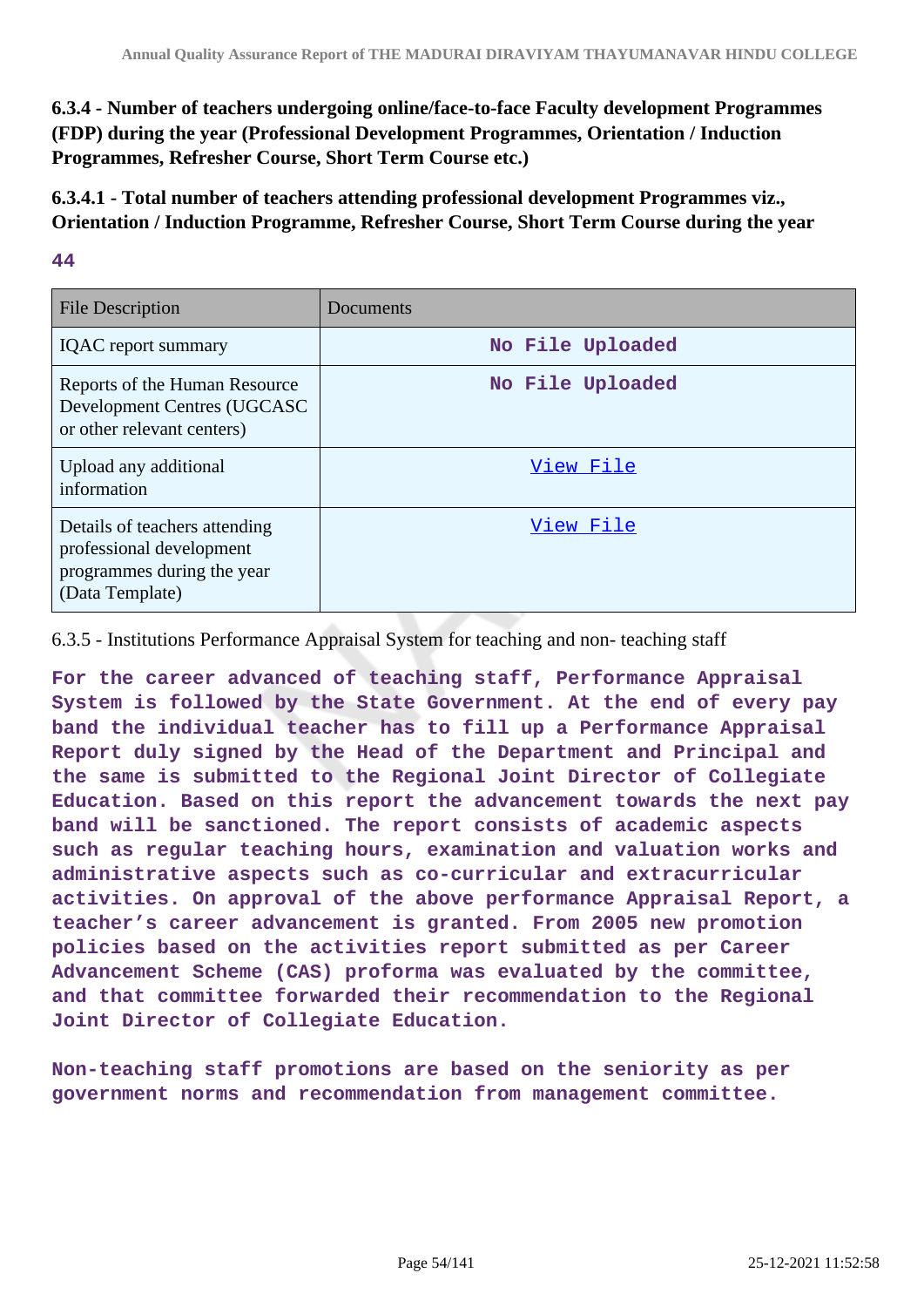| <b>File Description</b>                  | <b>Documents</b> |
|------------------------------------------|------------------|
| Paste link for additional<br>information | <b>Nil</b>       |
| Upload any additional<br>information     | No File Uploaded |

## **6.4 - Financial Management and Resource Mobilization**

6.4.1 - Institution conducts internal and external financial audits regularly Enumerate the various internal and external financial audits carried out during the year with the mechanism for settling audit objections within a maximum of 200 words

**For the usage of government funds external audit is conducted by officials of Regional Joint Director (RJD) and the office of the Auditor General (AG). Various purchases made under UGC plan is subjected to AG-Auditing. Utilization certificate is submitted to UGC along with audit report for further action. For the Management funds, the auditor of the Educational Society Audits the accounts.**

**In addition to that, end of every academic year internal stock taking was done in all laboratories, NSS, NCC and library as per the department/section allotted to the staff members by the principal.**

| <b>File Description</b>                  | Documents        |
|------------------------------------------|------------------|
| Paste link for additional<br>information | Nil              |
| Upload any additional<br>information     | No File Uploaded |

**6.4.2 - Funds / Grants received from non-government bodies, individuals, philanthropers during the year (not covered in Criterion III)**

**6.4.2.1 - Total Grants received from non-government bodies, individuals, Philanthropers during the year (INR in Lakhs)**

**5,94,907**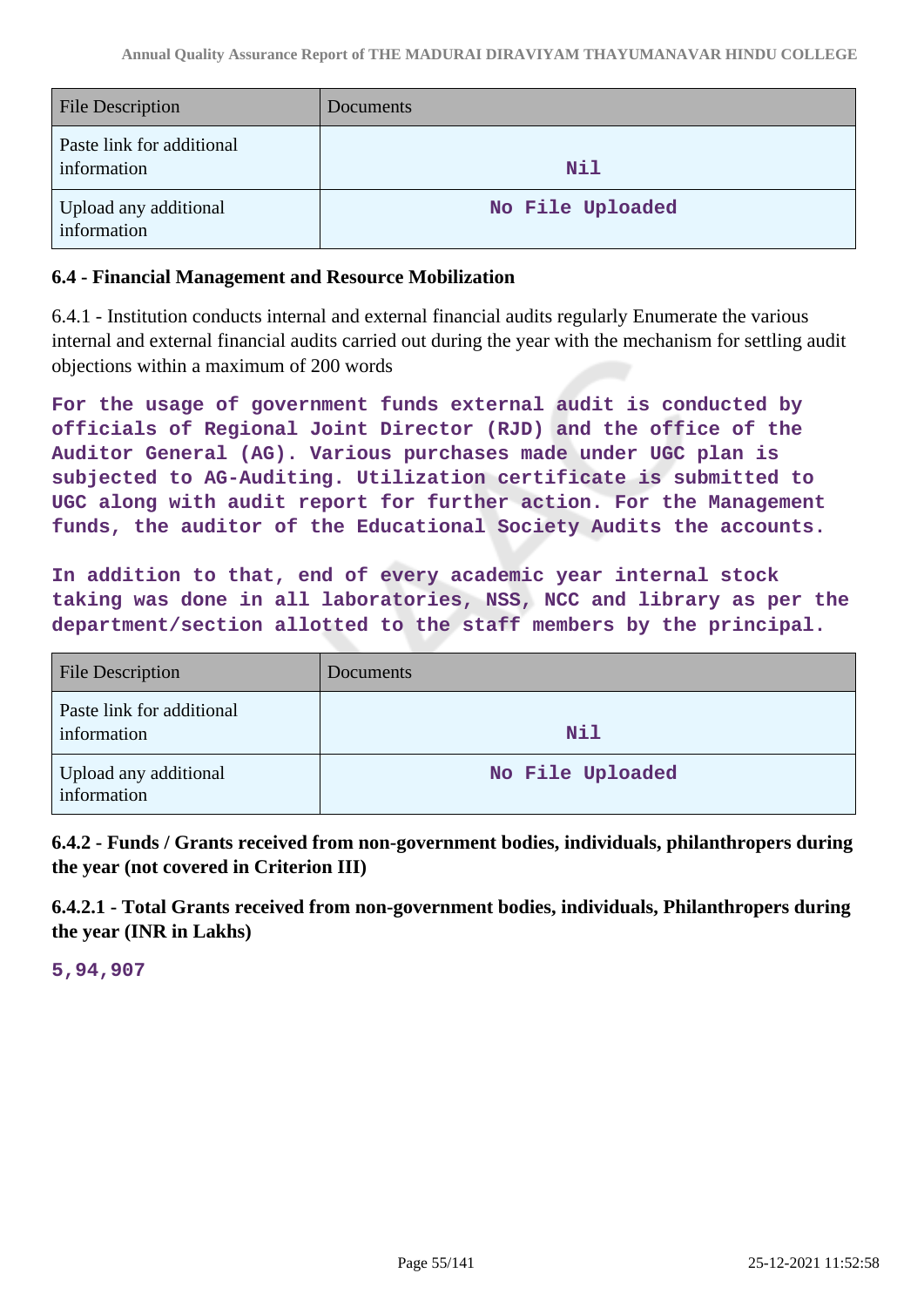| <b>File Description</b>                                                                                                                        | Documents        |
|------------------------------------------------------------------------------------------------------------------------------------------------|------------------|
| Annual statements of accounts                                                                                                                  | No File Uploaded |
| Any additional information                                                                                                                     | View File        |
| Details of Funds / Grants<br>received from of the non-<br>government bodies, individuals,<br>Philanthropers during the year<br>(Data Template) | View File        |

6.4.3 - Institutional strategies for mobilization of funds and the optimal utilization of resources

**Institutional funding is generated through admission fees. Our college is collecting very minimum fees during admission and every year beginning. No other extra fees are collected during the course.**

**Government financial support is available under plan and non-plan schemes such as building fund, Merged Funds and Additional Assistance. Funds are also generated by sending proposals to UGC such as FDP, /seminars and Conferences and Major and minor Projects.**

**The received funds are properly utilized for the assigned purpose within the stipulated period and an audited statement along with a utilization certificate is submitted to respective funding agencies.**

**Many broad minded well wishers of our institution contributed through endowment prizes and scholarships. The amount is deposited in educational society account, the interest amount is distributed to the poor meritorious students every yearat donor's day function.**

**1. Alumni association is one of the biggest benefactors of an institution that can contribute towards various developmental activities of the institution.** 

**Department of physics is doing consultancy services to scholars from nearby colleges by utilizing facility ofInstrumentation lab. That fund is used for development and maintenance of research centre.**

| <b>File Description</b>                  | Documents        |
|------------------------------------------|------------------|
| Paste link for additional<br>information | <b>Nil</b>       |
| Upload any additional<br>information     | No File Uploaded |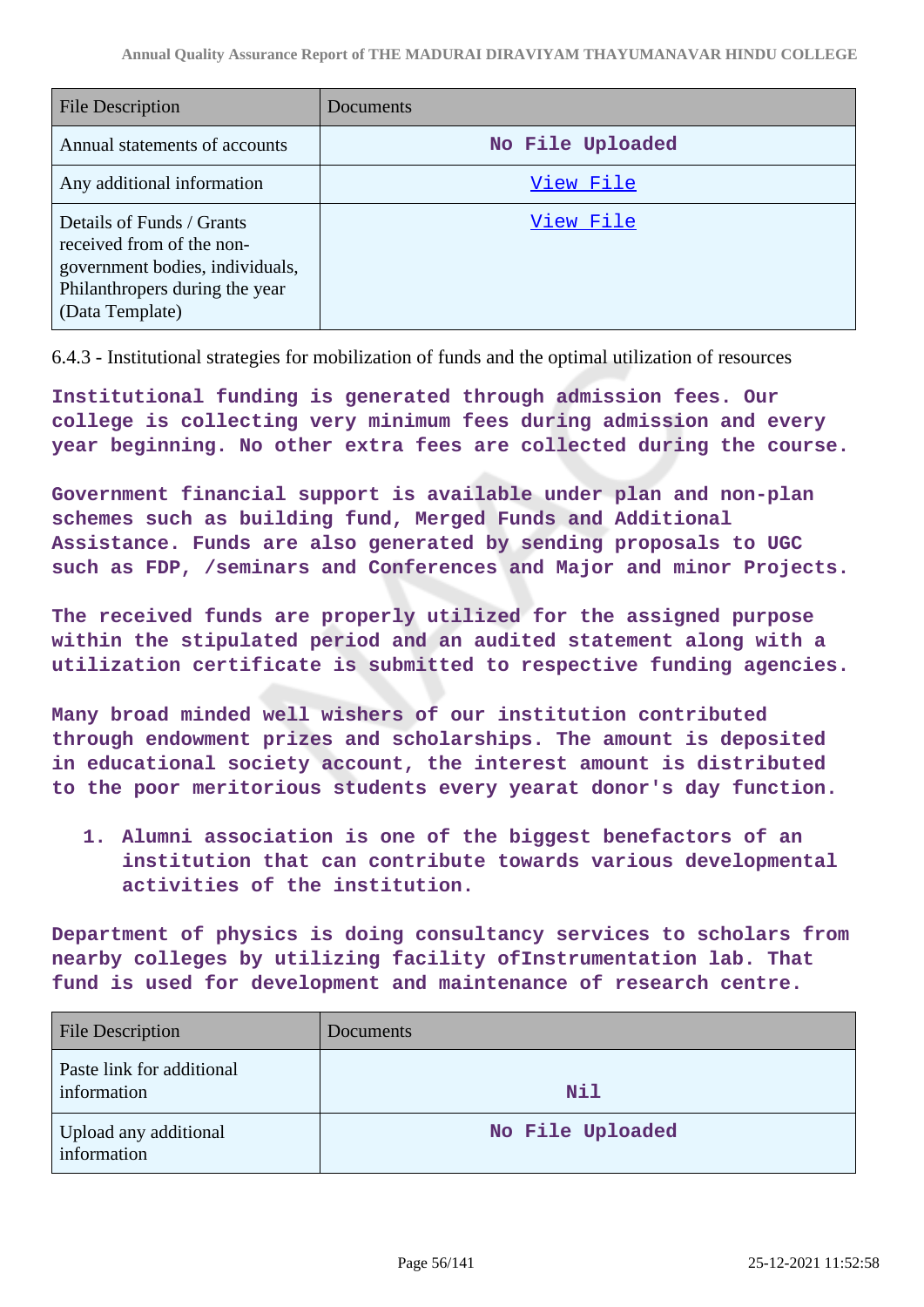## **6.5 - Internal Quality Assurance System**

6.5.1 - Internal Quality Assurance Cell (IQAC) has contributed significantly for institutionalizing the quality assurance strategies and processes

**Two practice of institutionalized as a result of IQAC initiatives**

 **Institution Innovation Council:**

**Our college has established Institution's Innovation Council (IIC) as per the norms of Innovation Cell, Ministry of HRD, Govt. of India, in September 2019. The Main aim of IIC is to mentor and spread awareness on fostering innovation at Institute level. The Activities of IIC are related to innovation, Intellectual Property Rights, Start-ups and Entrepreneur Development Programme. Our college was listed with a four and a half star rating of southern zone. As per the directions from MHRD one year is split into four quarters and we have to conduct three types of activities such as MHRD initiative, IIC Calendar, suggested by them and Self-driven activities we can plan our own. This council created an opportunity to do various activities and students got motivated and benefitted.**

### **ICT Academy:**

 **We enrolled as an annual member in Information and Communication Technology Academy of Tamil Nadu on 12.11.2020. The main aim is to impart training in latest technology to staff and students. Through this academy we got a chance to participate various kinds of programmes like Faculty Development, Student skill development, Entrepreneurship development, Youth empowerment, Industry- Institute Interaction, Digital empowerment etc. Memorandum of understanding with prestigious institutions is a chance to the students to do the courses that are the need of the hour.**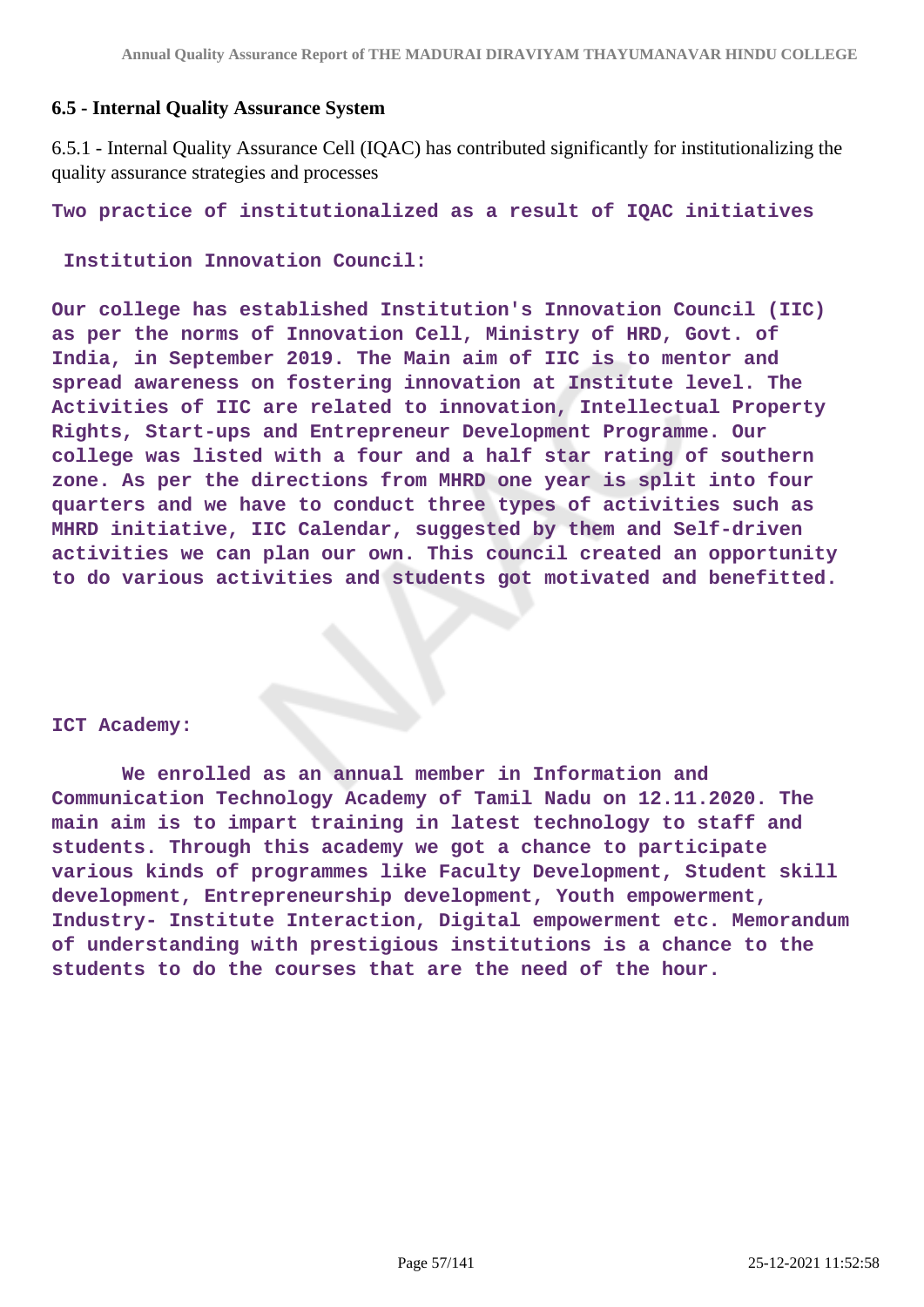| <b>File Description</b>                  | Documents                                                                                    |
|------------------------------------------|----------------------------------------------------------------------------------------------|
| Paste link for additional<br>information | https://www.mdthinducollege.org/igac/202021/<br>6.5.1.IIC%20&%20ICT%20Report%202020-2021.pdf |
| Upload any additional<br>information     | No File Uploaded                                                                             |

6.5.2 - The institution reviews its teaching learning process, structures & methodologies of operations and learning outcomes at periodic intervals through IQAC set up as per norms and recorded the incremental improvement in various activities

**IQAC being the central body within the college monitors and review the Teaching-Learning process regularly. The reforms and improvements were introduced based on the feedback.**

**Standard Methods of Teaching, Learning and Evaluation: Every year academic calendar was prepared and distributed through hand book. Day order and time table is followed for teaching, learning process.**

**Work done report: The work done report was prepared by the faculty members for all subjects they teach in the semester.**

**Evaluation of staff by students: The institution has a feedback system to evaluate the staff by students.**

**Students learning outcomes: Each department monitors the performance of the students regularly. Semester results and other participation of various co-curricular and extra-curricular activities are recorded in Student Improvement Scheme booklet.**

**Learning outcomes are evaluated in the form of regular class test, internals, interactions, assignments, seminar etc.**

**To assist and improve the learning performance staff members are providing simplified notes and question bank of various subjects to the students.**

**Result analysis of student's result after the announcement of the semester results is submitted to the IQAC and the management will discuss with the staff members every semester.**

**Effective internal examination and Evaluation: As per university norms college is conducting three internals and marks are uploaded in university portal regularly.**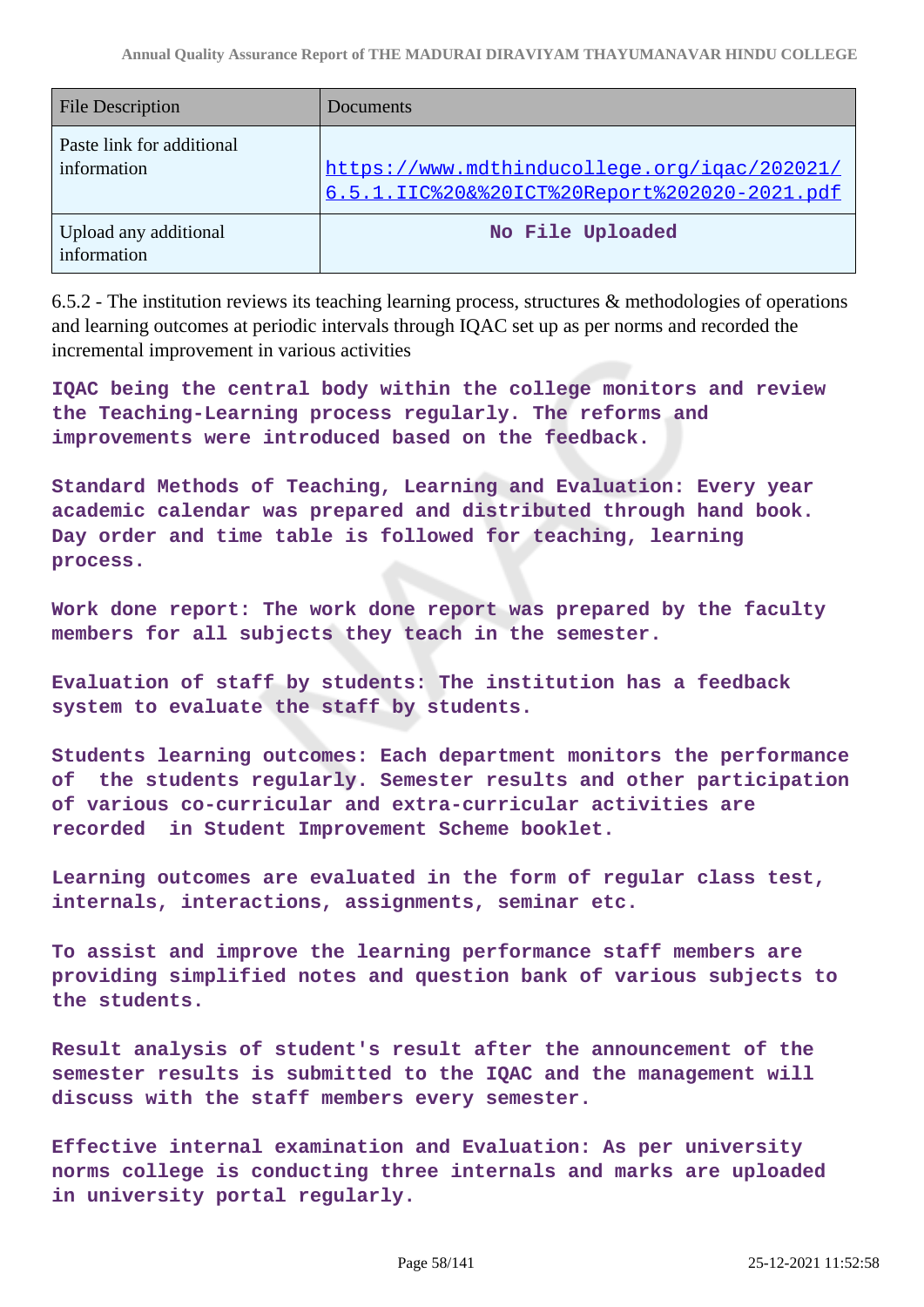| <b>File Description</b>                  | <b>Documents</b> |
|------------------------------------------|------------------|
| Paste link for additional<br>information | <b>Nil</b>       |
| Upload any additional<br>information     | No File Uploaded |

**6.5.3 - Quality assurance initiatives of the institution include: Regular meeting of Internal Quality Assurance Cell (IQAC); Feedback collected, analyzed and used for improvements Collaborative quality initiatives with other institution(s) Participation in NIRF any other quality audit recognized by state, national or international agencies (ISO Certification, NBA) B. Any 3 of the above**

| <b>File Description</b>                                                                         | Documents        |
|-------------------------------------------------------------------------------------------------|------------------|
| Paste web link of Annual reports<br>of Institution                                              | Nil              |
| Upload e-copies of the<br>accreditations and certifications                                     | No File Uploaded |
| Upload any additional<br>information                                                            | View File        |
| <b>Upload details of Quality</b><br>assurance initiatives of the<br>institution (Data Template) | View File        |

# **INSTITUTIONAL VALUES AND BEST PRACTICES**

## **7.1 - Institutional Values and Social Responsibilities**

7.1.1 - Measures initiated by the Institution for the promotion of gender equity during the year

- **1. Safety and Security**
- **2. Counselling**
- **3. Common Room**
- **4. Day care center for young children**
- **5. Any other relevant information**

**Facilities for women in campus**

**Gender equity and Sensitization in curricular and co-curricular**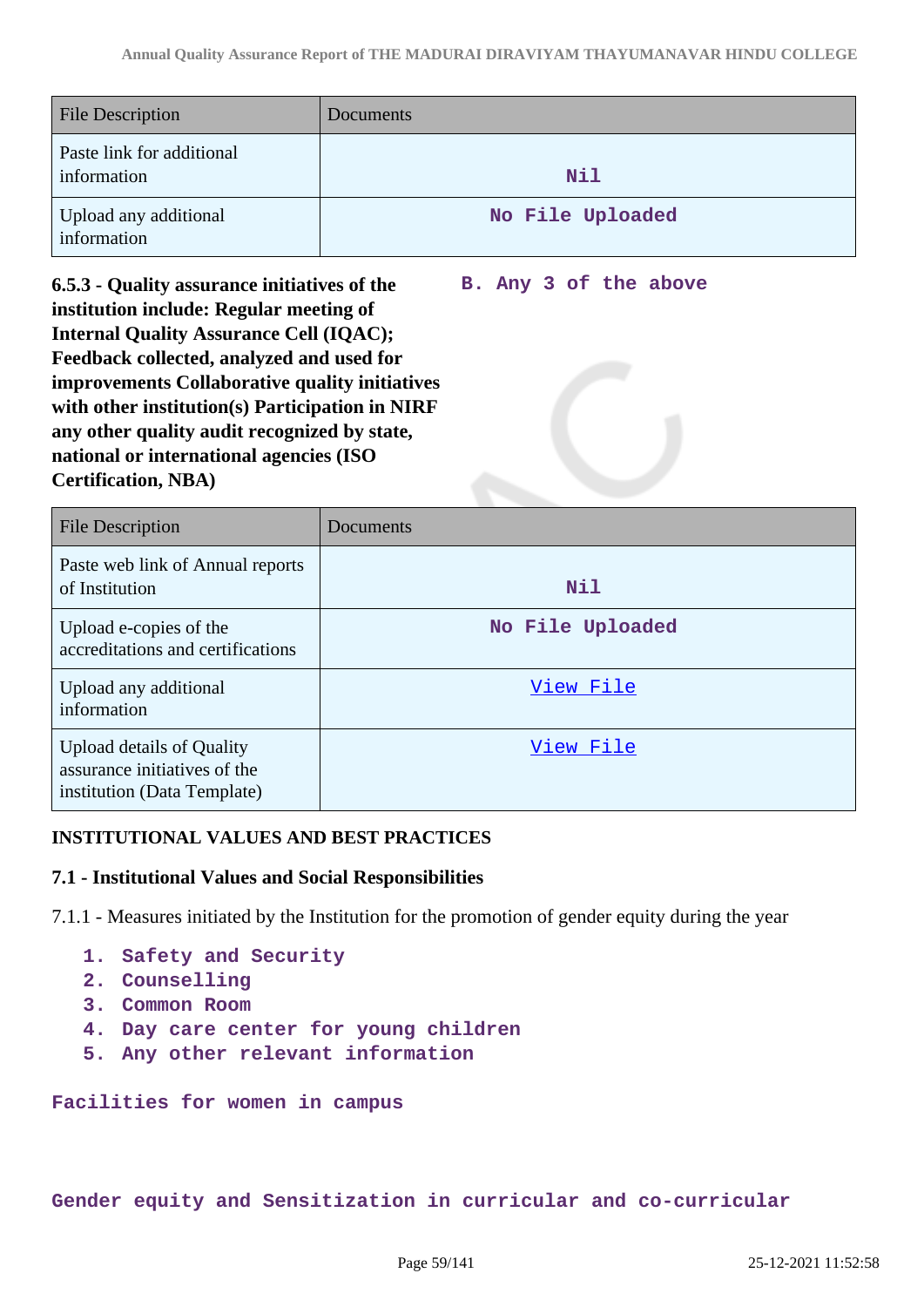#### **activities**

### **Safety and Security**

**Mass notification system kept in the office not only useful for regular announcement but also useful to disseminate critical information such as fires as well as severe weather alerts.**

**Video surveillance system**

**Access control systems are vital to the security of students in dorms and people in campus buildings. Smart Cameras to take video surveillance is useful to watch particular area, objects, people, and suspicious activity. 25 Closed Circuit Television (CCTV) cameras in various places and a centralized monitoring system in Principal's room is available in our college. Footage can be monitored live by the principal. Only authorized users can access the recorded material.**

**Implementation of ID cards and uniform system to students will grant access to authorized people only, nearly eliminating unauthorized access on campus.**

**Security persons can screen visitors for safety before clearing them to enter the college premises. Checkpoint in entrance and perimeter fences are other access control system where people can only enter with a valid vehicle.**

**UV treated RO Water is provided to all departments. There are 10 RO units with capacity of ---- and one large unit with capacity of 25 litres are available.**

**To control small fire a fire extinguisher system is fitted in all laboratories, library and office.**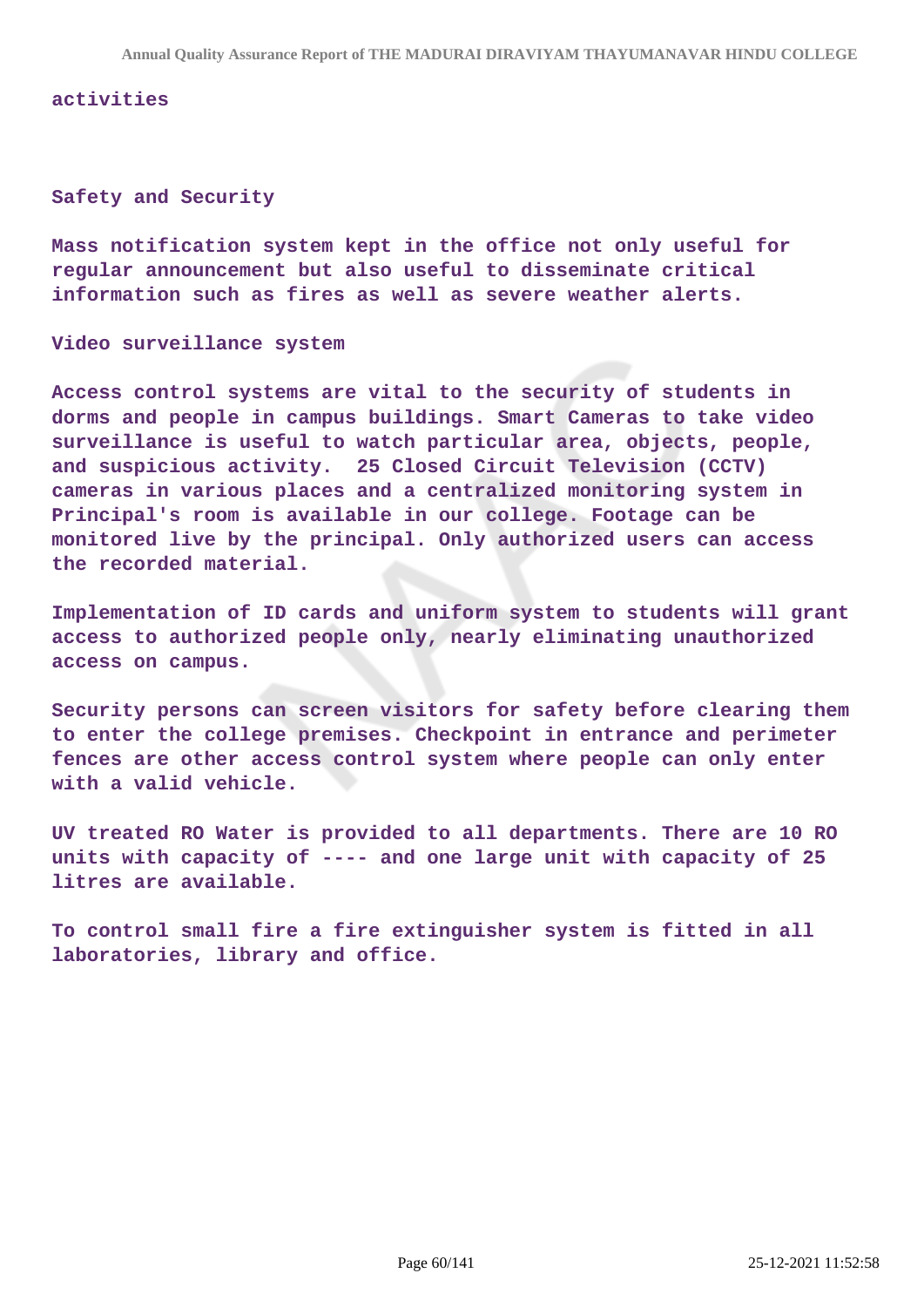**C. Any 2 of the above**

| <b>File Description</b>                                                                                                                                                                        | Documents                                                                                                                                 |
|------------------------------------------------------------------------------------------------------------------------------------------------------------------------------------------------|-------------------------------------------------------------------------------------------------------------------------------------------|
| Annual gender sensitization<br>action plan                                                                                                                                                     | https://www.mdthinducollege.org/igac/202021/<br>7.1.1.%20Institution%20shows%20Gender%20sens<br>itivity%20in%20providing%20facilities.pdf |
| Specific facilities provided for<br>women in terms of:a. Safety and<br>security b. Counseling c.<br>Common Rooms d. Day care<br>center for young children e. Any<br>other relevant information | Nil                                                                                                                                       |

**7.1.2 - The Institution has facilities for alternate sources of energy and energy conservation measures Solar energy Biogas plant Wheeling to the Grid Sensorbased energy conservation Use of LED bulbs/ power efficient equipment** 

| <b>File Description</b>        | <b>Documents</b> |
|--------------------------------|------------------|
| Geo tagged Photographs         | No File Uploaded |
| Any other relevant information | No File Uploaded |

7.1.3 - Describe the facilities in the Institution for the management of the following types of degradable and non-degradable waste (within 200 words) Solid waste management Liquid waste management Biomedical waste management E-waste management Waste recycling system Hazardous chemicals and radioactive waste management

**Solid waste management - Waste management system exists in the college on different levels. Solid waste is a heterogeneous mass of wastes, that causes land, water and air pollution. The solid waste may be biodegradable and non-degradable. In our college biodegradable wastes are managed by landfill, compositing and incineration methods. The non-degradable wastes are collected, deposited and handed over to municipal corporation. There is no "throwaway culture" in the campus.**

**Napkin destroyer - Max Burn - 50 pads- Non- fuel/Non-Electrical system - one unit.**

## **Vermicompost**

**The biodegradable organic waste of plant origin is recycled successfully to produce vermicompost. We have vermicompost**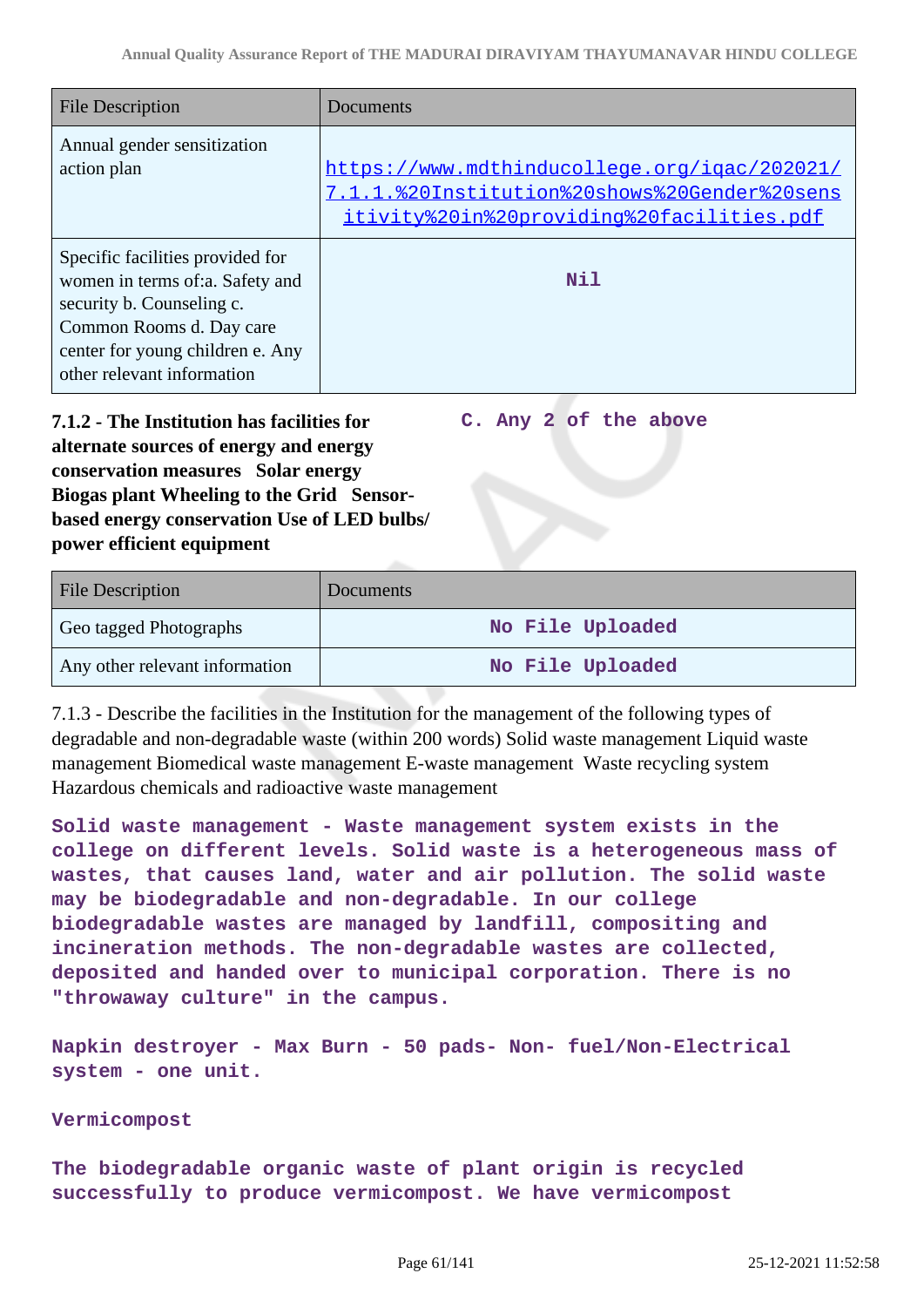**production setup in our Department of Zoology. Regularly students of zoology department is preparing vermicompost from various bio waste collected from college campus. That is used for our gardens.**

**Liquid waste management - Corrosive and hazardous acids are kept in separate containers in the chemistry laboratory and are managed in proper cabinets. Chemical lab hoods are located in the lab and the flow rates are checked carefully.**

**E-waste management - The college has MOU with e-waste consultant, Techmyind, Palayamkottai, Tirunelveli from March 2018 to March 2021( 36 months). Every year they are collecting e-waste from the college.**

**Rainwater Harvesting: Rain water harvesting is the accumulation and deposition of rain water for use. Rain water is collected from roofs of buildings and is redirect into a deep pit. It is used for the gardens near the buildings. All our buildings has rain harvested pits that increase the level of subsoil water.**

| <b>File Description</b>                                                                        | Documents        |
|------------------------------------------------------------------------------------------------|------------------|
| Relevant documents like<br>agreements / MoUs with<br>Government and other approved<br>agencies | No File Uploaded |
| Geo tagged photographs of the<br>facilities                                                    | View File        |

**7.1.4 - Water conservation facilities available in the Institution: Rain water harvesting Bore well /Open well recharge Construction of tanks and bunds Waste water recycling Maintenance of water bodies and distribution system in the campus C. Any 2 of the above**

| <b>File Description</b>                              | <b>Documents</b> |
|------------------------------------------------------|------------------|
| Geo tagged photographs / videos<br>of the facilities | View File        |
| Any other relevant information                       | No File Uploaded |

## **7.1.5 - Green campus initiatives include**

#### **7.1.5.1 - The institutional initiatives for greening the campus are as follows: D. Any 1of the above**

## **1.Restricted entry of automobiles**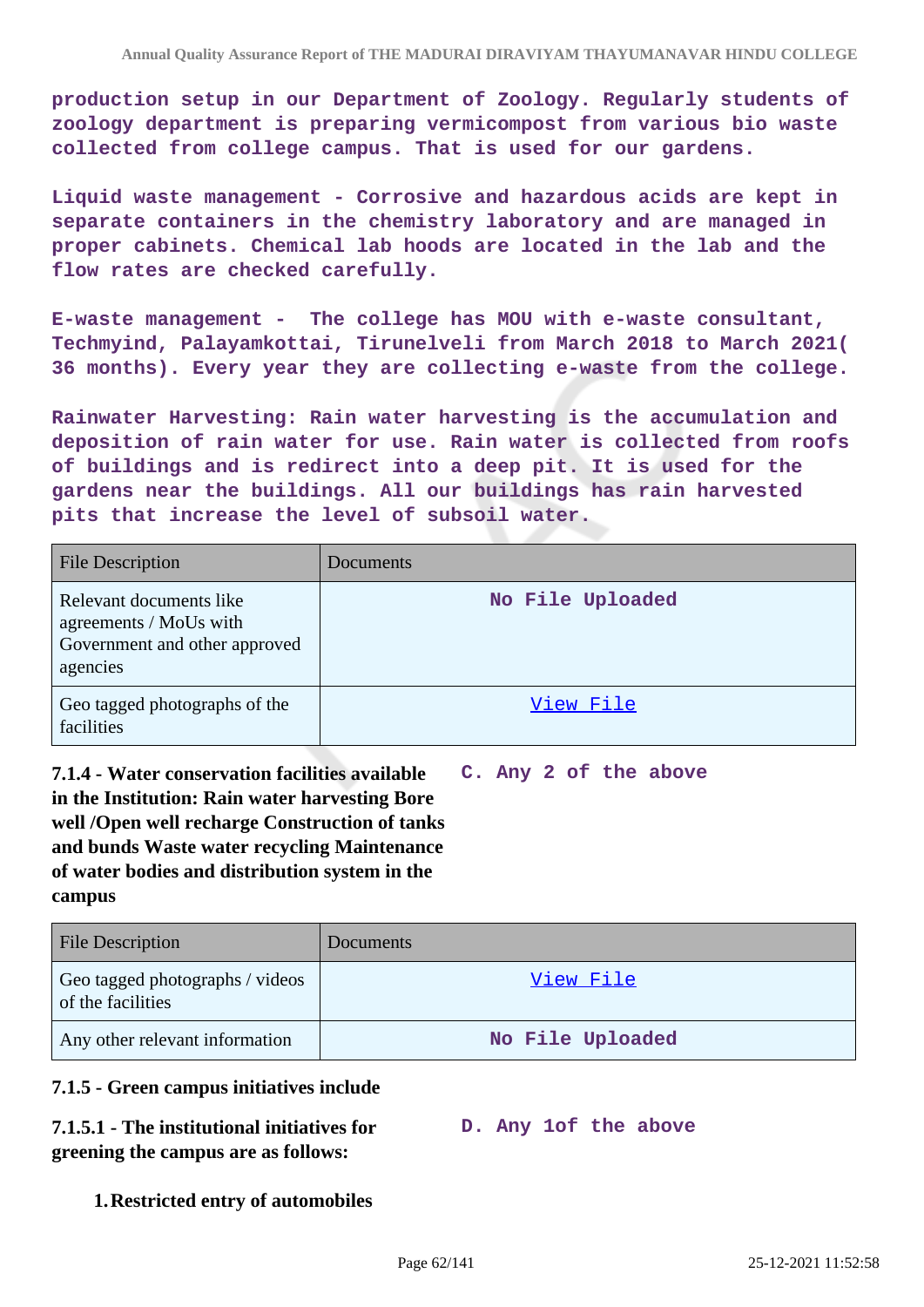- **2.Use of bicycles/ Battery-powered**
	- **vehicles**
- **3.Pedestrian-friendly pathways**
- **4.Ban on use of plastic**
- **5.Landscaping**

| <b>File Description</b>                                                  | Documents        |
|--------------------------------------------------------------------------|------------------|
| Geo tagged photos / videos of the<br>facilities                          | No File Uploaded |
| Various policy documents /<br>decisions circulated for<br>implementation | No File Uploaded |
| Any other relevant documents                                             | No File Uploaded |

## **7.1.6 - Quality audits on environment and energy are regularly undertaken by the institution**

**7.1.6.1 - The institutional environment and energy initiatives are confirmed through the following 1.Green audit 2. Energy audit 3.Environment audit 4.Clean and green campus recognitions/awards 5. Beyond the campus environmental promotional activities**

| File Description                                                                | Documents        |
|---------------------------------------------------------------------------------|------------------|
| Reports on environment and<br>energy audits submitted by the<br>auditing agency | No File Uploaded |
| Certification by the auditing<br>agency                                         | No File Uploaded |
| Certificates of the awards<br>received                                          | No File Uploaded |
| Any other relevant information                                                  | No File Uploaded |

**7.1.7 - The Institution has disabled-friendly, barrier free environment Built environment with ramps/lifts for easy access to classrooms. Disabled-friendly washrooms Signage including tactile path, lights, display boards and signposts Assistive technology and facilities for persons with disabilities (Divyangjan) accessible website, screenreading software, mechanized equipment 5. Provision for enquiry and information :**

**D. Any 1 of the above**

**E. None of the above**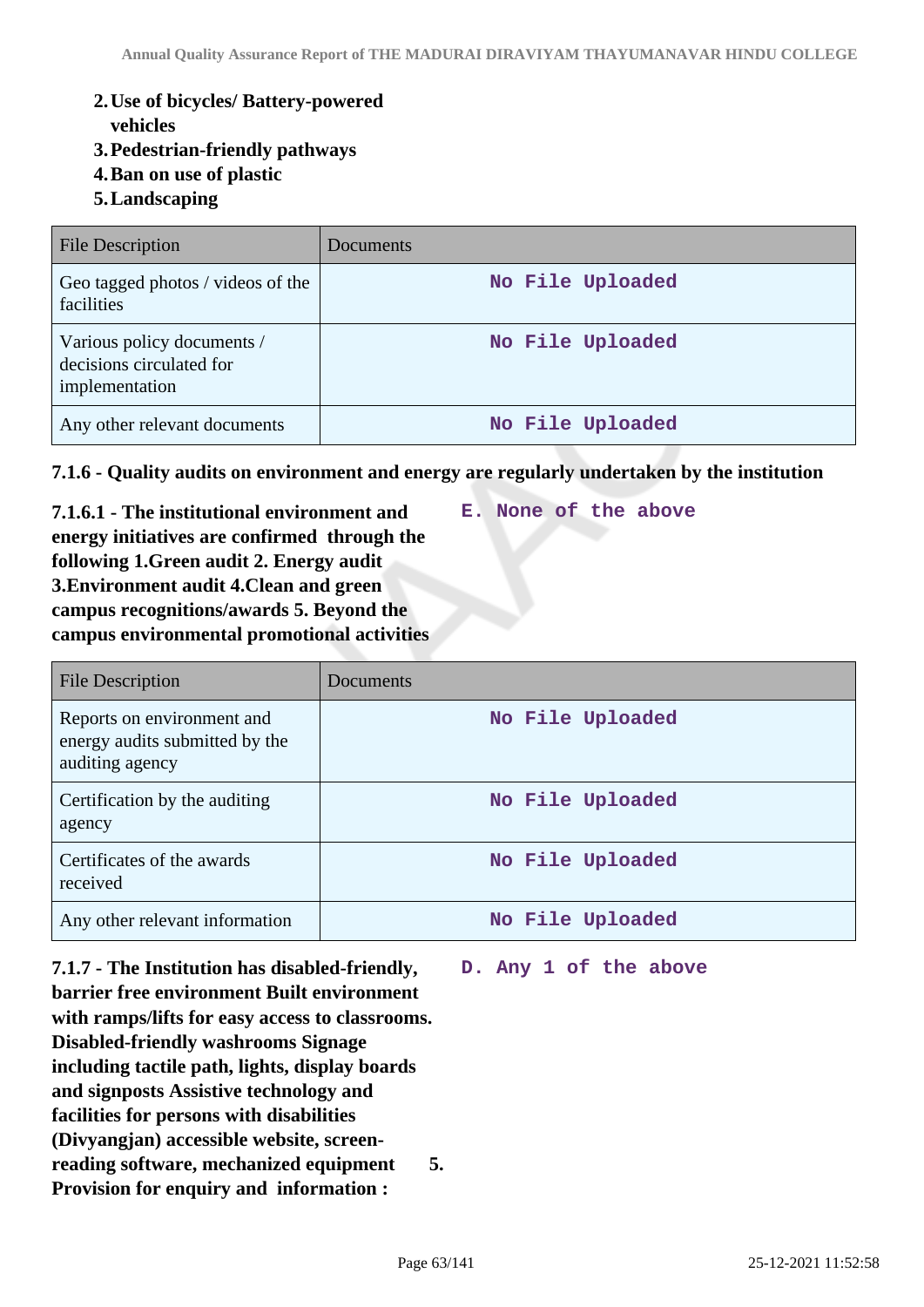# **Human assistance, reader, scribe, soft copies of reading material, screen reading**

| File Description                                                               | Documents        |
|--------------------------------------------------------------------------------|------------------|
| Geo tagged photographs / videos<br>of the facilities                           | No File Uploaded |
| Policy documents and<br>information brochures on the<br>support to be provided | No File Uploaded |
| Details of the Software procured<br>for providing the assistance               | No File Uploaded |
| Any other relevant information                                                 | No File Uploaded |

7.1.8 - Describe the Institutional efforts/initiatives in providing an inclusive environment i.e., tolerance and harmony towards cultural, regional, linguistic, communal socioeconomic and other diversities (within 200 words).

**Our college always been at the forefront of sensitising students towards cultural, regional, linguistic, communal, socio economic and other diversities. The activities done during 2020-21 to promote the above culture are,**

**Cultural Exchange Program - Organized two days cultural Exchange Program with Government Degree College, Kargil (Ladaku) under "EK BHARAT SHRESTHAA BHARAT"(EBSB)scheme on 08.02.2021.**

**Socio Economic Diversity - Through NSS and HORP several assistance, not only in the form of financial but also emotional support given to the poor and destitute people.**

**https://www.mdthinducollege.org/iqac/202021/7.1.8%20Institutional%20 Efforts.pdf** 

| <b>File Description</b>                                                                                                                      | Documents        |
|----------------------------------------------------------------------------------------------------------------------------------------------|------------------|
| Supporting documents on the<br>information provided (as<br>reflected in the administrative<br>and academic activities of the<br>Institution) | No File Uploaded |
| Any other relevant information                                                                                                               | View File        |

7.1.9 - Sensitization of students and employees of the Institution to the constitutional obligations: values, rights, duties and responsibilities of citizens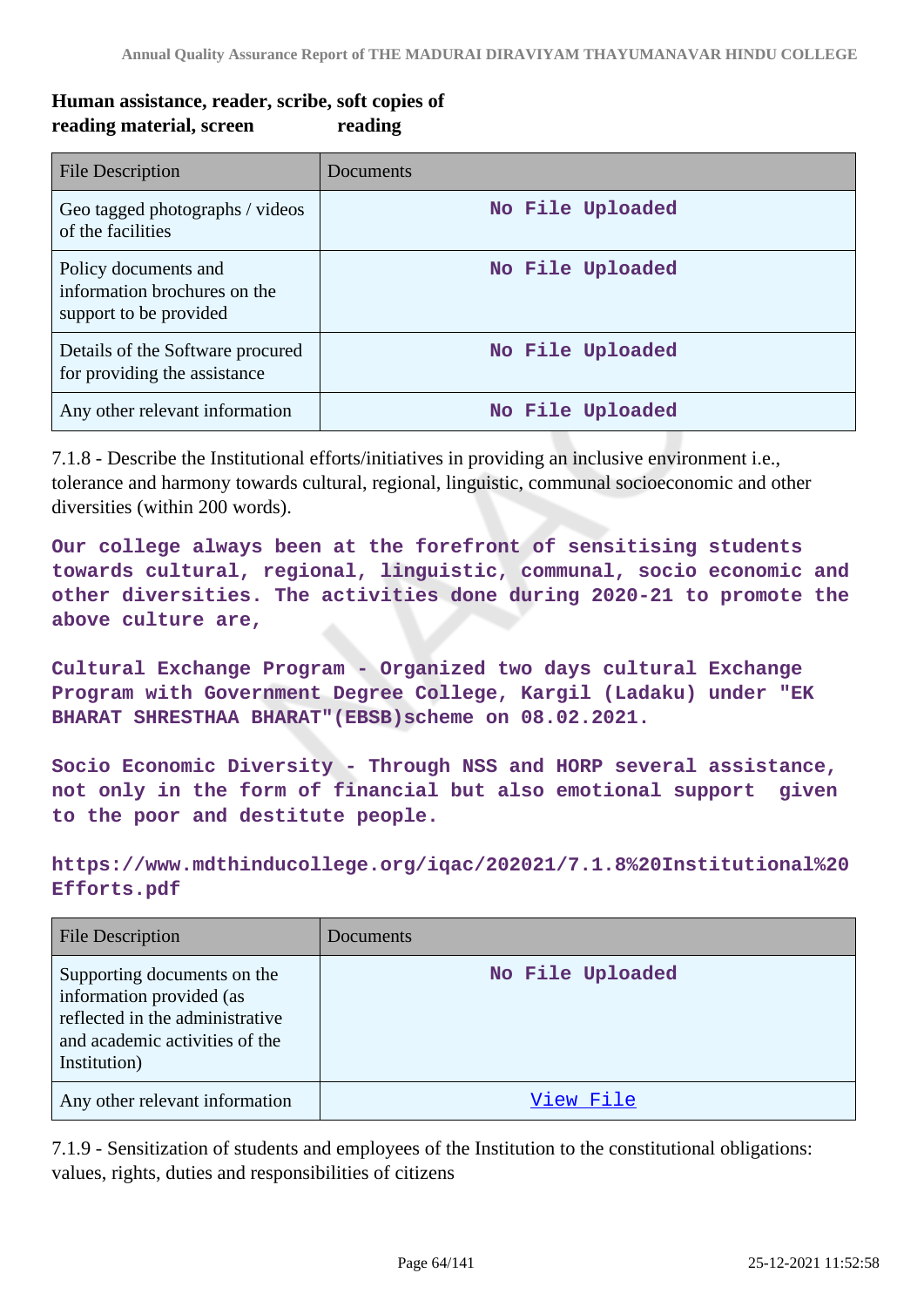**To inculcate values, rights, duties and responsibilities for being responsible citizens as reflected in the constitution of India several events are arranged as follows.**

**Awareness among students and stakeholders and assistance during COVID'19 period through NSS and HORP were arranged to inculcate helping tendency moral support.**

**Various days were celebrated to create awareness and values.**

**To create awareness and values, students of youth welfare Department conducted street play in various places on Seat belt awareness, Helmet awareness, Drunk and drive awareness, Heavy load awareness, Underage driving awareness, Child marriage awareness, Dowry awareness, School dropout awareness, Women's suicide awareness, Drunken father awareness**

**Lt.Dr.P.Senthilkumar completed three months Pre-Commission Training Course (PRCN) for SD-Army, at officer Training Academy, Kamptee, Maharashtra from 08.02.2021 to 08.05.2021.** 

| <b>File Description</b>                                                                                    | Documents                                                                                                                                 |
|------------------------------------------------------------------------------------------------------------|-------------------------------------------------------------------------------------------------------------------------------------------|
| Details of activities that inculcate<br>values; necessary to render<br>students in to responsible citizens | Nil                                                                                                                                       |
| Any other relevant information                                                                             | https://www.mdthinducollege.org/igac/202021/<br>7.1.9.%20Sensitization%20of%20students%20and<br>%20employees%20of%20the%20institution.pdf |

**7.1.10 - The Institution has a prescribed code of conduct for students, teachers, C. Any 2 of the above**

**administrators and other staff and conducts periodic programmes in this regard. The Code of Conduct is displayed on the website There is a committee to monitor adherence to the Code of Conduct Institution organizes professional ethics programmes for students, teachers, administrators and other staff 4. Annual awareness programmes on Code of Conduct are organized**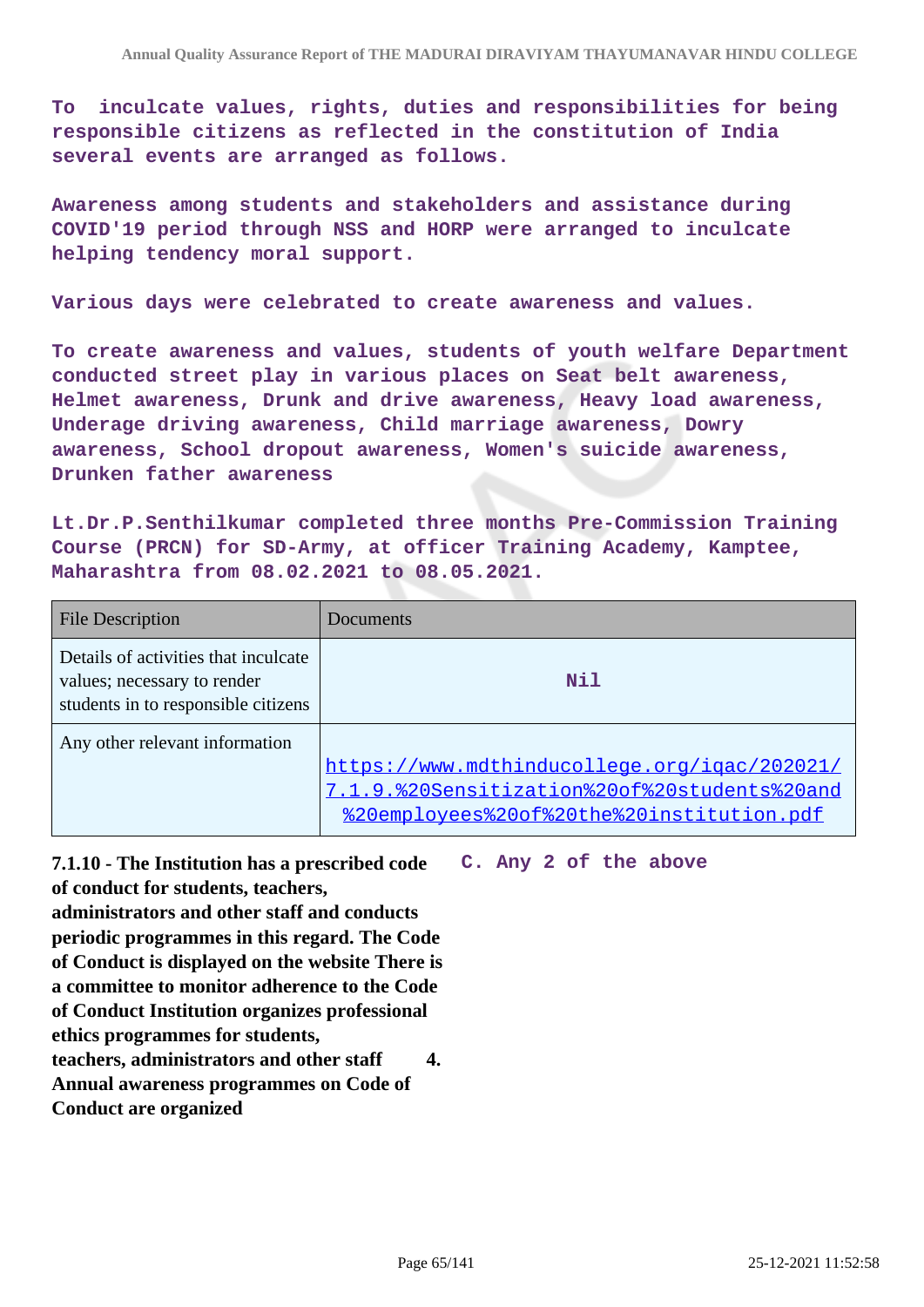| <b>File Description</b>                                                                                                                                                                                | Documents        |
|--------------------------------------------------------------------------------------------------------------------------------------------------------------------------------------------------------|------------------|
| Code of ethics policy document                                                                                                                                                                         | No File Uploaded |
| Details of the monitoring<br>committee composition and<br>minutes of the committee<br>meeting, number of programmes<br>organized, reports on the various<br>programs etc., in support of the<br>claims | View File        |
| Any other relevant information                                                                                                                                                                         | View File        |

7.1.11 - Institution celebrates / organizes national and international commemorative days, events and festivals

**International Yoga Day 21.06.2020**

**Independence Day 15.08.2020**

**Teachers Day 05.09.2020**

**Navarathiri Celebration 17.09.2020-25.09.2020**

**New Educational Policy 2020 Awareness Webinar 12.10.2020**

**National Unity Day 31.10.2020**

**National Constitution Day 25.11.2020**

**Road Safety Awareness Programme 22.01.2021**

**Republic Day 26.01.2021**

**Voters Awareness Cycle Rally 08.03.2021**

**International Science Day**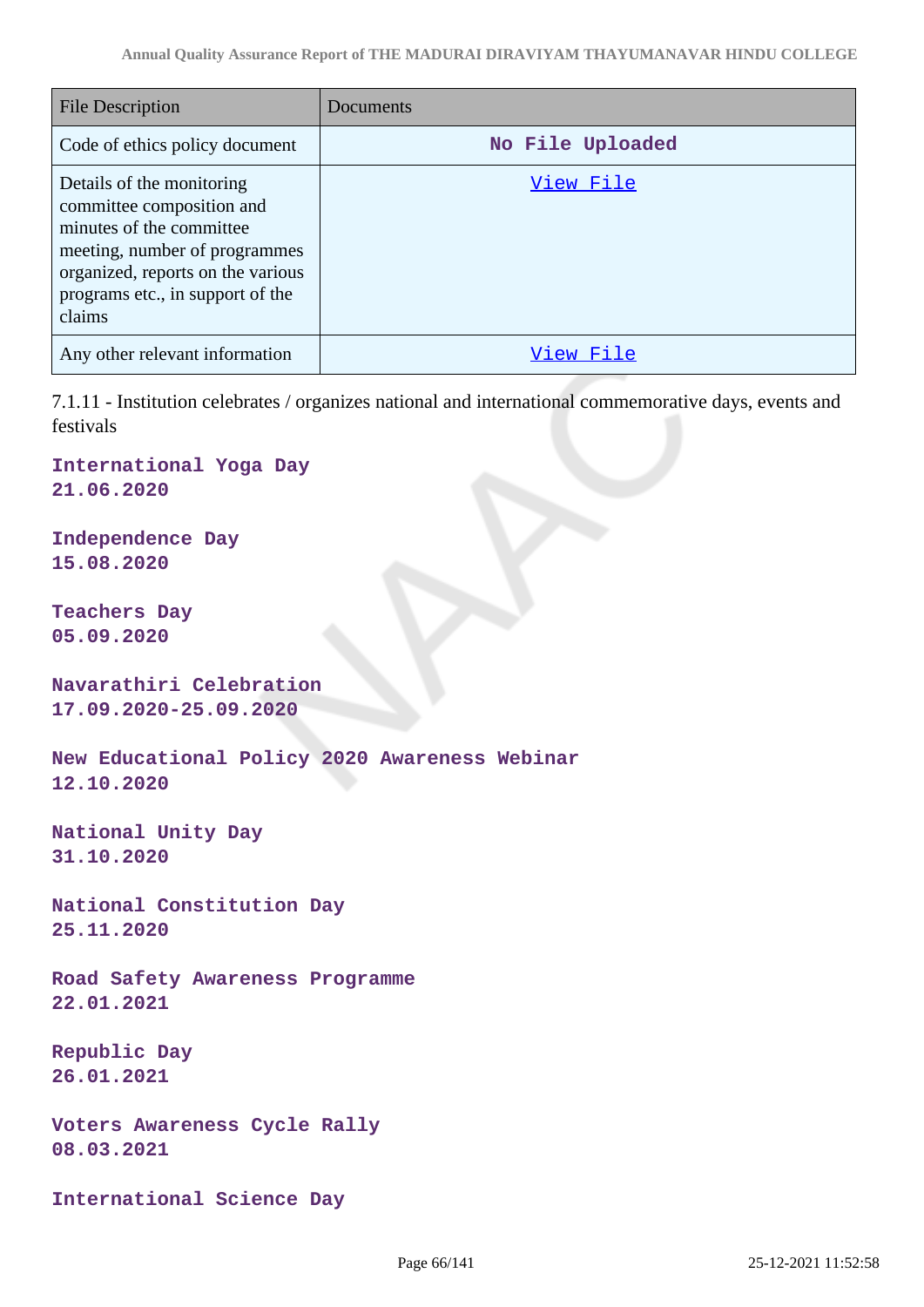**28.02.2021**

**Women's Day 08.03.2021**

```
75th Year celebration of National Independence Day 
15.03.2021
```
**Deworming Day 17.03.2021**

| <b>File Description</b>                                                                         | Documents        |
|-------------------------------------------------------------------------------------------------|------------------|
| Annual report of the celebrations<br>and commemorative events for<br>the last (During the year) | No File Uploaded |
| Geo tagged photographs of some<br>of the events                                                 | View File        |
| Any other relevant information                                                                  | No File Uploaded |

## **7.2 - Best Practices**

7.2.1 - Describe two best practices successfully implemented by the Institution as per NAAC format provided in the Manual.

**Best Practices:**

### **1. Title of the practice**

**Self-Learning Online Courses prepared by all the staff members during 2020-21**

**Objectives of the practice**

**Self-learning is the modern form of learning. We can't replace traditional, instructional learning but, it is the need of the hour to supplement some extra learning during programme period to improve great results of students . Even though so many online platforms are available for self-learning to learn anything and anywhere, the problem faced by our students are choosing the choice of the course and their understanding capability. So, to inculcate self-learning practice, College has decided to prepare study material by our staff members in simple, easy to understand way on various topics that are related to certain programmes and guide to competitive examination preparation.**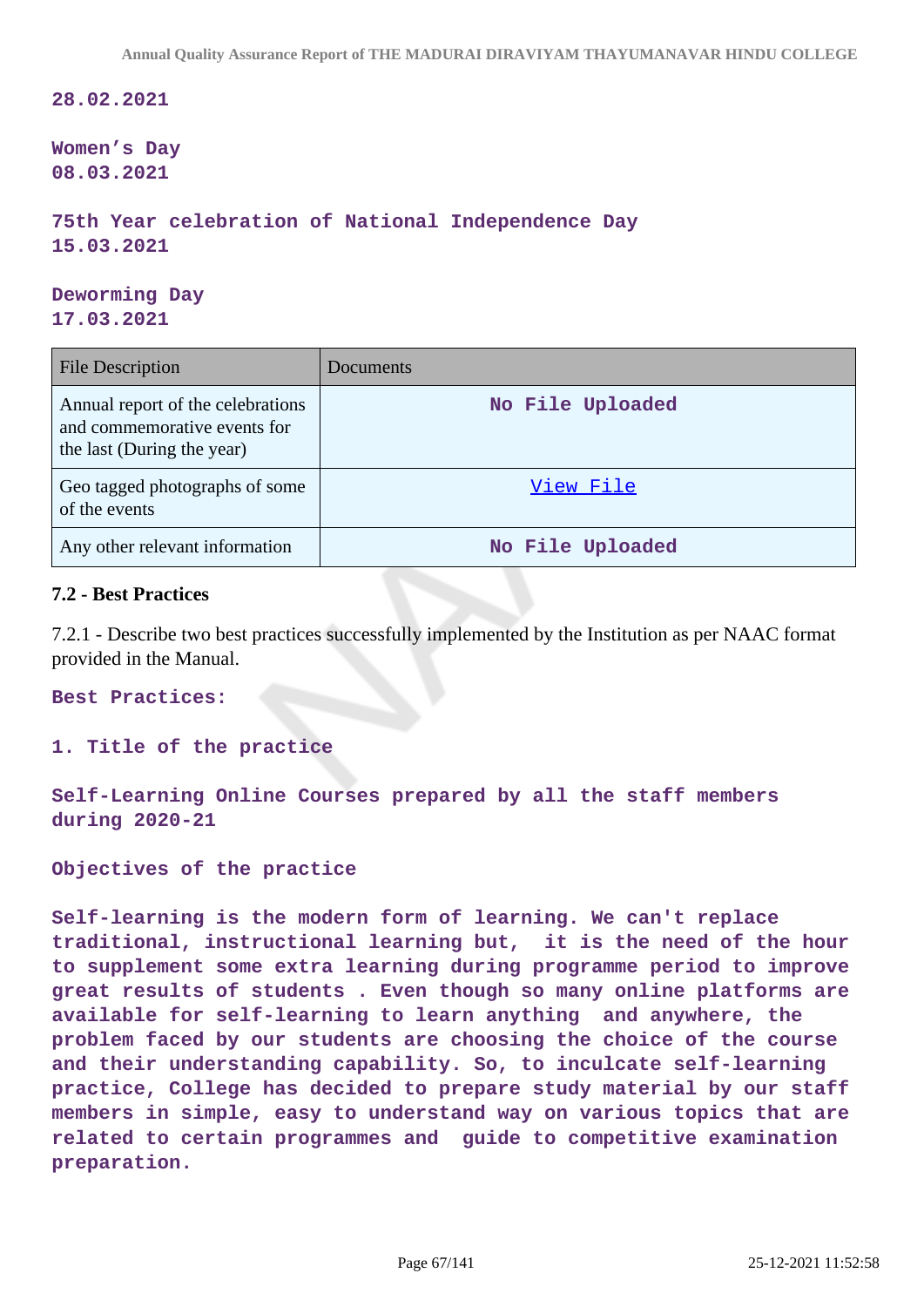#### **The context**

**The college days especially undergraduate years are a turning point in producing highly literate citizens. Whatever may be the topic of discussion, the challenge is, we have to adopt strategies that motivate and engage students to improve their learning and strategies that are most effective in developing their knowledge and skills. Since we are following university curriculum there is less opportunity for introducing reforms in curriculum. At the same time students have to develop their skills and attitudes to catch their dreams and to compete with others in this competitive environment.**

#### **The Practice**

**The practice we have adopted to inculcate self-learning are**

**Seventy five self-learning videos of various topics was prepared by our staff members and was uploaded in our college website. Each topic consists of two videos, students have to go through within two days and at the end of each day they have to self assess by answering the questions provided along with. Since that practice was started during COVID'19 pandemic lockdown period, all the staff members motivated and assisted the students to do the courses. The contents are designed to satisfy all levels such as some in introductory, some in upper level to introduce technological development and courses for majors and non-majors.**

**Another practice is competitive awareness test series uploaded in our website. Students have to answer forty questions consists of four categories English Language, General awareness, Mathematical aptitude, Puzzles, ten questions in each category. After attending the quiz students can view their score and the answers with explanation. Ten competitive awareness test series was prepared by our staff members and was uploaded in our college website.**

### **Evidence of success**

**Students got motivated and done many courses of their interests. Based on the number of students done the courses, self-learning has proven to be effective, convenient and we may proud to say that we attain our goal "Reaching Students". These e-contents will definitely be a resource for better educating students.**

**Self-learning practice led curiosity. Some advanced learners enrolled in the courses offered by ICT academy, NPTEL and other Massive Open source Online Courses . Hundred students enrolled and**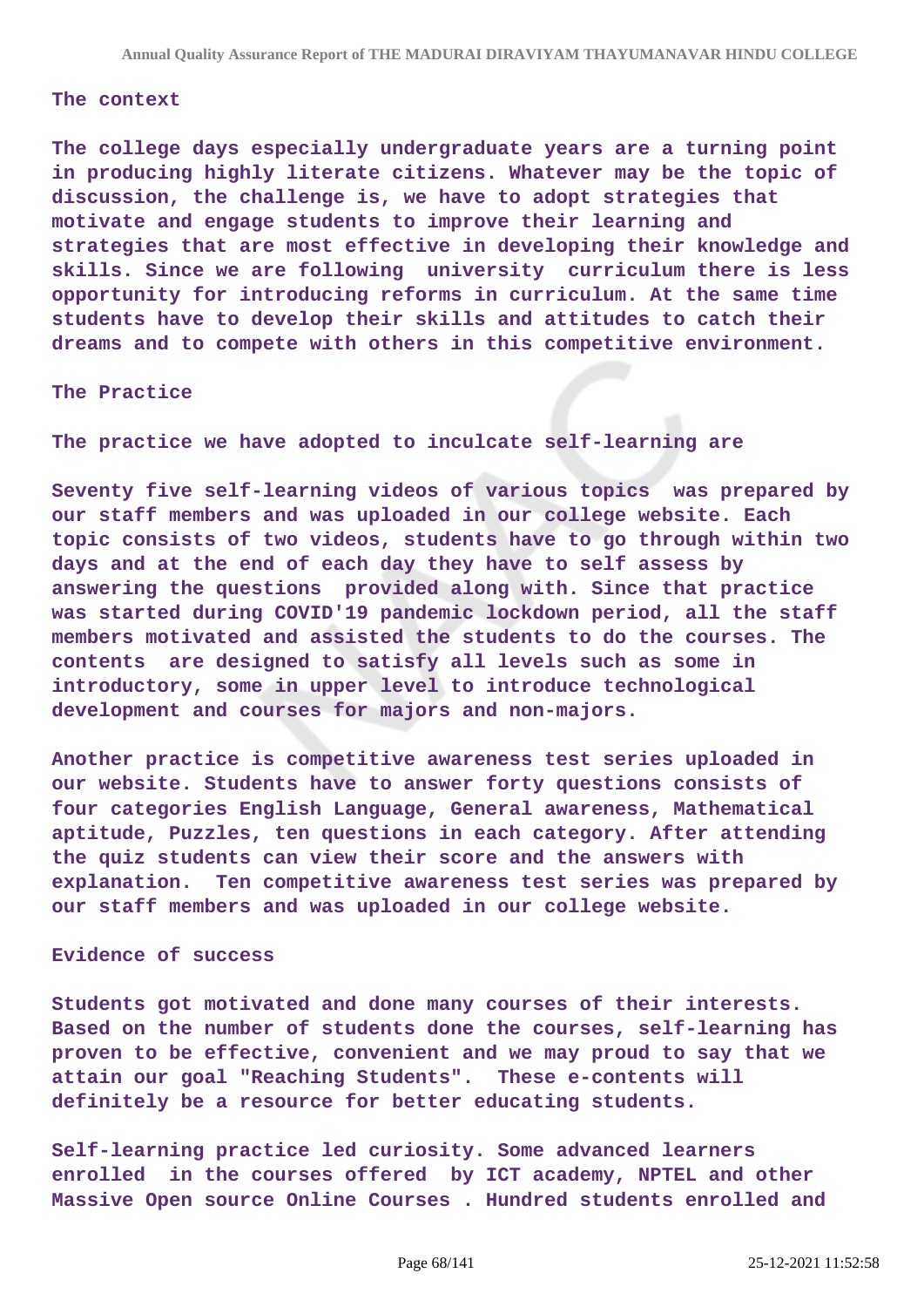**completed Skill-edge courses organized through ICT academy and some students done NPTEL courses.**

**Students got important skills that can apply anywhere such as time management, Self-assessment, stick to a plan and setting their goals.**

**Since most of our students are interested in preparing competitive exam and they like the self-learning mode and also they found useful about the explanation of the answer, we have planned to create test series for Bank exam and TNPSC exam separately.**

**Problems encountered and resources required**

**Self -learning has been proven to be effective, convenient and fast because of rise in Internet. In other side there is still a problem of net neutrality faced by our students. For better implementation students need system with free net connectivity.**

**The problems faced in implementing online self-learning courses in our campus are**

**-Most of our students are from financially poor backgrounds, there is a lack of resources like mobile phone, laptop and some students can't afford the net recharge cost.**

**- Some students are doing part time job after college hours to generate family income and to pay their fees and meet out other expenses. In that case, students have no time to spend time to study extra courses.** 

**- Most of our students are first generation learners, they are in need of physical support of the staff to do the course.**

**2. Title of the practice**

**Hindu college Out Reach Programme (HORP) - Social Service**

**Objectives of the practice**

**Our college inculcates social value and responsibilities to the faculty members and students by imparting extension activities in the neighbourhood for holistic development of the society. All first year Students are engaged in any one of the extension activity such as National Service Scheme, National Cadet Corp, Youth Red Cross which comes under the curriculum. Students are trained to do**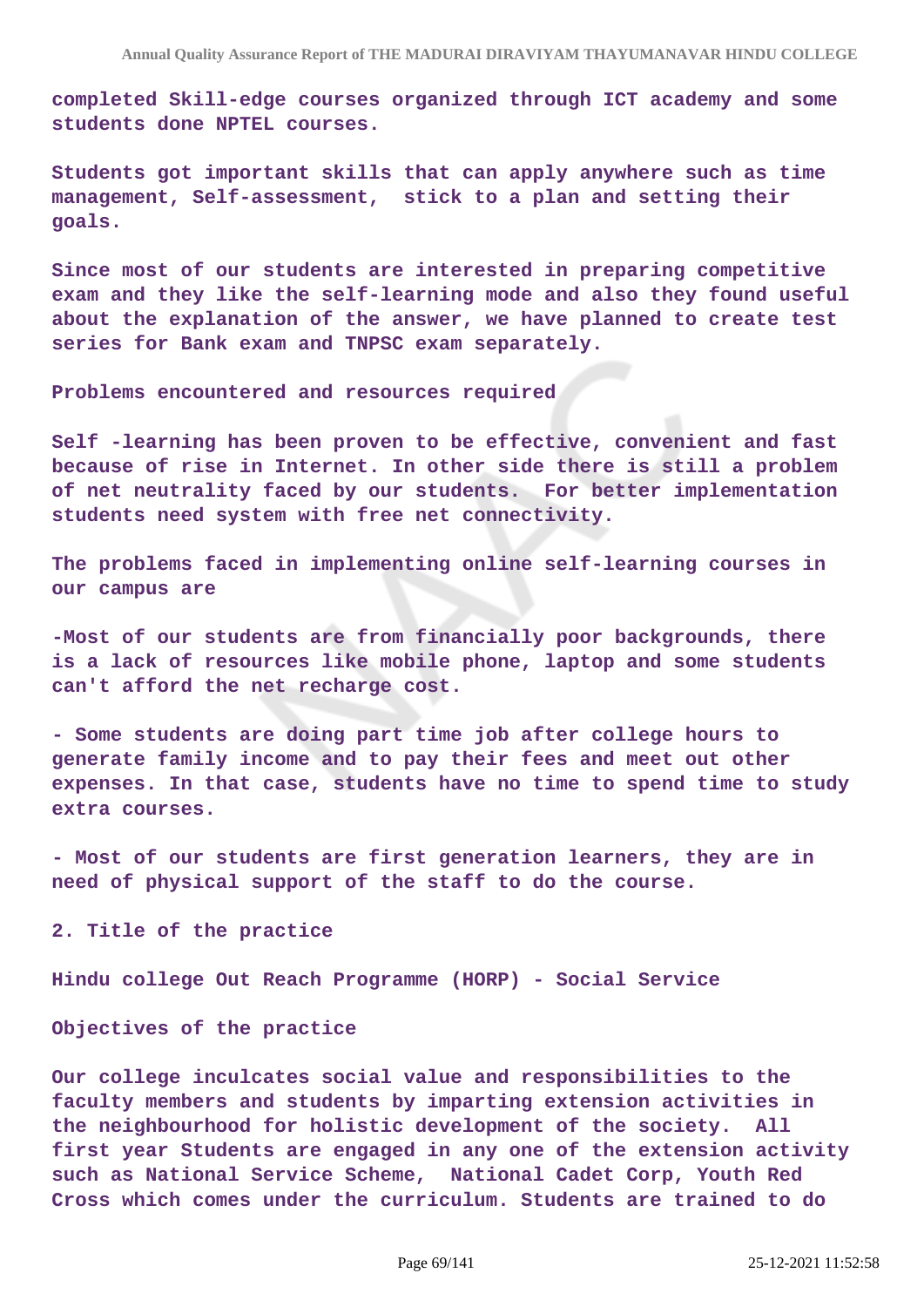**various social services, to participate various awareness programmes and services through special camp. In addition, outreach programs are also given to the community in the name of HORP (Hindu college Out Reach Programme).**

**The main objectives of this programme are**

**To uplift the standard of living of the particular group of people, To provide help for better management of lifestyle, To open new opportunities for developing talents and leadership.**

**The context**

**A staff in-charge of HORP collected students those who are willing to serve for community. Even though this extension activity is not the part of the curriculum, every year students are voluntarily enrolling their names. The challenges are**

**- Explaining the activities to the parents of the students and getting permission to take part.**

**- If an activity is to be carried out in college hours, students have to manage their study with the help of staff and friends.**

**- If an activity is to be carried out in, out of college hours or by holidays staff in-charge must have to take responsibility to secure the students.**

**- Manage expenses to carry out the activities.** 

**The Practice**

**Hindu college Out Reach Programme was established in the year 2016, with the noble purpose of motivating students in community service.**

**The forum has started its service by adopting a nearby gypsy colony, only of gypsies. Students and a staff in-charge carried out survey in that colony to collect information about the families.**

**Various enrichment programmes and classes were conducted regularly for gypsy school children by our staff and students. Free medical camp, Blood group identification, nutrition awareness programme, Drawing classes, Computer classes, GK, Cultural, Yoga classes are also conducted periodically for the benefit of gypsy colony peoples. The activities are carried out for three years from 2016-2019.**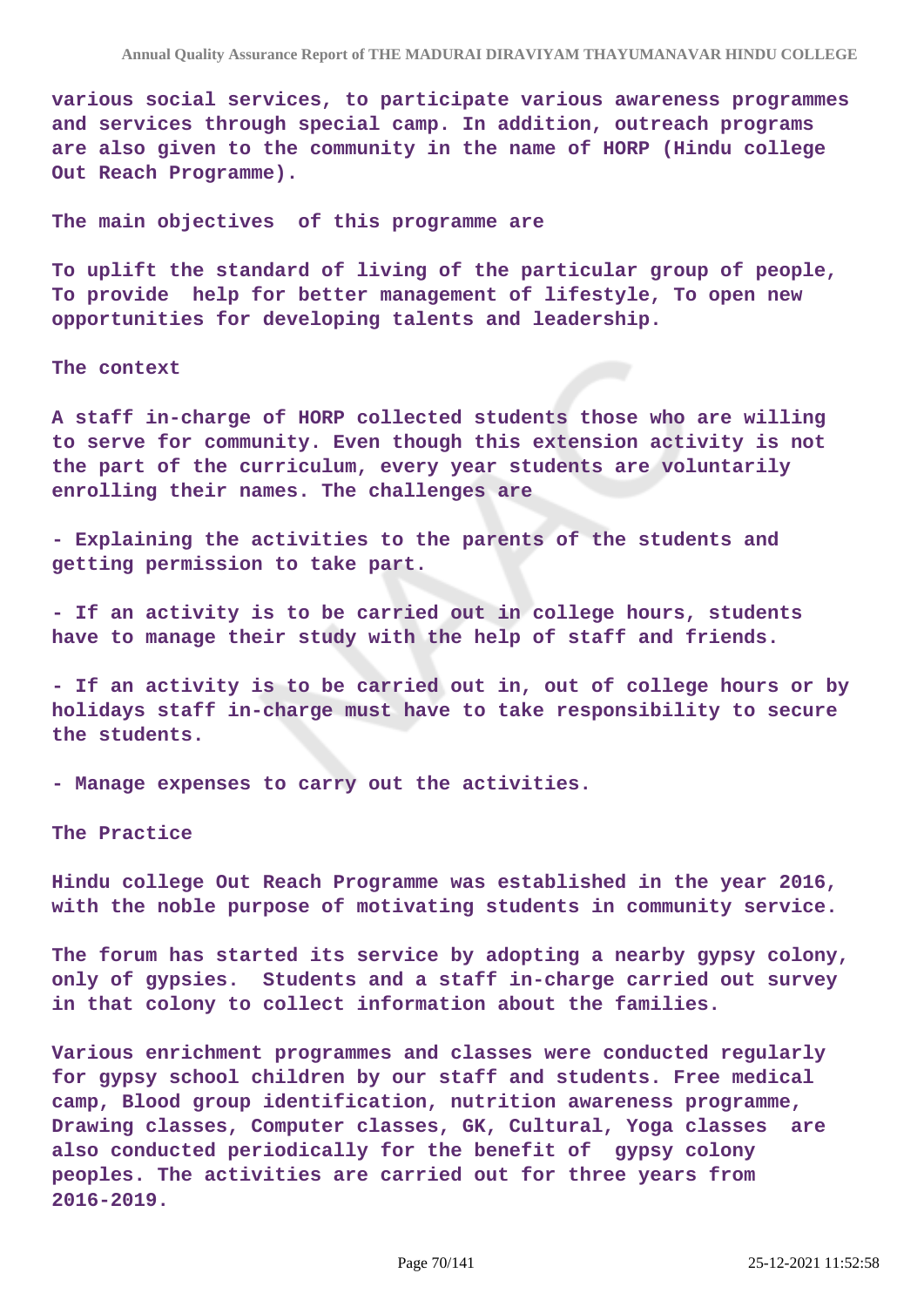**Then the forum assisted in rejuvenation and dredging services to restore nearby pond water bodies namely Veinthan kulam, Vudaiyarpatti kulam, Reddiarpatti kulam and Aaniyar kulam.**

**From 2019, the forum has adopted :Corporation -Old age, Mentally disordered** 

**Orphans home " at nearby village Kurukkuth thurai. Arranged for COVID vaccination, Medical camp by Siddha doctors, Monthly health check up, provided mask, sanitizer, food, cloths etc are some of the services rendered to them.** 

**Evidence of success**

**The successful evidences are** 

**Survey report was submitted to the district collector and recommended to get proper benefits like Ration card, Aadhar card and other basic facilities to that area with the support of area councillor.**

**Arranged free coaching classes in evening to the gypsy students by appointing a teacher at Azhakiapandiya puram a nearby village.**

**Arranged free "Annapoorna Scheme" to distribute biscuits and fruits to gypsy students in every morning with the support of district collector and our staff.**

**Trained to write name and signed by middle and old age people also of gypsy colony.**

**Created awareness about the importance of education, health care, society, etc. One of the challenging task we carried out is stopping the practice of child marriage. We stopped one child marriage with the help of child welfare department.**

**Old age people and mentally disorder people at corporation home got mental relief during the visit by our staff and students. Some of the services rendered to them to get relief are offenly visited and spending time to interact with them, arranged cultural show by our students, celebrating festivals with them.**

**Through this outreach programme, we establish a good relationship with NGO, and join hands with local community organization and serve the community. Students with profound interest attain the social values and responsibility. In addition to that, the students**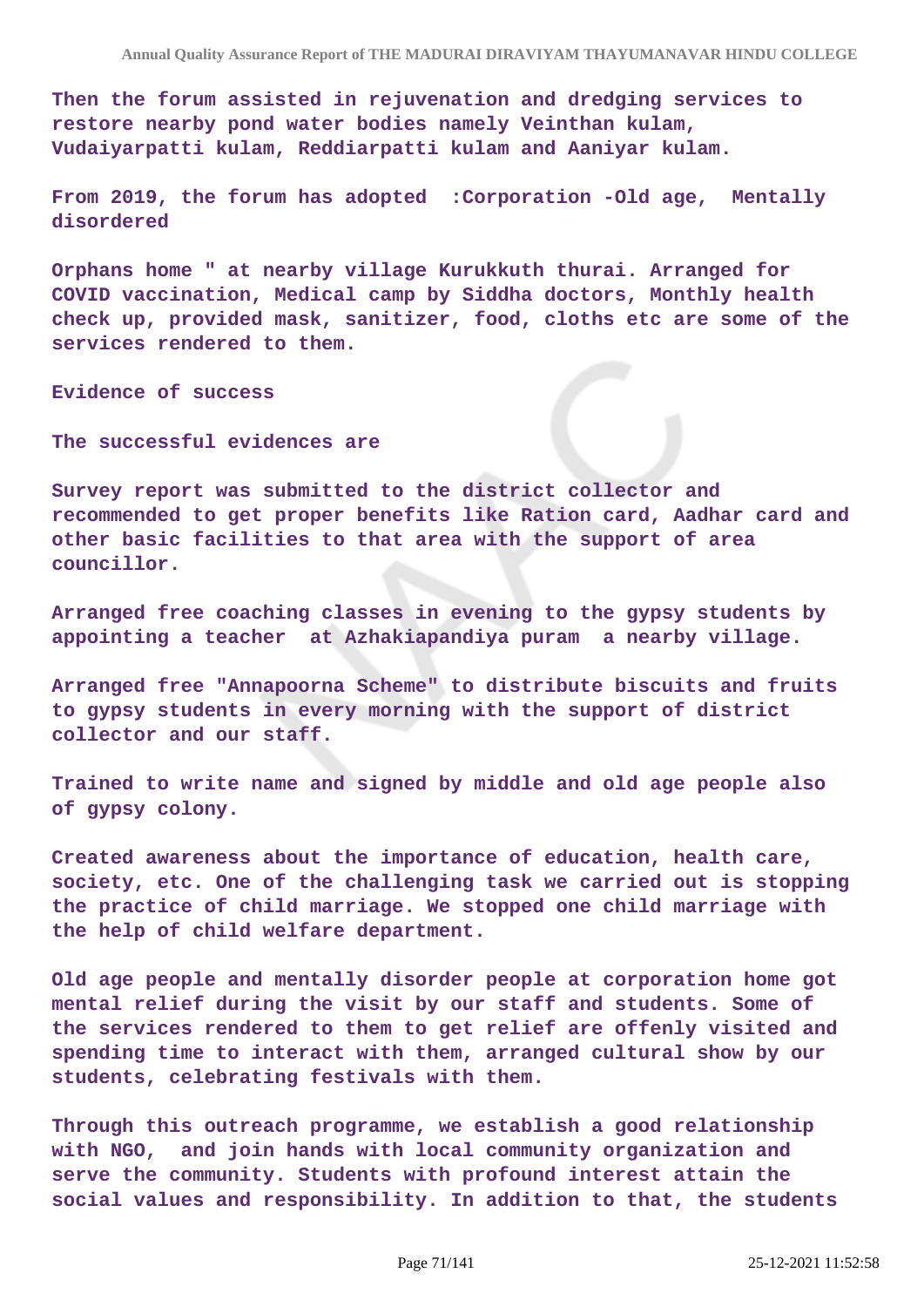**get hold of social justice, value, responsibility and sustainability.**

**HORP got many appreciation and award from district collector and NGO's.**

**Problems encountered and resources required**

**Approaching to gypsy people itself is a challenging task. Since all the families are male dominating, we faced difficulties in making conversation with females and children. Then after telling the benefits to the male in the families, HORP volunteers spoke to others in the families about the importance of education, health care, social care and community development.** 

**There is a complex and extensive list of issues that need to be addressed. HORP staff in-charge along with local authorities, demonstrated to the District Collector to make comprehensive plan that put in place to address all the issues raised.**

| <b>File Description</b>                        | <b>Documents</b>                                                             |
|------------------------------------------------|------------------------------------------------------------------------------|
| Best practices in the Institutional<br>website | https://www.mdthinducollege.org/igac/202021/<br>7.2.1%20BEST%20PRACTICES.pdf |
| Any other relevant information                 | Nil                                                                          |

### **7.3 - Institutional Distinctiveness**

7.3.1 - Portray the performance of the Institution in one area distinctive to its priority and thrust within 200 words

## **Institutional Distinctiveness**

**Our college library has an excellent infrastructure. It has stock rooms and reading rooms. It is well equipped and properly furnished. Totally there are 65,643 books in our library. There are 57,708 books with accession number, 3226 gift books with separate accession number labelled as G, 470 books purchased under UGC project scheme with accession number labelled as RP, 3516 books donated by our**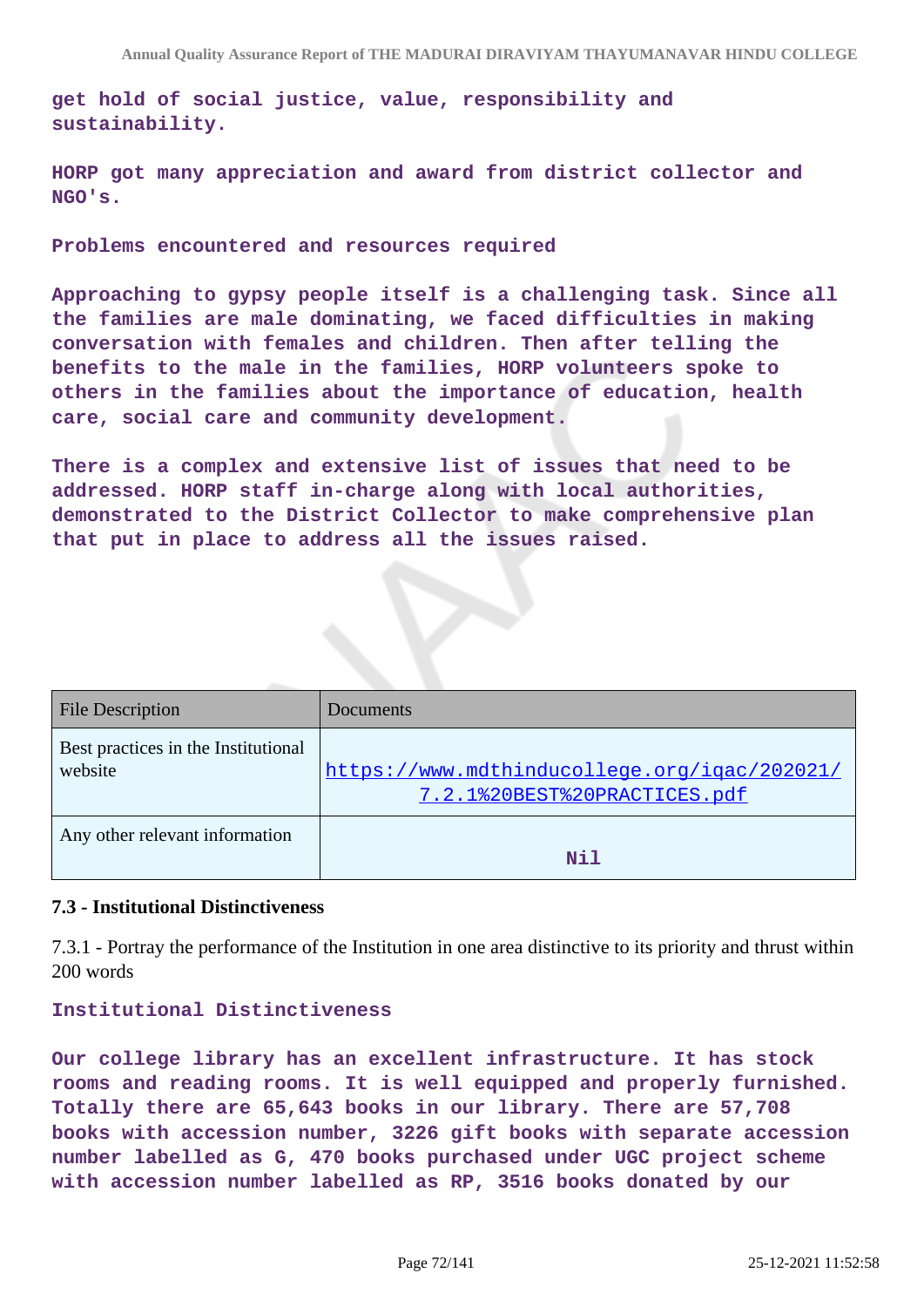**former staff member Thiru.T.Muthaiah Pillai with accession number labelled as PM and 543 books donated by our alumni Ve.Pa.Su. with accession number labelled as VPS.**

**Computers with Internet connectivity are maintained and used by stakeholders. All the books are bar coded and entered in the computers kept in the library. The library has Online Public Access Catalogue (OPAC) facility with four OPAC machines. OPAC has basic and advance search facility. Users can also identify to locate the books and journals through the OPAC.**

**In-house remote access to e-resources is available. Library provides access to UGC-INFONET resources through N-LIST.**

**The M.D.T.Hindu college library is well known for its rare books collection. Also, this library is the store house of very old publications from 1905 to 1950, which includes books from British and Indian authors, modern writers and critics.**

**Some of the notable collections in our library are Books awarded for Sakithya academy from 1953 to till date, Books written by famous poets Bharathi and Bharathi Dhasan.**

**This year we started to digitize rare books in order to secure some old books. The process was completed for 110 books and are kept in CDs and Hard disk.** 

**https://www.mdthinducollege.org/library.html**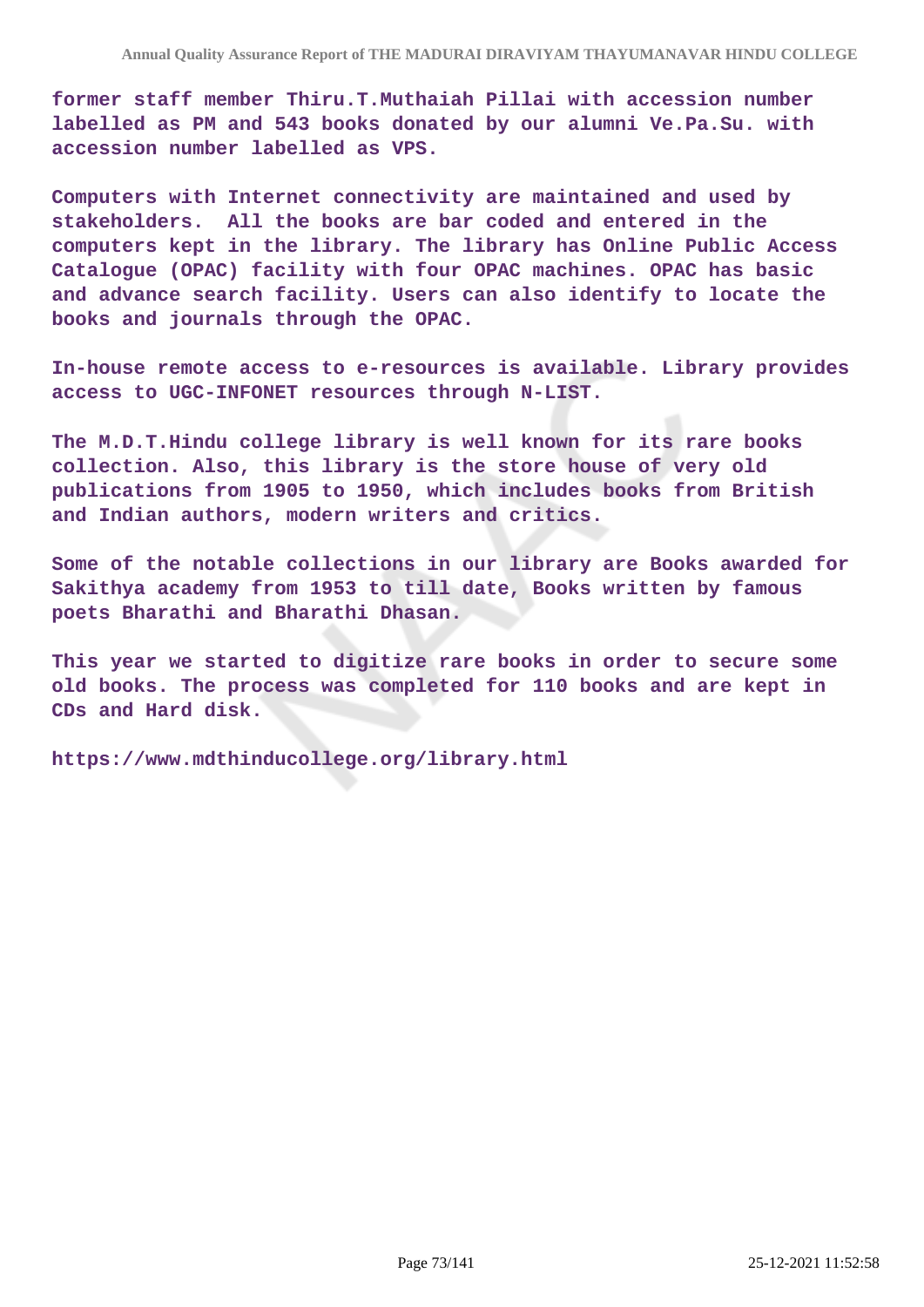# **Part B**

### **CURRICULAR ASPECTS**

### **1.1 - Curricular Planning and Implementation**

1.1.1 - The Institution ensures effective curriculum delivery through a well planned and documented process

**At the end of every semester department meetings are held to allot the subject to staff members and to fix the timetable for the forthcoming semester. The timetable with six day orders is submitted to the Principal by the respective Heads at the end of every semester for the perfect start of classes from the first day itself. Minutes of the meetings are also maintained in the departments. Timetable committee consists of six teaching staff and one non-teaching staff fixes the hours for common subjects like Part I,**

**Part II and Non-Major electives. Calendar committee that consists of five staff members and one non-teaching staff is there to prepare handbooks with rules, regulations, staff details, scholarship details and working days with day orders. During vacation the college hand book is prepared by the members of Calendar committee and is distributed to both staff and students at the beginning of every semester. Classes are held according to the day order and time table. Bridge Course is conducted for the first year students at the beginning of every year, to prepare students to meet the college environment and requirements. . Behavioral practice in co- education institution, semester pattern, Choice Based Credit System, extra/ cocurricular activities, scholarship details, foundation of basic communication, important topics and basic concepts of the respective programmes were covered. In the Covid Pandemic Academic year 2020-21, through ICT Academy online fresher induction programme GET SET GO was conducted on 17.12.2020 to sketch out the College History, Motto, Crest and achievements to freshers. And the similar programme was also organized by Manonmaniam Sundaranar University to all affiliated Colleges on 19.2.2021. Through these programmes freshers had a chance to know about the college and higher education curriculum system. Subject related instructions and basic concepts were discussed by the respective department staff members through online. As per the affiliating university three internal tests are mandatory every semester with the interval of 30 days each. (90 working days per semester). So, for the purpose of systematic teaching / a proper work plan is prepared by every department and the work is done as per the plan. At the end of every semester the work done**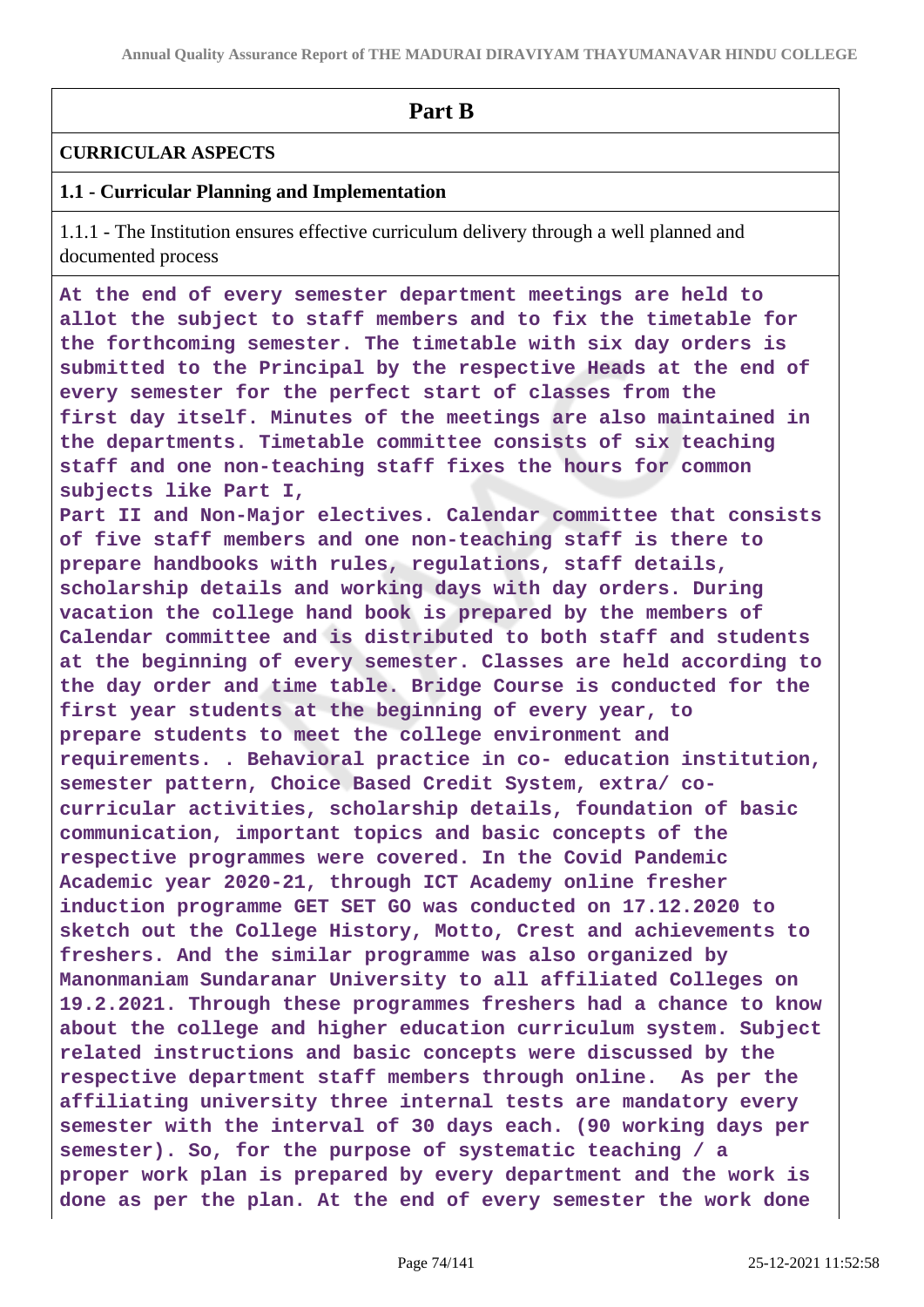**report was submitted to the IQAC by all the staff members. The details are documented. Marks with attendance are entered to the university portal within the stipulated time. For periodic assessment, students are trained to answer university questions in class tests. Necessary text and reference books are available in the central library and in some department library for smooth handling of classes. For some subjects simplified notes are prepared by staff and distributed to the students. Even though Chalk and Talk is a regular curriculum delivery method adopted, there is a gradual shift to the new modes of teaching. Use of LCD projectors, online materials, seminars and presentation by students are also adopted for effective teaching. In all final year classes LCD projectors are available.**

 **The covid pandemic lockdown has changed the way of teaching during this academic year. At the beginning, to complete the portion, staff members created and shared the audios and videos through WhatsApp, the easy mode of information exchange. Then staff members created various online class rooms, YouTube channels to share the content and conducted online classes.**

| <b>File Description</b>                | Documents                                                                                                                                                                                            |
|----------------------------------------|------------------------------------------------------------------------------------------------------------------------------------------------------------------------------------------------------|
| Upload relevant supporting<br>document | No File Uploaded                                                                                                                                                                                     |
| Link for Additional information        | https://www.mdthinducollege.org/igac/20202<br>1/1.1.1.%20The%20Institution%20ensures%20e<br>ffective%20curriculum%20delivery%20through<br>%20a%20well%20planned%20and%20documented%2<br>Oprocess.pdf |

1.1.2 - The institution adheres to the academic calendar including for the conduct of Continuous Internal Evaluation (CIE)

**Academic calendar was prepared by the Calendar Committee consisting of 4 teaching staff assisted by a typist and junior assistant before the commencement of the academic year and it is**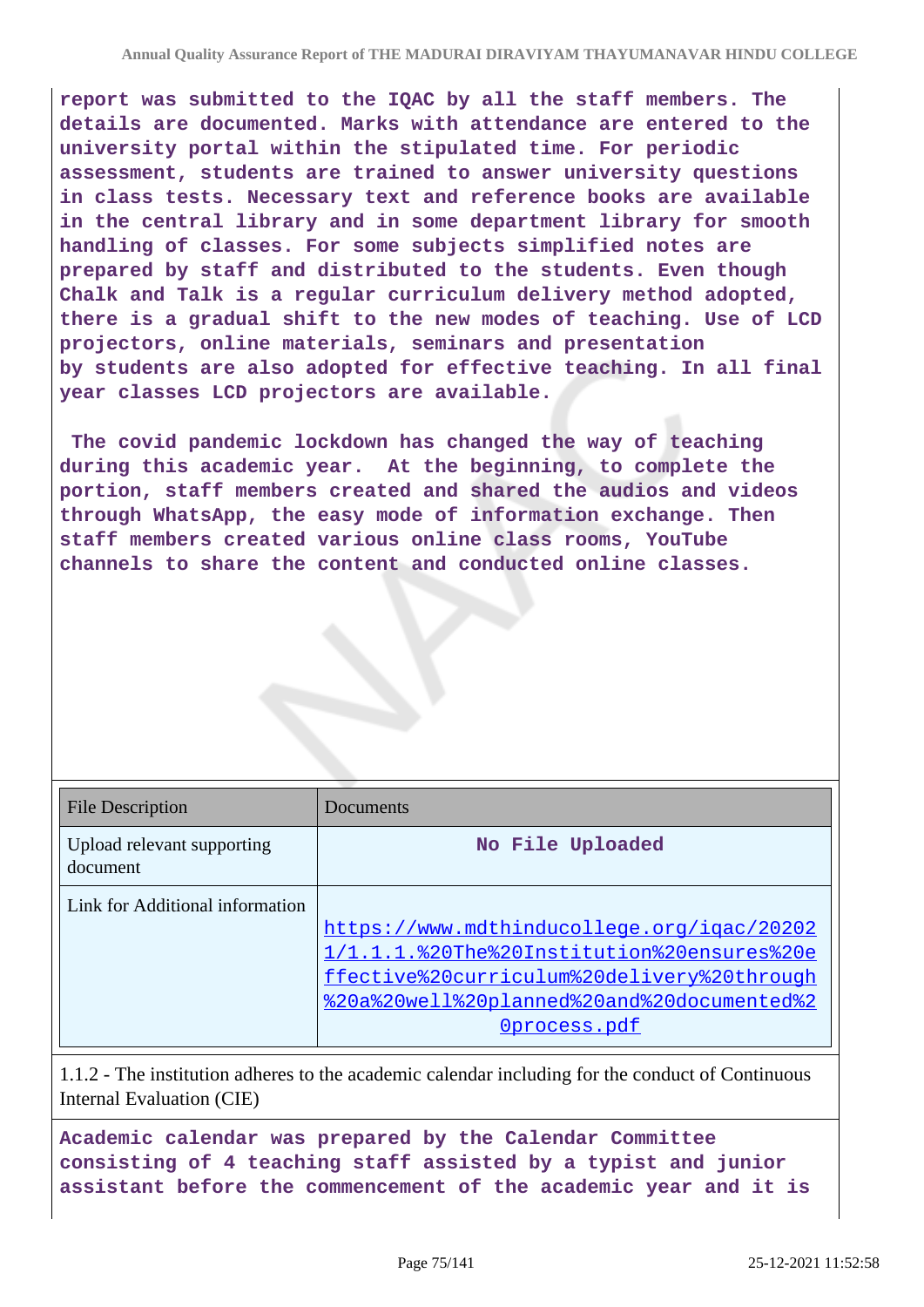**adhered strictly, throughout the academic year. Very rarely there may be a change, due to collector's order or natural calamities. Commencements of internal tests are notified in academic calendar. But semester examination dates are announced only by the affiliating university. In the Covid pandemic academic year 2020-21, the academic calender was prepared by Principal and staff council members for every month and distributed to the staff and students through online.**

| <b>File Description</b>                                                                                                                                                                                                                                                                                                                                                                                                                                                        | Documents                                                                           |
|--------------------------------------------------------------------------------------------------------------------------------------------------------------------------------------------------------------------------------------------------------------------------------------------------------------------------------------------------------------------------------------------------------------------------------------------------------------------------------|-------------------------------------------------------------------------------------|
| Upload relevant supporting<br>document                                                                                                                                                                                                                                                                                                                                                                                                                                         | View File                                                                           |
| Link for Additional information                                                                                                                                                                                                                                                                                                                                                                                                                                                | https://www.mdthinducollege.org/igac/20202<br>1/HAND%20BOOK%20-20-21%20calender.pdf |
| 1.1.3 - Teachers of the Institution participate<br>in following activities related to curriculum<br>development and assessment of the affiliating<br>University and/are represented on the<br>following academic bodies during the year.<br><b>Academic council/BoS of Affiliating</b><br>University Setting of question papers for<br><b>UG/PG</b> programs Design and Development<br>of Curriculum for Add on/certificate/<br><b>Diploma Courses Assessment / evaluation</b> | A. All of the above                                                                 |

| <b>File Description</b>                                                                                         | Documents |
|-----------------------------------------------------------------------------------------------------------------|-----------|
| Details of participation of<br>teachers in various<br>bodies/activities provided as a<br>response to the metric | View File |
| Any additional information                                                                                      | View File |

### **1.2 - Academic Flexibility**

**process of the affiliating University**

**1.2.1 - Number of Programmes in which Choice Based Credit System (CBCS)/ elective course system has been implemented**

### **1.2.1.1 - Number of Programmes in which CBCS/ Elective course system implemented**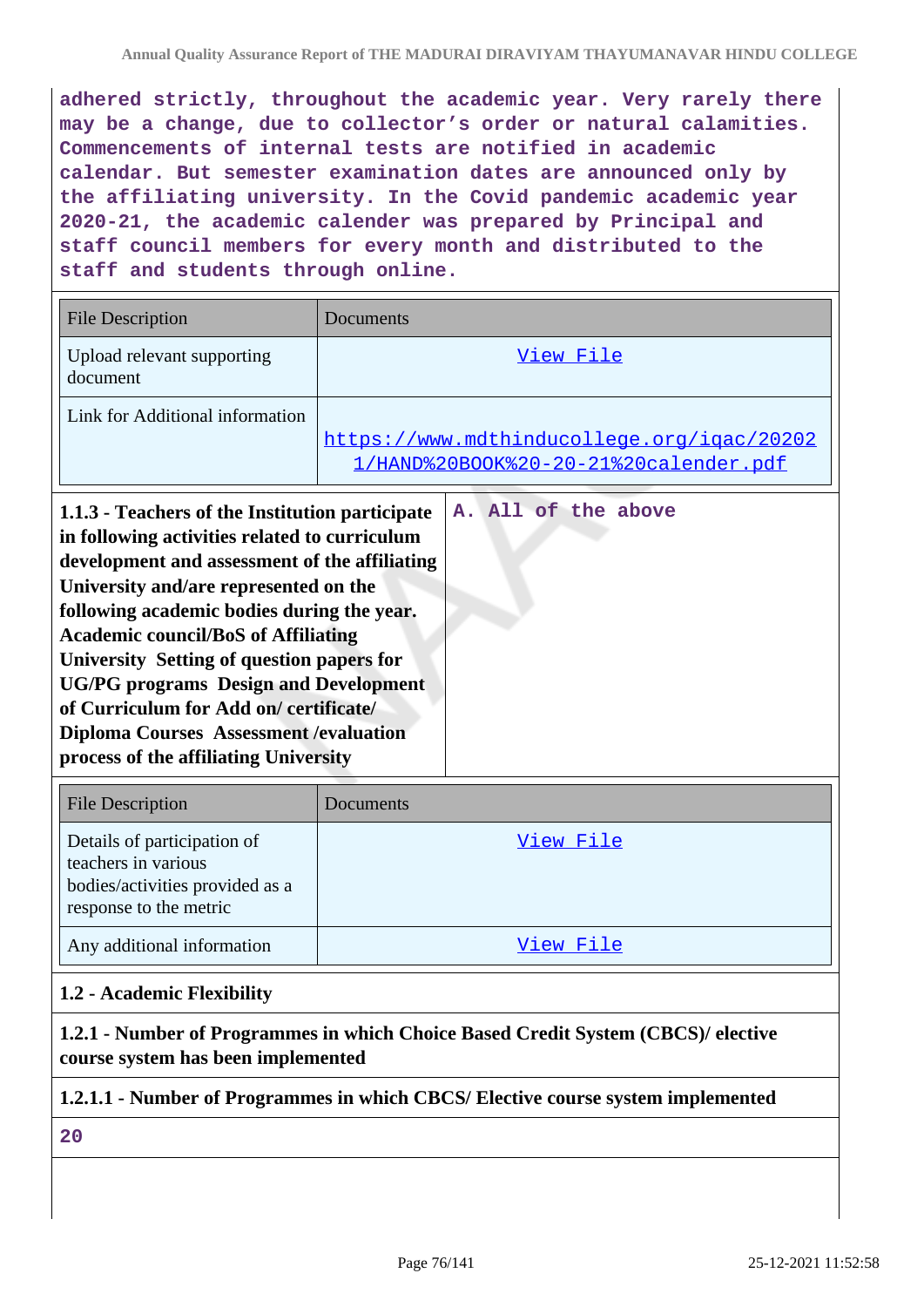| <b>File Description</b>                                    | Documents        |
|------------------------------------------------------------|------------------|
| Any additional information                                 | No File Uploaded |
| Minutes of relevant Academic<br>Council/BOS meetings       | View File        |
| Institutional data in prescribed<br>format (Data Template) | View File        |

### **1.2.2 - Number of Add on /Certificate programs offered during the year**

## **1.2.2.1 - How many Add on /Certificate programs are added during the year. Data requirement for year: (As per Data Template)**

**8**

| <b>File Description</b>                                                       | Documents        |
|-------------------------------------------------------------------------------|------------------|
| Any additional information                                                    | View File        |
| Brochure or any other<br>document relating to Add on<br>/Certificate programs | No File Uploaded |
| List of Add on /Certificate<br>programs (Data Template)                       | View File        |

## **1.2.3 - Number of students enrolled in Certificate/ Add-on programs as against the total number of students during the year**

**340**

| <b>File Description</b>                                                                   | Documents |
|-------------------------------------------------------------------------------------------|-----------|
| Any additional information                                                                | View File |
| Details of the students enrolled<br>in Subjects related to<br>certificate/Add-on programs | View File |

### **1.3 - Curriculum Enrichment**

1.3.1 - Institution integrates crosscutting issues relevant to Professional Ethics, Gender, Human Values, Environment and Sustainability into the Curriculum

**Social Value Education, Environmental Studies, Effective Communication and Personality Development are taught as a part of the curriculum as prescribed by the affiliating university as Part IV**

 **As per university norms there is a flexibility in**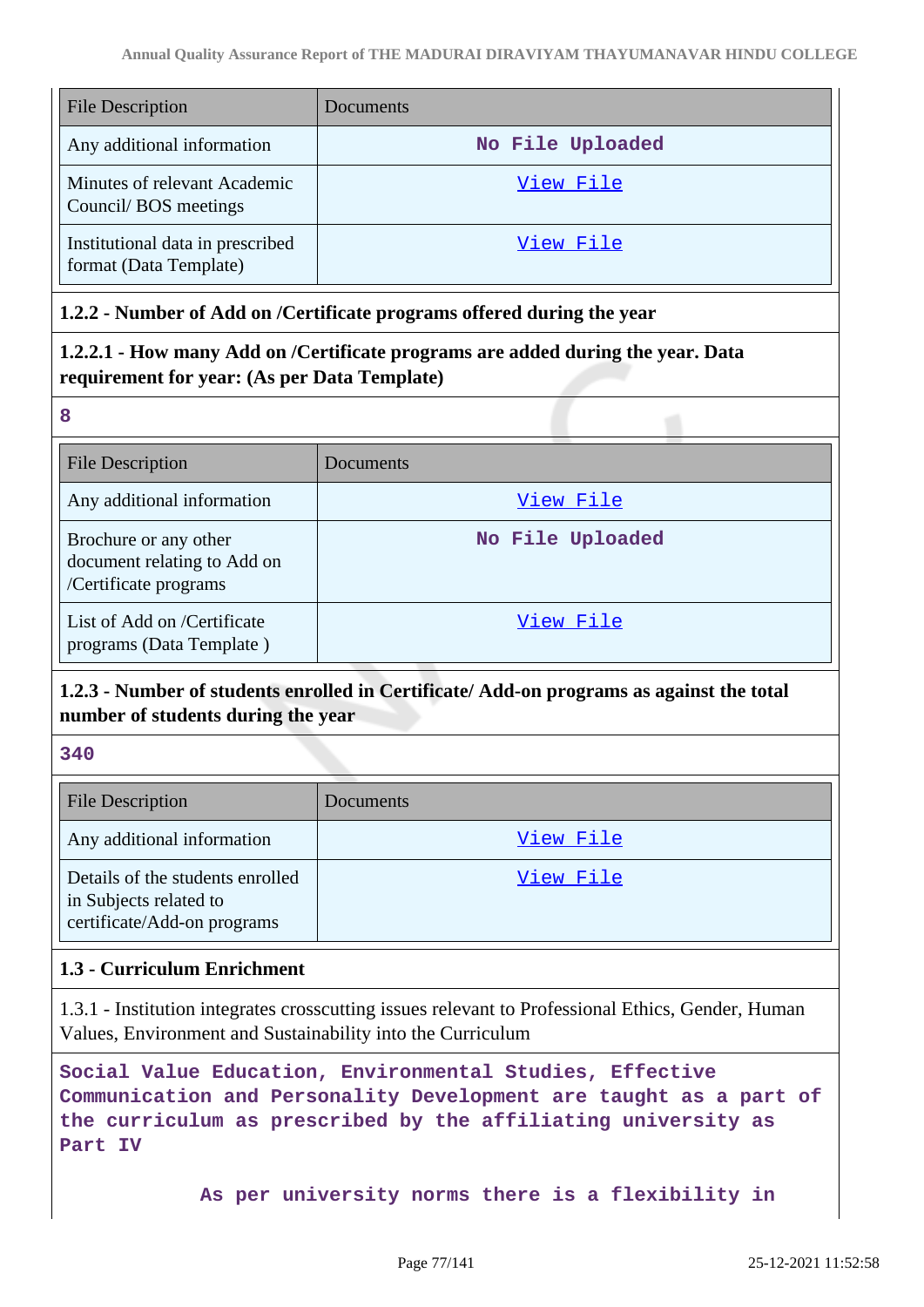**selecting Part III Skill Based Subject and Part IV Non-Major Elective Subject. The departments are offering Skill Based Subject based on the need of the hour for the development of the learners. Through Non-Major Elective, there is a chance for the learners to study other integrated subjects relevant to their core. For the professional excel, some number of students from Physics, Chemistry, Mathematics, Zoology are opting Computer Science as a Non Major Elective and the department of Mathematics is offering the subject Mathematics for competitive examination.**

 **NSS, YRC and NCC cadets are trained in such a way that their participation is essential in all celebrations both inside and outside college campus. These are taught as Part V Extension activity of curriculum and as per university norms, it is mandatory to the students to enrol in any one of the extension activities. Our cadets get selected to participate in Republic Day Celebration in the district and national level periodically.**

 **The college runs University approved Certificate and Diploma Courses apart from their regular syllabus. These courses enhance the capacity of learners to be better placed with efficiency and an awareness of total societal values. The certificates they receive on completion of the courses are helpful both personally and professionally..**

 **To create positive thinking among students, Certificate course like Gandhian Thought, Vivekananda Kendra Certificate, Progressive Thoughts are being conducted. Every year students are actively enrolling in the programmes.**

 **Staff members are acting as mentors for the students to enhance their academic, personal and social well-being through various forums in the campus like Planning Forum, Eco-Club, Career Guidance and Counselling, Students Guidance and Counselling, Fine Arts Club, Hindu College OutReach Programme and Women Grievances and Counselling Cell. These activities enrich the learners with sufficient disciplinary knowledge to engage in public discussions on related issues.**

 **Regular meetings are arranged through Department Associations and Career Guidance and Counselling Cell for the development of professional elevation of the learners. To create elevated youth, personal counselling and meetings on proper utilization of the time spent outside the class room, drug and alcohol prevention programmes, health awareness programmes have been organized through NSS. To promote spiritual activities among**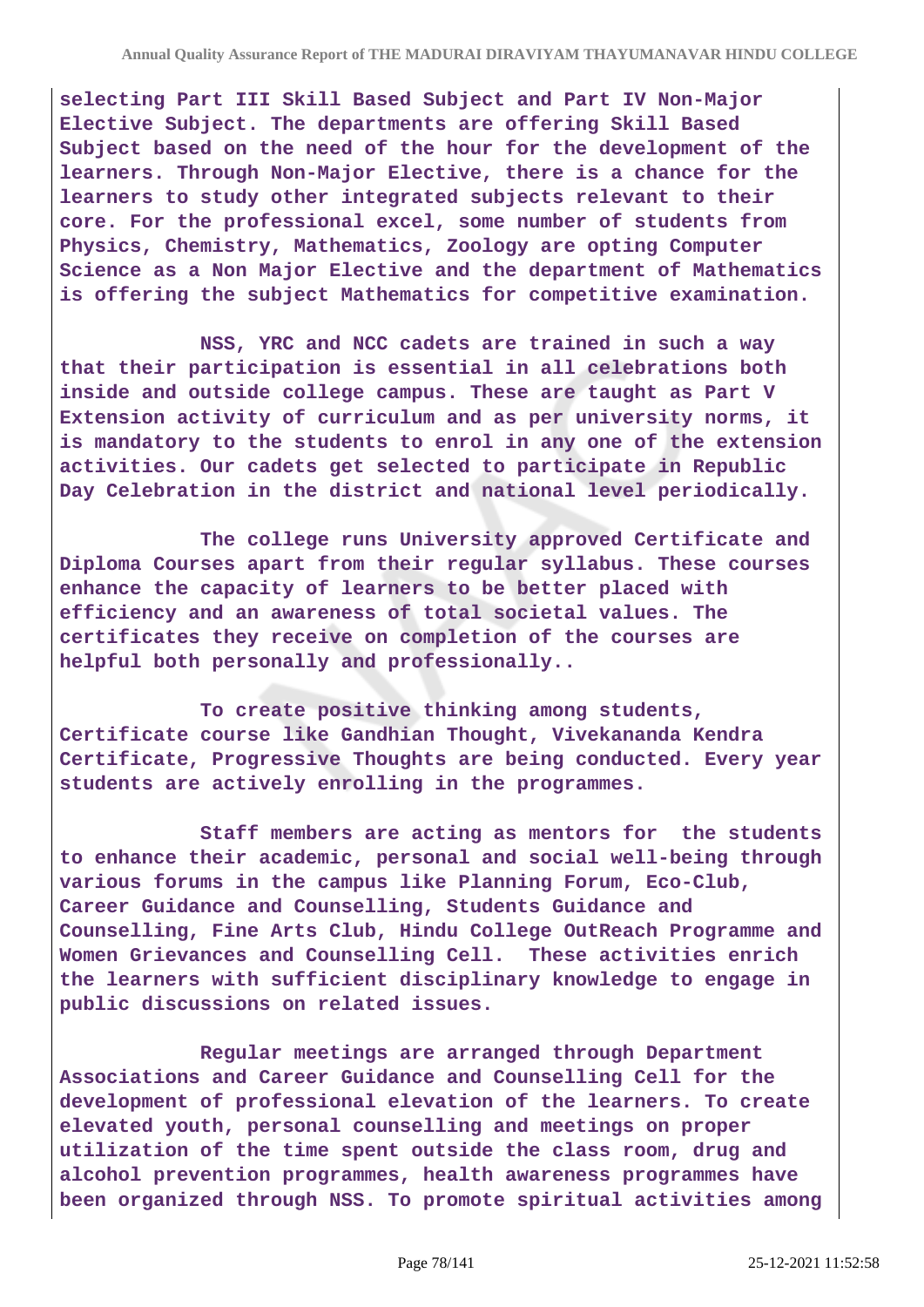**students, Fine Arts club is organising Navarathri Pooja every year.**

 **For girl students, a Women Grievance and Counselling Cell with one staff coordinator and lady staff representatives from each department is functioning. Several health programmes, social awareness programmes and women empowerment programmes are being conducted through this cell.**

 **For physical and mental health Yoga classes are part of the NSS activity during NSS camp and other days. Students have done many social activities during this pandemic year also.** 

| <b>File Description</b>                                                                                                                                                    | Documents        |
|----------------------------------------------------------------------------------------------------------------------------------------------------------------------------|------------------|
| Any additional information                                                                                                                                                 | No File Uploaded |
| Upload the list and description<br>of courses which address the<br>Professional Ethics, Gender,<br>Human Values, Environment<br>and Sustainability into the<br>Curriculum. | No File Uploaded |

## **1.3.2 - Number of courses that include experiential learning through project work/field work/internship during the year**

#### **12**

| <b>File Description</b>                                                                              | Documents        |
|------------------------------------------------------------------------------------------------------|------------------|
| Any additional information                                                                           | No File Uploaded |
| Programme / Curriculum/<br>Syllabus of the courses                                                   | No File Uploaded |
| Minutes of the Boards of<br>Studies/Academic Council<br>meetings with approvals for<br>these courses | No File Uploaded |
| MoU's with relevant<br>organizations for these courses,<br>if any                                    | No File Uploaded |
| <b>Institutional Data in Prescribed</b><br>Format                                                    | View File        |

### **1.3.3 - Number of students undertaking project work/field work/ internships**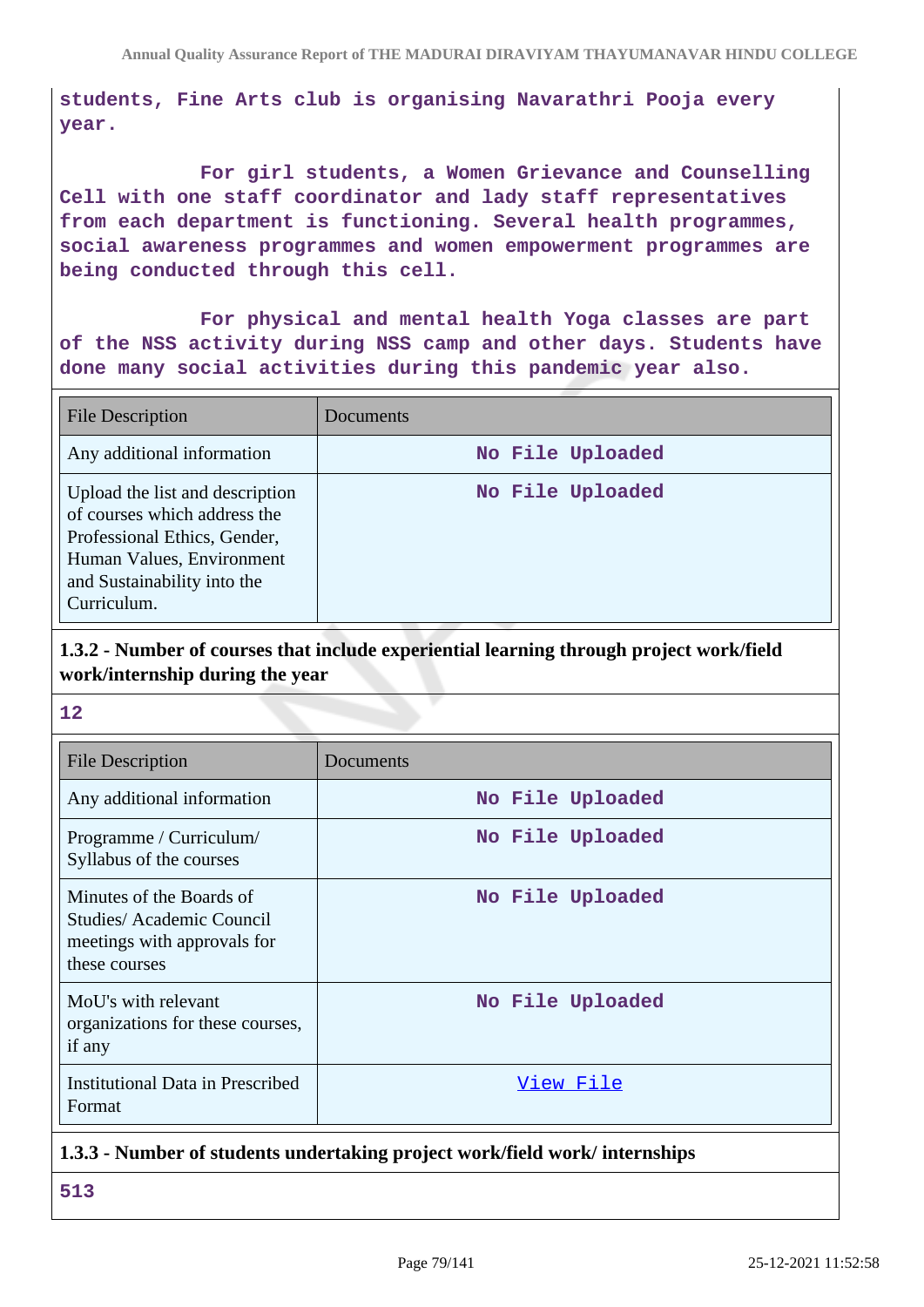|                                                                                                                                                                                | <b>File Description</b>                                                                                                                                        | Documents        |                                                                                                                               |
|--------------------------------------------------------------------------------------------------------------------------------------------------------------------------------|----------------------------------------------------------------------------------------------------------------------------------------------------------------|------------------|-------------------------------------------------------------------------------------------------------------------------------|
|                                                                                                                                                                                | Any additional information                                                                                                                                     |                  | No File Uploaded                                                                                                              |
|                                                                                                                                                                                | List of programmes and number<br>of students undertaking project<br>work/field work//internships<br>(Data Template)                                            |                  | <u>View File</u>                                                                                                              |
|                                                                                                                                                                                | 1.4 - Feedback System                                                                                                                                          |                  |                                                                                                                               |
| 1.4.1 - Institution obtains feedback on the<br>syllabus and its transaction at the institution<br>from the following stakeholders Students<br><b>Teachers Employers Alumni</b> |                                                                                                                                                                |                  | C. Any 2 of the above                                                                                                         |
|                                                                                                                                                                                | <b>File Description</b>                                                                                                                                        | Documents        |                                                                                                                               |
| report                                                                                                                                                                         | URL for stakeholder feedback                                                                                                                                   |                  | Nil                                                                                                                           |
|                                                                                                                                                                                | Action taken report of the<br>Institution on feedback report as<br>stated in the minutes of the<br>Governing Council, Syndicate,<br><b>Board of Management</b> |                  | No File Uploaded                                                                                                              |
|                                                                                                                                                                                | Any additional information                                                                                                                                     |                  | View File                                                                                                                     |
| 1.4.2 - Feedback process of the Institution<br>may be classified as follows                                                                                                    |                                                                                                                                                                |                  | A. Feedback collected, analyzed<br>and action taken and feedback<br>available on website                                      |
|                                                                                                                                                                                | <b>File Description</b>                                                                                                                                        | Documents        |                                                                                                                               |
|                                                                                                                                                                                | Upload any additional<br>information                                                                                                                           | No File Uploaded |                                                                                                                               |
|                                                                                                                                                                                | URL for feedback report                                                                                                                                        |                  | https://www.mdthinducollege.org/igac/20202<br>1/1.4.1%20Faculty%20,%20Aided%20&%20Unaide<br>d%20Student%20Feedback%20form.pdf |

# **TEACHING-LEARNING AND EVALUATION**

## **2.1 - Student Enrollment and Profile**

## **2.1.1 - Enrolment Number Number of students admitted during the year**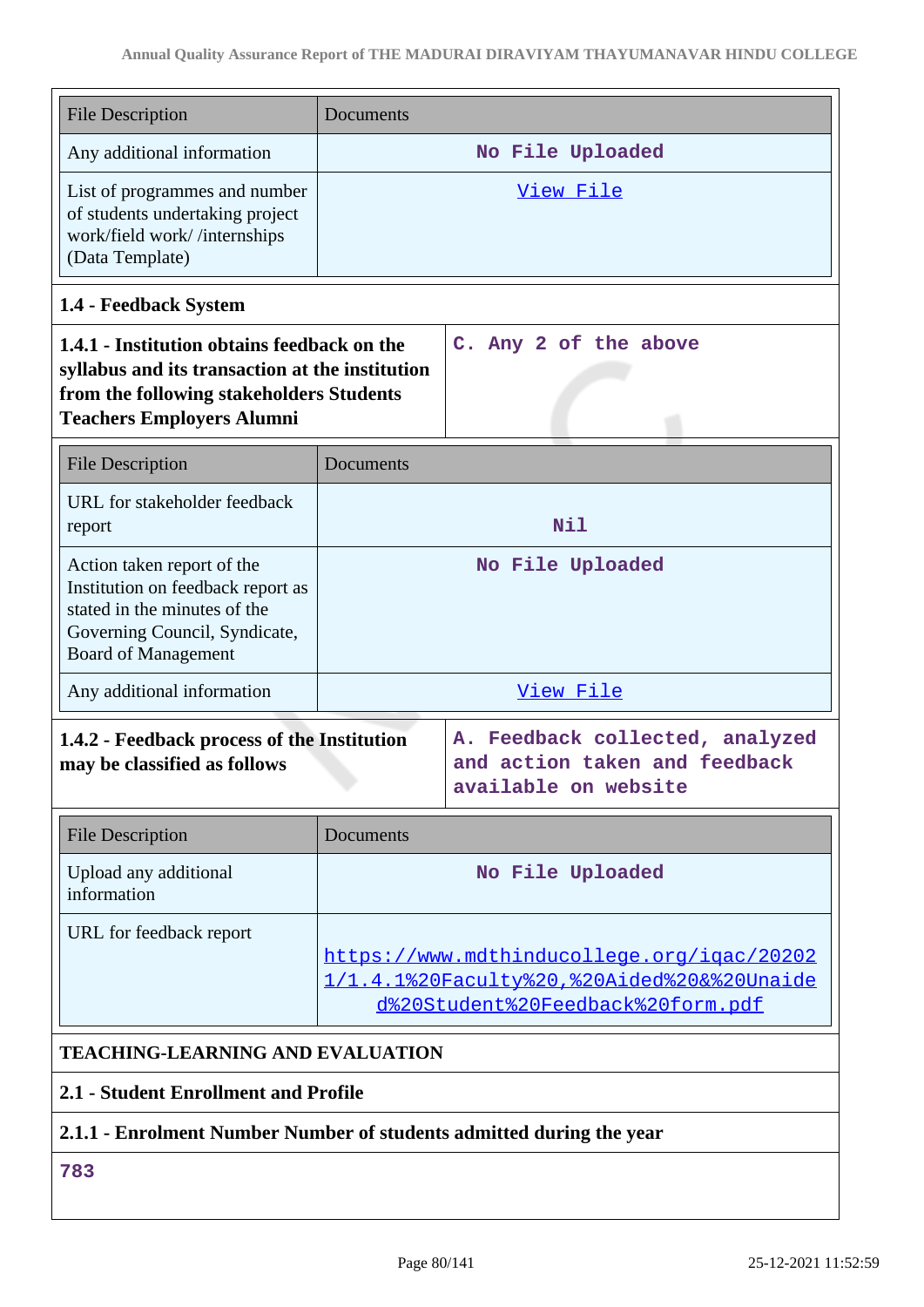## **2.1.1.1 - Number of students admitted during the year**

### **783**

| <b>File Description</b>                    | <b>Documents</b> |
|--------------------------------------------|------------------|
| Any additional information                 | View File        |
| Institutional data in prescribed<br>format | View File        |

**2.1.2 - Number of seats filled against seats reserved for various categories (SC, ST, OBC, Divyangjan, etc. as per applicable reservation policy during the year (exclusive of supernumerary seats)**

## **2.1.2.1 - Number of actual students admitted from the reserved categories during the year**

**783**

| <b>File Description</b>                                          | Documents        |
|------------------------------------------------------------------|------------------|
| Any additional information                                       | No File Uploaded |
| Number of seats filled against<br>seats reserved (Data Template) | View File        |

### **2.2 - Catering to Student Diversity**

2.2.1 - The institution assesses the learning levels of the students and organizes special Programmes for advanced learners and slow learners

 **Admissions are strictly in accordance to the forms of the State Government. The learning capacity of the learners are measured even at the time of admission. Once the admissions are over, based on the scores of the desired and relevant discipline through their Continuous Internal Evaluation (CIE), the learners are categorized. All the teachers, as mentors to their learners play a vital role in moulding them who normally hail from rural feeding institutions.**

 **Teachers of a particular discipline take special efforts for their advanced learners to score better marks on the basis of their potentiality. The advanced learners are motivated to score better credits and even to aim at ranks in the university level.**

 **PG and M.Phil students are encouraged to participate in seminars and conferences conducted by different colleges and universities and even to present research papers. The advanced UG learners are encouraged to participate in the respective intercollegiate, intra-collegiate competitions, workshops and**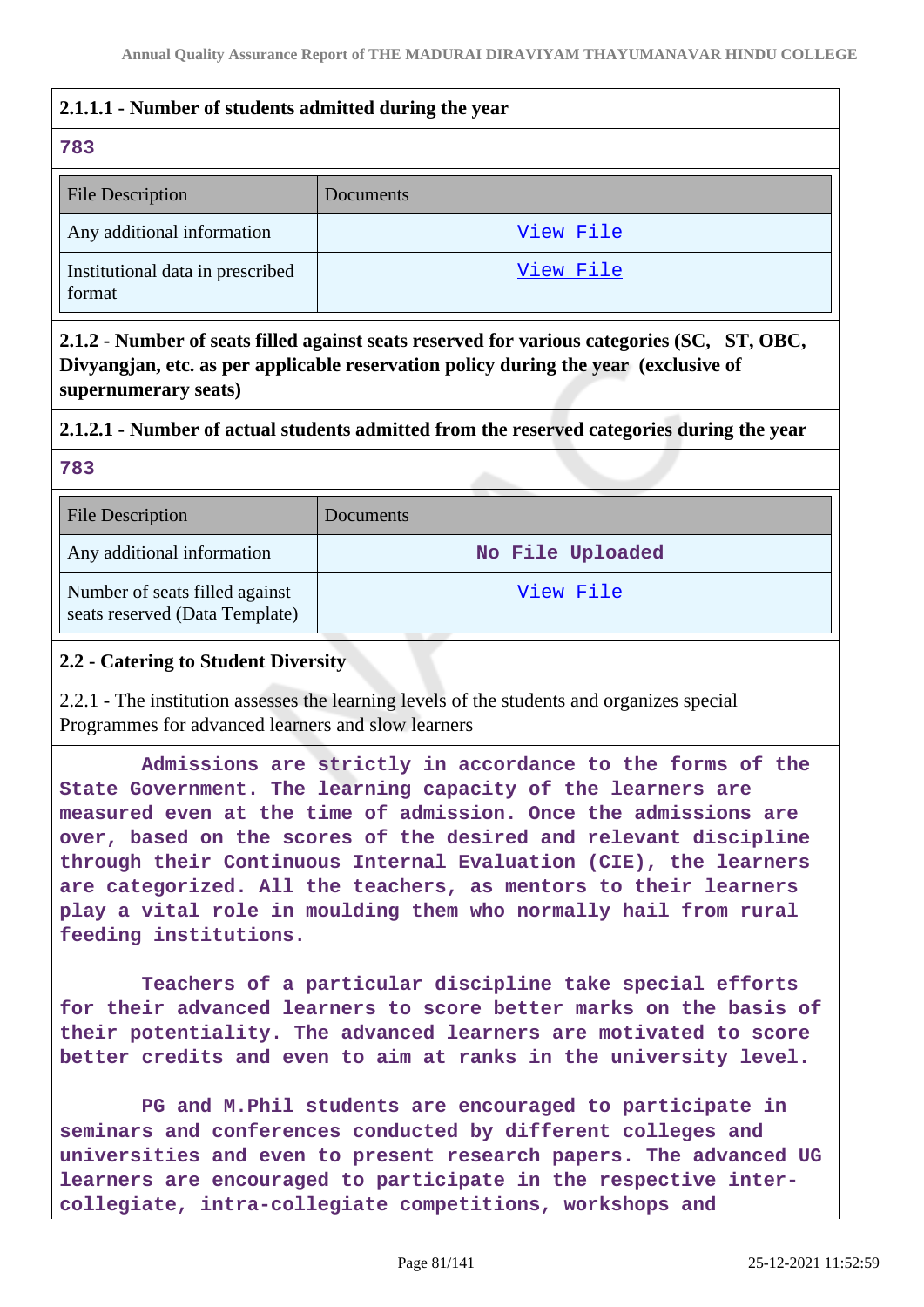**seminars. They bring laurels to the college. They are even motivated to organise intra-department programmes so as to enhance their leadership qualities. They are guided by their teachers in a positive manner. Meritorious students are encouraged to appear for the M.C.A., M.B.A., entrance examinations and apply for PG courses.**

 **The average learners are motivated to learn better and to produce better scores by conducting special class tests after regular class hours. Their answer scripts are evaluated and returned to the average learners by which their level of learning is made transparent to then and also to their teachers.**

 **The slow learners are identified by the mentors and they are given personal counselling at the first outset. In worse cases, if necessary, their parents are summoned and again the poor learners are advised by both the mentors and parents. They are made to write answers for important university questions and their answers scripts are evaluated and given back. Simplified study materials and model questions are provided not only to the slow learners and also to the alumni who are struggling with backlogs. This practice makes the learners aware of their difficulties in specific areas of learning. Thus maximum effort is taken towards the poor learners to get a minimum pass.**

 **The biannual science magazine "Vignana Pookkal" published from the year 2009, is a classic example of nurturing reading and writing skills of the students. In the year 2020-21 we published two issues namely Covid'19 special issue and Nano Technology.**

**Students got a chance to do various Skill-Edge self-Learning courses through ICT Academy Membership. In the year 2020-21, 422 students enrolled and 100 students completed all the courses and we got appreciation certificate from ICT Academy.**

 **This pandemic year has changed our teaching and training methodology. All the staff members have prepared self-learning study materials in various topics and uploaded in our college website. The self-learning capacity of the students has been improved through this practice. Staff members were also prepared quizzes, competitive awareness test series, seminars, workshops, student development programs for the benefit and betterments of the students.** 

 **The pandemic situation has also changed the learning**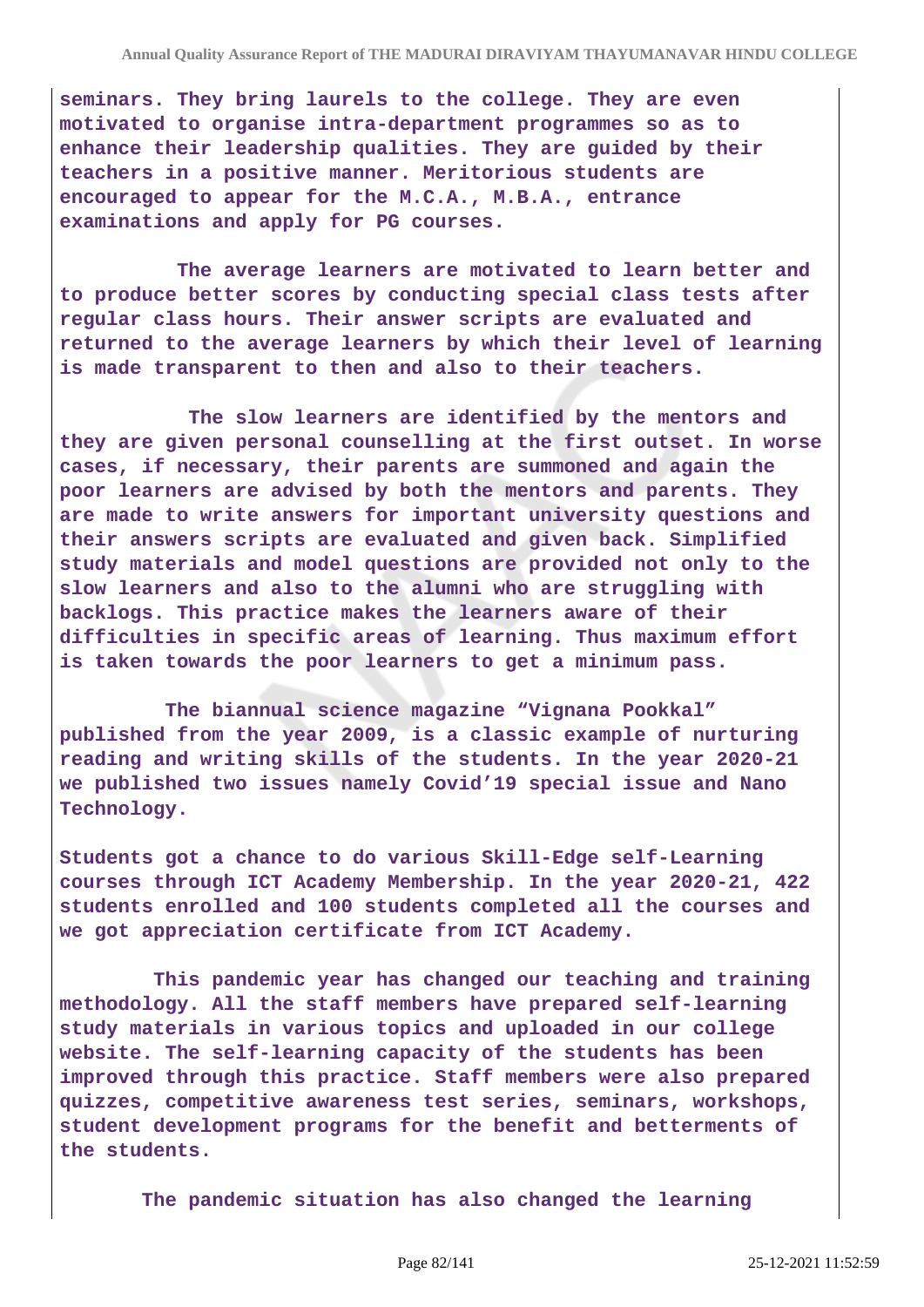**methodology of the students too. With the aid of laptops and mobile phones, the learners got sufficient knowledge in the use of technology and practiced e-learning approaches.**

| <b>File Description</b>                  | Documents                                                                                                         |
|------------------------------------------|-------------------------------------------------------------------------------------------------------------------|
| Paste link for additional<br>information | https://www.mdthinducollege.org/igac/20202<br>1/2.2.1%20IOAC%20Activities%20June%202020%<br>20to%20May%202021.pdf |
| Upload any additional<br>information     | View File                                                                                                         |

### **2.2.2 - Student- Full time teacher ratio (Data for the latest completed academic year)**

| Number of Students | Number of Teachers |
|--------------------|--------------------|
| 2367               |                    |

| <b>File Description</b>    | Documents |
|----------------------------|-----------|
| Any additional information | View File |

### **2.3 - Teaching- Learning Process**

2.3.1 - Student centric methods, such as experiential learning, participative learning and problem solving methodologies are used for enhancing learning experiences

**Though the academic schedule of affiliating university does not permit lateral flexibility in designing the curriculum and shaping the work plan, it has been decided to implement student centric learning methods such as experimental learning, participative learning and problem solving methodologies through additional activities. To start with, students are encouraged to participate in competitions and assigned responsibilities through several academic and social related activities arranged by college and outside .It is noteworthy to mention that, the following activities of our college enhanced student centric learning methods in the academic year 2020-21.**

**Department of commerce is conducting a Career Oriented Programme titled "Import and Export Management" to facilitate entrepreneurial skill among students. Coordinators of the programme train the COP students to produce innovative hand made products on their own.**

**The following programmes are organized through Institution's**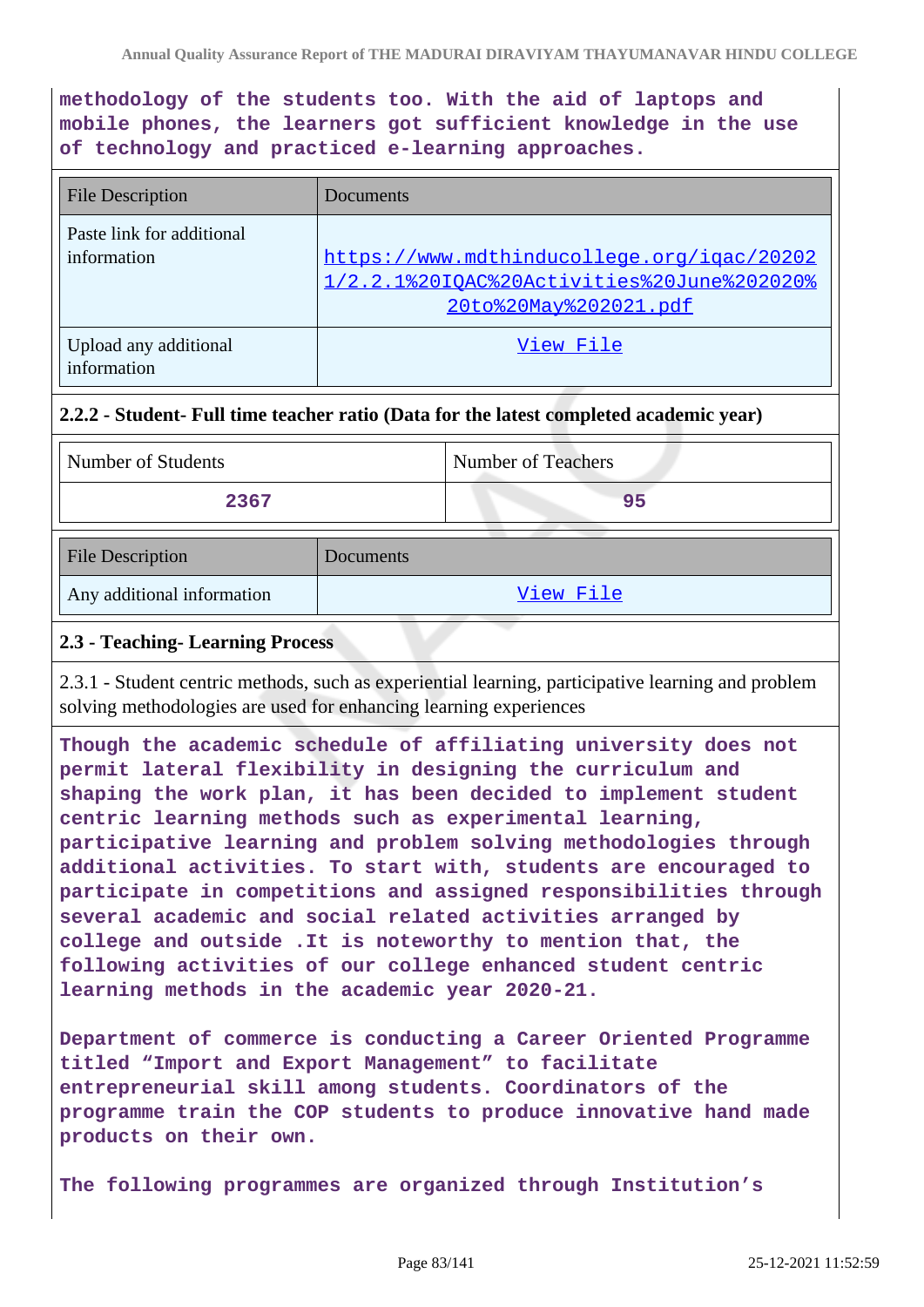**Innovation council to inculcate innovative thinking and entrepreneur mind set among students. \*Science exhibition and handmade product exhibition on 26.02.2021. Students of all discipline were actively participated and exhibited their talents. \*Our students has exhibited their handmade art work in exhibition cum sale platform arranged by Government Museum on 3.1.2021.\* Arranged Ideation Competition on 12.02.2021to motivate the students to think of day to day/Societal impact problem of their own, propose a new data or enhance the existing ideas. \* Arranged "Food court" - Exhibition cum sale on 8.3.2021 (International Women's day). Students were enthusiastically displayed the delicious traditional and modern food prepared by them and sold. \* Hands on training was arranged to prepare pain relief balm on 10.3 2021.**

**This initiative makes the atmosphere student-centric and their mind is moulded in such a way that they are made to think and do something with available infrastructure.**

**Extra-curricular activities are periodically organized with the purpose of community services to make the learners aware of their social responsibility and for their entertainment.** 

**Placement cell conducts many awareness programmes and enable companies visit the college for recruitment.**

**To enhance experimental learning, PG physics students are trained to run 5kw biomass gasifier for generating electricity. Department of Physics organized, Five Day Internship Program on Renewable Energy Resources and its Applications from 13.07.2020 to 17.07.2020 and Student Development Programme (SDP) on Projects & Fellowships from 06.08.2020 & 07.08.2020. Through these programmes, students got a chance to know about various innovative projects.** 

**Every year students of the department of zoology are doing the project Vermicompost and Apiculture. Moreover, they are doing extension services at Government museum and District science centre to maintain these two units.**

**It is noteworthy to mention that our NCC officer trained and motivated NCC cadets to attend 'B' and 'C' certificate examination.**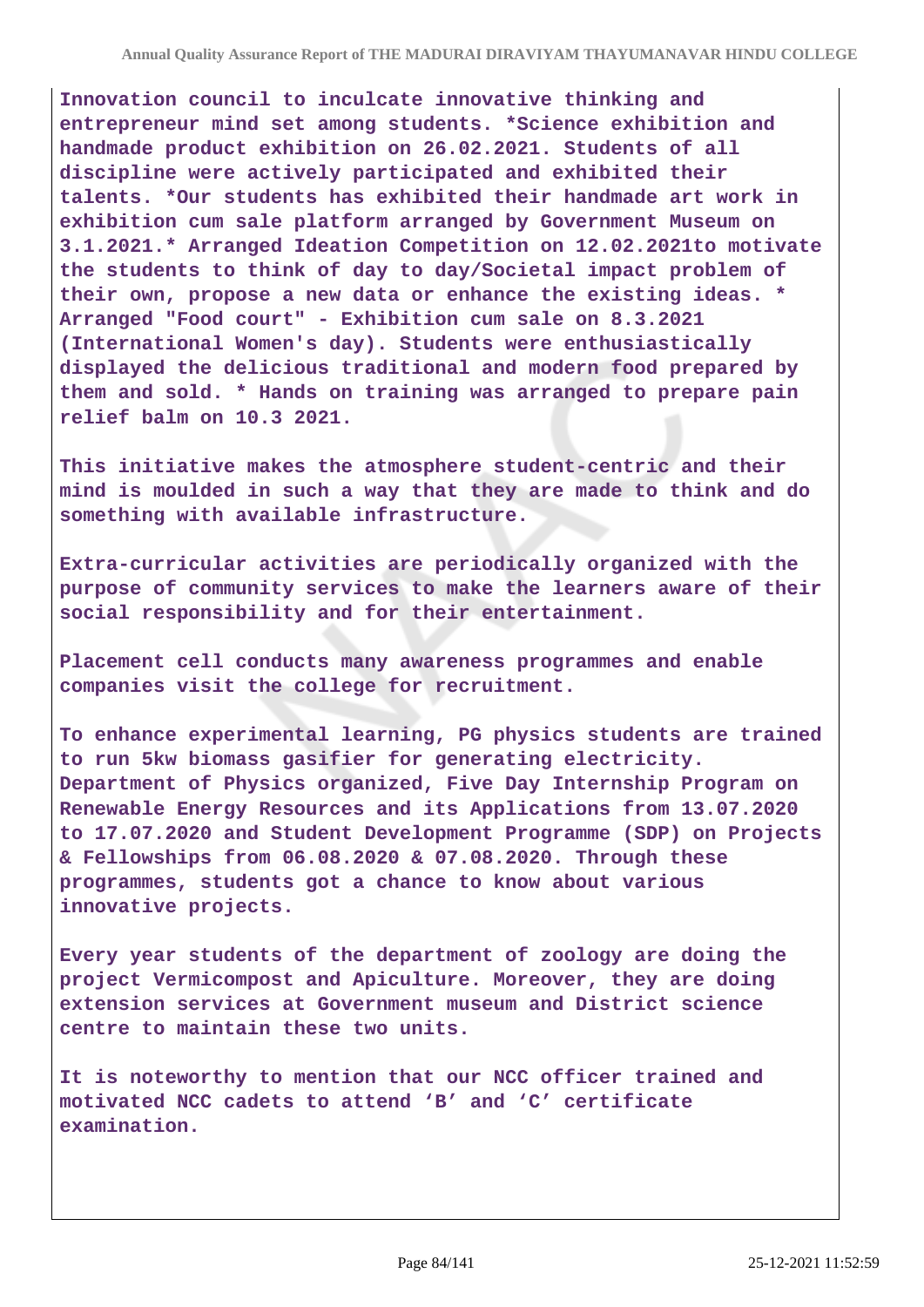| <b>File Description</b>              | Documents                                                                               |
|--------------------------------------|-----------------------------------------------------------------------------------------|
| Upload any additional<br>information | No File Uploaded                                                                        |
| Link for additional information      | https://www.mdthinducollege.org/igac/20202<br>1/2.3.1%20Student%20Centric%20Methods.pdf |

2.3.2 - Teachers use ICT enabled tools for effective teaching-learning process. Write description in maximum of 200 words

**Multimedia play a vital role in making the students creative with variety of tasks and open up new vistas in the current global scenario. Interactive sessions, case debates and class room assignments are the scenario we are adopting already apart from regular traditional teaching. Such practices churn their curiosity thereby their creativity gets enhanced.**

**Departments are having subject related Multimedia CDs, DVDs, Language learning tools, PPT presentation and in library stakeholders can access E-books and INFLIBNET. Year 2020-21 totally changed our teaching methodology. Staff members have created lessons in the form of audios, videos, PPT presentation and distributed through WhatsApp and YouTube links. Class room has also changed to Google meet, Zoom meet, online class rooms, YouTube channels, blogs etc.** 

| <b>File Description</b>                                                                                     | Documents        |
|-------------------------------------------------------------------------------------------------------------|------------------|
| Upload any additional<br>information                                                                        | No File Uploaded |
| Provide link for webpage<br>describing the ICT enabled<br>tools for effective teaching-<br>learning process | View File        |

**2.3.3 - Ratio of mentor to students for academic and other related issues (Data for the latest completed academic year )**

### **2.3.3.1 - Number of mentors**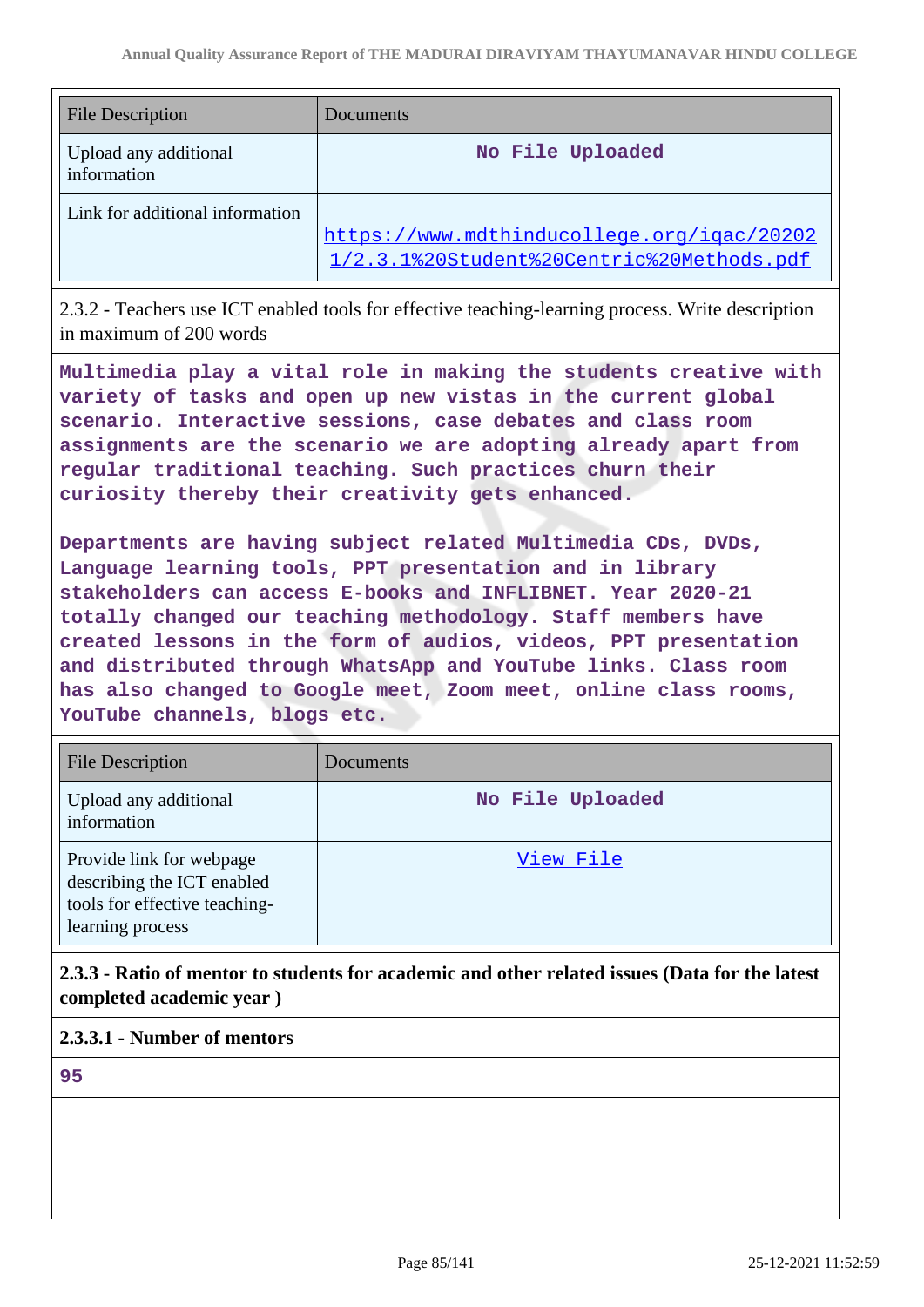| <b>File Description</b>                                                  | Documents |
|--------------------------------------------------------------------------|-----------|
| Upload, number of students<br>enrolled and full time teachers<br>on roll | View File |
| Circulars pertaining to<br>assigning mentors to mentees                  | View File |
| Mentor/mentee ratio                                                      | View File |

## **2.4 - Teacher Profile and Quality**

## **2.4.1 - Number of full time teachers against sanctioned posts during the year**

**95**

| <b>File Description</b>                                                   | Documents        |
|---------------------------------------------------------------------------|------------------|
| Full time teachers and<br>sanctioned posts for year (Data)<br>Template)   | View File        |
| Any additional information                                                | No File Uploaded |
| List of the faculty members<br>authenticated by the Head of<br><b>HEI</b> | No File Uploaded |

## **2.4.2 - Number of full time teachers with Ph. D. / D.M. / M.Ch. /D.N.B Superspeciality / D.Sc. / D.Litt. during the year (consider only highest degree for count)**

**2.4.2.1 - Number of full time teachers with Ph. D. / D.M. / M.Ch. /D.N.C Superspeciality / D.Sc. / D.Litt. during the year**

**67**

| <b>File Description</b>                                                                                                                                                           | Documents        |
|-----------------------------------------------------------------------------------------------------------------------------------------------------------------------------------|------------------|
| Any additional information                                                                                                                                                        | No File Uploaded |
| List of number of full time<br>teachers with Ph. D. / D.M. /<br>M.Ch./ D.N.B Super specialty /<br>D.Sc. / D.Litt. and number of<br>full time teachers for year (Data<br>Template) | View File        |

**2.4.3 - Number of years of teaching experience of full time teachers in the same institution (Data for the latest completed academic year)**

## **2.4.3.1 - Total experience of full-time teachers**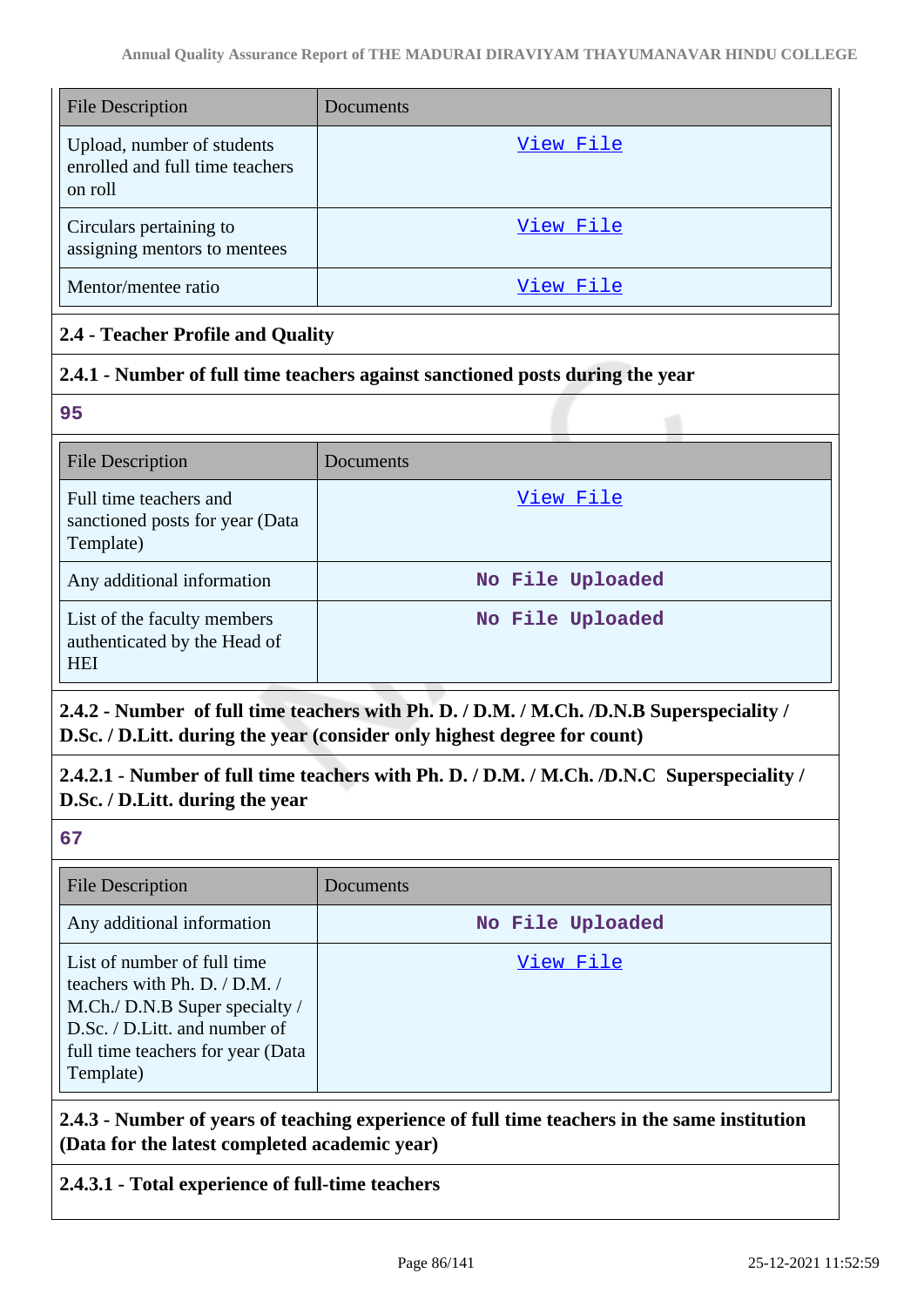| <b>File Description</b>                                | Documents        |
|--------------------------------------------------------|------------------|
|                                                        |                  |
| Any additional information                             | No File Uploaded |
| List of Teachers including their                       | View File        |
| PAN, designation, dept. and<br>experience details(Data |                  |
| Template)                                              |                  |

#### **2.5 - Evaluation Process and Reforms**

2.5.1 - Mechanism of internal assessment is transparent and robust in terms of frequency and mode. Write description within 200 words.

**As per university norms internal assessment tests are conducted thrice per semester during working days. The date of commencement of internal examination are regularly specified in the college handbook and is followed except on unavoidable circumstance. The question papers are set by the concerned staff, countersigned by the heads and forwarded to the principal for printing. The learners answer the questions and their answer scripts are duly evaluated and shown to the students for their verification, and uplaoded to the University website. If a learner is absent for two internal tests, special care is offered by assigning a special test for which different question pattern is prepared and a special test was conducted and evaluated. Presently there is no provision for special tests as per the guidelines of our Affiliating University. Finally consolidated marks out of 25%, as in the pattern mentioned in the University, are made transparent to the students by issuing the mark list and they are asked to sign the same to ensure their internal evaluation.**

**For UG Programmes, normally internals are conducted as one hour tests, thrice per semester. For PG programmes two hour tests are conducted. Model tests for both theory and practical is a regular practice in the science departments. Mechanism of internal assessment is transparent and robust in terms of frequency. Simple essays are prepared for the poor learners and distributed to all the English learners. Often assessments are done through class tests, assignments and seminars and the responsibility for these are left with the individual departments.**

**This year as per the guidance from the government and affiliating university, the exams were conducted online and answer scripts were received through mail and online class rooms by the respective staff members.**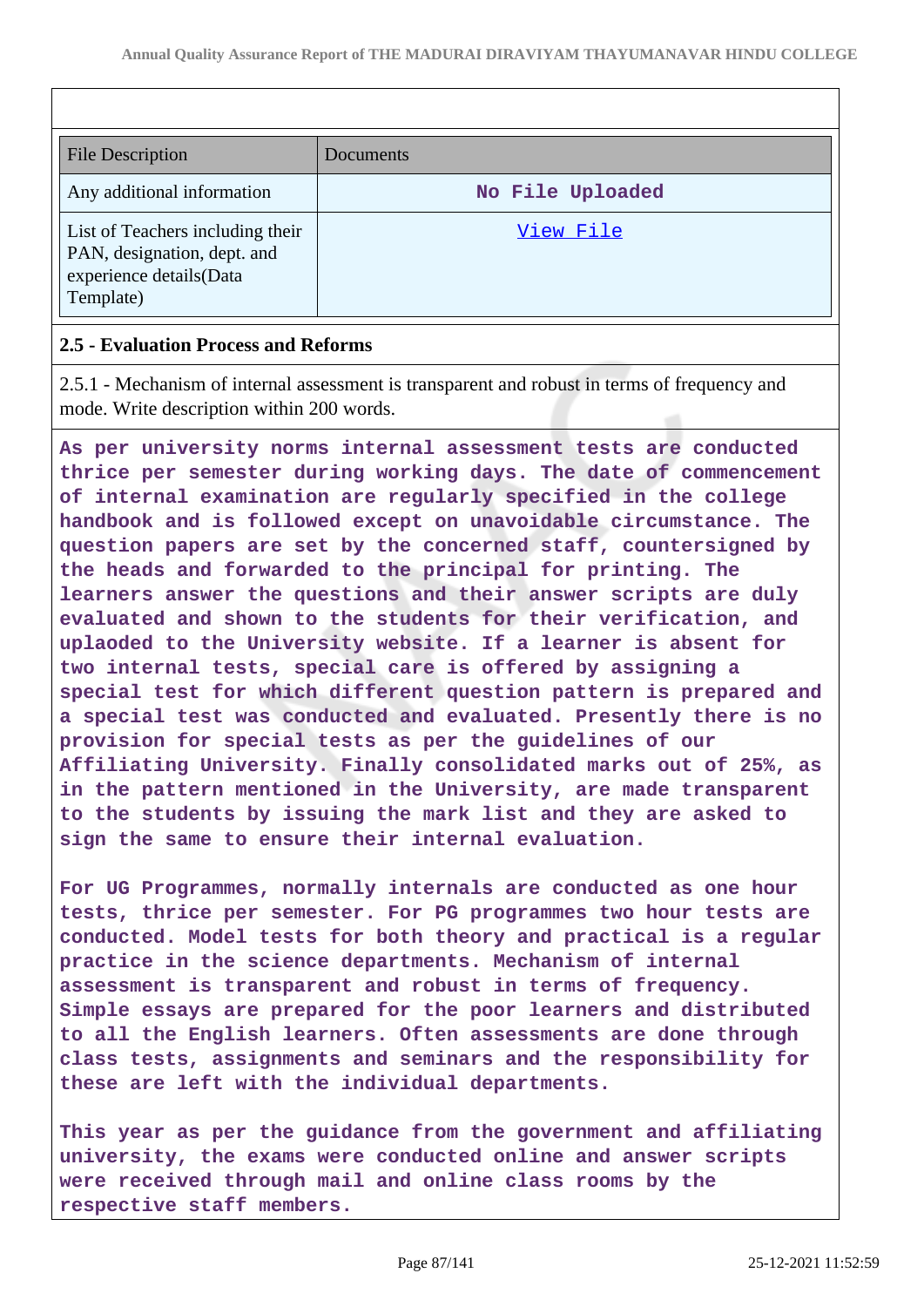| <b>File Description</b>         | Documents        |
|---------------------------------|------------------|
| Any additional information      | No File Uploaded |
| Link for additional information | Nil              |

2.5.2 - Mechanism to deal with internal examination related grievances is transparent, time- bound and efficient

**Grievances may occur in areas of Continuous Internal Evaluation, attendance, change in fee structure and conduct of examination. The internal answer scripts are evaluated in a genuine manner and after the evaluation of the answer scripts, the concerned teacher gives back the scripts to the students. Students can immediately convey his/her grievance to the teachers. Instantly, it is taken care of by the concerned teacher who is the first person to redress grievances in the class level. Again the consolidated internal assessment marks are put up on the notice board and the students are given ample time to report their grievances at college level, if there is any. Genuine grievances are taken care of by the concerned mentor.**

 **Students with lack of sufficient attendance represent their grievance to the class coordinator. With his help the students meet the Head of the Institution to redress the particular grievance. Such students are asked to forward their grievance in writing that is placed before the Head of the Institution for further action. Within the reasonable time the grievances are redressed positively.**

 **Grievances related to change in fee never occurs in the college level. Grievances occur only when the university changes the fee structure. The student's representatives represent their grievances to the teachers and the Principal. The Principal forwards the grievances to the Controller of Examinations (CoE) in writing and also in person if necessary. Thus the redressal is enabled by properly representing to the affiliating university. The examination related grievances like non-availability of Register number, location of examination halls and result-oriented grievances like applying for revaluation are properly redressed by regulated principles. The institution takes maximum care for the smooth conductive atmosphere for the learners of higher education.**

**In the year 2020-21, there is a struggle in both conducting and**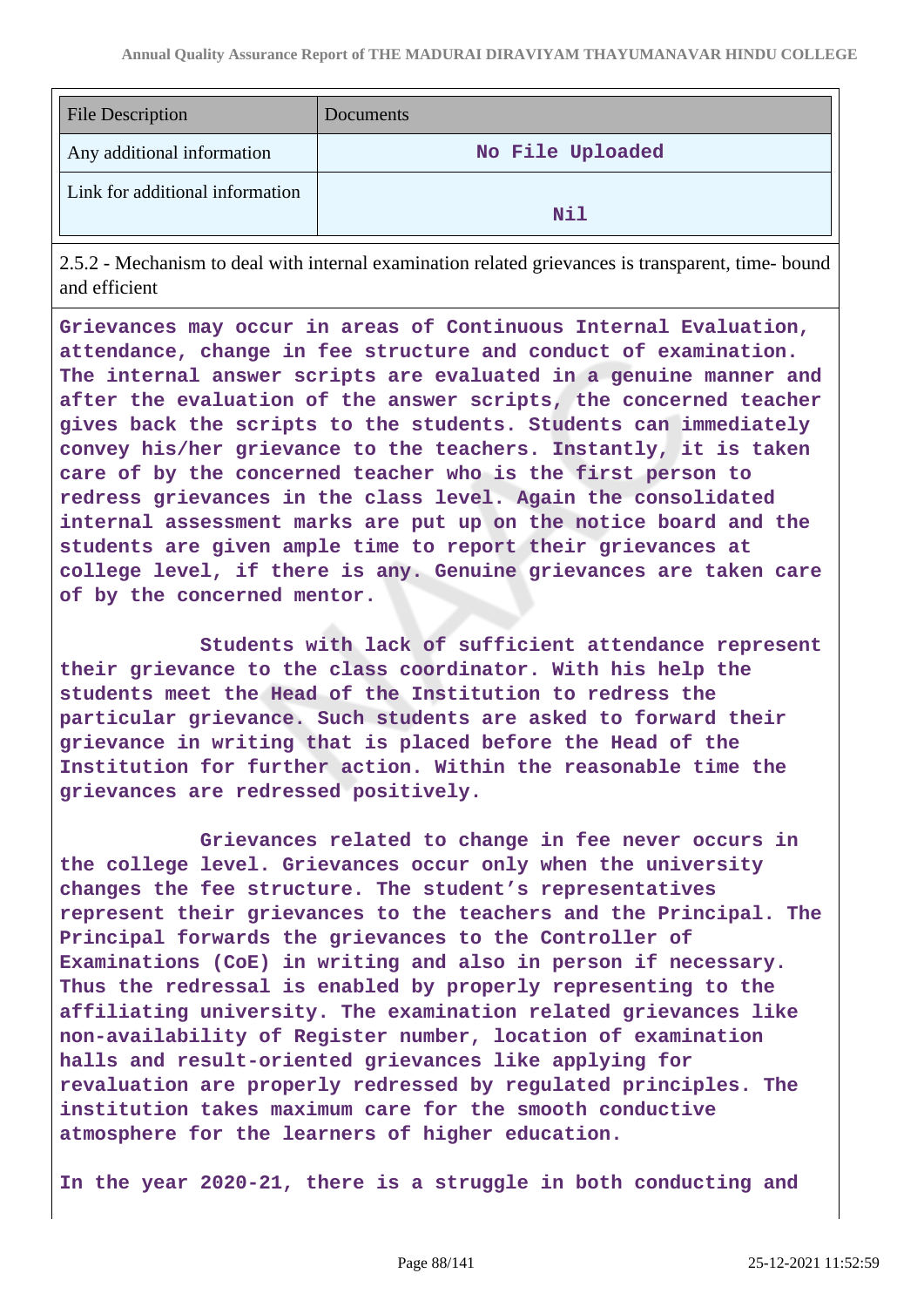**collecting answer scripts of internal and external examination. Learners faced the problems like, the non-availability of personal mobile/laptop, net connectivity and expenses. So there is a delay in submitting the answer scripts in time. In that situation, staff members were guided and helped the needy. For university examination, Principal, two Co-ordinators for overall guidance and department wise nodal officers assisted the students in submitting their answer script online and offline in time.**

| <b>File Description</b>         | Documents        |
|---------------------------------|------------------|
| Any additional information      | No File Uploaded |
| Link for additional information | Nil              |

#### **2.6 - Student Performance and Learning Outcomes**

2.6.1 - Programme and course outcomes for all Programmes offered by the institution are stated and displayed on website and communicated to teachers and students.

**Programme outcomes, program specific outcomes and course outcomes for all programs offered in the institution are explained to the fresher's during the conventional orientation, motivational program and bridge course before the regular commencement of their respective programmes. This is a regular practice in the institution for many years. In addition, all the outcomes of twenty five programmes and the course outcomes are uploaded in the college website that enables transparency to the internal and external stakeholders. The uploading has attracted more number of school students towards their enrolment higher education in our institution.**

**In the Covid Pandemic Academic year 2020-21, through ICT Academy online fresher induction programme GET SET GO was conducted on 17.12.2020 to sketch out the College History, Motto, Crest and achievements to fresher's. And the similar programme was also organized by Manonmaniam Sundaranar University to all affiliated Colleges on 19.2.2021. Through these programmes fresher's had a chance to know about the college and higher education curriculum system. Subject related instructions and basic concepts were discussed by the respective department staff members through online.**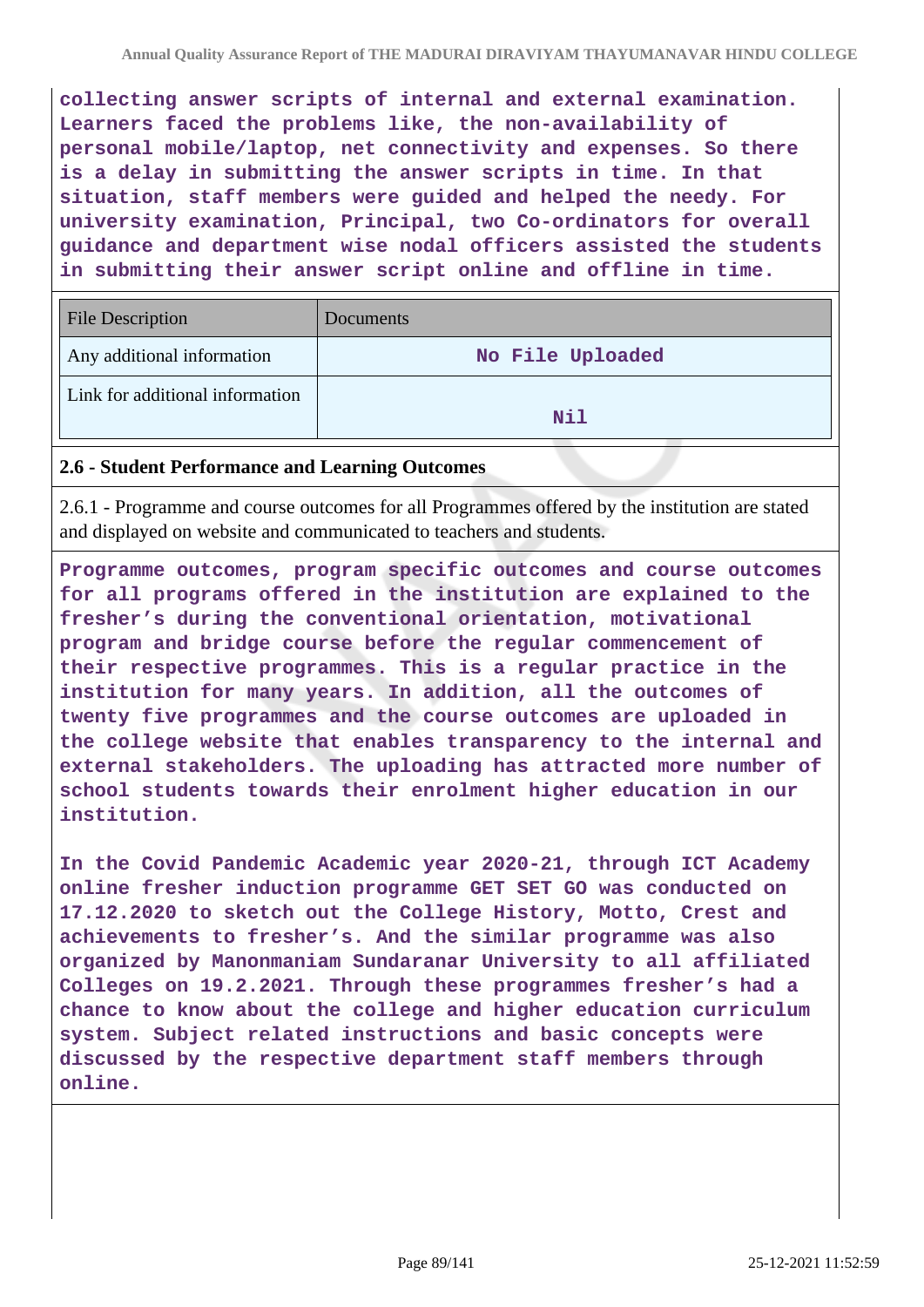| <b>File Description</b>                                           | Documents        |
|-------------------------------------------------------------------|------------------|
| Upload any additional<br>information                              | View File        |
| Paste link for Additional<br>information                          | <b>Nil</b>       |
| <b>Upload COs for all Programmes</b><br>(exemplars from Glossary) | No File Uploaded |

2.6.2 - Attainment of Programme outcomes and course outcomes are evaluated by the institution.

**The course outcomes for the courses offered by the affiliating university are well mentioned in the syllabus itself. Course outcomes are usually measured by the system prescribed by the affiliating university and the institution is not in a position to assess or measure the course outcomes on its own. Though some of the senior members of our college, offered as a board of studies member of university, taking effort to introduce new courses that are need of the hour.** 

**The course outcome can be explained to the learners, before starting the particular course by the concerned staff members. The concepts discussed are course objectives, knowledge in fundamental principles of perspective courses, the ability to apply this knowledge to the critical analysis of new information, skills imparted by the courses and course competency.**

**To create awareness about respective programmes in the college, the learners of both undergraduate/postgraduate programme were motivated to participate various competitions, internship, Seminar/Workshop during their graduation.** 

**This year, to cope up with the recent trends and advancements, our staff members created the following e-resources for specific course outcome and programme outcome.**

**Department of Computer Science- Career Opportunities in Computer related Courses-** [www.way2itcareerseekers.blogspot.com](http://www.way2itcareerseekers.blogspot.com)

**Department of Mathematics – What next after B.Sc Mathematics (PPT Presentation)**

**Department of Physics – Orientation to PG Physics Students**<https://www.youtube.com/watch?v=MXlpFHNJktE>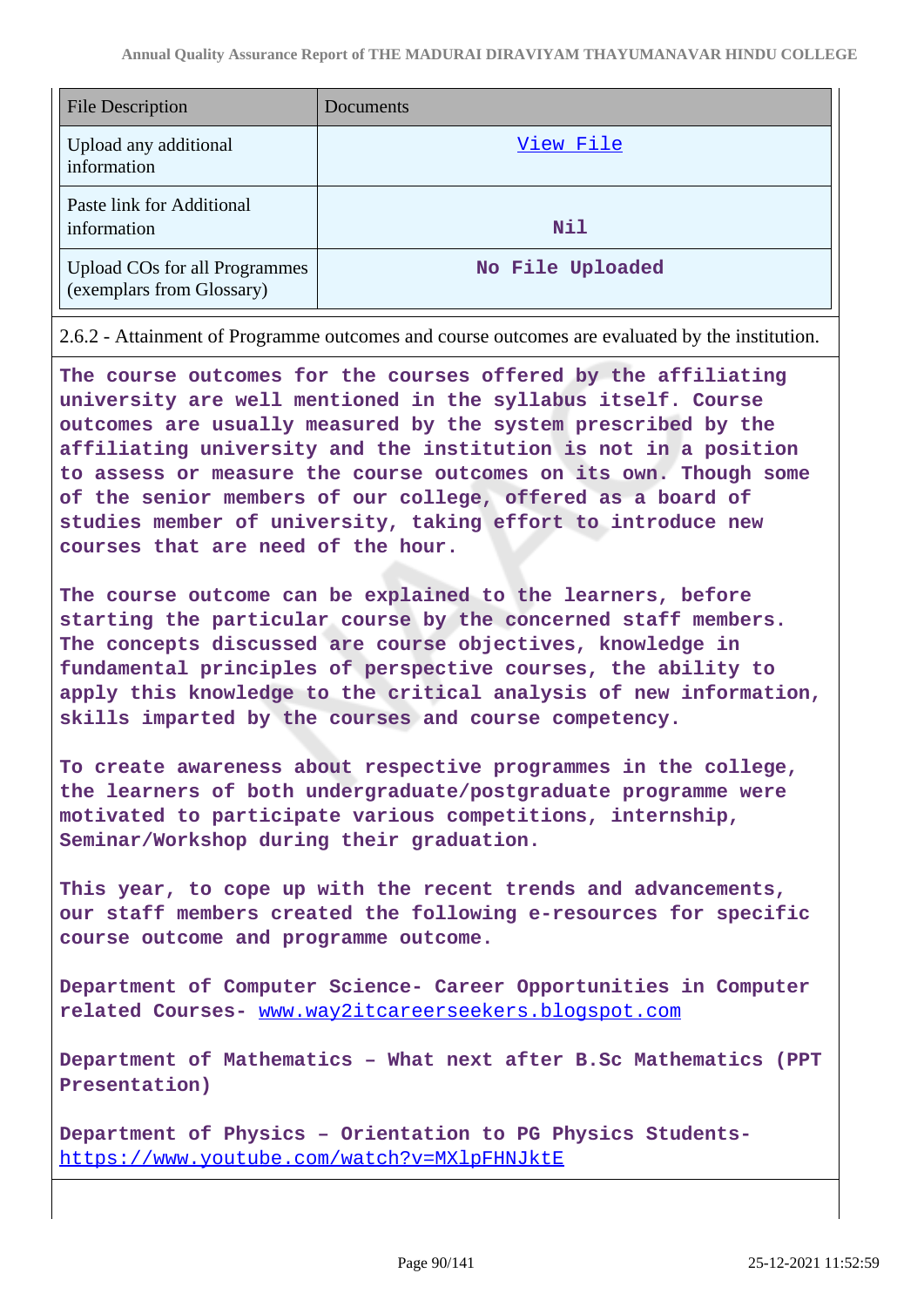| <b>File Description</b>                  | Documents <sup>®</sup>                                                     |
|------------------------------------------|----------------------------------------------------------------------------|
| Upload any additional<br>information     | No File Uploaded                                                           |
| Paste link for Additional<br>information | https://www.mdthinducollege.org/igac/20192<br>0/2.6%20Course%20Outcome.pdf |

### **2.6.3 - Pass percentage of Students during the year**

**2.6.3.1 - Total number of final year students who passed the university examination during the year**

**635**

| File Description                                                                                                            | Documents        |
|-----------------------------------------------------------------------------------------------------------------------------|------------------|
| Upload list of Programmes and<br>number of students passed and<br>appeared in the final year<br>examination (Data Template) | View File        |
| Upload any additional<br>information                                                                                        | No File Uploaded |
| Paste link for the annual report                                                                                            | Nil              |

### **2.7 - Student Satisfaction Survey**

**2.7.1 - Student Satisfaction Survey (SSS) on overall institutional performance (Institution may design its own questionnaire) (results and details need to be provided as a weblink)**

[https://www.mdthinducollege.org/iqac/202021/2.7.1StudentsSatisfac](https://www.mdthinducollege.org/iqac/202021/2.7.1StudentsSatisfactionSurvey.pdf) [tionSurvey.pdf](https://www.mdthinducollege.org/iqac/202021/2.7.1StudentsSatisfactionSurvey.pdf)

### **RESEARCH, INNOVATIONS AND EXTENSION**

**3.1 - Resource Mobilization for Research**

**3.1.1 - Grants received from Government and non-governmental agencies for research projects / endowments in the institution during the year (INR in Lakhs)**

**3.1.1.1 - Total Grants from Government and non-governmental agencies for research projects / endowments in the institution during the year (INR in Lakhs)**

#### **2,51,381**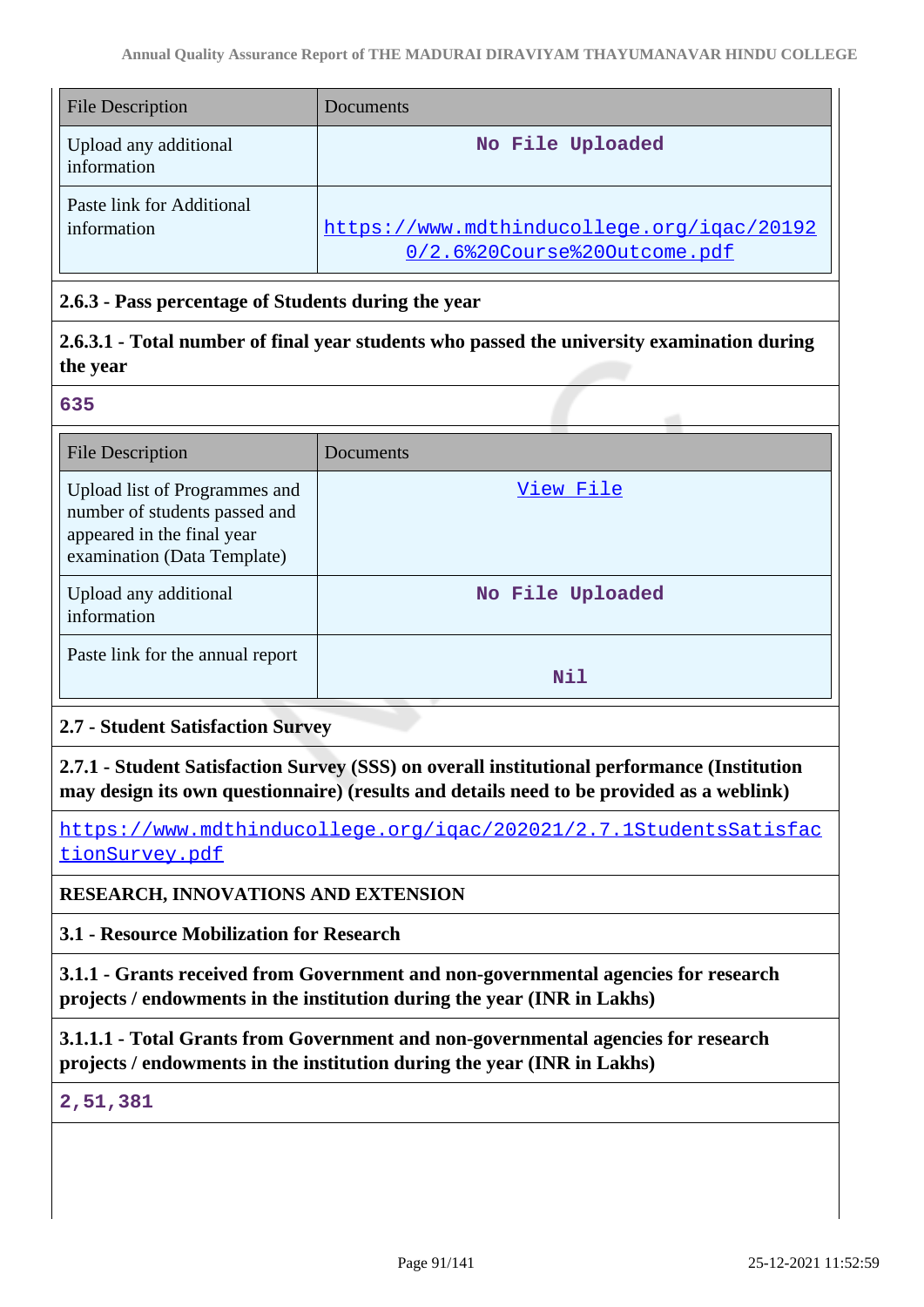| <b>File Description</b>                                                              | Documents        |
|--------------------------------------------------------------------------------------|------------------|
| Any additional information                                                           | No File Uploaded |
| e-copies of the grant award<br>letters for sponsored research<br>projects/endowments | View File        |
| List of endowments / projects<br>with details of grants (Data<br>Template)           | View File        |

## **3.1.2 - Number of teachers recognized as research guides (latest completed academic year)**

### **3.1.2.1 - Number of teachers recognized as research guides**

**38**

| <b>File Description</b>                    | <b>Documents</b> |
|--------------------------------------------|------------------|
| Any additional information                 | No File Uploaded |
| Institutional data in prescribed<br>format | View File        |

## **3.1.3 - Number of departments having Research projects funded by government and non government agencies during the year**

## **3.1.3.1 - Number of departments having Research projects funded by government and nongovernment agencies during the year**

**2**

| <b>File Description</b>                                          | Documents        |
|------------------------------------------------------------------|------------------|
| List of research projects and<br>funding details (Data Template) | View File        |
| Any additional information                                       | No File Uploaded |
| Supporting document from<br><b>Funding Agency</b>                | View File        |
| Paste link to funding agency<br>website                          | Nil              |

### **3.2 - Innovation Ecosystem**

3.2.1 - Institution has created an ecosystem for innovations and has initiatives for creation and transfer of knowledge

**The college houses Five Research Centres with recognized research guides pursuing active research in their respective area of**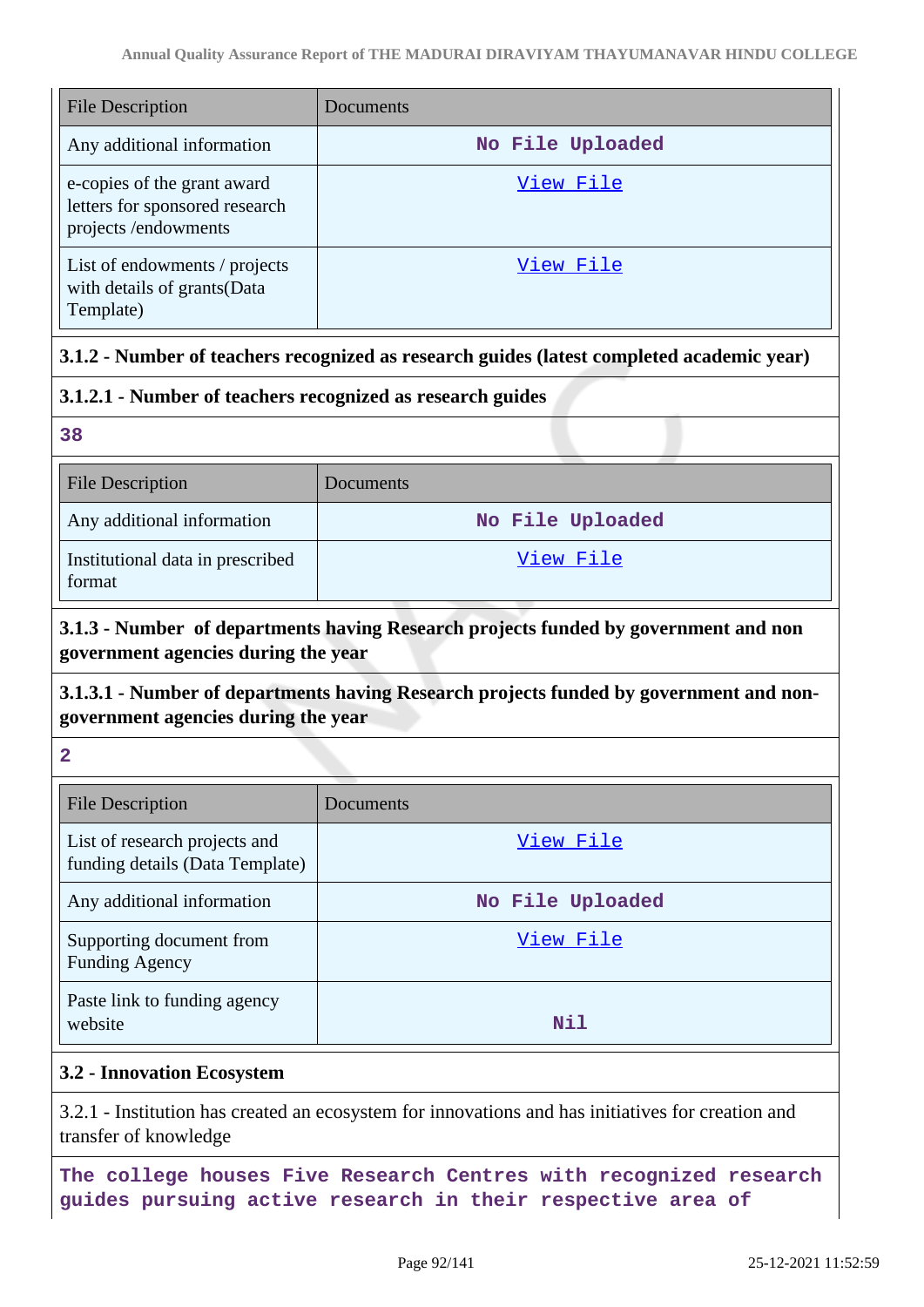**expertise. The research centres provide sufficient infrastructure to the scholars registered under full time and part time schemes of research as per norms of the affiliating university. To facilitate effective research, the centres are having wellequipped laboratories and a central automated library with eaccess.**

 **The eligible staff members in non research centre departments are also guiding with the collaboration of respective nearby research centres.**

 **A DST-FIST sponsored programme is currently run by the Department of Physics. Hence it is evident that the research centres provide an excellent eco system for innovative research and act as incubation centres for the scholars.**

 **The special equipment such as Fourier Transform Infrared Spectrometer, UV Detector, and Micro Hardness were bought from the fund received from DST-FIST. The equipment such as Bomb Calorimeter, Muffle Furnace and Hot Air Oven were purchased from UGC MRP fund. They are used in the Physics laboratory to enable effective research. Department of physics is promoting consultancy services to researchers in other research centres for sharing and effective utilization of valuable equipments.**

 **To explore renewable energy sources, the college has a 5KW biomass gasifier to generate electricity using a woody material ProsopisJuliflora which is available inside the campus. Biomass research is a dynamic research to the development, analysis and evaluation of bioenergy. Regularly physics students are trained to operate the system. This is one of the major incubation centres for both basic and applied research.**

 **Valuable books that are useful for research are purchased from Minor/Major Research Projects fund and are available in the main library. For easier and instant reference, books are available in the departments too.**

**To transfer innovative knowledge to students, department of physics has organized the two programs in this year. They are, Five Day Internship Program on Renewable Energy Resources and its Applications from 13.07.2020 to 17.07.2020 and Student Development Programme (SDP) on Projects & Fellowships from 06.08.2020 & 07.08.2020. Through these programmes, students got a chance to know about various innovative projects.**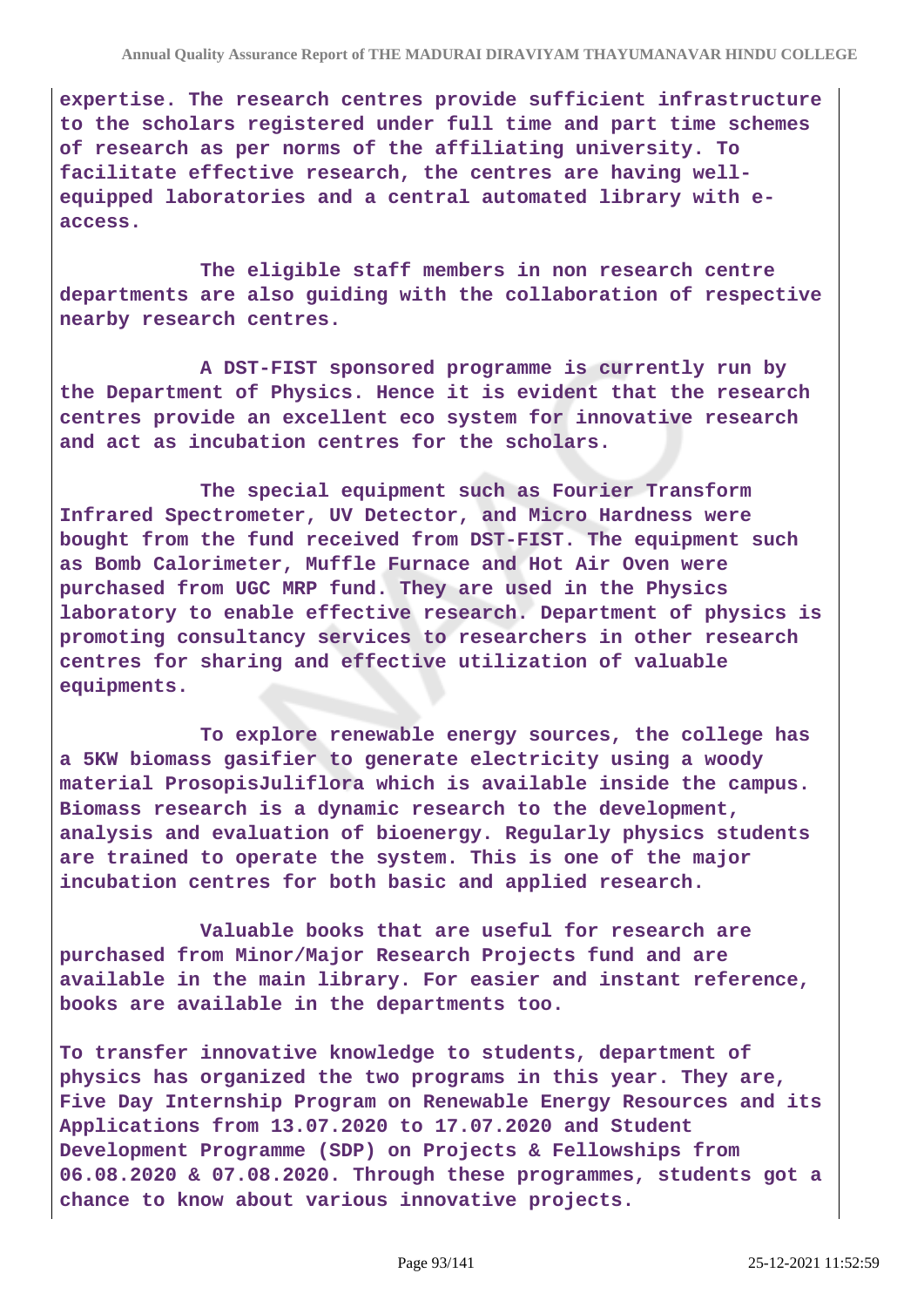## **Various initiatives are taken through IIC and ICT Academy for creation and transfer of knowledge.**

| <b>File Description</b>                  | Documents |
|------------------------------------------|-----------|
| Upload any additional<br>information     | View File |
| Paste link for additional<br>information | Nil       |

**3.2.2 - Number of workshops/seminars conducted on Research Methodology, Intellectual Property Rights (IPR) and entrepreneurship during the year**

**3.2.2.1 - Total number of workshops/seminars conducted on Research Methodology, Intellectual Property Rights (IPR) and entrepreneurship year wise during the year**

#### **181**

| <b>File Description</b>                                              | Documents        |
|----------------------------------------------------------------------|------------------|
| Report of the event                                                  | No File Uploaded |
| Any additional information                                           | View File        |
| List of workshops/seminars<br>during last 5 years (Data<br>Template) | View File        |

### **3.3 - Research Publications and Awards**

### **3.3.1 - Number of Ph.Ds registered per eligible teacher during the year**

### **3.3.1.1 - How many Ph.Ds registered per eligible teacher within the year**

**09**

| <b>File Description</b>                                                                                                    | Documents        |
|----------------------------------------------------------------------------------------------------------------------------|------------------|
| URL to the research page on<br>HEI website                                                                                 | Nil              |
| List of PhD scholars and their<br>details like name of the guide,<br>title of thesis, year of award etc<br>(Data Template) | View File        |
| Any additional information                                                                                                 | No File Uploaded |

## **3.3.2 - Number of research papers per teachers in the Journals notified on UGC website during the year**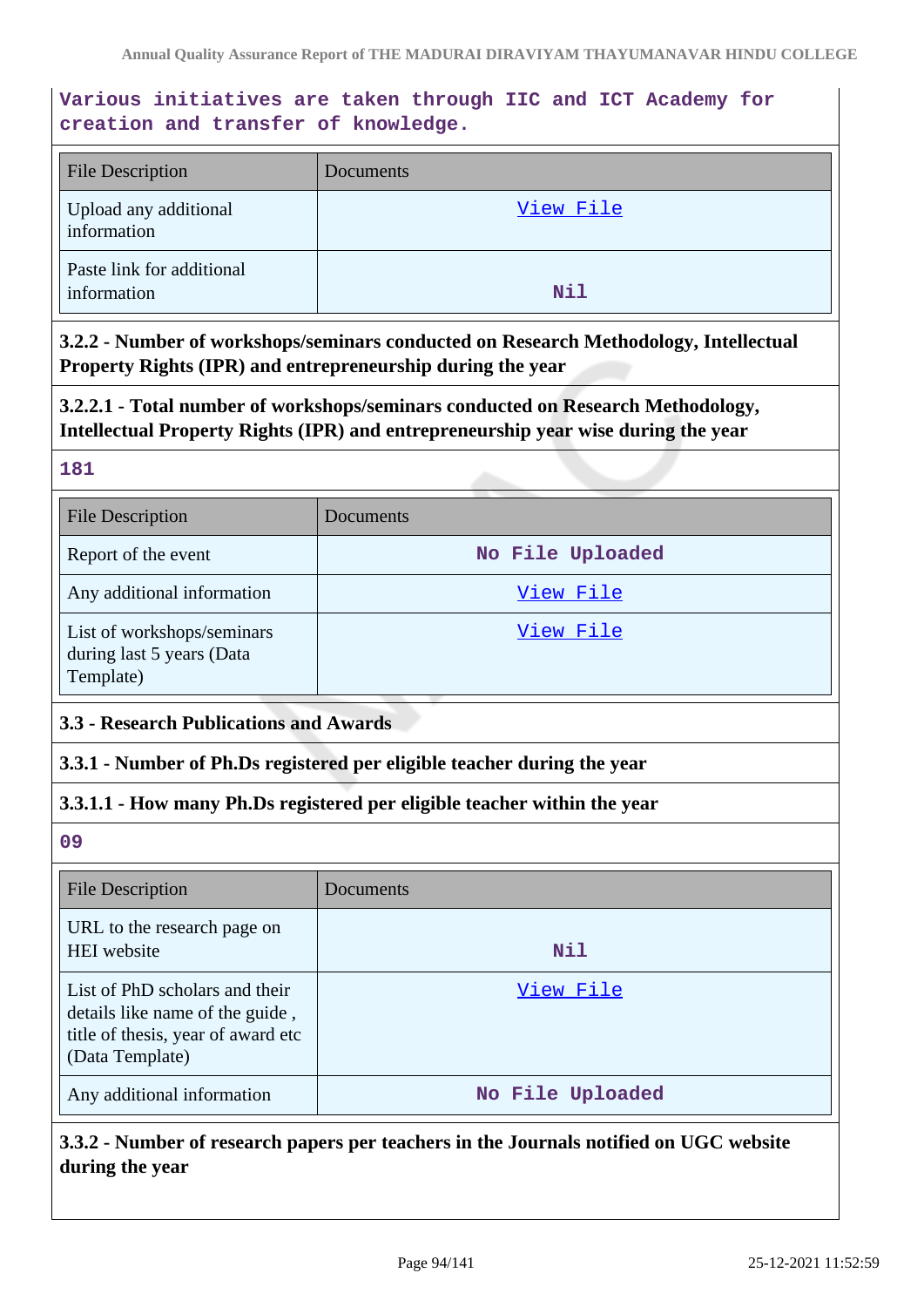## **3.3.2.1 - Number of research papers in the Journals notified on UGC website during the year**

#### **63**

| <b>File Description</b>                                                                                     | Documents |
|-------------------------------------------------------------------------------------------------------------|-----------|
| Any additional information                                                                                  | View File |
| List of research papers by title,<br>author, department, name and<br>year of publication (Data<br>Template) | View File |

**3.3.3 - Number of books and chapters in edited volumes/books published and papers published in national/ international conference proceedings per teacher during the year**

**3.3.3.1 - Total number of books and chapters in edited volumes/books published and papers in national/ international conference proceedings year wise during year**

**39**

| <b>File Description</b>                                                      | Documents |
|------------------------------------------------------------------------------|-----------|
| Any additional information                                                   | View File |
| List books and chapters edited<br>volumes/books published (Data<br>Template) | View File |

### **3.4 - Extension Activities**

3.4.1 - Extension activities are carried out in the neighborhood community, sensitizing students to social issues, for their holistic development, and impact thereof during the year

**Extension activities are carried out through NSS. NCC, YRC, SSL & NIS, RRC and Hindu College Outreach Programme (HORP). This year, extension activities provides a variety of learning experiences which can develop not only a sense of participation but also service and awareness among the volunteers and other stakeholders.**

**The activities rendered out through various forums are,**

**NSS: International Yoga Day Celebration 21.06.2020, Independence Day Celebration 15.08.2020, COVID'19 pledge 08.10.2020, New Education Policy-2020- Awareness Webinar 12.10.2020, National Unity Day Pledge 31.10.2020, National Constitution Day Celebration-Preamble 25.11.2020, COVID'19 Medical Training 22.12.2020, Tamilnadu Pongal Ration gift Distribution**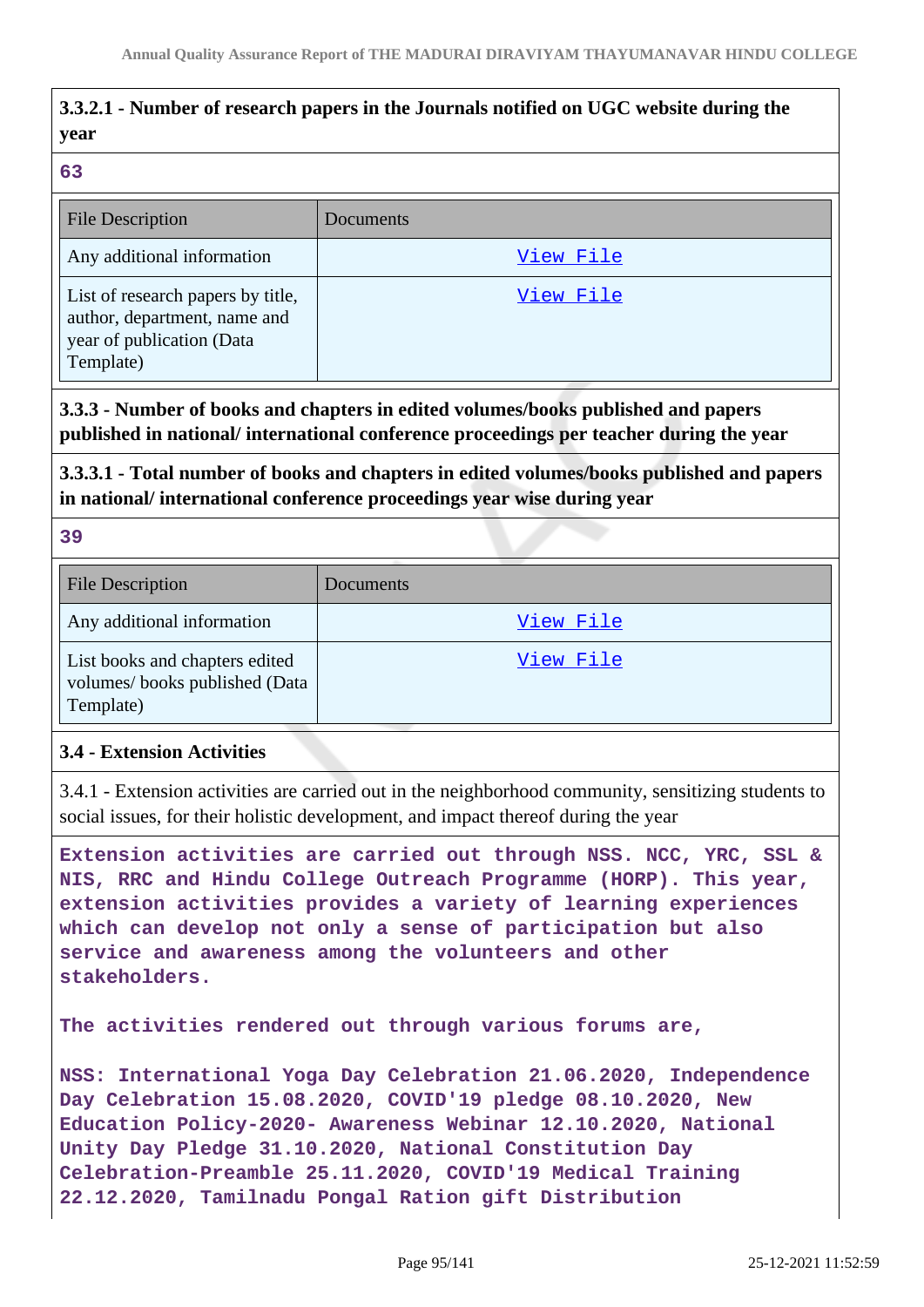**05.01.2021/07.01.2021/08.01.2021, Balanced Diet Awareness Programme 15.01.2021, Election Awareness Program 15.01.2021, Road Safety Awareness Program 22.01.2021, Republic Day Celebration 26.01.2021, Polio Drops Distribution 31.01.2021, Nehru Yuva Kendra Sangathan-Online Survey 12.02.2021, Voter's Awareness Cycle Rally 08.03.2021, Campus Cleaning 05.03.2021/06.03.2021/ 08.03.2021/ 22.03.2021, Women's Day Celebration 08.03.2021, 75th year Celebration of National Independence Day 15.03.2021, Swachh Survekshan Feedback 17.03.2021, Deworming Day- Albendazole Tablet Distribution 17.03.2021, Election Awareness Program 17.03.2021, Volunteers in Election Booth 06.04.2021, COVID'19 Phase II Activities24.02.2021/ 23.03.2021/ 25.03.2021/ 28.03.2021/ 29.03.2021/ 31,03,2021. Seven Videos were created by volunteers about COVID'19 precautionary measures & vaccination and published through official YouTube channel of Manonmaniam Sundaranar University. Volunteers involved in distributing the groceries, mask etc to the underprivileged peoples around our college area.**

**NCC: In addition to the regular participation in various awareness campaign, competition and training our NCC cadets participated in SwachhtaPakhwada-Street cleaning on 11.12,2020, SwachhtaPakhwada- cleaning of Water bodies on 12.12.2020, SwachhtaPakhwada-Cleaning of Statue on 11.02.2020. NCC officer motivated the cadets to attend 'B' and 'C' certificate examination.**

**Distributed nila vembu kasayam to all students through SSL & NIS and Health centre volunteers.**

**YRC unit of our college organized a meeting about "Pradhan Mantri Gramin Digital Saksharta Abhiyan" on 15.03.2021.**

**RRC has provided Sanitizer, Sanitizer stand for cleaning hands, Lysol disinfectant for cleaning of floor and surface during the academic year 2020-21.**

**HORP: HORP got appreciation from district collector for the services rendered during COVID'19 period such as dress materials and food items distributed to old age home people, groceries to municipal scavengers, mask and sanitizer to old age home peoples, food and dress materials to orphans.**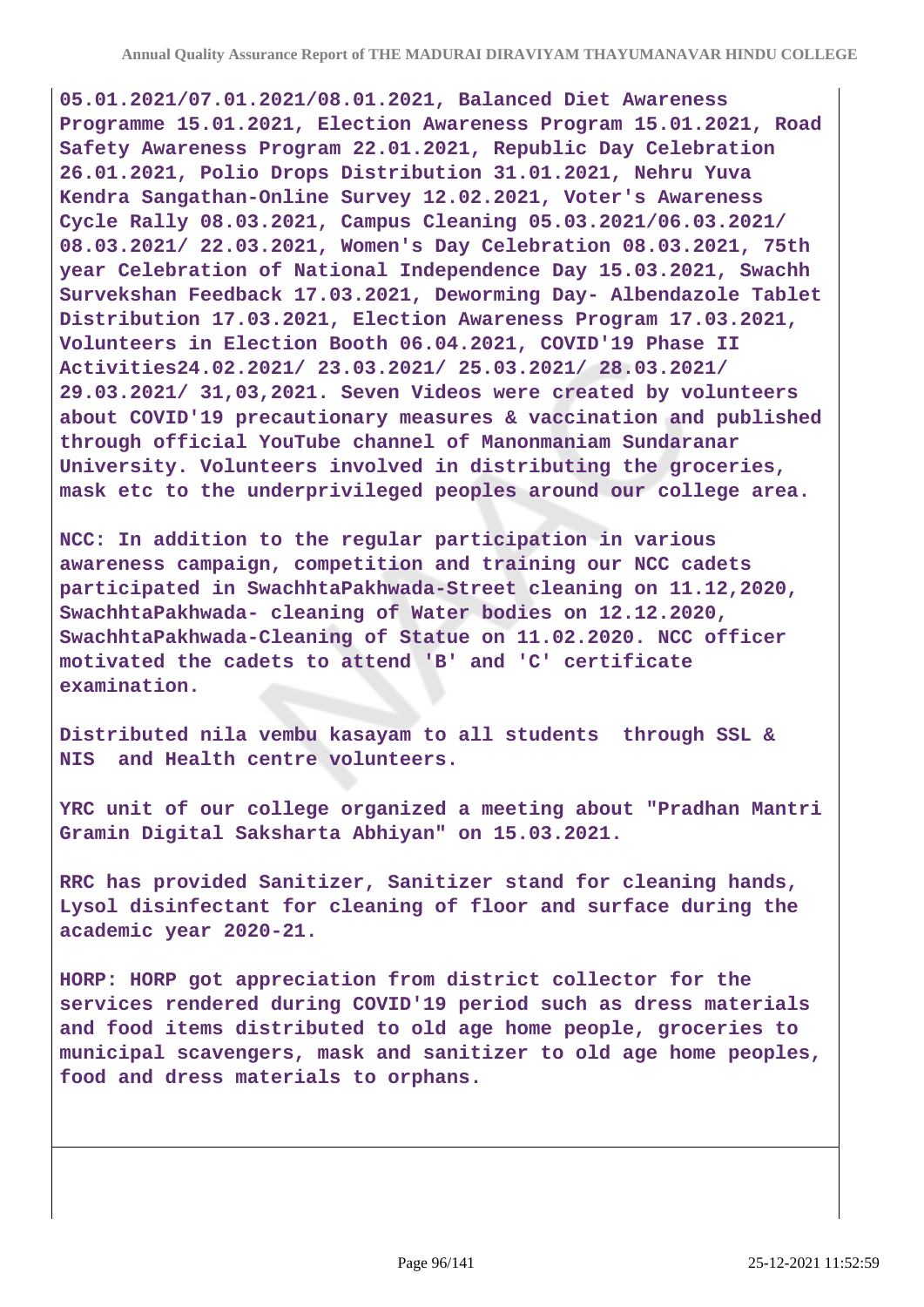| <b>File Description</b>                  | <b>Documents</b>                                                                   |
|------------------------------------------|------------------------------------------------------------------------------------|
| Paste link for additional<br>information | https://www.mdthinducollege.org/igac/20202<br>1/3.4.1%20EXTENSION%20ACTIVITIES.pdf |
| Upload any additional<br>information     | No File Uploaded                                                                   |

**3.4.2 - Number of awards and recognitions received for extension activities from government / government recognized bodies during the year**

**3.4.2.1 - Total number of awards and recognition received for extension activities from Government/ Government recognized bodies year wise during the year**

**09** File Description Documents Any additional information and the state of the [View File](https://assessmentonline.naac.gov.in/storage/app/public/aqar/12410/12410_129_308.pdf) Number of awards for extension activities in last 5 year (Data Template) [View File](https://assessmentonline.naac.gov.in/storage/app/public/aqar/12410/12410_129_309.xlsx) e-copy of the award letters **No File Uploaded** 

**3.4.3 - Number of extension and outreach programs conducted by the institution through NSS/NCC/Red cross/YRC etc., ( including the programmes such as Swachh Bharat, AIDS awareness, Gender issues etc. and/or those organized in collaboration with industry, community and NGOs ) during the year**

**3.4.3.1 - Number of extension and outreach Programs conducted in collaboration with industry, community and Non- Government Organizations through NSS/ NCC/ Red Cross/ YRC etc., during the year**

**74**

| <b>File Description</b>                                                                                                                | Documents        |
|----------------------------------------------------------------------------------------------------------------------------------------|------------------|
| Reports of the event organized                                                                                                         | View File        |
| Any additional information                                                                                                             | No File Uploaded |
| Number of extension and<br>outreach Programmes<br>conducted with industry,<br>community etc for the during<br>the year (Data Template) | View File        |

**3.4.4 - Number of students participating in extension activities at 3.4.3. above during year**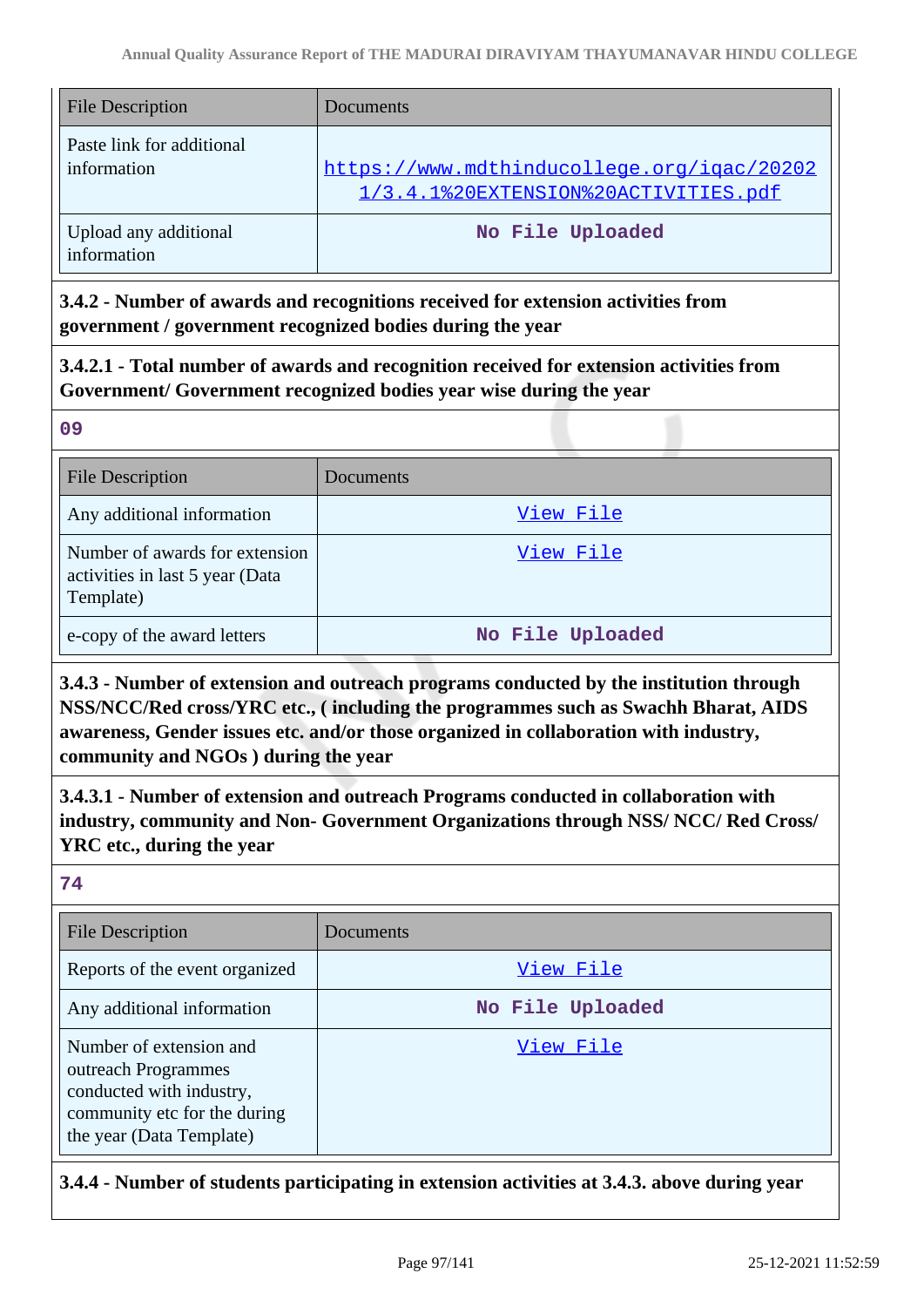**3.4.4.1 - Total number of Students participating in extension activities conducted in collaboration with industry, community and Non- Government Organizations such as Swachh Bharat, AIDs awareness, Gender issue etc. year wise during year**

#### **8891**

| <b>File Description</b>                                                                                 | Documents        |
|---------------------------------------------------------------------------------------------------------|------------------|
| Report of the event                                                                                     | No File Uploaded |
| Any additional information                                                                              | View File        |
| Number of students<br>participating in extension<br>activities with Govt. or NGO<br>etc (Data Template) | View File        |

### **3.5 - Collaboration**

**3.5.1 - Number of Collaborative activities for research, Faculty exchange, Student exchange/ internship during the year**

**3.5.1.1 - Number of Collaborative activities for research, Faculty exchange, Student exchange/ internship year wise during the year**

**23**

| <b>File Description</b>                                                                         | Documents        |
|-------------------------------------------------------------------------------------------------|------------------|
| e-copies of related Document                                                                    | View File        |
| Any additional information                                                                      | No File Uploaded |
| Details of Collaborative<br>activities with<br>institutions/industries for<br>research, Faculty | View File        |

**3.5.2 - Number of functional MoUs with institutions, other universities, industries, corporate houses etc. during the year**

**3.5.2.1 - Number of functional MoUs with Institutions of national, international importance, other universities, industries, corporate houses etc. year wise during the year**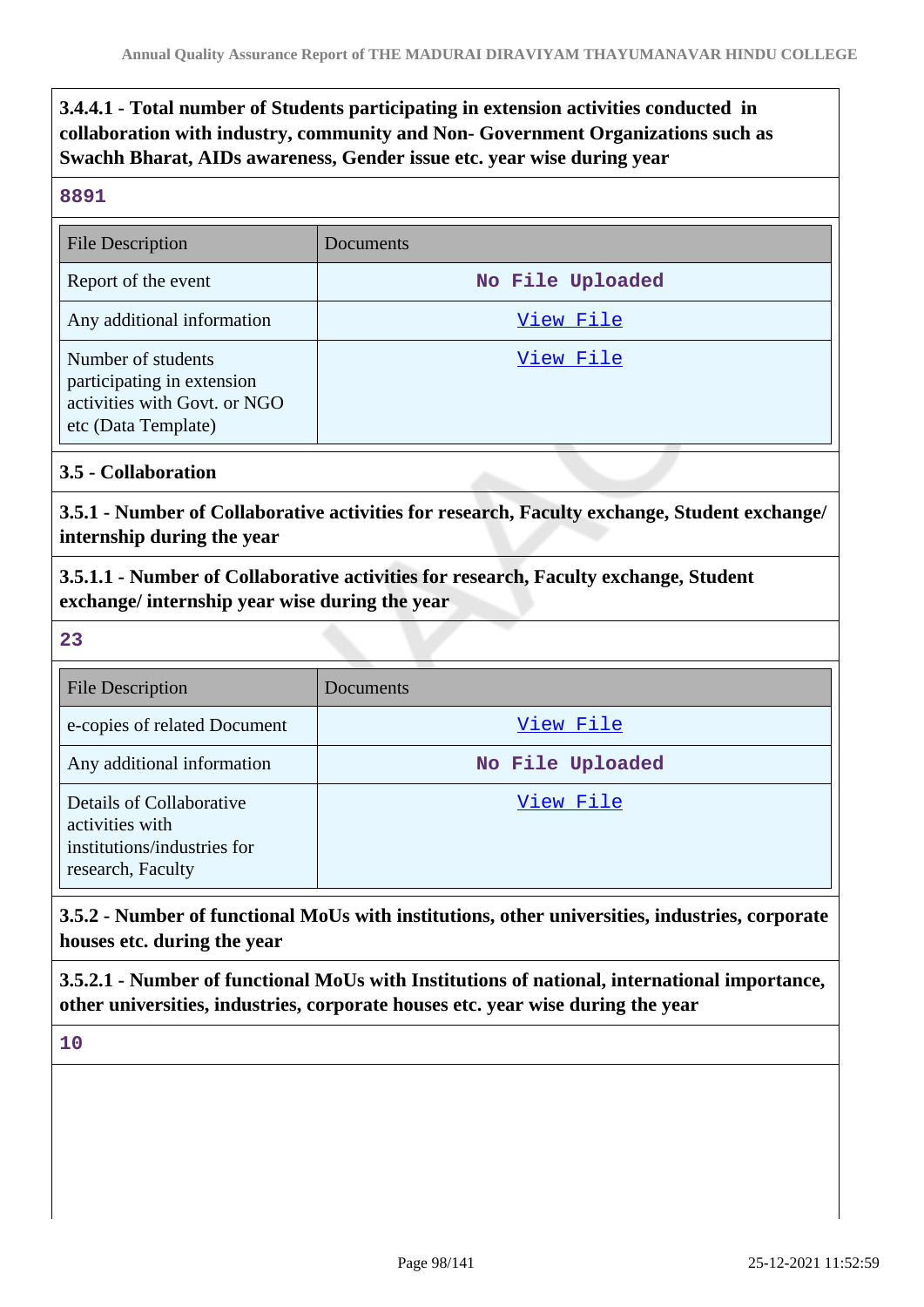| <b>File Description</b>                                                                                                             | Documents        |
|-------------------------------------------------------------------------------------------------------------------------------------|------------------|
| e-Copies of the MoUs with<br>institution./industry/corporate<br>houses                                                              | View File        |
| Any additional information                                                                                                          | No File Uploaded |
| Details of functional MoUs<br>with institutions of national,<br>international importance, other<br>universities etc during the year | View File        |

### **INFRASTRUCTURE AND LEARNING RESOURCES**

#### **4.1 - Physical Facilities**

4.1.1 - The Institution has adequate infrastructure and physical facilities for teaching- learning. viz., classrooms, laboratories, computing equipment etc.

**The present campus spans an area of about 83 acres. The College provides an excellent infrastructure and other learning facilities that inculcate effective teaching and learning. There are spacious and feasible class rooms, research centres, library, ICT, Indoor stadium (funded by UGC & Management), Instrumentation Lab (funded by DST FIST & Management) and sports facilities.**

 **The existing infrastructure has the following facilities for effective teaching and learning - Two airconditioned seminar halls and one conference hall, Two smart class rooms, High Speed Internet facility, Library with INFLIBNET facility, E-Learning Resource centre and the construction is going on for another seminar hall.** 

 **There are sufficient and separate class rooms for all the programmes. The rooms are spacious with full aeration, light and ventilation. All rooms are provided with sufficient electric lights and fans. The rooms are structured in such a way that the teacher's lectures do not disturb other classes. Third year class rooms of all department equipped with LCD projector.** 

 **There is a multi-purpose laboratory with twenty four computers, which is mainly used by the Mathematics students for C++ practical and commerce students for Tally practical. The department of English functions with perfect software, so that it is used as an English Language lab.**

 **The two computer Science Laboratories for Regular Stream and Self-financed Stream has sufficient computers catering**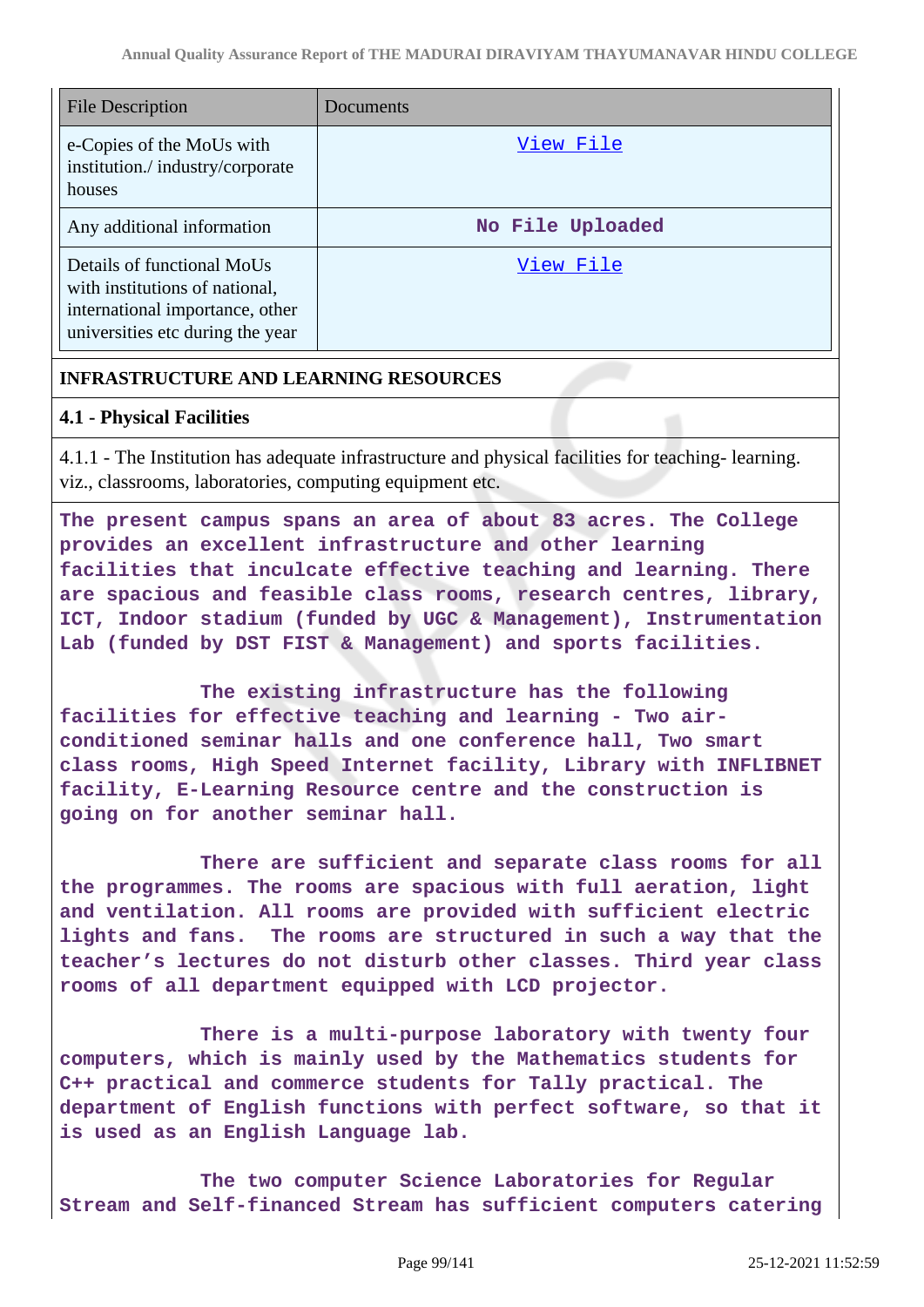**to the need of the Syllabi and learners. The computers are with latest configuration, syllabi-oriented and updated software.**

**The Research department of Physics has two well-equipped laboratories for UG & PG. The DST FIST lab is equipped with LAN facilitated computers.**

**The department of Chemistry has separate labs for major and allied courses.**

**The department of Zoology and allied department of Botany function with perfect, need-based laboratories. The department of Zoology has a unique museum that is one among the best in Tamilnadu.**

| <b>File Description</b>                  | Documents        |
|------------------------------------------|------------------|
| Upload any additional<br>information     | No File Uploaded |
| Paste link for additional<br>information | Nil              |

4.1.2 - The Institution has adequate facilities for cultural activities, sports, games (indoor, outdoor), gymnasium, yoga centre etc.

**Sports/ Games:**

 **The college has complete facilities for sports and games and cultural activities. Apart from the regular physical education activities, the college runs a unique, job oriented course Physical education, Health Education and Sports (PHS). Therefore outdoor, indoor sports facilities(Indoor stadium) along with multipurpose gymnasium are present that enable all the learners of the college to peruse the equipment that are plenty for physical fitness.**

**The facilities available are sprawling playfield with separate courts/ grounds for basketball, Tennis, Hoh – Kho, Volley Ball, Hand Ball, Hockey, Football, Batminton court and Table Tennis board are also available.**

**In addition to this, separate 400 and 200 mts. Muds track is available for athletic coaching, Sixteen station multi gymnasium is available to maintain physical fitness. By utilizing the facilities, students have proved their mettle in different intercollegiate, zonal, university level and national level**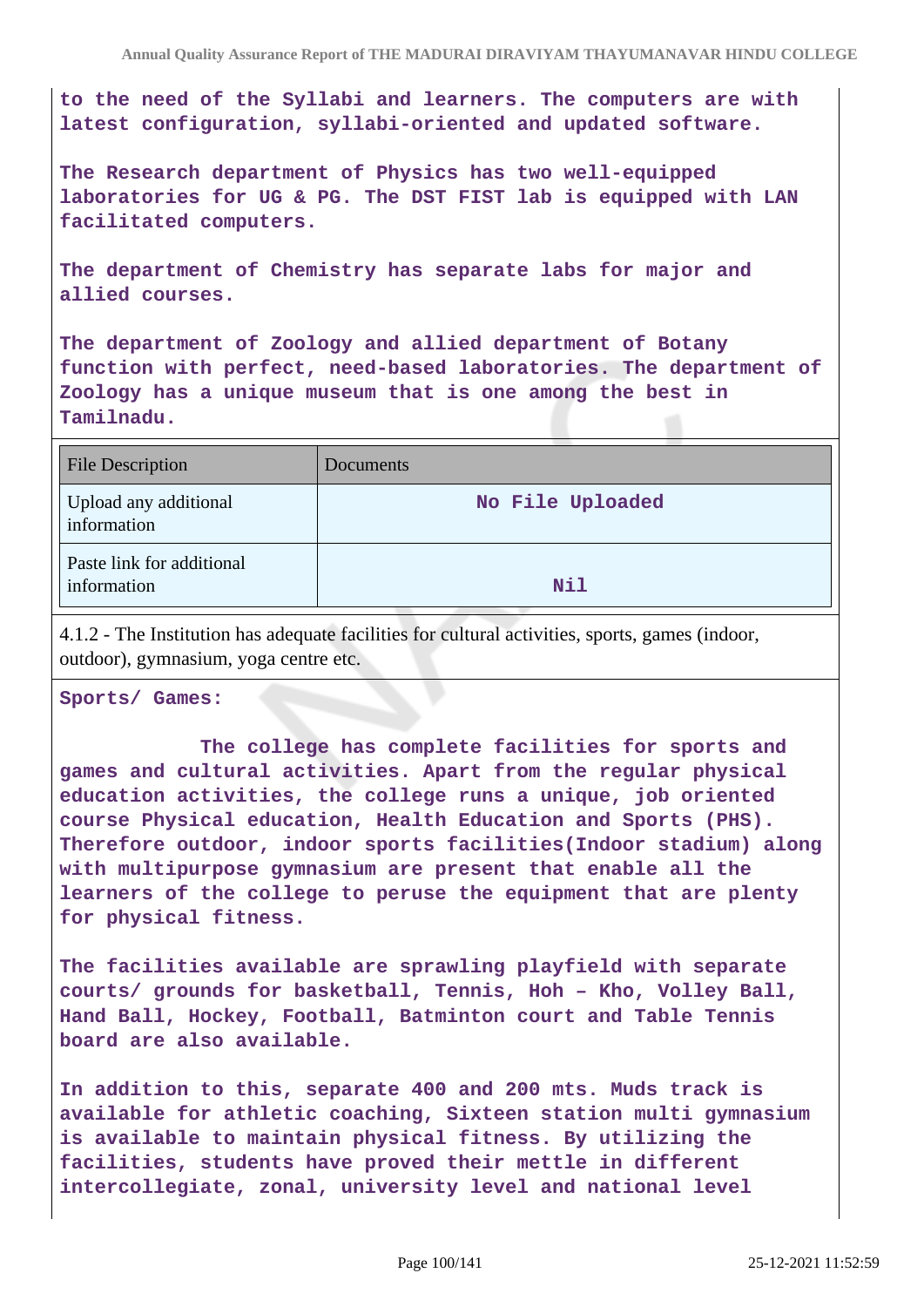**competitions.**

#### **Cultural Activities**

 **The Department of Youth Welfare has been functioning successfully. The prime aim of the unit is to bring the hidden talents of the students and to motivate them to spend their free time in a highly positive way. The department encourages the students to participate in many competitions and awareness programmes on social issues. One of the special features of the department is its reputed "Cultural Team" which has won awards and prizes wherever it performs. Folk orchestra and folk dance are the specialty of our team. Every year new comers are encouraged to enrol in the cultural team and they are performing well with full cooperation of seniors and staff coordinator.**

 **The equipment available for cultural practice are Parrai, Thavil, Kumbam, Kavadi, Salangai, Kilukku, Mursau, Singi, Kolattam Sticks, Frum, Western Costumes, Folk Costume, Mine Costume, Oil Clothes, audio system and two ladders.**

 **This year our students performed Street play with the concept of seat belt awareness, Helmet awareness, Drunk and drive awareness for Road safety month in Tirunelveli (22.01.2021) and Marthandam (04.02.2021), Street play with the concept of Child marriage awareness, Dowry awareness, School dropout awareness, Women suicide awareness, Drunken father awareness in Tirunelveli and Cherenmahadevi (27.03.2021).** 

**On behalf of youth welfare department, 39th international dance day was celebrated at our college on 29.04.2021.** 

| <b>File Description</b>                  | Documents        |
|------------------------------------------|------------------|
| Upload any additional<br>information     | No File Uploaded |
| Paste link for additional<br>information | Nil              |

**4.1.3 - Number of classrooms and seminar halls with ICT- enabled facilities such as smart class, LMS, etc.**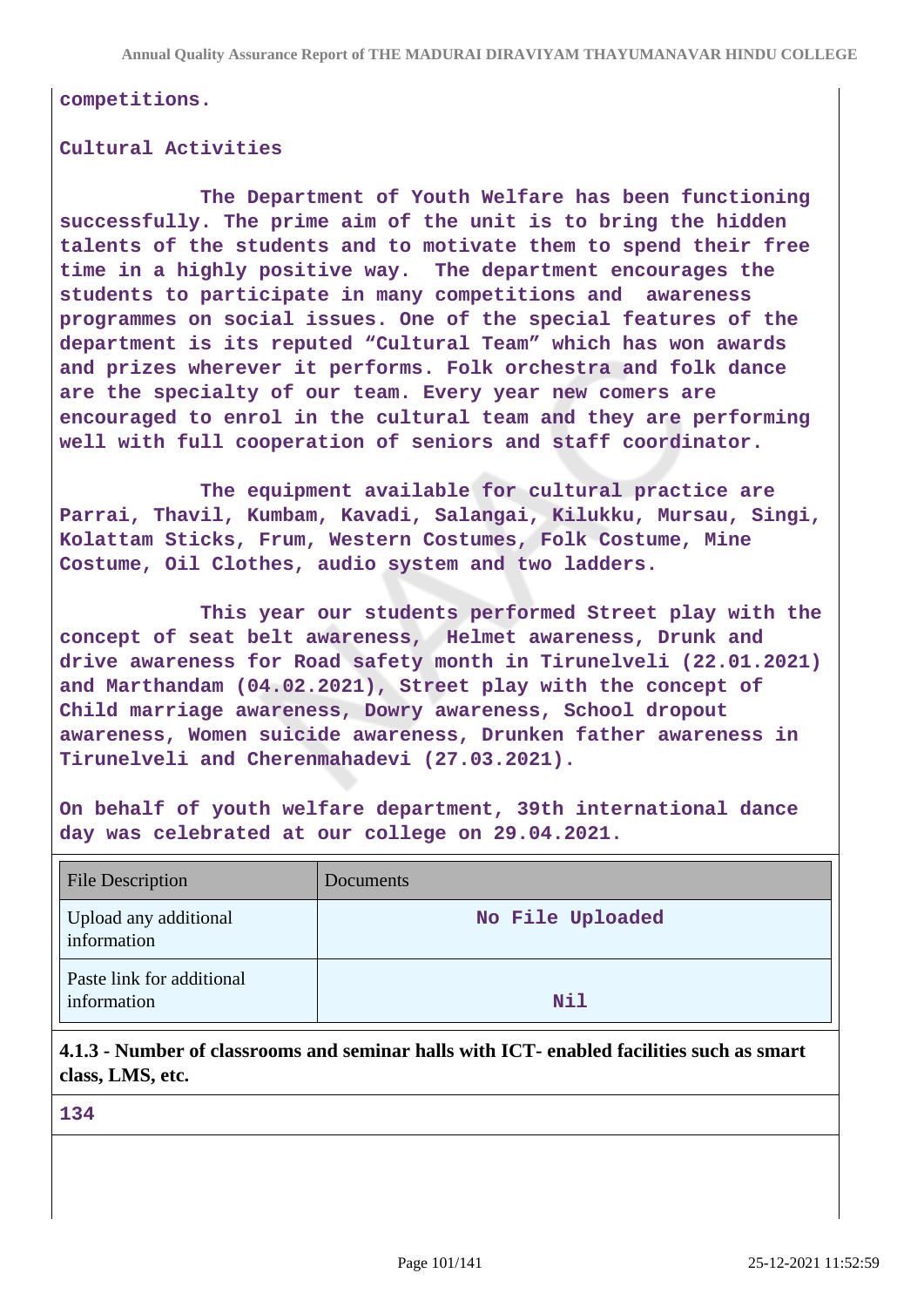| <b>File Description</b>                                                                                   | Documents        |
|-----------------------------------------------------------------------------------------------------------|------------------|
| Upload any additional<br>information                                                                      | No File Uploaded |
| Paste link for additional<br>information                                                                  | <b>Nil</b>       |
| <b>Upload Number of classrooms</b><br>and seminar halls with ICT<br>enabled facilities (Data<br>Template) | View File        |

**4.1.4 - Expenditure, excluding salary for infrastructure augmentation during the year (INR in Lakhs)**

## **4.1.4.1 - Expenditure for infrastructure augmentation, excluding salary during the year (INR in lakhs)**

### **1955191**

| <b>File Description</b>                                                                           | <b>Documents</b> |
|---------------------------------------------------------------------------------------------------|------------------|
| Upload any additional<br>information                                                              | No File Uploaded |
| Upload audited utilization<br>statements                                                          | No File Uploaded |
| <b>Upload Details of budget</b><br>allocation, excluding salary<br>during the year (Data Template | <u>View File</u> |

### **4.2 - Library as a Learning Resource**

4.2.1 - Library is automated using Integrated Library Management System (ILMS)

**The College library has an excellent infrastructure. It has stock rooms and reading rooms. It is well equipped and properly furnished. Sufficient computers with Internet connectivity are maintained and used by stakeholders.**

**All the books are barcoded and entered in the computers kept in the library.**

**The library has OPAC (Online Public Access Catalogue) facility with four OPAC machines. OPAC has basic and advance search facility. Users can also identify to locate the books and journals through the OPAC.**

**In house remote access to e-resources is available. Library**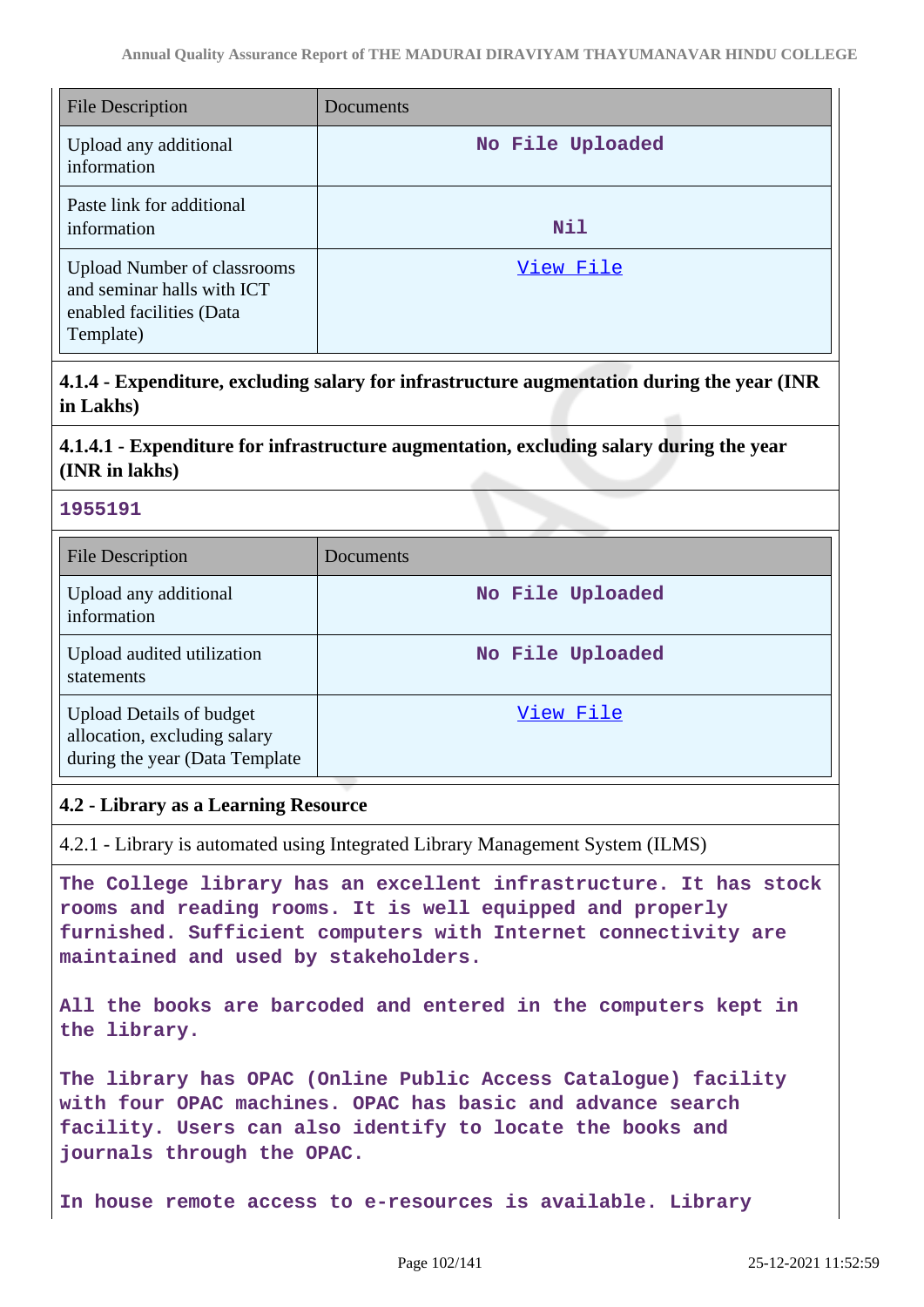| provides access to UGC-INFONET resources through N.LIST.                                                                                                                                                           |                  |  |
|--------------------------------------------------------------------------------------------------------------------------------------------------------------------------------------------------------------------|------------------|--|
| Participation in Resource Sharing Networks Consortia - N.LIST<br>(UGC-INFLIBNET-INFONET)                                                                                                                           |                  |  |
| <b>File Description</b>                                                                                                                                                                                            | Documents        |  |
| Upload any additional<br>information                                                                                                                                                                               | No File Uploaded |  |
| Paste link for Additional<br>Information                                                                                                                                                                           | Nil              |  |
| B. Any 3 of the above<br>4.2.2 - The institution has subscription for<br>the following e-resources e-journals e-<br>ShodhSindhu Shodhganga Membership e-<br><b>books Databases Remote access toe-</b><br>resources |                  |  |
| <b>File Description</b>                                                                                                                                                                                            | Documents        |  |
| Upload any additional<br>information                                                                                                                                                                               | No File Uploaded |  |

| Details of subscriptions like e-<br>View File<br>journals, e-Shodh Sindhu,<br>Shodhganga Membership etc<br>CData Template |
|---------------------------------------------------------------------------------------------------------------------------|
|                                                                                                                           |

**4.2.3 - Expenditure for purchase of books/e-books and subscription to journals/e- journals during the year (INR in Lakhs)**

## **4.2.3.1 - Annual expenditure of purchase of books/e-books and subscription to journals/ejournals during the year (INR in Lakhs)**

### **0.32044**

| <b>File Description</b>                                                                                                       | Documents        |
|-------------------------------------------------------------------------------------------------------------------------------|------------------|
| Any additional information                                                                                                    | No File Uploaded |
| Audited statements of accounts                                                                                                | No File Uploaded |
| Details of annual expenditure<br>for purchase of books/e-books<br>and journals/e- journals during<br>the year (Data Template) | View File        |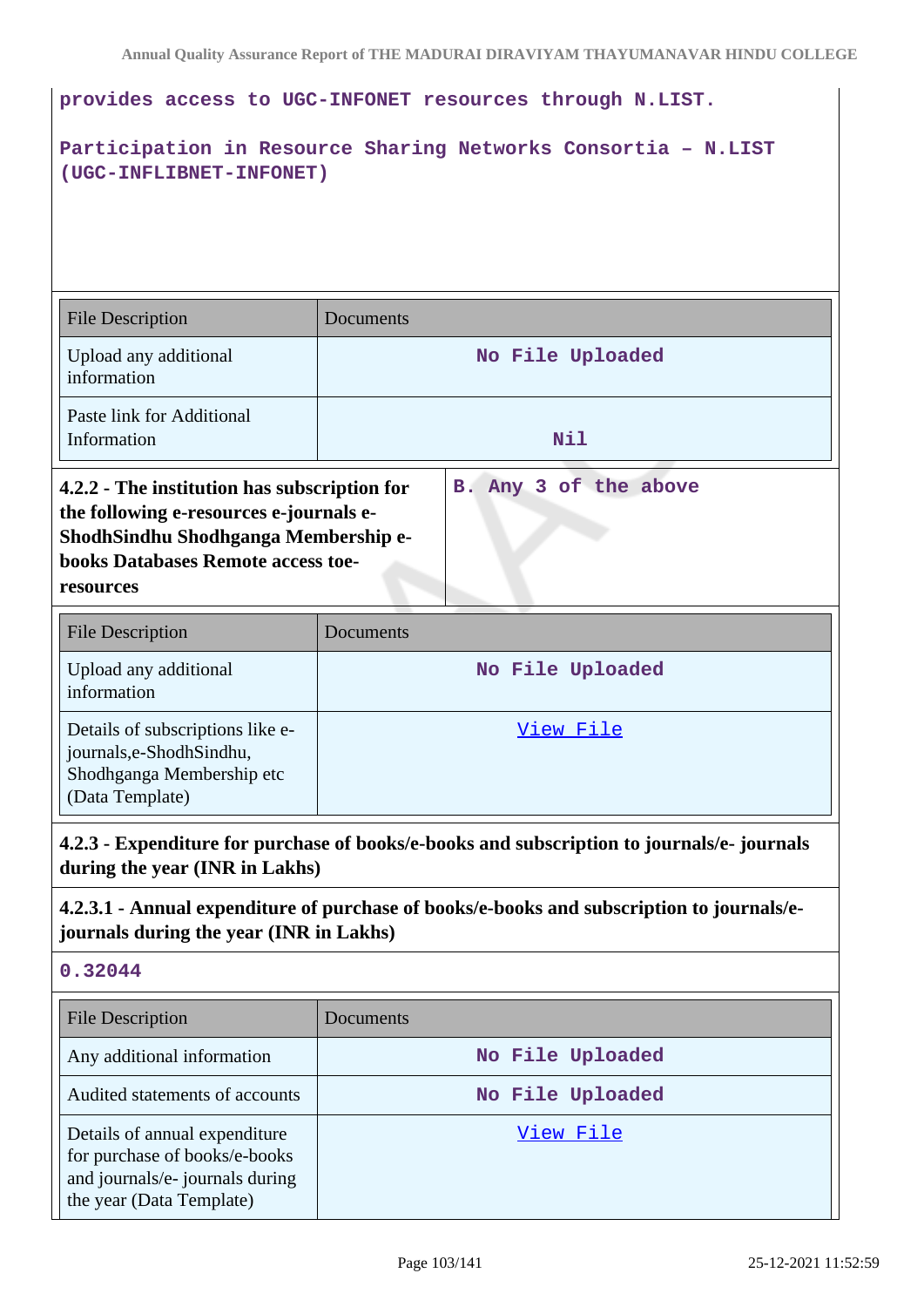**4.2.4 - Number per day usage of library by teachers and students ( foot falls and login data for online access) (Data for the latest completed academic year)**

#### **4.2.4.1 - Number of teachers and students using library per day over last one year**

#### **47**

File Description Documents Any additional information **No File Uploaded** Details of library usage by teachers and students [View File](https://assessmentonline.naac.gov.in/storage/app/public/aqar/12410/12410_141_342.pdf)

#### **4.3 - IT Infrastructure**

4.3.1 - Institution frequently updates its IT facilities including Wi-Fi

**In the present educational scenario the role of technology is inevitable. To cater to the need of present teachers and learners, the classrooms are provided with ICT. Audio visual aids like OHPs, LED TVs and LCDs. Smart Interactive Boards, Computers with Internet connections are available for teaching-learning process. Ten halls are equipped with LCD Projectors, Screens and audio-systems for Power point presentations and for screening academic and awareness films. Secretary ALS Meeting Hall is facilitated with DTS Sound System, Smart Interactive Board and Video Conferencing. The teachers have been trained to facilitate the learning process, make the process real, achievable, challenging and exciting. There is a regular practice of using technology in the different departments. The ICT classes are properly documented in registers. The Power Point Slides are kept in the department computers. The whole campus is Wi-Fi enabled free of cost.**

| <b>File Description</b>                  | Documents        |
|------------------------------------------|------------------|
| Upload any additional<br>information     | No File Uploaded |
| Paste link for additional<br>information | <b>Nil</b>       |

#### **4.3.2 - Number of Computers**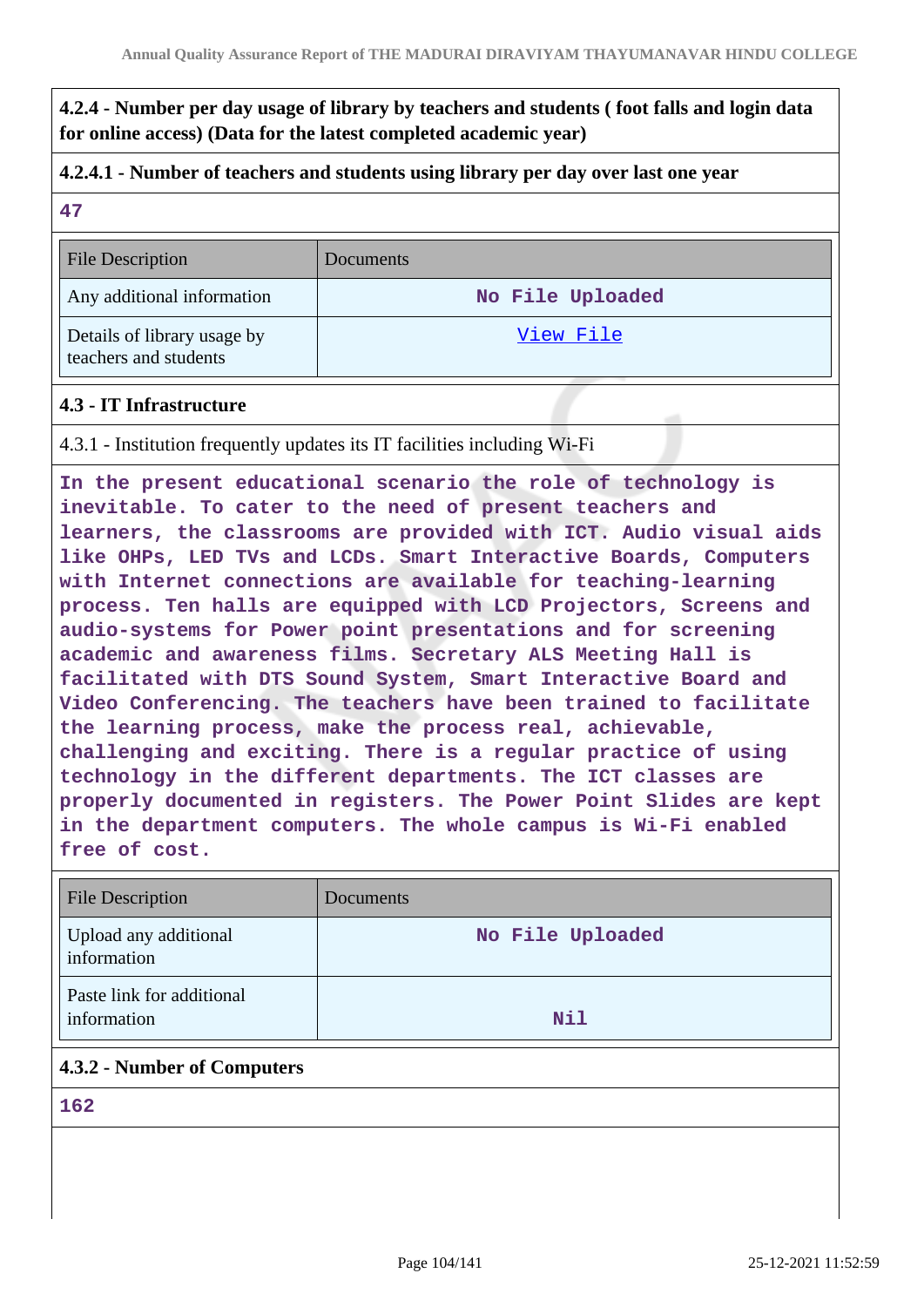| <b>File Description</b>                                                                                                                                               | Documents                                                                                                                                                                                         |  |
|-----------------------------------------------------------------------------------------------------------------------------------------------------------------------|---------------------------------------------------------------------------------------------------------------------------------------------------------------------------------------------------|--|
| Upload any additional<br>information                                                                                                                                  | No File Uploaded                                                                                                                                                                                  |  |
| List of Computers                                                                                                                                                     | No File Uploaded                                                                                                                                                                                  |  |
| 4.3.3 - Bandwidth of internet connection in<br>the Institution                                                                                                        | E. < 5MBPS                                                                                                                                                                                        |  |
| <b>File Description</b>                                                                                                                                               | Documents                                                                                                                                                                                         |  |
| Upload any additional<br>Information                                                                                                                                  | No File Uploaded                                                                                                                                                                                  |  |
| Details of available bandwidth<br>of internet connection in the<br>Institution                                                                                        | No File Uploaded                                                                                                                                                                                  |  |
| 4.4 - Maintenance of Campus Infrastructure                                                                                                                            |                                                                                                                                                                                                   |  |
| 4.4.1 - Expenditure incurred on maintenance of infrastructure (physical and academic<br>support facilities) excluding salary component during the year (INR in Lakhs) |                                                                                                                                                                                                   |  |
|                                                                                                                                                                       |                                                                                                                                                                                                   |  |
|                                                                                                                                                                       | 4.4.1.1 - Expenditure incurred on maintenance of infrastructure (physical facilities and<br>academic support facilities) excluding salary component during the year (INR in lakhs)                |  |
| 14, 11, 547                                                                                                                                                           |                                                                                                                                                                                                   |  |
| <b>File Description</b>                                                                                                                                               | Documents                                                                                                                                                                                         |  |
| Upload any additional<br>information                                                                                                                                  | No File Uploaded                                                                                                                                                                                  |  |
| Audited statements of accounts                                                                                                                                        | No File Uploaded                                                                                                                                                                                  |  |
| Details about assigned budget<br>and expenditure on physical<br>facilities and academic support<br>facilities (Data Templates)                                        | <u>View File</u>                                                                                                                                                                                  |  |
|                                                                                                                                                                       | 4.4.2 - There are established systems and procedures for maintaining and utilizing physical,<br>academic and support facilities - laboratory, library, sports complex, computers, classrooms etc. |  |

```
 Laboratory equipment are maintained by Lab Assistants
on a periodic basis during summer / winter vacations.
```
**Advanced Equipment**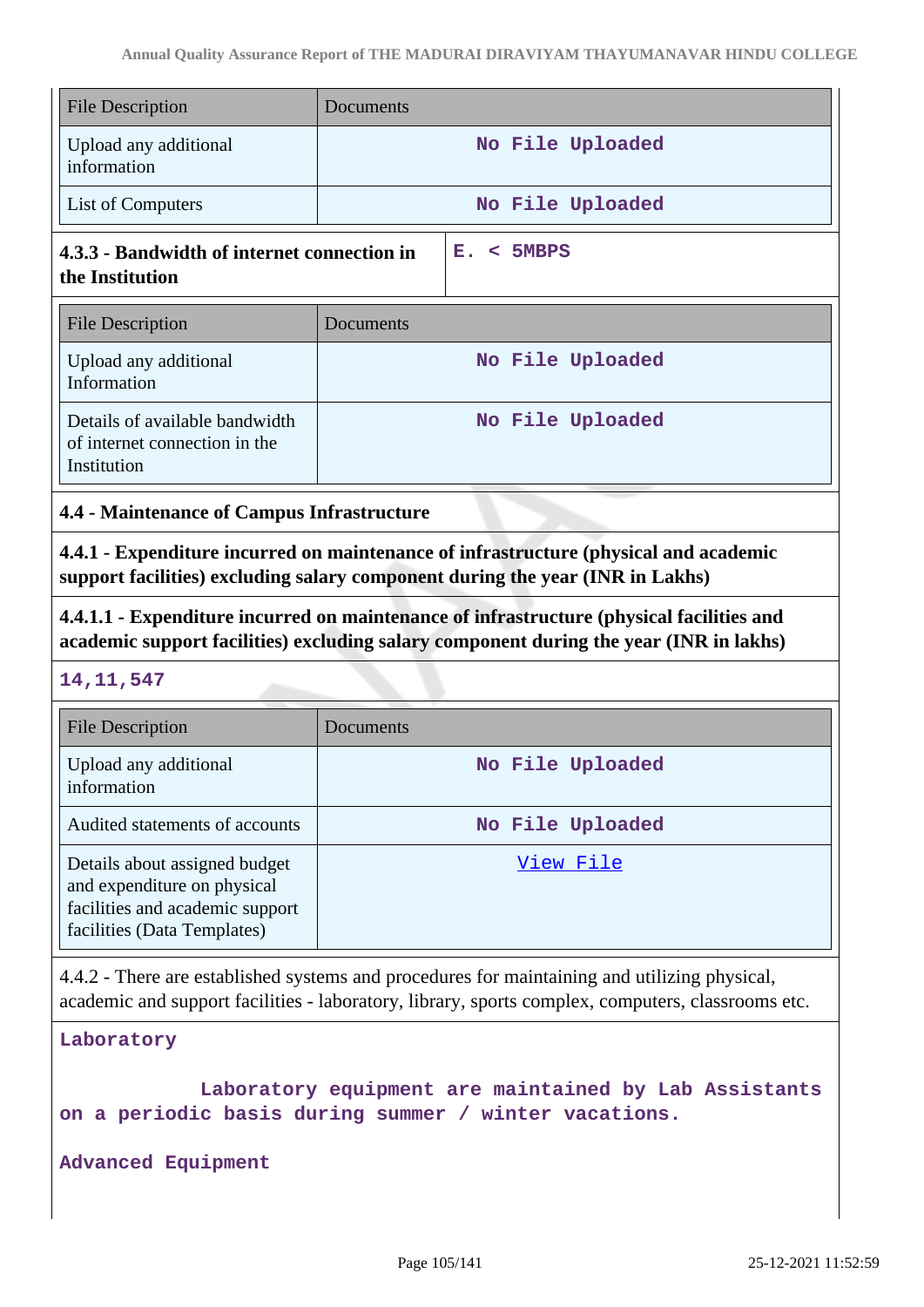**The Advanced and Expensive Equipment are maintained through Annual Maintenance Contract (AMC)**

#### **Library**

 **The library is headed by librarian for General library. He is supported by library assistants, supporting staff for Journal and Reference sections. In addition to the above staff, attenders will help the students for searching and lending of the books in the library. The Library holdings consisting of books and journals require a separate care and maintenance including binding. The stock verification is done annually as a part of regular maintenance. We have the Online Public Access Catalogue (OPAC) which is easier to find any books / catalogue.**

**ICT Tool:**

 **The computers are monitored and maintained time to time. All computers and peripherals are checked by respective technical assistant for any problems. The software updates and ICT tool and internet related problems are resolved from the respective service providers.**

**Computers, Software's & UPS:**

 **The computers are maintained in the Institution by the technical assistant. This division provides the integrated IT services like smooth running of automation, up-gradation and maintenance of automation package, college website, troubleshooting of hardware, networking equipment including internet connectivity, procurement of hardware, software.**

**Maintenance of Infrastructure**

 **The infrastructure maintenance which includes civil works, plumbing, electrical, furniture repair and others are done by Contractors.**

**Classrooms, Seminar Hall**

 **Classrooms and seminar halls are provided with sufficient sitting capacity, LCD with audio system. Periodic painting and white washing of classroom, seminar halls and labs are regular practice.**

**Drinking water**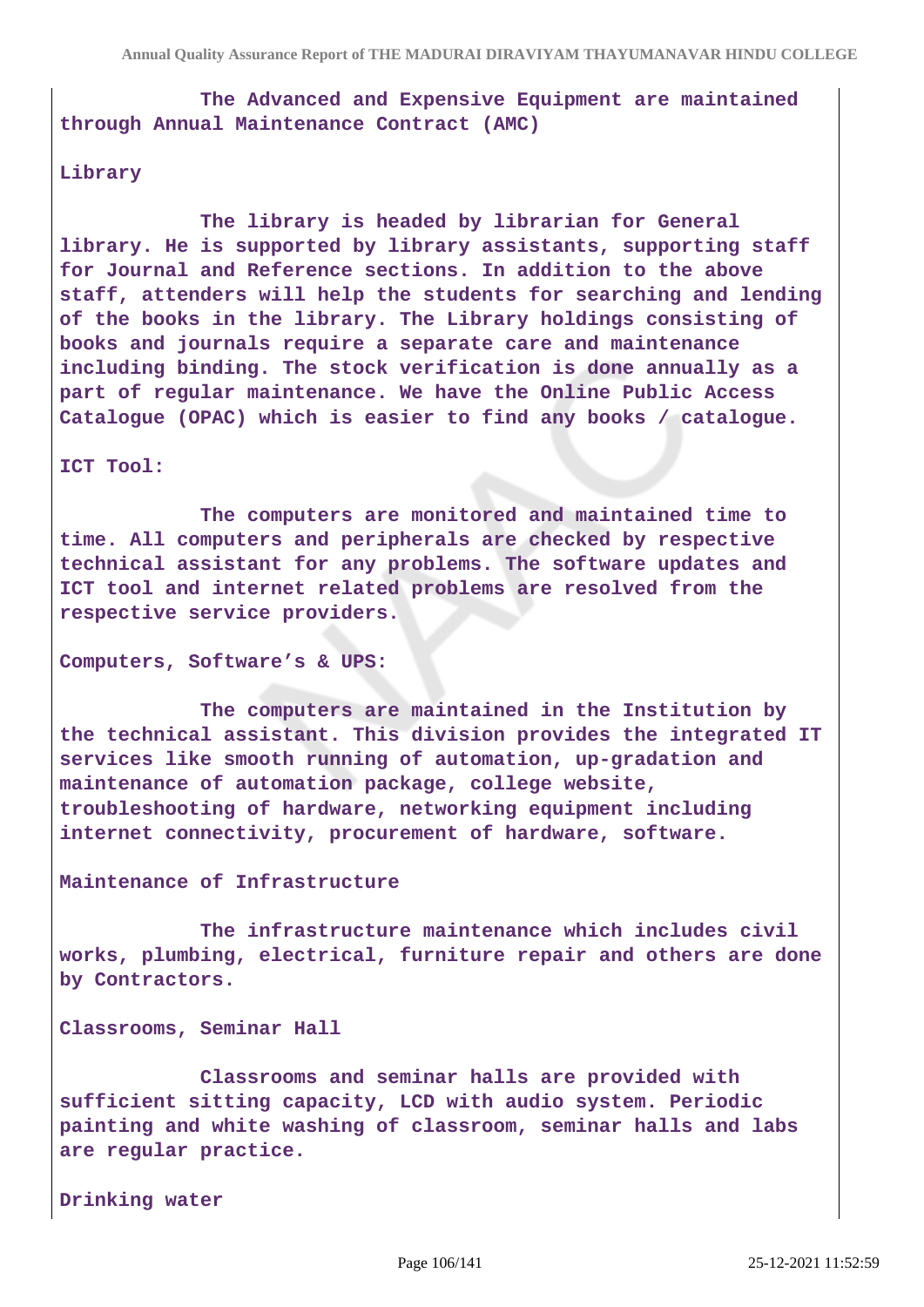**Reverse Osmosis system are installed in each department. Overhead water tanks are cleaned by Water man periodically.**

**The list of various equipment's and the companies that help to maintain the equipment are given in the additional information.**

| <b>File Description</b>                                                                                                         | Documents        |  |
|---------------------------------------------------------------------------------------------------------------------------------|------------------|--|
| Upload any additional<br>information                                                                                            | No File Uploaded |  |
| Paste link for additional<br>information                                                                                        | <b>Nil</b>       |  |
| STUDENT SUPPORT AND PROGRESSION                                                                                                 |                  |  |
| 5.1 - Student Support                                                                                                           |                  |  |
| 5.1.1 - Number of students benefited by scholarships and free ships provided by the<br>Government during the year               |                  |  |
| 5.1.1.1 - Number of students benefited by scholarships and free ships provided by the<br>Government during the year             |                  |  |
| 713                                                                                                                             |                  |  |
| <b>File Description</b>                                                                                                         | Documents        |  |
| Upload self attested letter with<br>the list of students sanctioned<br>scholarship                                              | <u>View File</u> |  |
| Upload any additional<br>information                                                                                            | No File Uploaded |  |
| Number of students benefited<br>by scholarships and free ships<br>provided by the Government<br>during the year (Data Template) | View File        |  |

**5.1.2 - Number of students benefitted by scholarships, free ships etc. provided by the institution / non- government agencies during the year**

**5.1.2.1 - Total number of students benefited by scholarships, free ships, etc provided by the institution / non- government agencies during the year**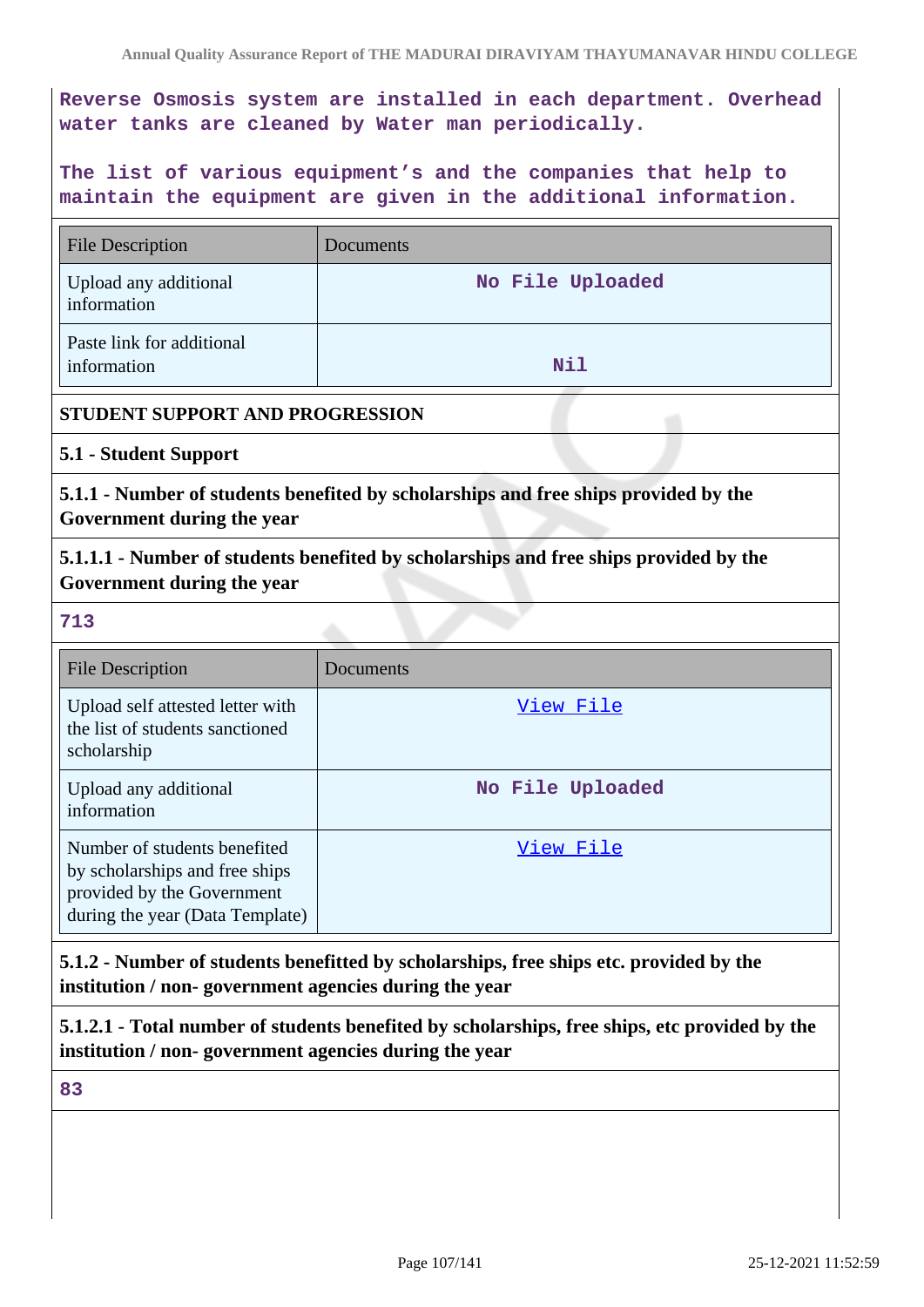| <b>File Description</b>                                                                                                                                                                                                                                                                                                                                          | Documents        |                                  |
|------------------------------------------------------------------------------------------------------------------------------------------------------------------------------------------------------------------------------------------------------------------------------------------------------------------------------------------------------------------|------------------|----------------------------------|
| Upload any additional<br>information                                                                                                                                                                                                                                                                                                                             |                  | View File                        |
| Number of students benefited<br>by scholarships and free ships<br>institution / non-government<br>agencies in last 5 years (Date<br>Template)                                                                                                                                                                                                                    |                  | View File                        |
| 5.1.3 - Capacity building and skills<br>enhancement initiatives taken by the<br>institution include the following: Soft skills<br><b>Language and communication skills Life</b><br>skills (Yoga, physical fitness, health and<br>hygiene) ICT/computing skills                                                                                                   |                  | 3 of the above<br>$\mathbf{B}$ . |
| <b>File Description</b>                                                                                                                                                                                                                                                                                                                                          | Documents        |                                  |
| Link to Institutional website                                                                                                                                                                                                                                                                                                                                    |                  | <b>Nil</b>                       |
| Any additional information                                                                                                                                                                                                                                                                                                                                       |                  | View File                        |
| Details of capability building<br>and skills enhancement<br>initiatives (Data Template)                                                                                                                                                                                                                                                                          |                  | <u>View File</u>                 |
| 5.1.4 - Number of students benefitted by guidance for competitive examinations and career<br>counseling offered by the institution during the year                                                                                                                                                                                                               |                  |                                  |
| <b>File Description</b>                                                                                                                                                                                                                                                                                                                                          | Documents        |                                  |
| Any additional information                                                                                                                                                                                                                                                                                                                                       | No File Uploaded |                                  |
| Number of students benefited<br>by guidance for competitive<br>examinations and career<br>counseling during the year<br>(Data Template)                                                                                                                                                                                                                          |                  | <u>View File</u>                 |
| 5.1.5 - The Institution has a transparent<br>mechanism for timely redressal of student<br>grievances including sexual harassment and<br>ragging cases Implementation of guidelines<br>of statutory/regulatory bodies Organization<br>wide awareness and undertakings on policies<br>with zero tolerance Mechanisms for<br>submission of online/offline students' |                  | A. All of the above              |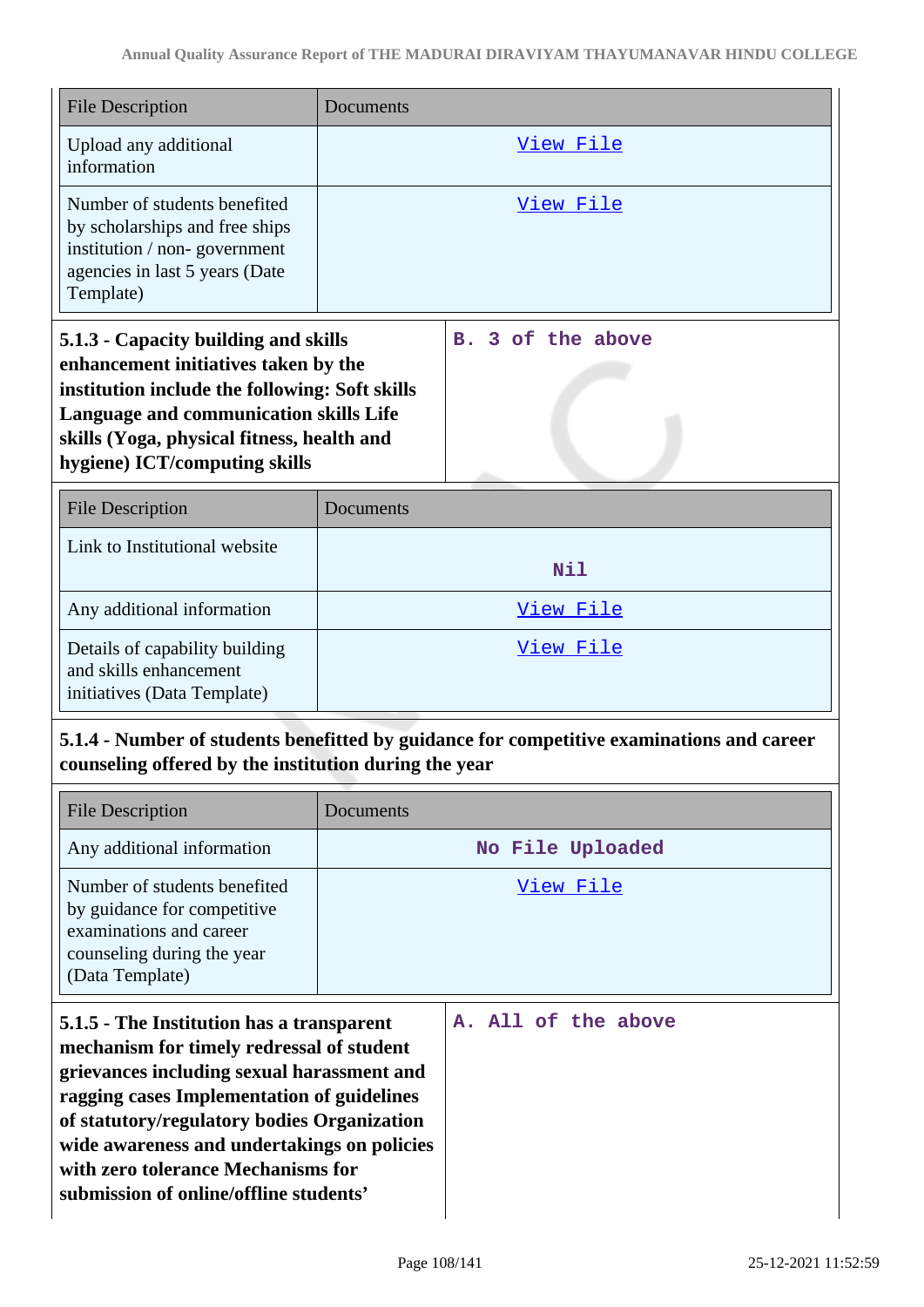| grievances Timely redressal of the grievances<br>through appropriate committees                                                          |                                                                            |  |
|------------------------------------------------------------------------------------------------------------------------------------------|----------------------------------------------------------------------------|--|
| <b>File Description</b>                                                                                                                  | Documents                                                                  |  |
| Minutes of the meetings of<br>student redressal committee,<br>prevention of sexual harassment<br>committee and Anti Ragging<br>committee | No File Uploaded                                                           |  |
| Upload any additional<br>information                                                                                                     | No File Uploaded                                                           |  |
| Details of student grievances<br>including sexual harassment<br>and ragging cases                                                        | No File Uploaded                                                           |  |
| <b>5.2 - Student Progression</b>                                                                                                         |                                                                            |  |
|                                                                                                                                          | 5.2.1 - Number of placement of outgoing students during the year           |  |
| 5.2.1.1 - Number of outgoing students placed during the year                                                                             |                                                                            |  |
|                                                                                                                                          |                                                                            |  |
| <b>File Description</b>                                                                                                                  | Documents                                                                  |  |
| Self-attested list of students<br>placed                                                                                                 | No File Uploaded                                                           |  |
| Upload any additional<br>information                                                                                                     | No File Uploaded                                                           |  |
| Details of student placement<br>during the year (Data Template)                                                                          | No File Uploaded                                                           |  |
|                                                                                                                                          | 5.2.2 - Number of students progressing to higher education during the year |  |
|                                                                                                                                          | 5.2.2.1 - Number of outgoing student progression to higher education       |  |
| 41                                                                                                                                       |                                                                            |  |
| <b>File Description</b>                                                                                                                  | Documents                                                                  |  |
| Upload supporting data for<br>student/alumni                                                                                             | No File Uploaded                                                           |  |
| Any additional information                                                                                                               | No File Uploaded                                                           |  |
| Details of student progression<br>to higher education                                                                                    | <u>View File</u>                                                           |  |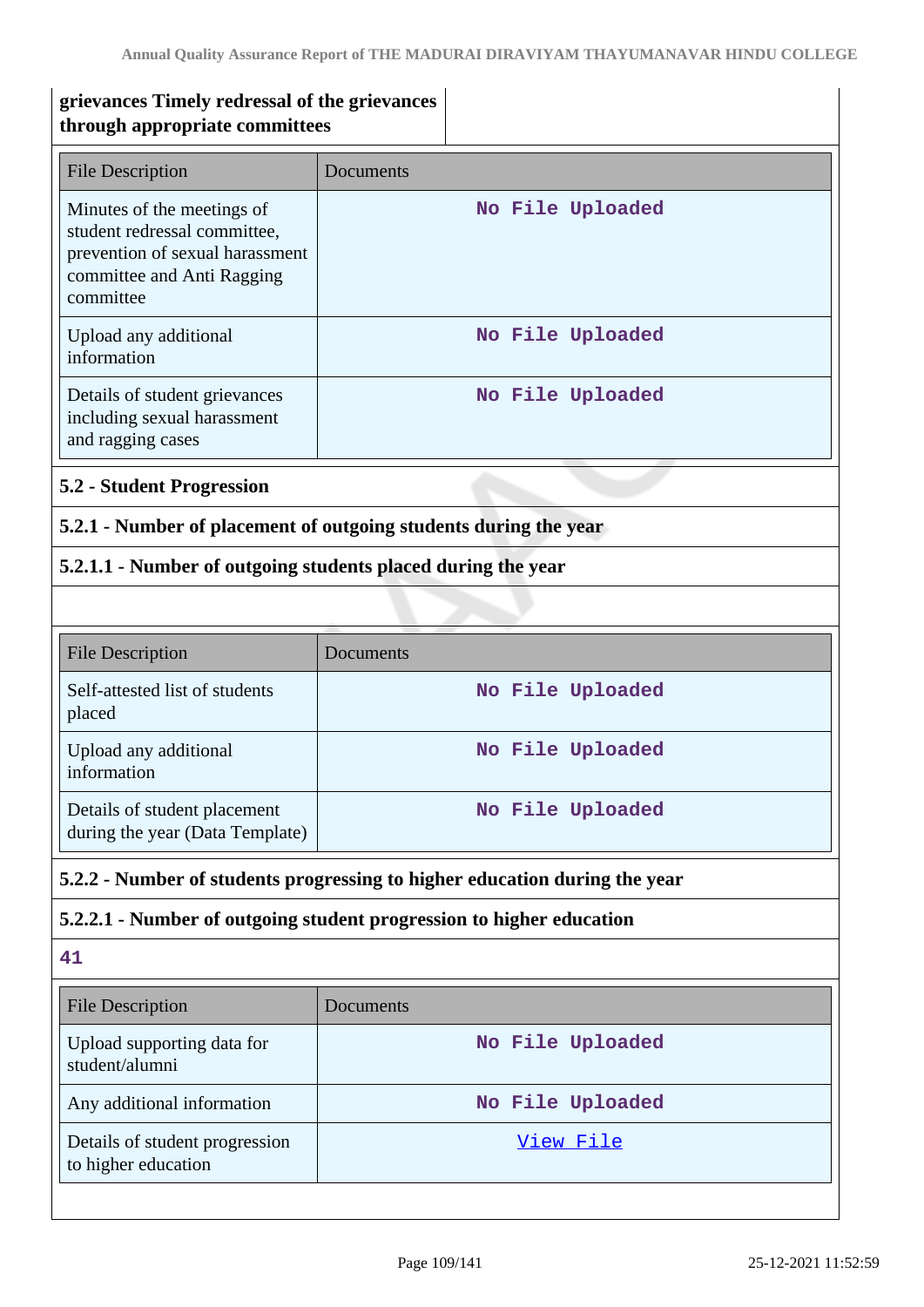# **5.2.3 - Number of students qualifying in state/national/ international level examinations during the year (eg: JAM/CLAT/GATE/ GMAT/CAT/GRE/ TOEFL/ Civil Services/State government examinations)**

# **5.2.3.1 - Number of students qualifying in state/ national/ international level examinations (eg: JAM/CLAT/NET/ SLET/ GATE/ GMAT/CAT/GRE/ TOEFL/ Civil Services/ State government examinations) during the year**

## **00**

| <b>File Description</b>                                                                                                   | Documents        |
|---------------------------------------------------------------------------------------------------------------------------|------------------|
| Upload supporting data for the<br>same                                                                                    | No File Uploaded |
| Any additional information                                                                                                | No File Uploaded |
| Number of students qualifying<br>in state/national/international<br>level examinations during the<br>year (Data Template) | No File Uploaded |

# **5.3 - Student Participation and Activities**

**5.3.1 - Number of awards/medals for outstanding performance in sports/cultural activities at university/state/national / international level (award for a team event should be counted as one) during the year**

**5.3.1.1 - Number of awards/medals for outstanding performance in sports/cultural activities at university/state/ national / international level (award for a team event should be counted as one) during the year.**

| v<br>I<br>×<br>M. | ٠<br>×<br>ı<br>۰. |
|-------------------|-------------------|
|                   |                   |

| <b>File Description</b>                                                                                                                                                               | Documents        |
|---------------------------------------------------------------------------------------------------------------------------------------------------------------------------------------|------------------|
| e-copies of award letters and<br>certificates                                                                                                                                         | View File        |
| Any additional information                                                                                                                                                            | No File Uploaded |
| Number of awards/medals for<br>outstanding performance in<br>sports/cultural activities at univ<br>ersity/state/national/internationa<br>1 level (During the year) (Data<br>Template) | View File        |

5.3.2 - Institution facilitates students' representation and engagement in various administrative, cocurricular and extracurricular activities (student council/ students representation on various bodies as per established processes and norms )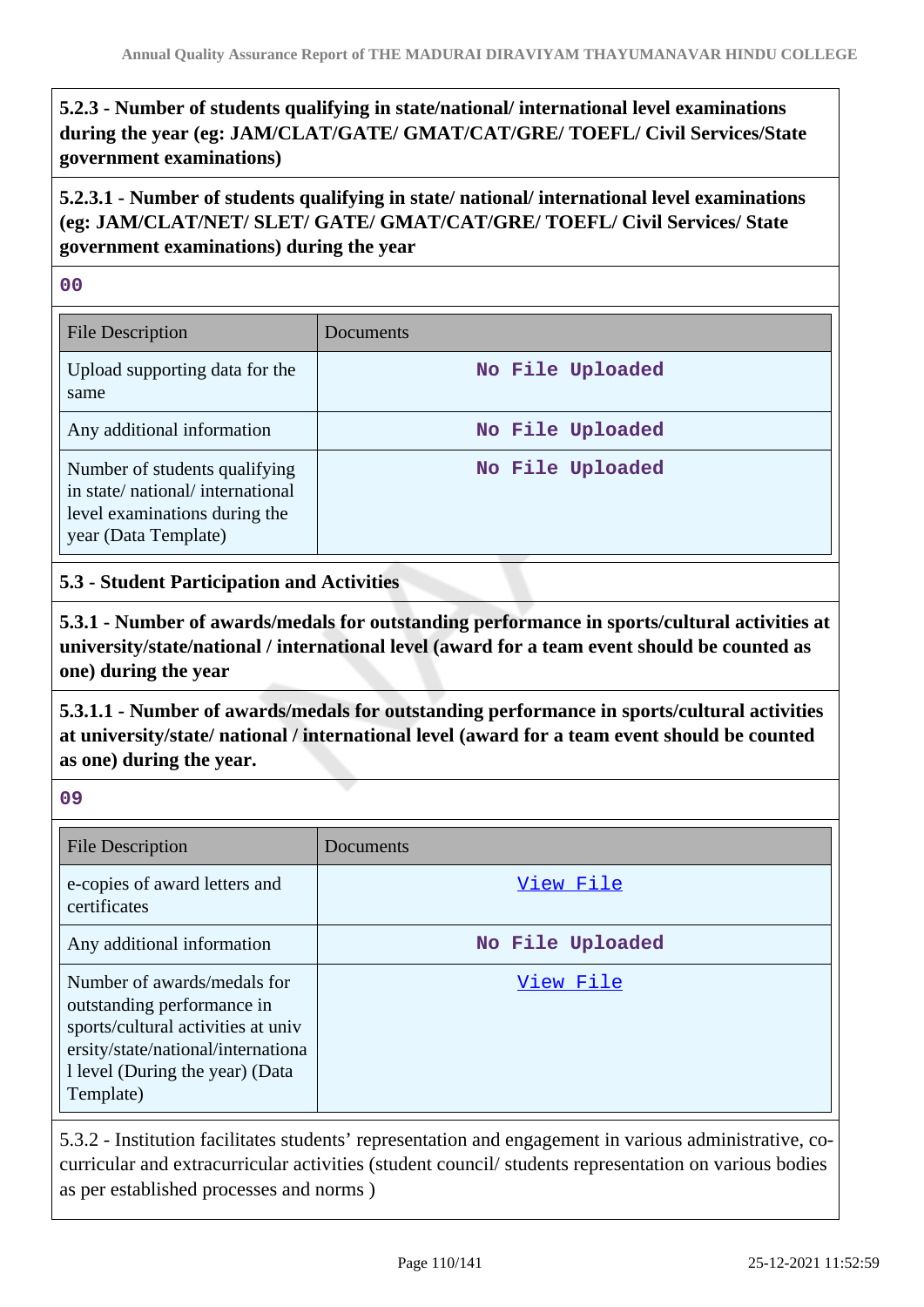**One of the meritorious student from physics department was nominated as a student representative in IQAC steering committee. A student from each class was nominated as a student representative in the IQAC student council. The function of the member is to collect the details of the student activities in their class.**

 **Students are included as representatives in different forums like NCC, NSS, Women Cell, Fine Arts Club and Department of Youth Welfare.**

 **Students are editorial board members in students science biannual magazine- Vignana Pookal.**

 **Willing students are motivated to co-operate with Heads of various departments to assist in all the activities of the departments and college.**

 **They also organize various programmes in the campus, such as welcome Parties for the Fresher's, Farewell Parties for the outgoing students, Teacher's Day, Women's Day, Pooja festival, Kalai Pongal competitions and Samathuva Pongal.**

 **Students are included as a member under various coordinators in Institution's Innovation Council.**

| <b>File Description</b>                  | <b>Documents</b> |
|------------------------------------------|------------------|
| Paste link for additional<br>information | <b>Nil</b>       |
| Upload any additional<br>information     | No File Uploaded |

**5.3.3 - Number of sports and cultural events/competitions in which students of the Institution participated during the year (organized by the institution/other institutions)**

**5.3.3.1 - Number of sports and cultural events/competitions in which students of the Institution participated during the year**

**235**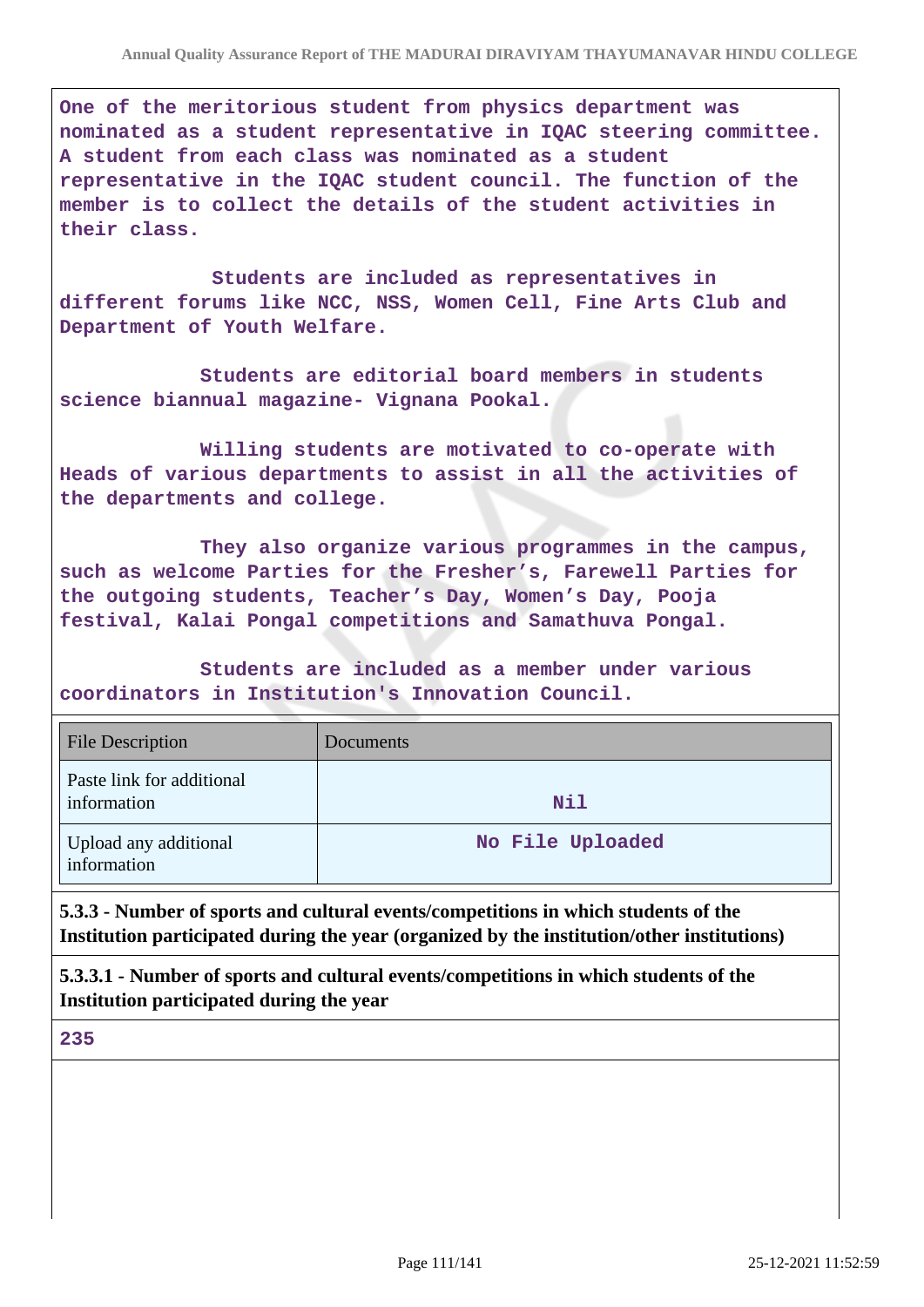| <b>File Description</b>                                                                                                                                                                                | Documents        |
|--------------------------------------------------------------------------------------------------------------------------------------------------------------------------------------------------------|------------------|
| Report of the event                                                                                                                                                                                    | No File Uploaded |
| Upload any additional<br>information                                                                                                                                                                   | No File Uploaded |
| Number of sports and cultural<br>events/competitions in which<br>students of the Institution<br>participated during the year<br>(organized by the<br>institution/other institutions<br>(Data Template) | View File        |

## **5.4 - Alumni Engagement**

5.4.1 - There is a registered Alumni Association that contributes significantly to the development of the institution through financial and/or other support services

**Alumni Association of the college functions fruitfully with a high aim of being a supportive system of the college. Alumni provide moral support to all the endeavors like academically, Placement, Internship and financially. Meritorious Alumni visit the Departments and motivate the students through seminars/Career Guidance Programmes as Resource Persons. The following are the contributions of our alumni as a resource person of webinars in the year 2020-21.**

**08.07.2020- Dr.S.Balaji, Assistant Professor, School of Advanced Sciences, Vellore Institute of Technology, Vellore, Alumnus, Department of Mathematics, Workshop on Spectrum of Linerar Operator, "Subdivision of the Spectrum"**

**31.07.2020 - Dr.R.Ganapathy Raman, Noorul Islam Centre for Higher Education, Kumarakovil, Alumnus, Department of Physics, Workshop on Research Tools and Techniques for Materials.**

**01.08.2020 - Dr.E.Kumar, TamilNadu Open University, Chennai, Alumnus, Department of Physics, Workshop on Research Tools and Techniques for Materials.**

**06.08.2020 - Mr.P.Pandaram, Scientist NPCIL, KKNPP, Koodankulam, Alumnus, Department of Physics, Student Development Programme on Projects & Fellowship.** 

**10.08.2020- Dr. T.Ilam Parithi, Assistant Professor, Mano College, Puliankudi, Alumnus, Department of Computer Science,**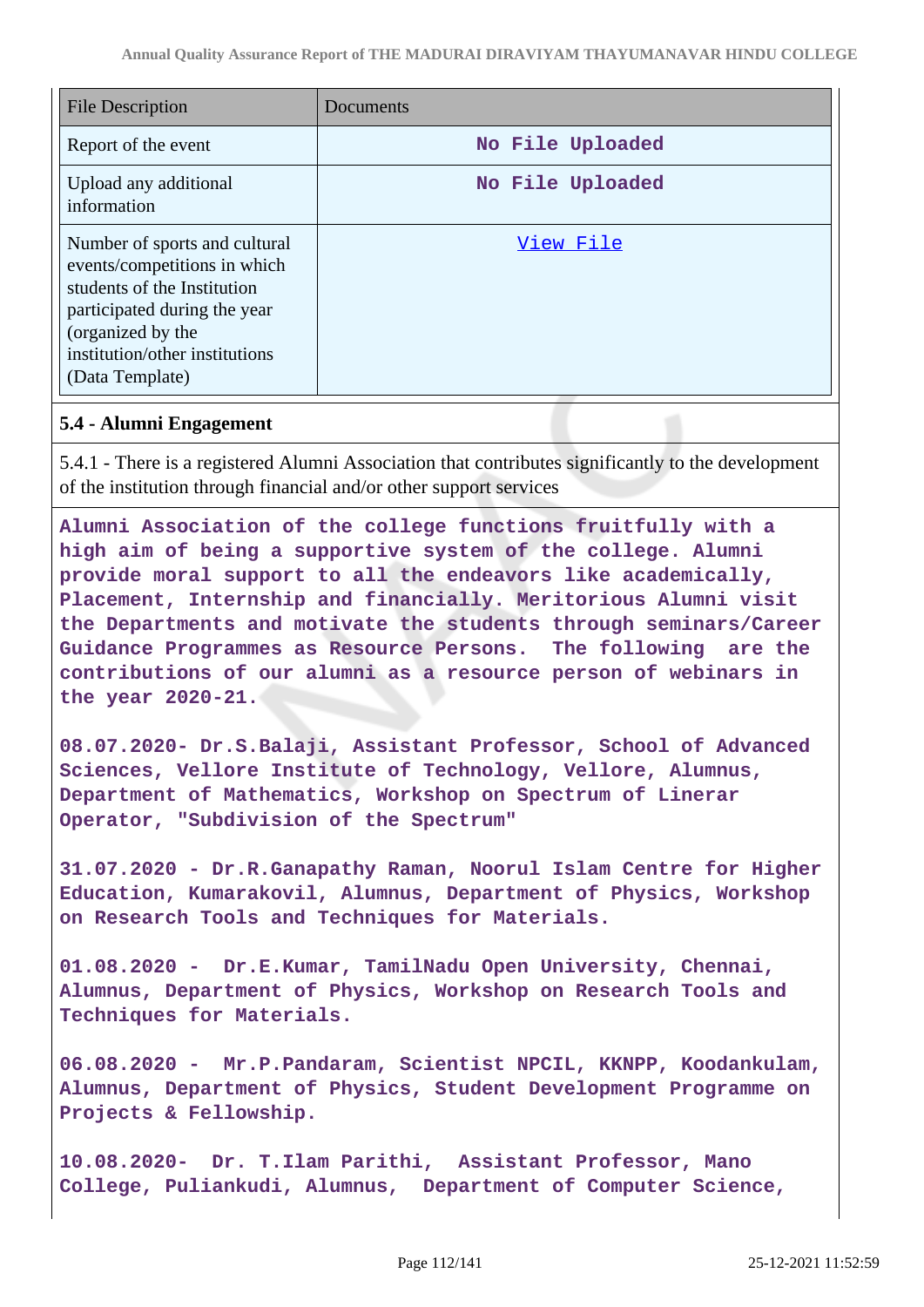**Webinar on "Role of IOT in the field of Education".**

**15.04.2021 - Twelve students from Department of computer science have attended ten days online internship provided by S.Muppudathi, Startup Founder, Adaon Business & Software Solutions, Chennai - Alumnus, Department of Physics**

**Rs. 1,79,400 (One lakh seventy nine thousand and four hundred) from Alumni association fund is utilized to fit four AC's in newly constructed seminar hall which is also build by alumni contribution.**

**The alumni of the department of Physics have instituted "PG Physics Scholarship" through which the meritorious students of M.Sc Physics are supported financially. Rs.1800 received in the academic year 2020-21.**

| <b>File Description</b>                  | Documents        |
|------------------------------------------|------------------|
| Paste link for additional<br>information | Nil              |
| Upload any additional<br>information     | No File Uploaded |

**5.4.2 - Alumni contribution during the year (INR in Lakhs) D. 1 Lakhs - 3Lakhs**

| <b>File Description</b>              | <b>Documents</b> |
|--------------------------------------|------------------|
| Upload any additional<br>information | No File Uploaded |

### **GOVERNANCE, LEADERSHIP AND MANAGEMENT**

## **6.1 - Institutional Vision and Leadership**

6.1.1 - The governance of the institution is reflective of and in tune with the vision and mission of the institution

**Vision**

**To shape the young learners to aim at success through perfection**

**Mission**

**To promote academic excellence in higher education**

**To promote research departments**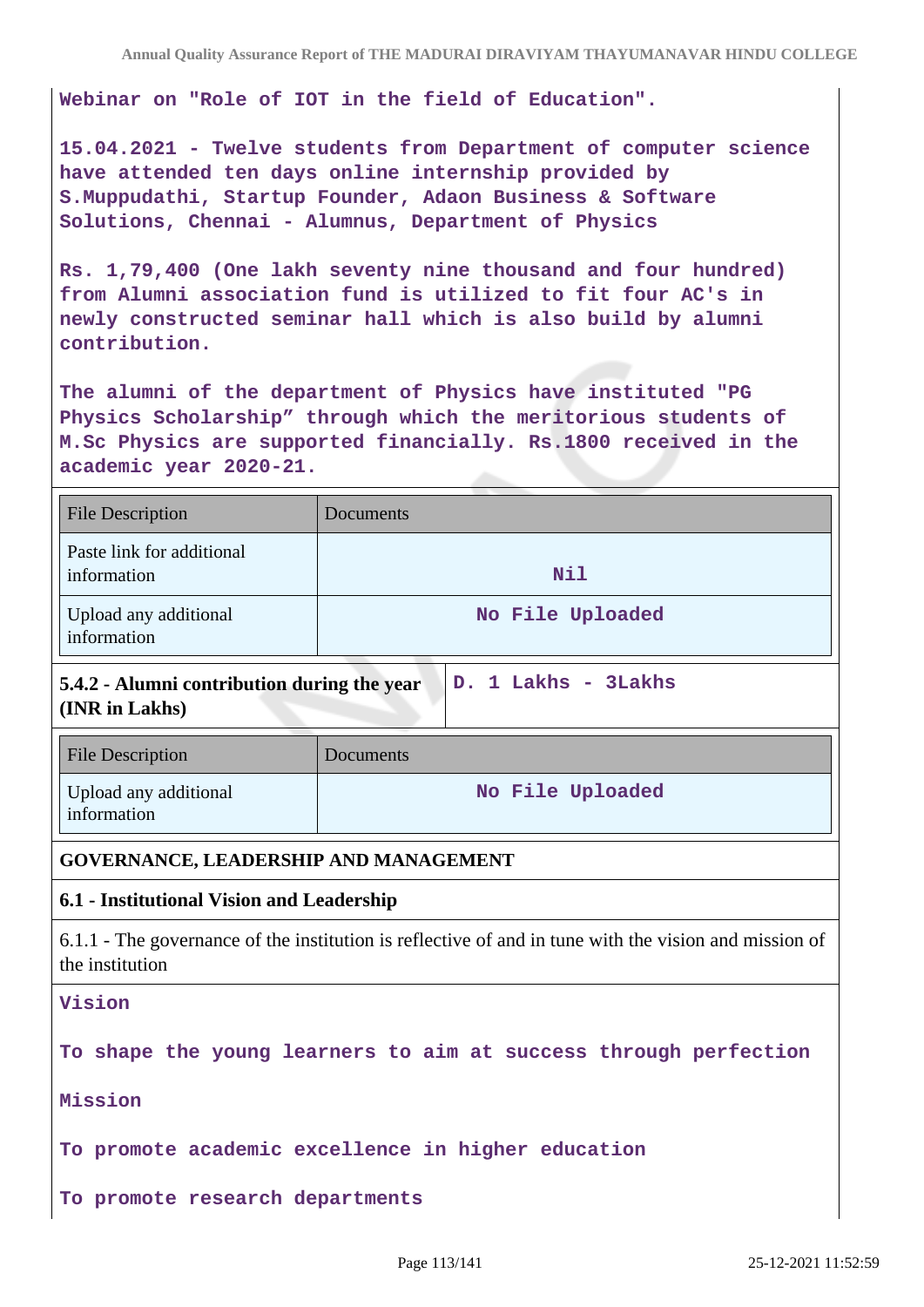#### **To promote communal harmony**

#### **To make the students meet the global standards of life**

 **Our Management includes members from various fields. It is so keen in the quality improvement of the college in every dimension. The management monitors all the curricular and extracurricular activities of the college through various means such as regular meeting with the Principal and IQAC. The staff periodically discusses various quality enhancements. The Management encourages out-campus activities of the staff and students. It analyses the improvement plans suggested by IQAC and release funds to implement the plans amidst many financial restrictions. When the State Government fails to fulfill the teaching and non-teaching vacancies, the management appoints temporary teaching and non-teaching staff for the welfare of the students. Maximum classes are engaged in spite of the vacancies to be filled. No additional fee has been collected from the students for the above temporary appointments. The Management analyses the result of the students periodically in order to maintain quality in teaching, learning and evaluation.**

 **The Principal monitors the entire academic performance and other activities with the help of Heads of the Departments and Co-coordinators of various committees. He conducts frequent meetings to review curricular, extracurricular, co-curricular and research activities. Discipline issues inside the college are solved with the help of the staff Council and Discipline committee. The Principal takes great efforts to implement the schemes suggested by IQAC to ensure the smooth conduct of the Institution towards desired goals.**

 **The Institution has long, gradual and steady growth in all dimensions.Institution has perspective plans in the following aspects and they are fulfilled gradually.**

- **Infrastructural development**
- **Increased extension activities**  $\bullet$
- **Strengthening research activities**
- **Pursuing more number of projects**

**The faculty members are highly dedicated in the task of improving the personality and attitude of the students who are normally from socially and economically marginalized sectors of the society.Also they encourage and guide the students towards excellence and participation in extra-curricular activities. The**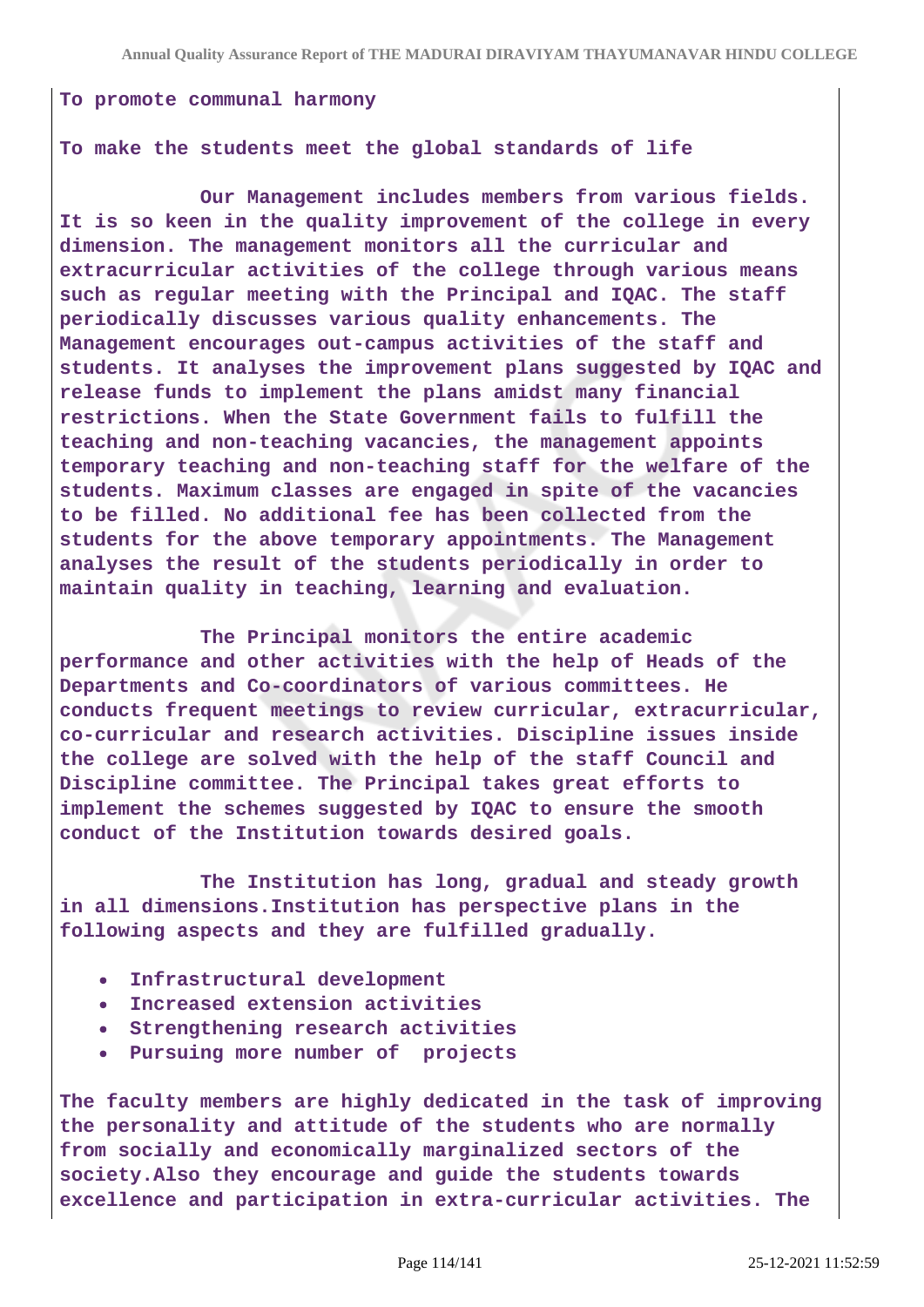**faculty members are efficient counselors too. They serve as members of various committees that look after the smooth running of the college. Keeping in mind the mission and Vision, the college provides opportunities for the holistic growth of the students. Various staff committees help the Principal in the academic administration of the college. The Principal is the Exofficio chairman of all these committees. In his absence the Convener of the respective committee shall preside over the meeting of the committee. The role of the committee is advisory.**

| <b>File Description</b>                  | Documents        |
|------------------------------------------|------------------|
| Paste link for additional<br>information | Nil              |
| Upload any additional<br>information     | No File Uploaded |

6.1.2 - The effective leadership is visible in various institutional practices such as decentralization and participative management.

**The Internal Quality Assurance Cell, from its establishment, is a unit of high level autonomy. It is an independent unit but not autocratic and it has a steering Committee which consists members from the management, Teaching Staff, Administrative Staff, Alumni and local society. This committee meets once in three months and discusses important and designs progressive plans and improvement actions. In the same way, the responsibilities and work load have not been accumulated within the unit itself. The IQAC has set up a committee consisting members from all departments and the responsibility has been well shared among all the staff. The quality improvement plans designed by the Steering Committee of IQAC are informed to the Heads of the departments and the possible ways to implement them are discussed. The plans are in turn informed to the staff members by the concerned Heads. The plans are effectively and meticulously carried out in the departments by the staff members and the Subcommittee member of the department functions as the bridge between the faculty and the IQAC. Though the IQAC is in continuous touch with all the other forums of the college such as NCC, NSS, Youth Red Cross, Counselling cell, Women Grievance Redressal club, Eco Club, Hindu college Outreach Programme, and Department of Youth Welfare, the concerned coordinators are highly empowered to lead their units. Even the work of documentation and preparation of IQAC reports is shared by the faculty members. The IQAC has setup seven individual committees to look after the seven criteria with senior staff members as conveners and other staff as members.**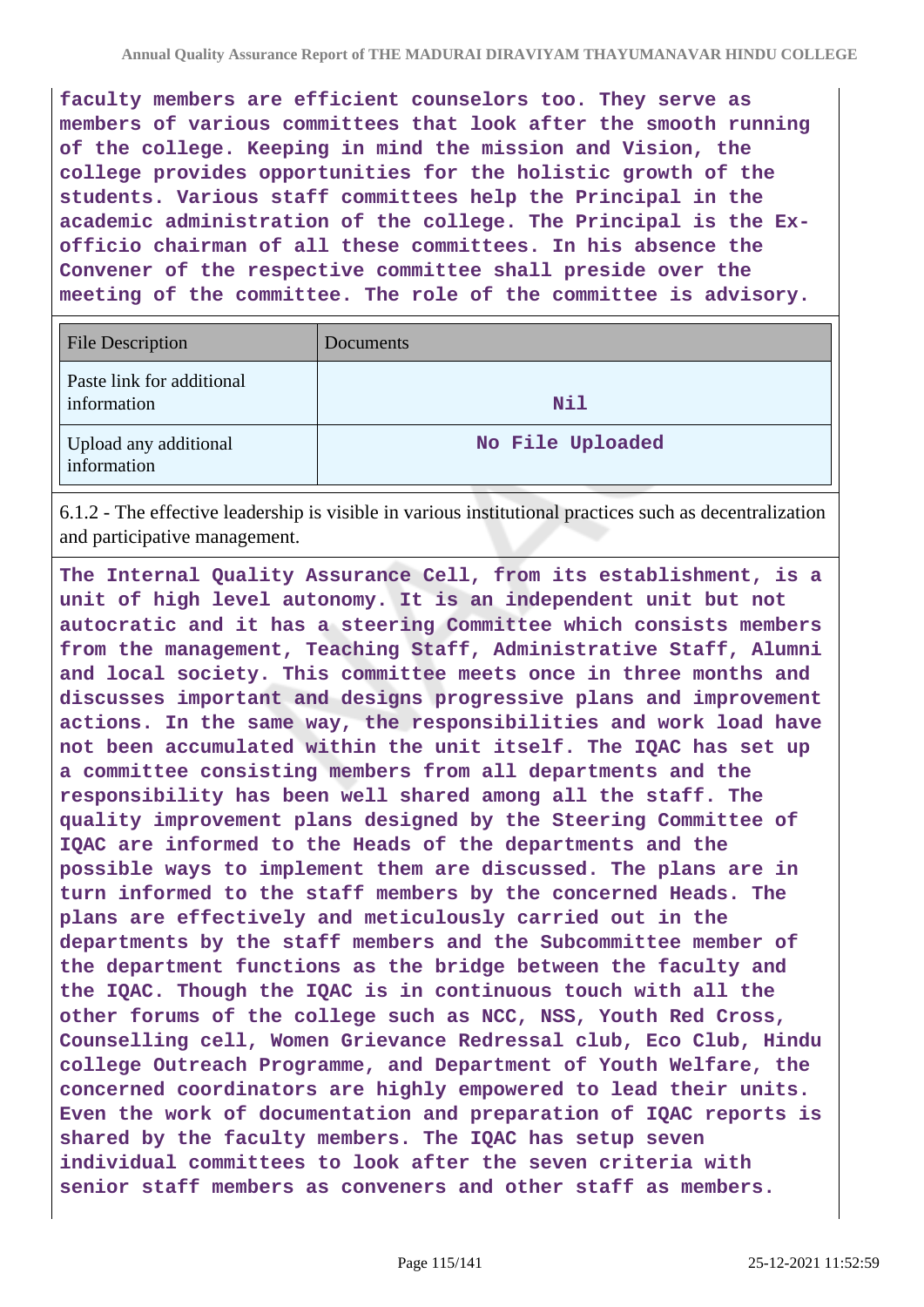## **This task is shared by a review committee too.**

# **Accordingly, IQAC itself is an example for decentralization and participative management.**

| <b>File Description</b>                                                                                                                                                                                                                                                                                                                            | Documents                                                                     |  |
|----------------------------------------------------------------------------------------------------------------------------------------------------------------------------------------------------------------------------------------------------------------------------------------------------------------------------------------------------|-------------------------------------------------------------------------------|--|
| Paste link for additional<br>information                                                                                                                                                                                                                                                                                                           | Nil                                                                           |  |
| Upload any additional<br>information                                                                                                                                                                                                                                                                                                               | No File Uploaded                                                              |  |
| 6.2 - Strategy Development and Deployment                                                                                                                                                                                                                                                                                                          |                                                                               |  |
|                                                                                                                                                                                                                                                                                                                                                    | 6.2.1 - The institutional Strategic/ perspective plan is effectively deployed |  |
| Curriculum Development                                                                                                                                                                                                                                                                                                                             |                                                                               |  |
| Curriculum is designed by the affiliating University                                                                                                                                                                                                                                                                                               |                                                                               |  |
| Teaching and Learning                                                                                                                                                                                                                                                                                                                              |                                                                               |  |
| Teaching with ICT aids are implemented in all departments.<br>Teachers use LCD Projectors and online resources using smart<br>boards. Students are encouraged to use internet to get<br>onlinelearning resources. In all departments students are<br>encouraged to participate the inter collegiate competitions<br>organized by various colleges. |                                                                               |  |
| Examination and Evaluation                                                                                                                                                                                                                                                                                                                         |                                                                               |  |
| The institution follows the evaluation norms prescribed by the<br>affiliating university. Apart from that class tests are<br>conducted.                                                                                                                                                                                                            |                                                                               |  |
| Research and Development                                                                                                                                                                                                                                                                                                                           |                                                                               |  |
| Five departments are recognized research centers and 42 teachers<br>are recognized research guides                                                                                                                                                                                                                                                 |                                                                               |  |
| Library, ICT and Physical Infrastructure /Instrumentation                                                                                                                                                                                                                                                                                          |                                                                               |  |
| Well-equipped and fully automated library serves the need of<br>the students. E-library helps the students to get online learning<br>resources. Apart from that department libraries function to equip<br>PG students and research scholars. The college has all sorts of<br>ICT facilities. The students enjoy well furnished, spacious and       |                                                                               |  |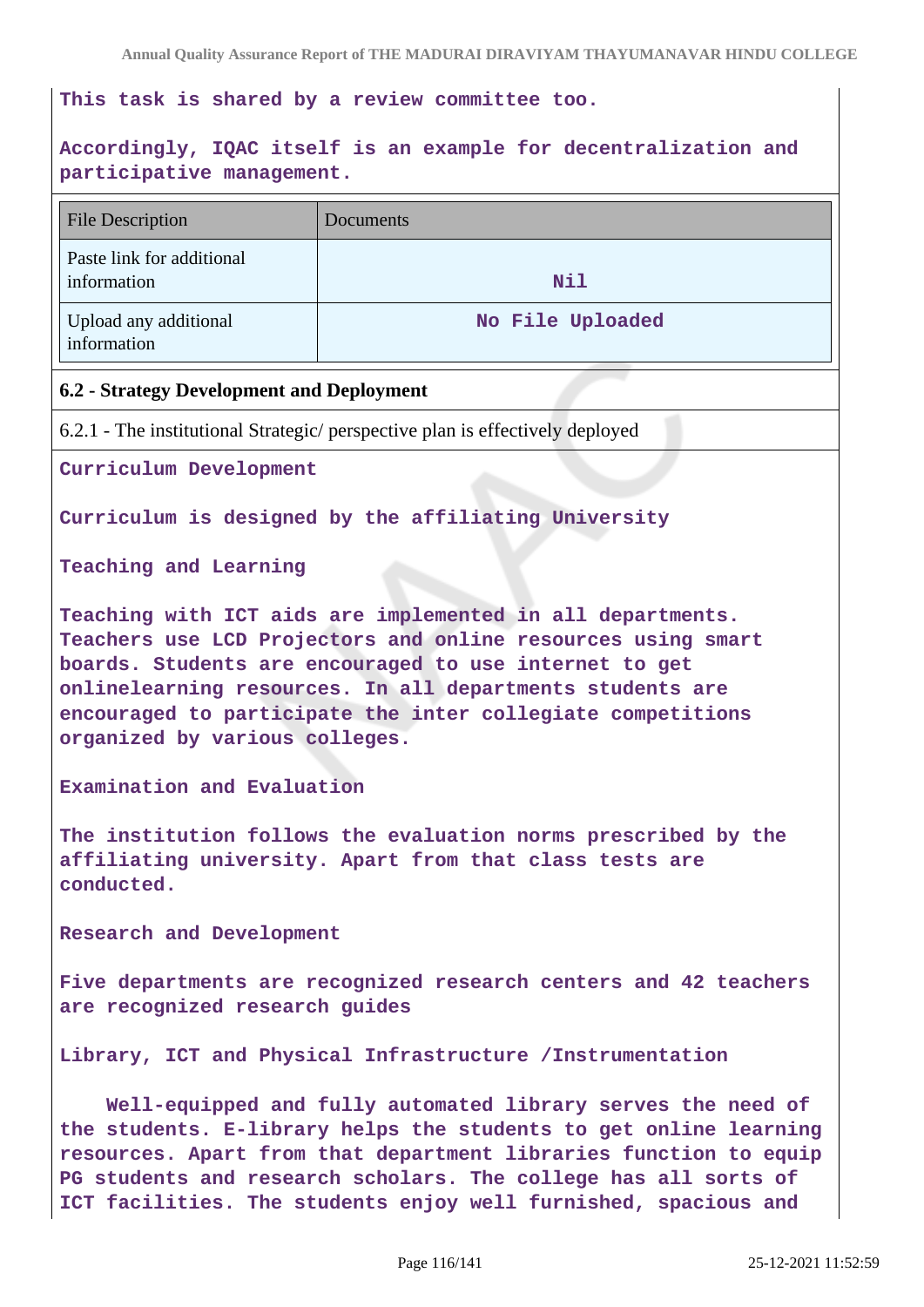**airy classrooms. Admission of Students**

**Admissions are made as per state government norms and transparency is maintained.**

| <b>File Description</b>                                   | Documents        |
|-----------------------------------------------------------|------------------|
| Strategic Plan and deployment<br>documents on the website | No File Uploaded |
| Paste link for additional<br>information                  | Nil              |
| Upload any additional<br>information                      | No File Uploaded |

6.2.2 - The functioning of the institutional bodies is effective and efficient as visible from policies, administrative setup, appointment and service rules, procedures, etc.

**The college is governed by the educational society, Tirunelveli which functions with the noble aim of imparting quality education to the socially and economically marginalized sectors of the society. The governing committee consists of the following influential gentlemen who hold honorary positions out of their interest in education and society.**

**Thiru. S. MeenakshiSundaram President**

**Thiru. M. Chelliah Secretary**

**Thiru. B.T. Chidambaram Treasurer**

**Thiru.Dr. R. Suresh Member**

**Thiru.A.L.S. Shanmugam Member**

**Thiru.Dalavoy. R.Thirumalaiappan Member**

**Thiru.T. ShanteeshHereditary Member**

**Thiru.B. Raja GopalNominated Member**

**The Principal and two senior faculties of the College and University Representative are also members of the college committee. The top management designs the schemes and plans for quality improvement. The same has been implemented in the**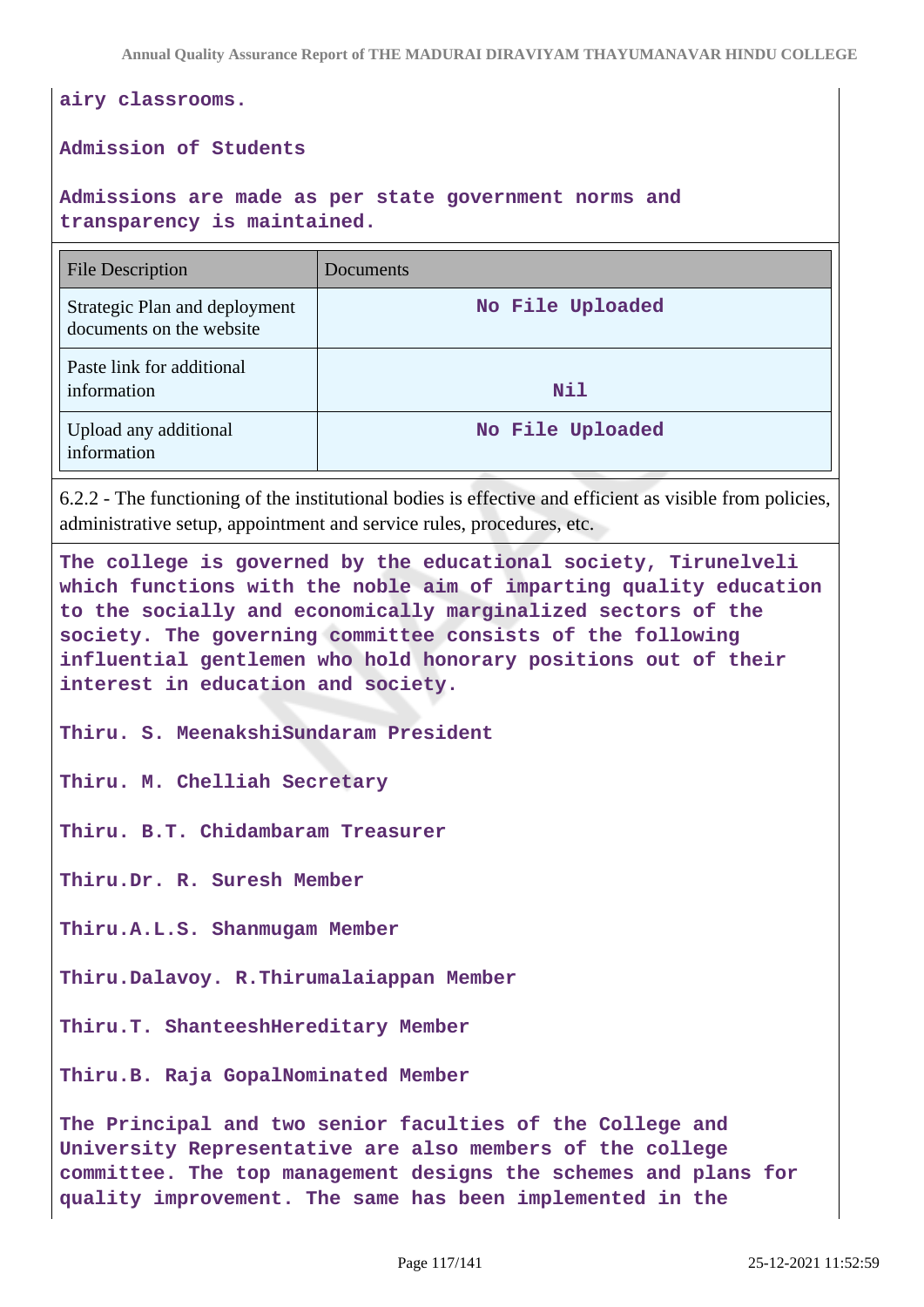**institution by the Principal and faculty members. The Principal is the head of the institution and various departments and cells. The Principal monitors the entire administrative and academic units of the college. Various departments are led by the Heads of the departments. The Heads guide and motivate the faculty members of the concerned departments. The college office is under the direct supervision of the Principal. Office Superintendent is the monitoring agent of administrative office. The various cells such as IQAC, Women Grievance Redressal Cell, Career Guidance and Counseling Cell, Co-curricular unit such as NSS, NCC, YRC and extracurricular units such as Department of Youth Welfare, HORP, NIS and SSL are administered by the concerned coordinators.**

**The college strictly adheres to the rules set by the Government of TamilNadu in its recruitment, service rules, procedures, promotional policies and from 2005 new promotion policies based on CareerAdvancement Scheme (CAS). Code of conduct of students are listed in college hand book every year. Code of conduct of other stakeholders are well defined and updated as and when needed.**

**Grievances, if any are redressed by the Student's Grievance Redressal Cell and Disciplinary Committee that consists of teachers of both genders. Women Cell functions in a positive and effective manner. In case of grievances, the girl students feel free to report to the coordinator of the Women Cell. The grievances are properly taken care of and solutions are arrived at. They are also documented.**

| <b>File Description</b>                                                                                                                                    | Documents             |
|------------------------------------------------------------------------------------------------------------------------------------------------------------|-----------------------|
| Paste link for additional<br>information                                                                                                                   | Nil                   |
| Link to Organogram of the<br>institution webpage                                                                                                           | Nil                   |
| Upload any additional<br>information                                                                                                                       | No File Uploaded      |
| 6.2.3 - Implementation of e-governance in<br>areas of operation Administration Finance<br>and Accounts Student Admission and<br><b>Support Examination</b> | B. Any 3 of the above |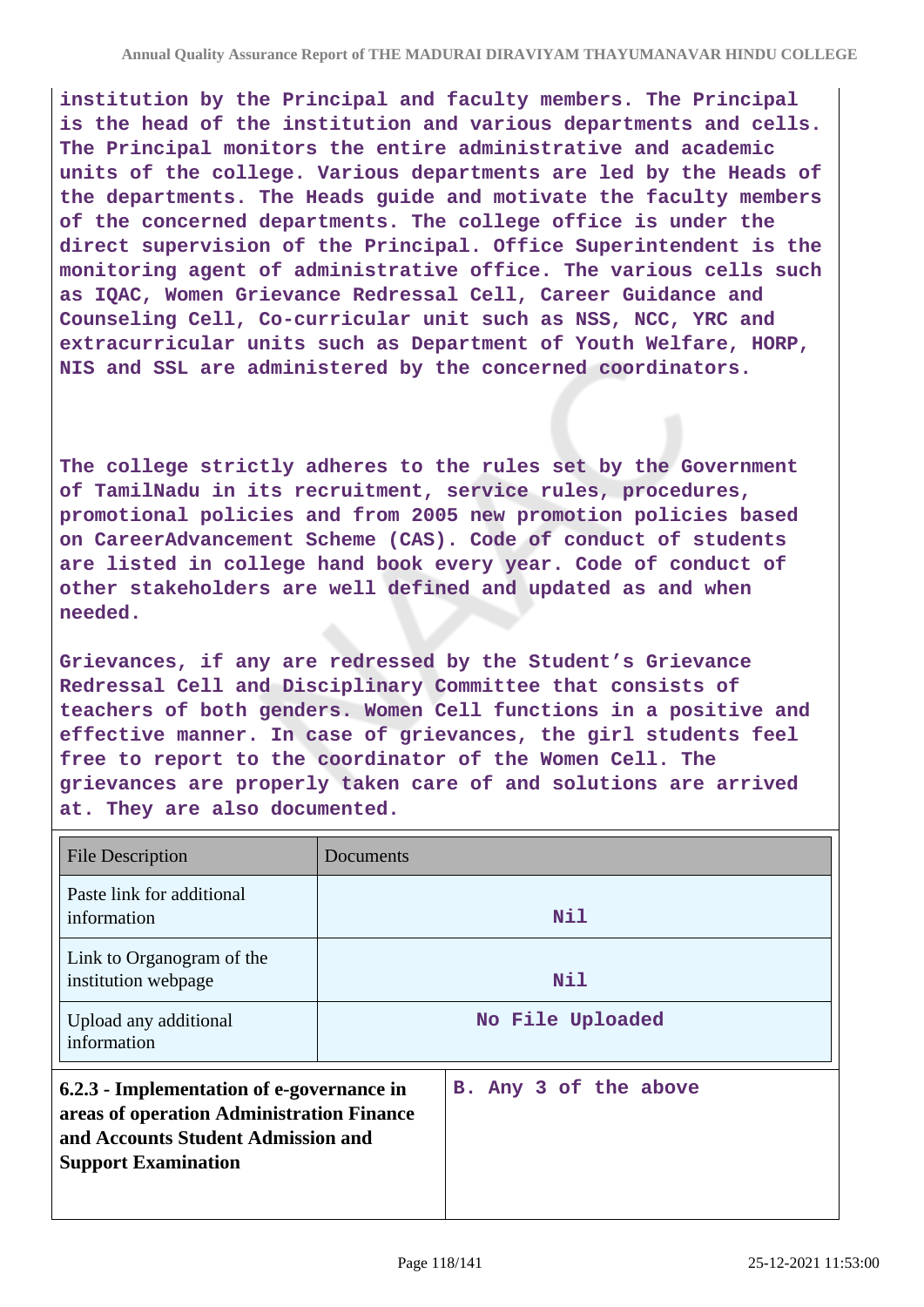| File Description                                                                                             | Documents        |
|--------------------------------------------------------------------------------------------------------------|------------------|
| ERP (Enterprise Resource)<br>Planning)Document                                                               | No File Uploaded |
| Screen shots of user inter faces                                                                             | No File Uploaded |
| Any additional information                                                                                   | No File Uploaded |
| Details of implementation of e-<br>governance in areas of<br>operation, Administration<br>etc(Data Template) | View File        |

# **6.3 - Faculty Empowerment Strategies**

6.3.1 - The institution has effective welfare measures for teaching and non- teaching staff

**Management Endowment Scholarships for the children of teaching and Non-teaching staff who work in the institution, is handed over to the wards of teaching and administrative staff if applicable.**

**Government Schemes such as General Provident Fund, Contributory Provident Fund are properly implemented and the benefits from the schemes are arranged without any delay.**

**Medical Insurance Scheme has been implemented. The state government has implemented a medical insurance scheme for the teaching as well as non-teaching members. The college deducts the monthly premium from the employees regularly and is remitted to the government. At the time of serious illness the college makes quick steps to enable the employees to avail the medical reimbursement.**

| <b>File Description</b>                  | Documents        |
|------------------------------------------|------------------|
| Paste link for additional<br>information | Nil              |
| Upload any additional<br>information     | No File Uploaded |

**6.3.2 - Number of teachers provided with financial support to attend conferences/ workshops and towards membership fee of professional bodies during the year**

**6.3.2.1 - Number of teachers provided with financial support to attend conferences/workshops and towards membership fee of professional bodies during the year**

**2**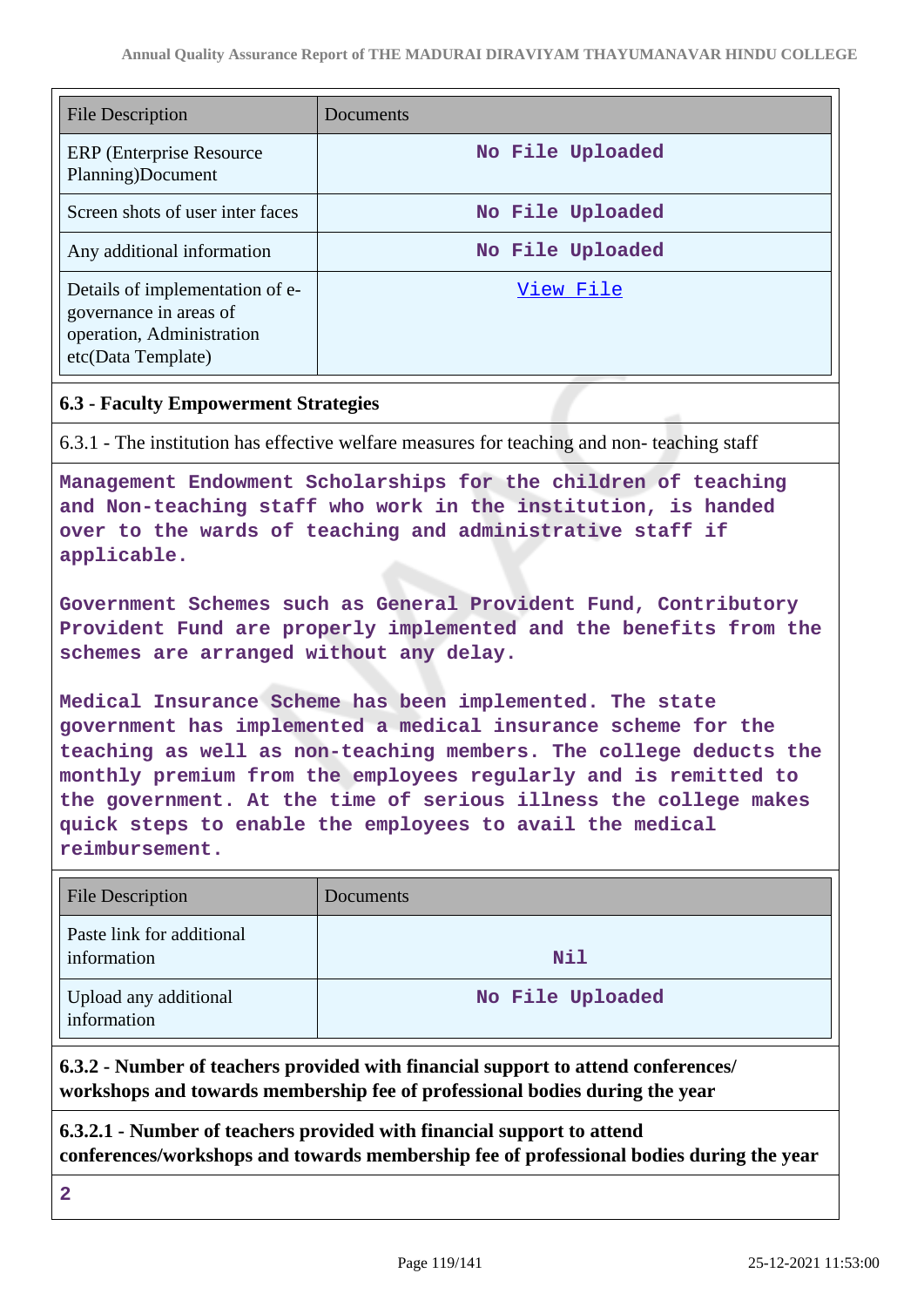| <b>File Description</b>                                                                                                          | Documents |
|----------------------------------------------------------------------------------------------------------------------------------|-----------|
| Upload any additional<br>information                                                                                             | View File |
| Details of teachers provided<br>with financial support to attend<br>conference, workshops etc<br>during the year (Data Template) | View File |

**6.3.3 - Number of professional development /administrative training programs organized by the institution for teaching and non-teaching staff during the year**

**6.3.3.1 - Total number of professional development /administrative training Programmes organized by the institution for teaching and non teaching staff during the year**

| 06                                                                                                                                                                      |                  |
|-------------------------------------------------------------------------------------------------------------------------------------------------------------------------|------------------|
| <b>File Description</b>                                                                                                                                                 | Documents        |
| Reports of the Human Resource<br><b>Development Centres</b><br>(UGCASC or other relevant<br>centres).                                                                   | No File Uploaded |
| Reports of Academic Staff<br>College or similar centers                                                                                                                 | No File Uploaded |
| Upload any additional<br>information                                                                                                                                    | No File Uploaded |
| Details of professional<br>development / administrative<br>training Programmes organized<br>by the University for teaching<br>and non teaching staff (Data<br>Template) | View File        |

**6.3.4 - Number of teachers undergoing online/face-to-face Faculty development Programmes (FDP) during the year (Professional Development Programmes, Orientation / Induction Programmes, Refresher Course, Short Term Course etc.)**

**6.3.4.1 - Total number of teachers attending professional development Programmes viz., Orientation / Induction Programme, Refresher Course, Short Term Course during the year**

**44**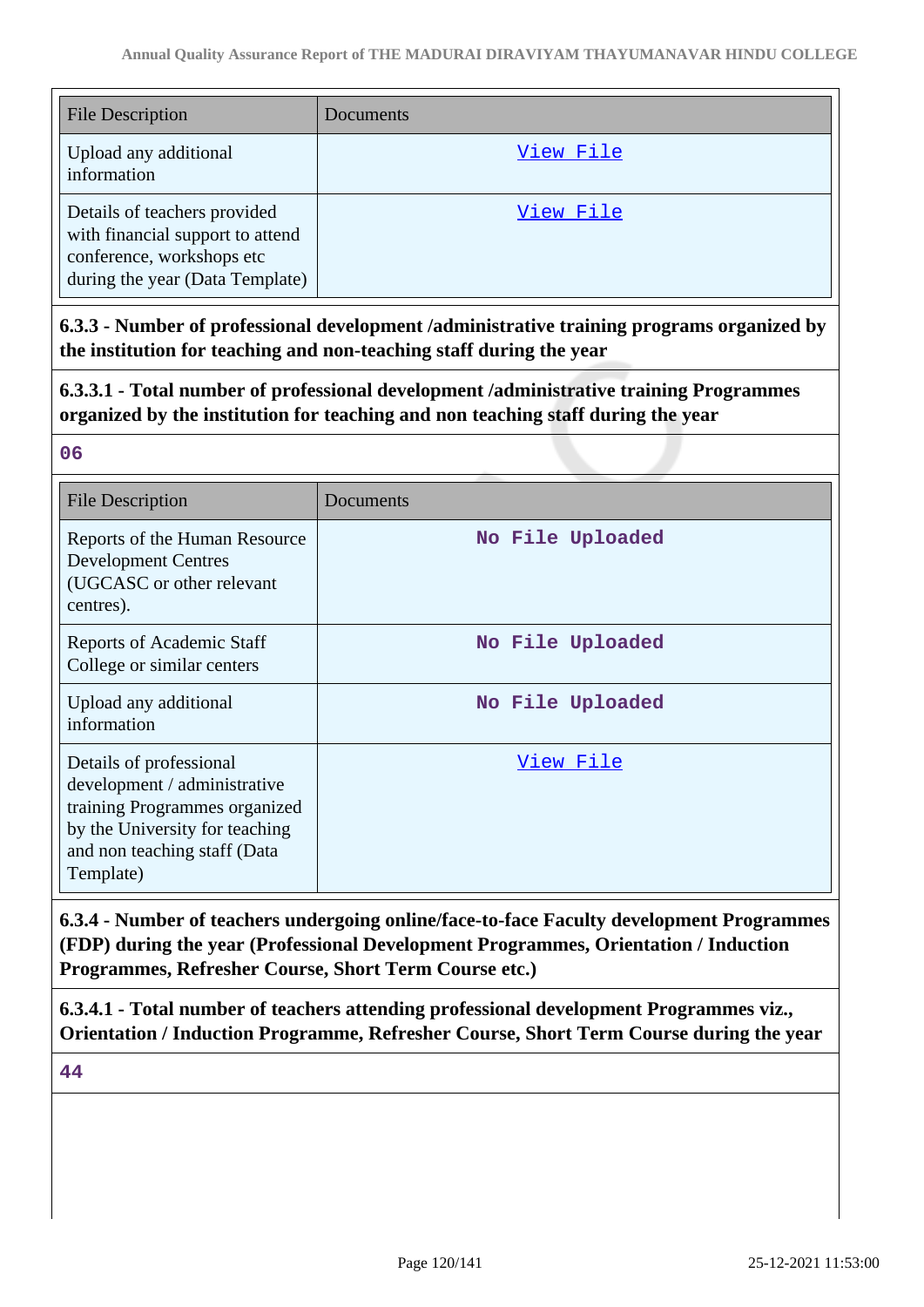| <b>File Description</b>                                                                                    | Documents        |
|------------------------------------------------------------------------------------------------------------|------------------|
| <b>IQAC</b> report summary                                                                                 | No File Uploaded |
| Reports of the Human Resource<br><b>Development Centres</b><br>(UGCASC or other relevant<br>centers)       | No File Uploaded |
| Upload any additional<br>information                                                                       | View File        |
| Details of teachers attending<br>professional development<br>programmes during the year<br>(Data Template) | View File        |

6.3.5 - Institutions Performance Appraisal System for teaching and non- teaching staff

**For the career advanced of teaching staff, Performance Appraisal System is followed by the State Government. At the end of every pay band the individual teacher has to fill up a Performance Appraisal Report duly signed by the Head of the Department and Principal and the same is submitted to the Regional Joint Director of Collegiate Education. Based on this report the advancement towards the next pay band will be sanctioned. The report consists of academic aspects such as regular teaching hours, examination and valuation works and administrative aspects such as co-curricular and extracurricular activities. On approval of the above performance Appraisal Report, a teacher's career advancement is granted. From 2005 new promotion policies based on the activities report submitted as per Career Advancement Scheme (CAS) proforma was evaluated by the committee, and that committee forwarded their recommendation to the Regional Joint Director of Collegiate Education.**

**Non-teaching staff promotions are based on the seniority as per government norms and recommendation from management committee.**

| <b>File Description</b>                  | Documents        |
|------------------------------------------|------------------|
| Paste link for additional<br>information | Nil              |
| Upload any additional<br>information     | No File Uploaded |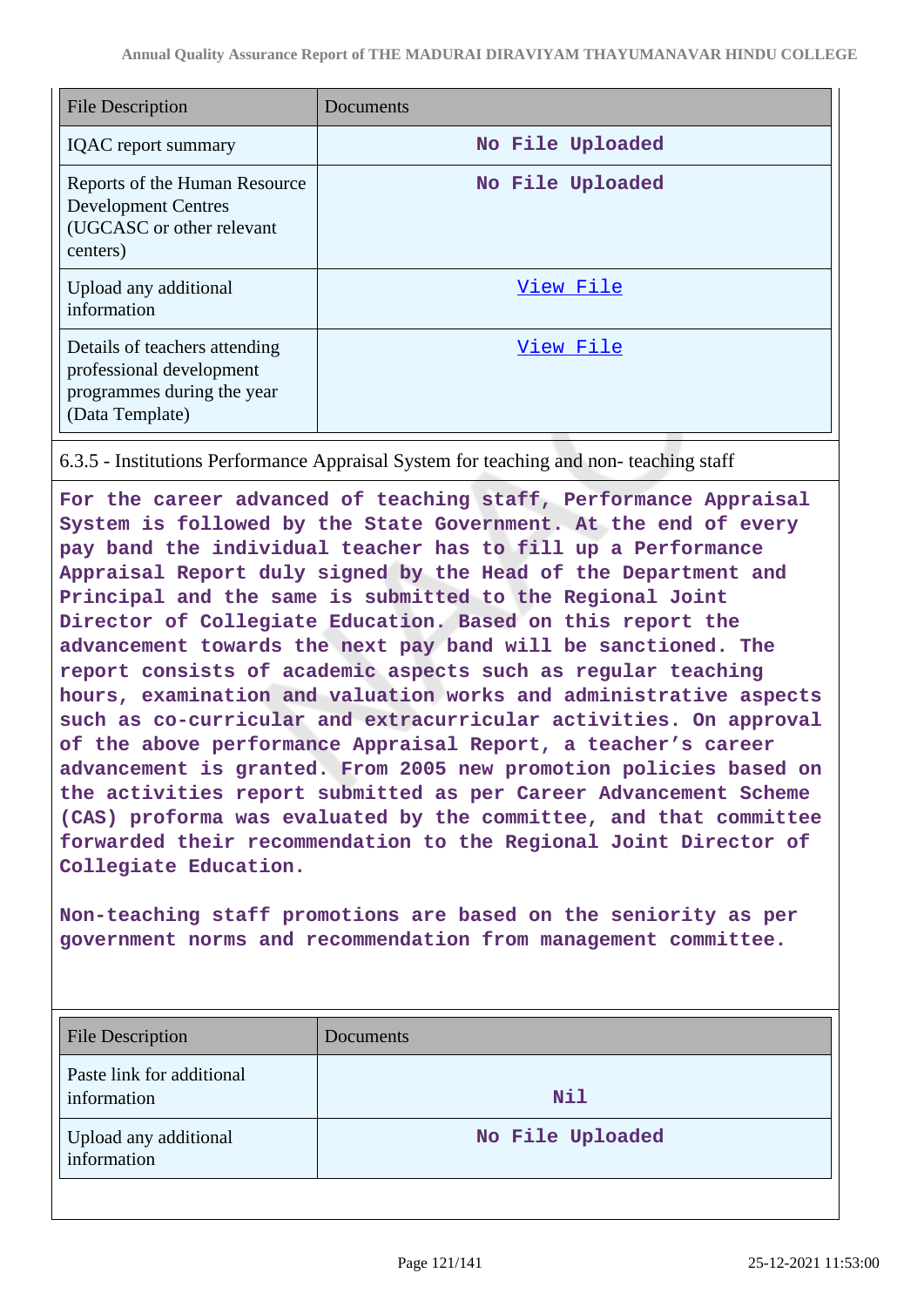# **6.4 - Financial Management and Resource Mobilization**

6.4.1 - Institution conducts internal and external financial audits regularly Enumerate the various internal and external financial audits carried out during the year with the mechanism for settling audit objections within a maximum of 200 words

**For the usage of government funds external audit is conducted by officials of Regional Joint Director (RJD) and the office of the Auditor General (AG). Various purchases made under UGC plan is subjected to AG-Auditing. Utilization certificate is submitted to UGC along with audit report for further action. For the Management funds, the auditor of the Educational Society Audits the accounts.**

**In addition to that, end of every academic year internal stock taking was done in all laboratories, NSS, NCC and library as per the department/section allotted to the staff members by the principal.**

| <b>File Description</b>                  | Documents        |
|------------------------------------------|------------------|
| Paste link for additional<br>information | Nil              |
| Upload any additional<br>information     | No File Uploaded |

**6.4.2 - Funds / Grants received from non-government bodies, individuals, philanthropers during the year (not covered in Criterion III)**

**6.4.2.1 - Total Grants received from non-government bodies, individuals, Philanthropers during the year (INR in Lakhs)**

## **5,94,907**

| <b>File Description</b>                                                                                                                        | Documents        |
|------------------------------------------------------------------------------------------------------------------------------------------------|------------------|
| Annual statements of accounts                                                                                                                  | No File Uploaded |
| Any additional information                                                                                                                     | View File        |
| Details of Funds / Grants<br>received from of the non-<br>government bodies, individuals,<br>Philanthropers during the year<br>(Data Template) | View File        |

6.4.3 - Institutional strategies for mobilization of funds and the optimal utilization of resources

**Institutional funding is generated through admission fees. Our**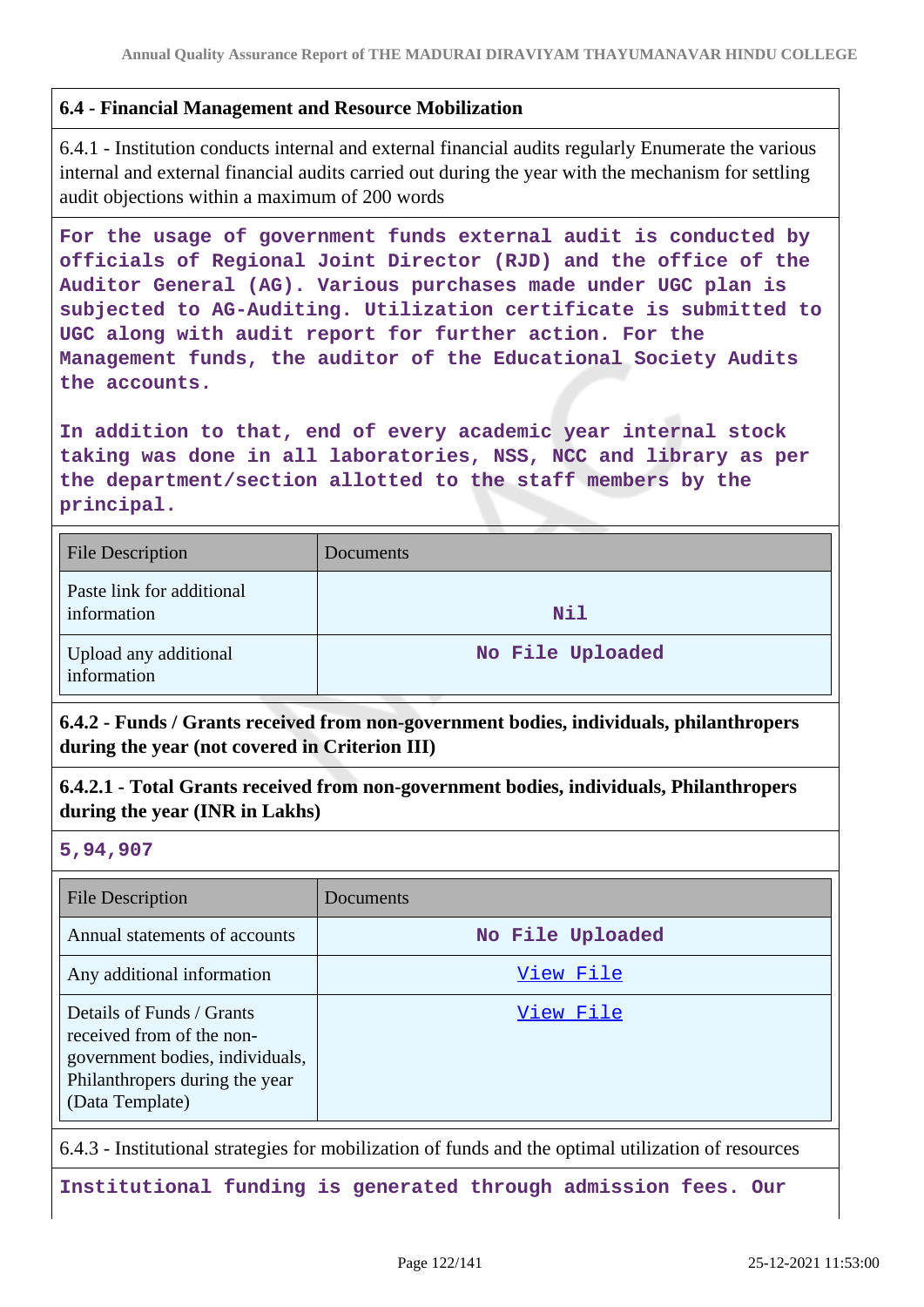**college is collecting very minimum fees during admission and every year beginning. No other extra fees are collected during the course.**

**Government financial support is available under plan and non-plan schemes such as building fund, Merged Funds and Additional Assistance. Funds are also generated by sending proposals to UGC such as FDP, /seminars and Conferences and Major and minor Projects.**

**The received funds are properly utilized for the assigned purpose within the stipulated period and an audited statement along with a utilization certificate is submitted to respective funding agencies.**

**Many broad minded well wishers of our institution contributed through endowment prizes and scholarships. The amount is deposited in educational society account, the interest amount is distributed to the poor meritorious students every yearat donor's day function.**

**1. Alumni association is one of the biggest benefactors of an institution that can contribute towards various developmental activities of the institution.** 

**Department of physics is doing consultancy services to scholars from nearby colleges by utilizing facility ofInstrumentation lab. That fund is used for development and maintenance of research centre.**

| <b>File Description</b>                  | Documents        |
|------------------------------------------|------------------|
| Paste link for additional<br>information | Nil              |
| Upload any additional<br>information     | No File Uploaded |

## **6.5 - Internal Quality Assurance System**

6.5.1 - Internal Quality Assurance Cell (IQAC) has contributed significantly for institutionalizing the quality assurance strategies and processes

**Two practice of institutionalized as a result of IQAC initiatives**

 **Institution Innovation Council:**

**Our college has established Institution's Innovation Council**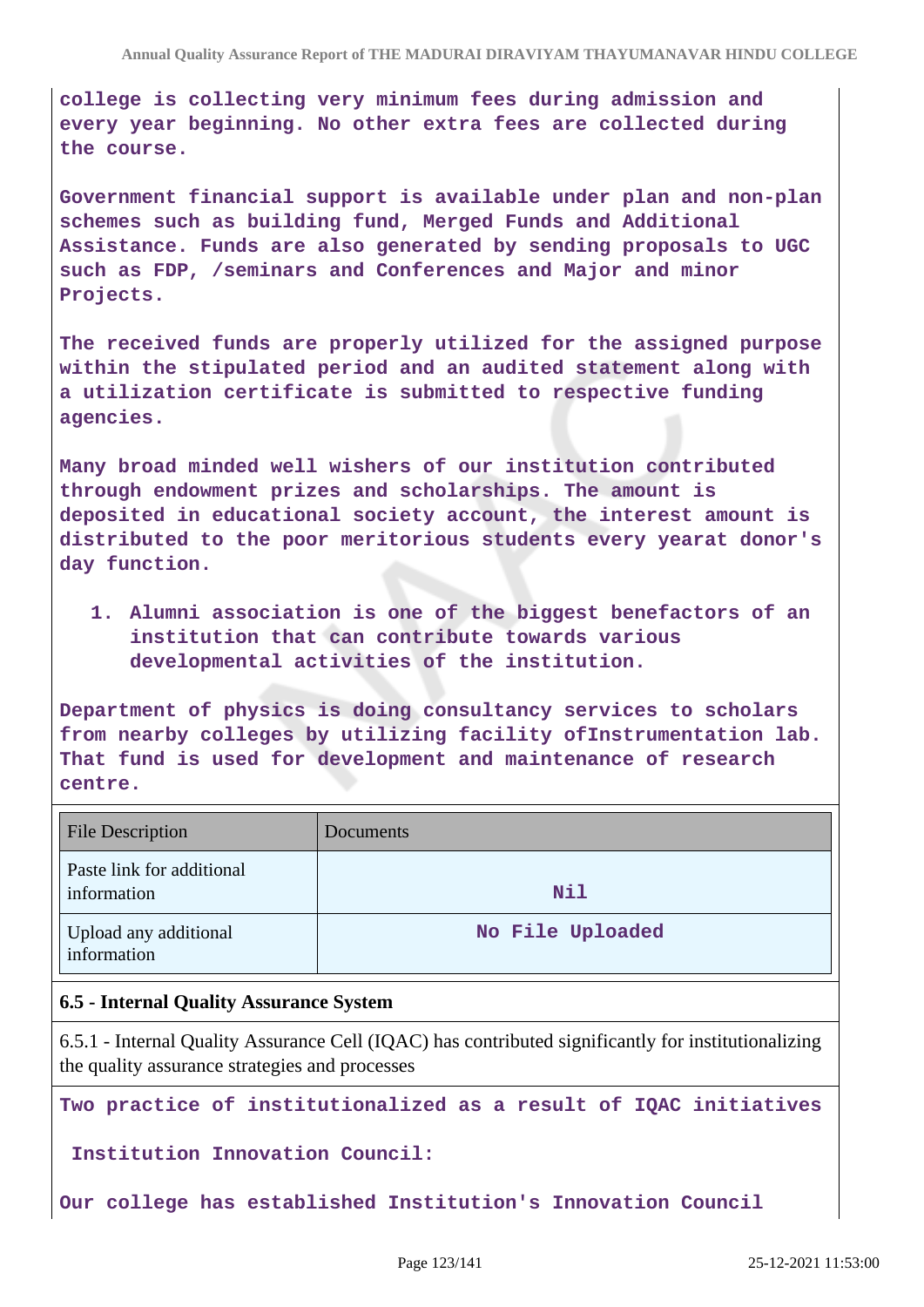**(IIC) as per the norms of Innovation Cell, Ministry of HRD, Govt. of India, in September 2019. The Main aim of IIC is to mentor and spread awareness on fostering innovation at Institute level. The Activities of IIC are related to innovation, Intellectual Property Rights, Start-ups and Entrepreneur Development Programme. Our college was listed with a four and a half star rating of southern zone. As per the directions from MHRD one year is split into four quarters and we have to conduct three types of activities such as MHRD initiative, IIC Calendar, suggested by them and Self-driven activities we can plan our own. This council created an opportunity to do various activities and students got motivated and benefitted.**

### **ICT Academy:**

 **We enrolled as an annual member in Information and Communication Technology Academy of Tamil Nadu on 12.11.2020. The main aim is to impart training in latest technology to staff and students. Through this academy we got a chance to participate various kinds of programmes like Faculty Development, Student skill development, Entrepreneurship development, Youth empowerment, Industry- Institute Interaction, Digital empowerment etc. Memorandum of understanding with prestigious institutions is a chance to the students to do the courses that are the need of the hour.**

| <b>File Description</b>                  | Documents                                                                                        |
|------------------------------------------|--------------------------------------------------------------------------------------------------|
| Paste link for additional<br>information | https://www.mdthinducollege.org/igac/20202<br>1/6.5.1.IIC%20&%20ICT%20Report%202020-2021<br>.pdf |
| Upload any additional<br>information     | No File Uploaded                                                                                 |

6.5.2 - The institution reviews its teaching learning process, structures & methodologies of operations and learning outcomes at periodic intervals through IQAC set up as per norms and recorded the incremental improvement in various activities

**IQAC being the central body within the college monitors and**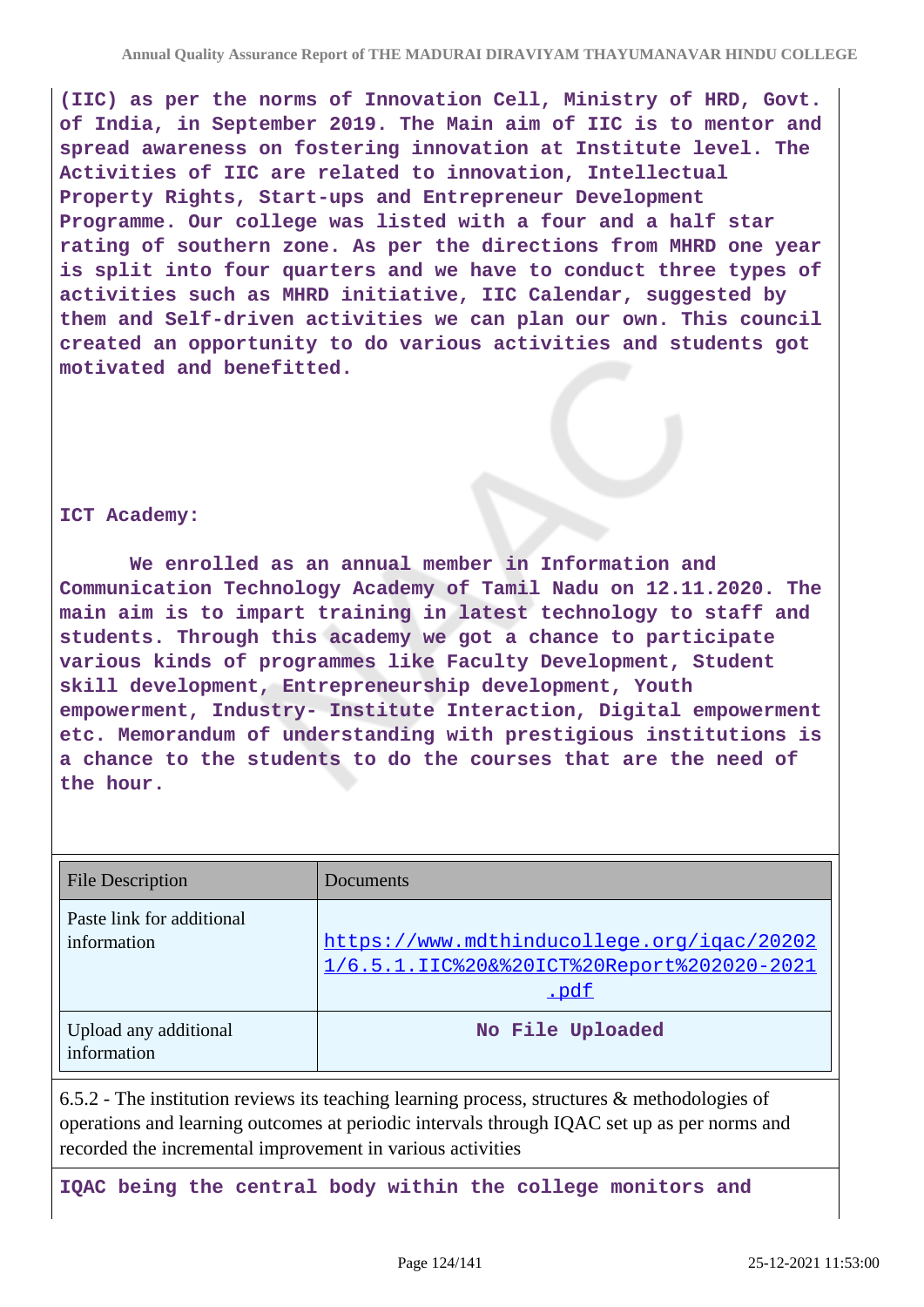**review the Teaching-Learning process regularly. The reforms and improvements were introduced based on the feedback.**

**Standard Methods of Teaching, Learning and Evaluation: Every year academic calendar was prepared and distributed through hand book. Day order and time table is followed for teaching, learning process.**

**Work done report: The work done report was prepared by the faculty members for all subjects they teach in the semester.**

**Evaluation of staff by students: The institution has a feedback system to evaluate the staff by students.**

**Students learning outcomes: Each department monitors the performance of the students regularly. Semester results and other participation of various co-curricular and extra-curricular activities are recorded in Student Improvement Scheme booklet.**

**Learning outcomes are evaluated in the form of regular class test, internals, interactions, assignments, seminar etc.**

**To assist and improve the learning performance staff members are providing simplified notes and question bank of various subjects to the students.**

**Result analysis of student's result after the announcement of the semester results is submitted to the IQAC and the management will discuss with the staff members every semester.**

**Effective internal examination and Evaluation: As per university norms college is conducting three internals and marks are uploaded in university portal regularly.**

| <b>File Description</b>                                                                                                                                                                                                      | Documents |                       |
|------------------------------------------------------------------------------------------------------------------------------------------------------------------------------------------------------------------------------|-----------|-----------------------|
| Paste link for additional<br>information                                                                                                                                                                                     |           | Nil                   |
| Upload any additional<br>information                                                                                                                                                                                         |           | No File Uploaded      |
| 6.5.3 - Quality assurance initiatives of the<br>institution include: Regular meeting of<br><b>Internal Quality Assurance Cell (IQAC);</b><br>Feedback collected, analyzed and used for<br>improvements Collaborative quality |           | B. Any 3 of the above |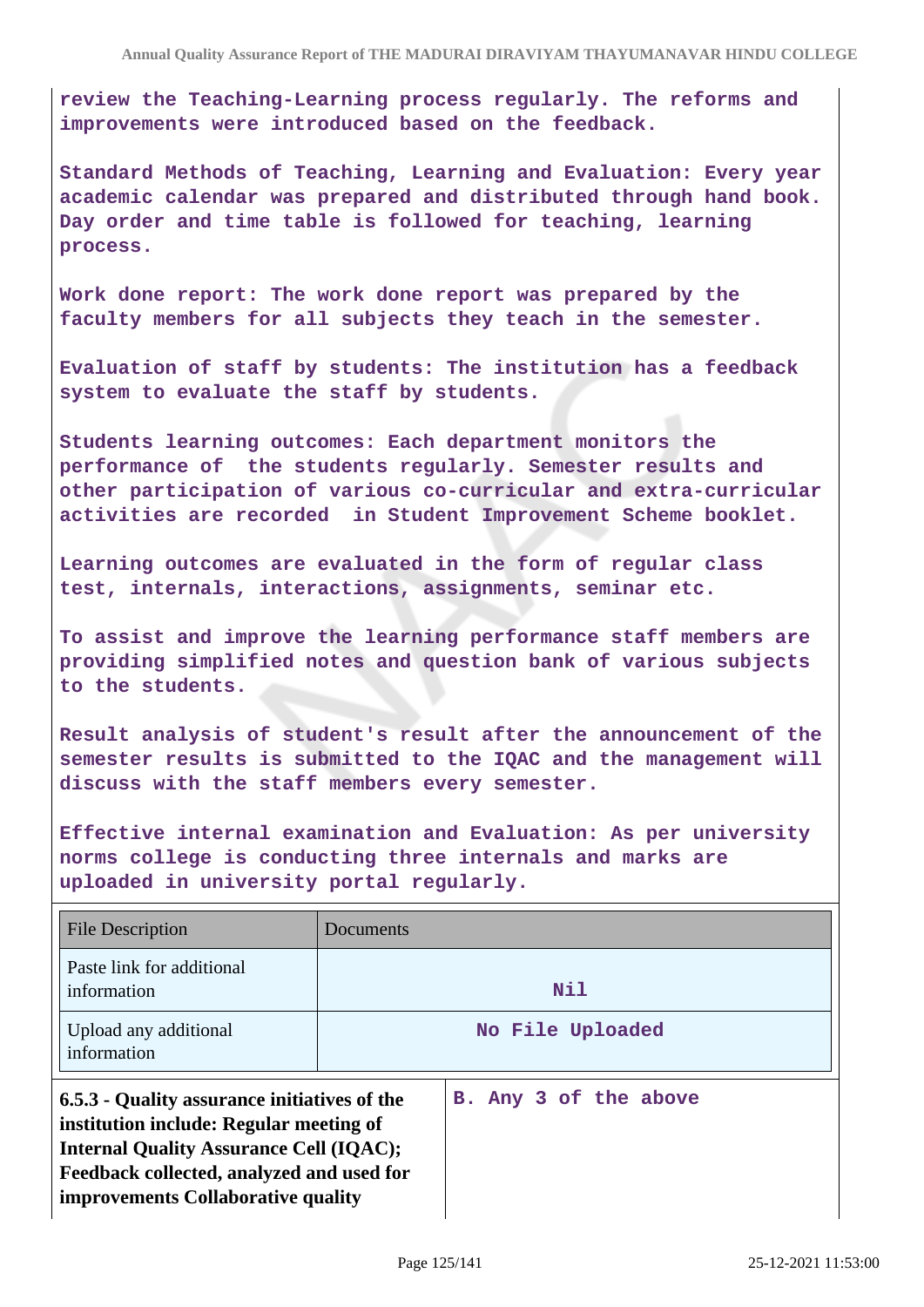**initiatives with other institution(s) Participation in NIRF any other quality audit recognized by state, national or international agencies (ISO Certification, NBA)**

| <b>File Description</b>                                                                         | Documents        |
|-------------------------------------------------------------------------------------------------|------------------|
| Paste web link of Annual<br>reports of Institution                                              | Nil              |
| Upload e-copies of the<br>accreditations and certifications                                     | No File Uploaded |
| Upload any additional<br>information                                                            | View File        |
| <b>Upload details of Quality</b><br>assurance initiatives of the<br>institution (Data Template) | View File        |
| <b>INSTITUTIONAL VALUES AND BEST PRACTICES</b>                                                  |                  |

## **7.1 - Institutional Values and Social Responsibilities**

7.1.1 - Measures initiated by the Institution for the promotion of gender equity during the year

- **1. Safety and Security**
- **2. Counselling**
- **3. Common Room**
- **4. Day care center for young children**
- **5. Any other relevant information**

**Facilities for women in campus**

**Gender equity and Sensitization in curricular and co-curricular activities**

**Safety and Security**

**Mass notification system kept in the office not only useful for regular announcement but also useful to disseminate critical information such as fires as well as severe weather alerts.**

**Video surveillance system**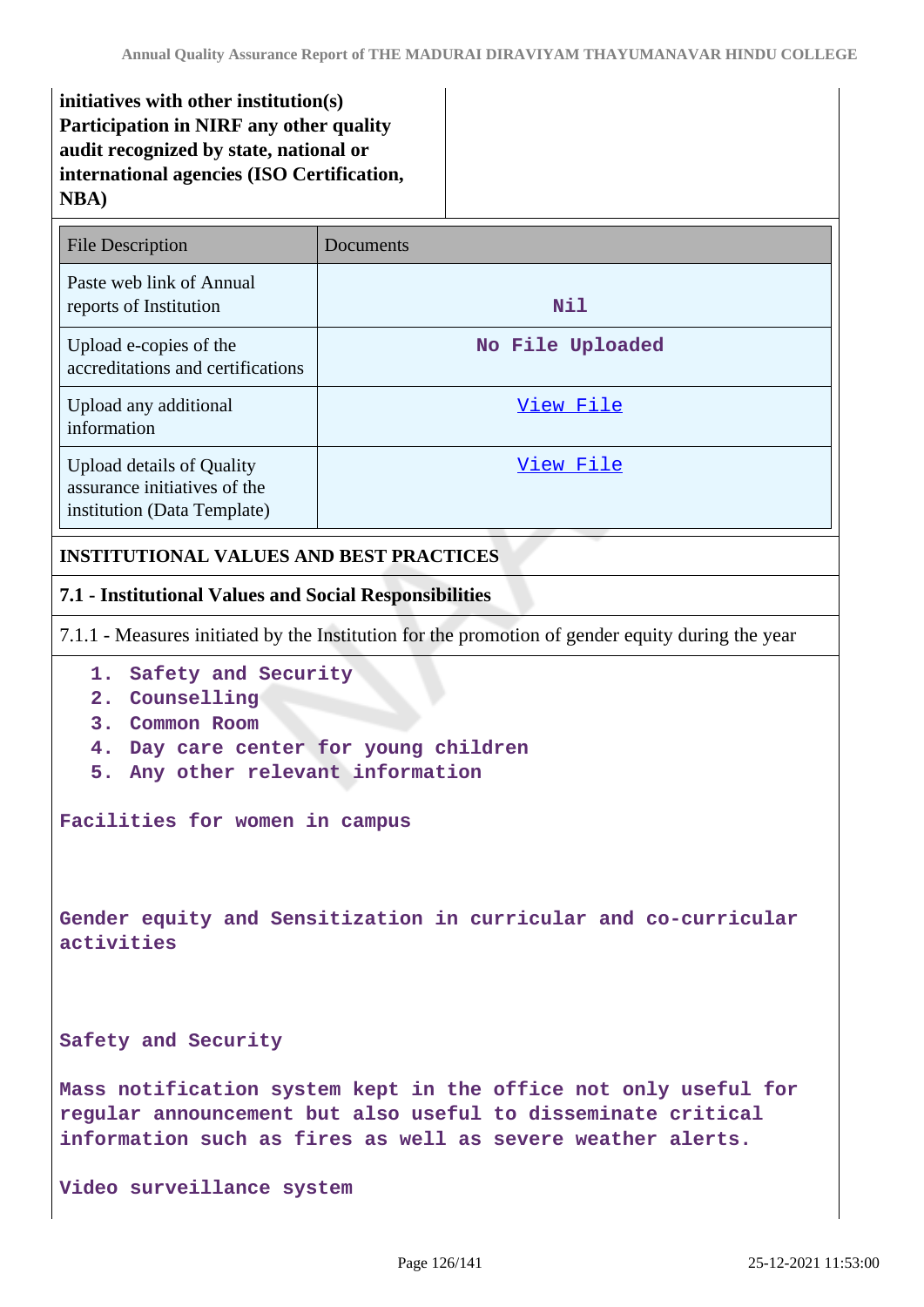**Access control systems are vital to the security of students in dorms and people in campus buildings. Smart Cameras to take video surveillance is useful to watch particular area, objects, people, and suspicious activity. 25 Closed Circuit Television (CCTV) cameras in various places and a centralized monitoring system in Principal's room is available in our college. Footage can be monitored live by the principal. Only authorized users can access the recorded material.**

**Implementation of ID cards and uniform system to students will grant access to authorized people only, nearly eliminating unauthorized access on campus.**

**Security persons can screen visitors for safety before clearing them to enter the college premises. Checkpoint in entrance and perimeter fences are other access control system where people can only enter with a valid vehicle.**

**UV treated RO Water is provided to all departments. There are 10 RO units with capacity of ---- and one large unit with capacity of 25 litres are available.**

**To control small fire a fire extinguisher system is fitted in all laboratories, library and office.**

| <b>File Description</b>                                                                                                                                                                                                                                    | Documents |                                                                                                                                                      |
|------------------------------------------------------------------------------------------------------------------------------------------------------------------------------------------------------------------------------------------------------------|-----------|------------------------------------------------------------------------------------------------------------------------------------------------------|
| Annual gender sensitization<br>action plan                                                                                                                                                                                                                 |           | https://www.mdthinducollege.org/igac/20202<br>1/7.1.1.%20Institution%20shows%20Gender%20<br>sensitivity%20in%20providing%20facilities.<br><u>pdf</u> |
| Specific facilities provided for<br>women in terms of:a. Safety<br>and security b. Counseling c.<br>Common Rooms d. Day care<br>center for young children e.<br>Any other relevant information                                                             |           | Nil                                                                                                                                                  |
| 7.1.2 - The Institution has facilities for<br>alternate sources of energy and energy<br>conservation measures Solar energy<br><b>Biogas plant Wheeling to the Grid Sensor-</b><br>based energy conservation Use of LED bulbs/<br>power efficient equipment |           | C. Any 2 of the above                                                                                                                                |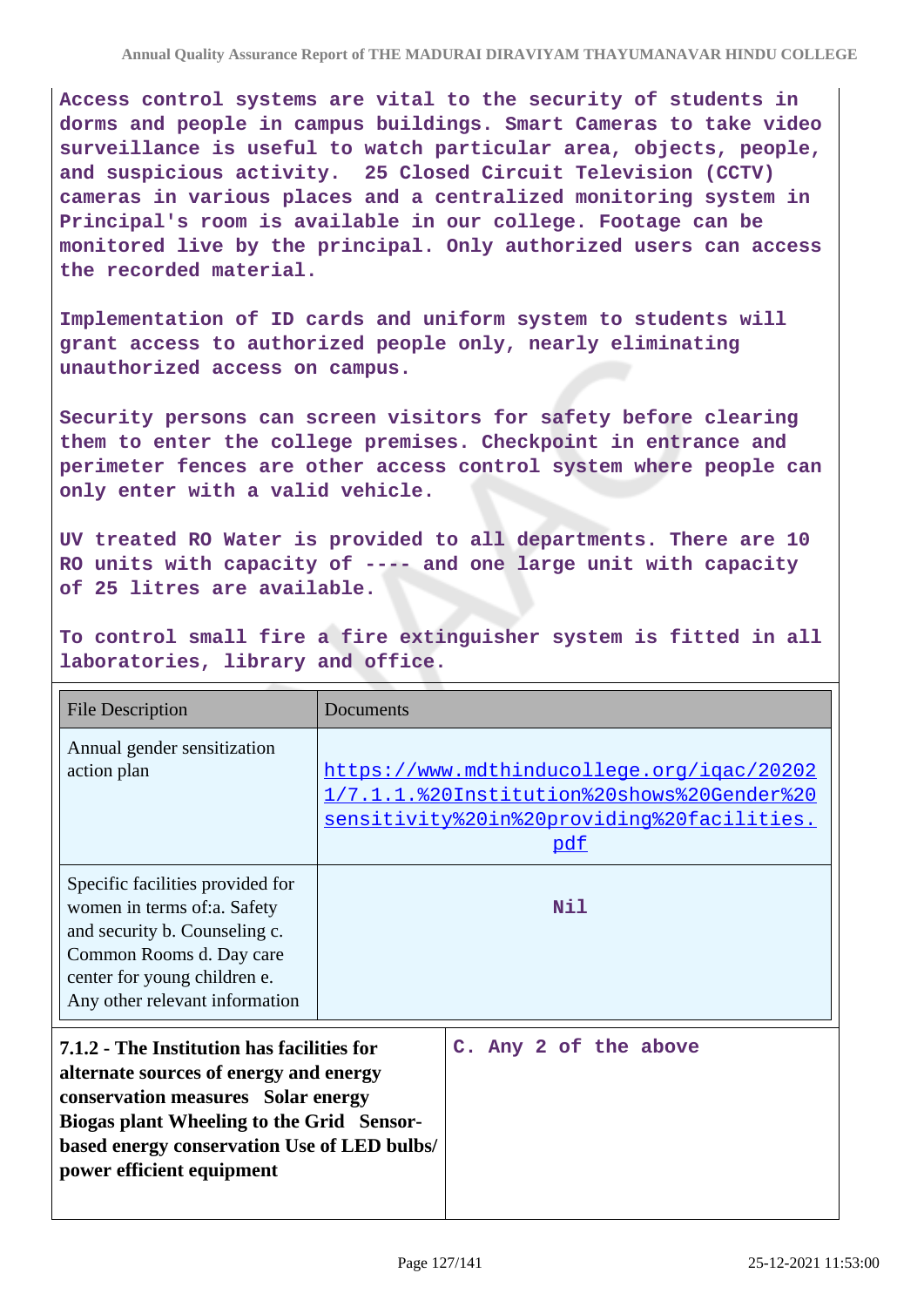| <b>File Description</b>        | <b>Documents</b> |
|--------------------------------|------------------|
| Geo tagged Photographs         | No File Uploaded |
| Any other relevant information | No File Uploaded |

7.1.3 - Describe the facilities in the Institution for the management of the following types of degradable and non-degradable waste (within 200 words) Solid waste management Liquid waste management Biomedical waste management E-waste management Waste recycling system Hazardous chemicals and radioactive waste management

**Solid waste management - Waste management system exists in the college on different levels. Solid waste is a heterogeneous mass of wastes, that causes land, water and air pollution. The solid waste may be biodegradable and non-degradable. In our college biodegradable wastes are managed by landfill, compositing and incineration methods. The non-degradable wastes are collected, deposited and handed over to municipal corporation. There is no "throwaway culture" in the campus.**

**Napkin destroyer - Max Burn - 50 pads- Non- fuel/Non-Electrical system - one unit.**

### **Vermicompost**

**The biodegradable organic waste of plant origin is recycled successfully to produce vermicompost. We have vermicompost production setup in our Department of Zoology. Regularly students of zoology department is preparing vermicompost from various bio waste collected from college campus. That is used for our gardens.**

**Liquid waste management - Corrosive and hazardous acids are kept in separate containers in the chemistry laboratory and are managed in proper cabinets. Chemical lab hoods are located in the lab and the flow rates are checked carefully.**

**E-waste management - The college has MOU with e-waste consultant, Techmyind, Palayamkottai, Tirunelveli from March 2018 to March 2021( 36 months). Every year they are collecting e-waste from the college.**

**Rainwater Harvesting: Rain water harvesting is the accumulation and deposition of rain water for use. Rain water is collected from roofs of buildings and is redirect into a deep pit. It is used for the gardens near the buildings. All our buildings has**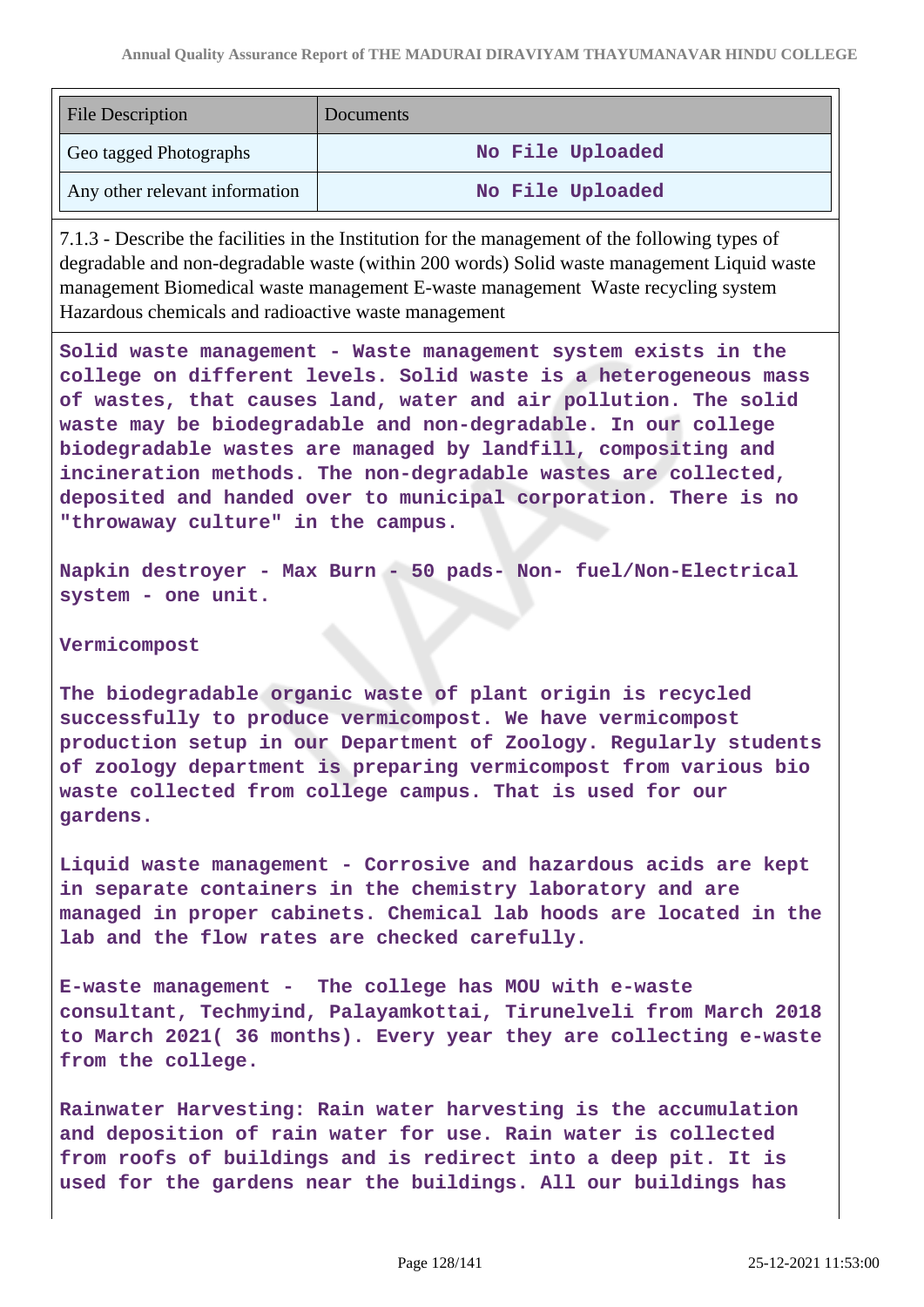# **rain harvested pits that increase the level of subsoil water.**

| <b>File Description</b>                                                                                                                                                                                                                                                      | Documents             |
|------------------------------------------------------------------------------------------------------------------------------------------------------------------------------------------------------------------------------------------------------------------------------|-----------------------|
| Relevant documents like<br>agreements / MoUs with<br>Government and other approved<br>agencies                                                                                                                                                                               | No File Uploaded      |
| Geo tagged photographs of the<br>facilities                                                                                                                                                                                                                                  | <u>View File</u>      |
| 7.1.4 - Water conservation facilities available<br>in the Institution: Rain water harvesting<br><b>Bore well /Open well recharge Construction</b><br>of tanks and bunds Waste water recycling<br><b>Maintenance of water bodies and</b><br>distribution system in the campus | C. Any 2 of the above |
| <b>File Description</b>                                                                                                                                                                                                                                                      | Documents             |
| Geo tagged photographs /<br>videos of the facilities                                                                                                                                                                                                                         | View File             |
| Any other relevant information                                                                                                                                                                                                                                               | No File Uploaded      |
| 7.1.5 - Green campus initiatives include                                                                                                                                                                                                                                     |                       |
| 7.1.5.1 - The institutional initiatives for<br>D. Any 1of the above<br>greening the campus are as follows:                                                                                                                                                                   |                       |
| <b>1. Restricted entry of automobiles</b><br>2. Use of bicycles/ Battery-powered<br>vehicles<br>3. Pedestrian-friendly pathways<br>4. Ban on use of plastic<br>5. Landscaping                                                                                                |                       |
| <b>File Description</b>                                                                                                                                                                                                                                                      | Documents             |
| Geo tagged photos / videos of<br>the facilities                                                                                                                                                                                                                              | No File Uploaded      |
| Various policy documents /<br>decisions circulated for<br>implementation                                                                                                                                                                                                     | No File Uploaded      |
| Any other relevant documents                                                                                                                                                                                                                                                 | No File Uploaded      |

**7.1.6 - Quality audits on environment and energy are regularly undertaken by the institution**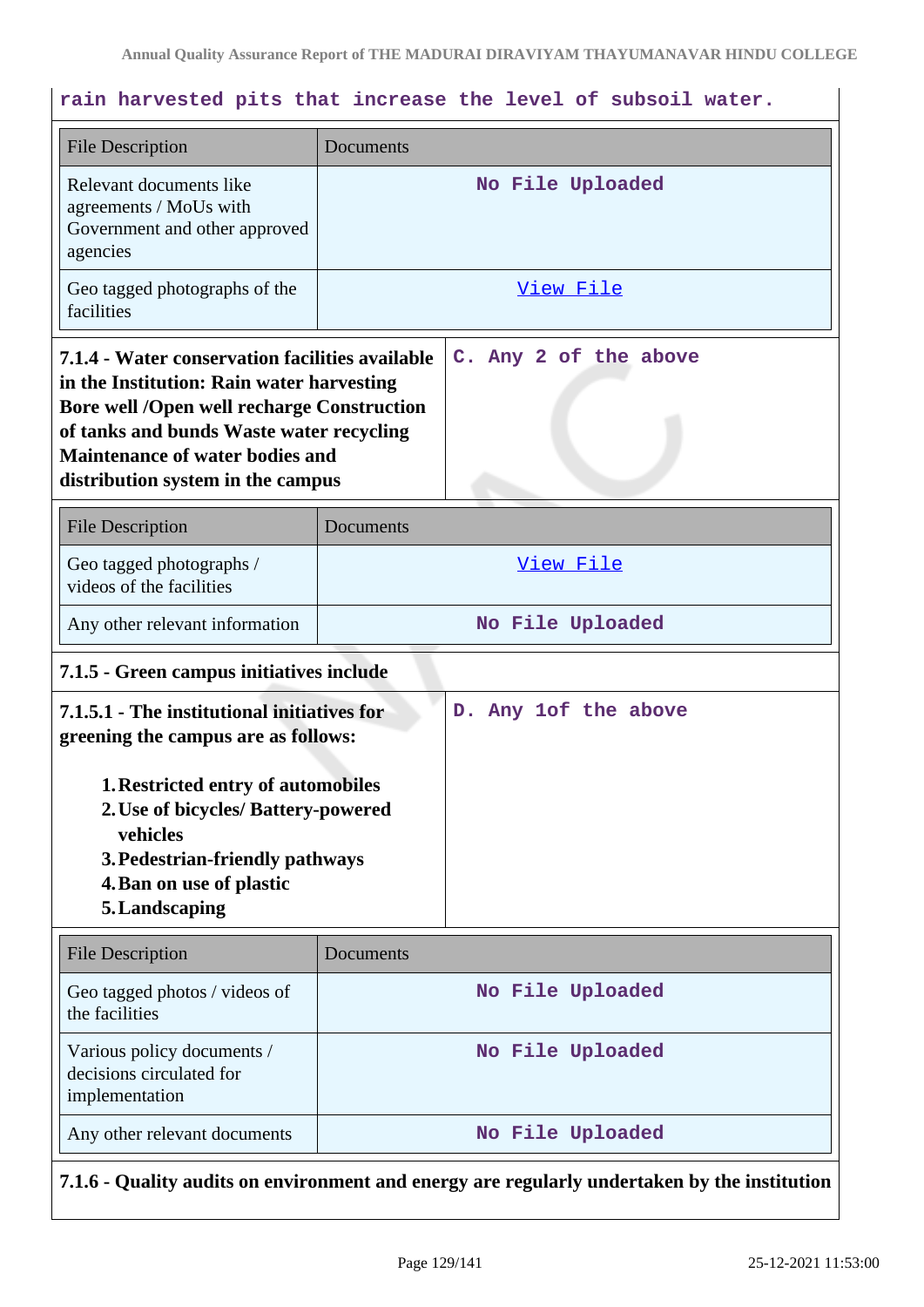| 7.1.6.1 - The institutional environment and<br>energy initiatives are confirmed through the<br>following 1. Green audit 2. Energy audit<br>3. Environment audit 4. Clean and green<br>campus recognitions/awards 5. Beyond the<br>campus environmental promotional activities                                                                                                                                                                                                                                      |           | E. None of the above |
|--------------------------------------------------------------------------------------------------------------------------------------------------------------------------------------------------------------------------------------------------------------------------------------------------------------------------------------------------------------------------------------------------------------------------------------------------------------------------------------------------------------------|-----------|----------------------|
| <b>File Description</b>                                                                                                                                                                                                                                                                                                                                                                                                                                                                                            | Documents |                      |
| Reports on environment and<br>energy audits submitted by the<br>auditing agency                                                                                                                                                                                                                                                                                                                                                                                                                                    |           | No File Uploaded     |
| Certification by the auditing<br>agency                                                                                                                                                                                                                                                                                                                                                                                                                                                                            |           | No File Uploaded     |
| Certificates of the awards<br>received                                                                                                                                                                                                                                                                                                                                                                                                                                                                             |           | No File Uploaded     |
| Any other relevant information                                                                                                                                                                                                                                                                                                                                                                                                                                                                                     |           | No File Uploaded     |
| <b>barrier free environment Built environment</b><br>with ramps/lifts for easy access to<br>classrooms. Disabled-friendly washrooms<br>Signage including tactile path, lights, display<br>boards and signposts Assistive technology<br>and facilities for persons with disabilities<br>(Divyangjan) accessible website, screen-<br>reading software, mechanized equipment<br>5. Provision for enquiry and information :<br>Human assistance, reader, scribe, soft copies<br>of reading material, screen<br>reading |           |                      |
| <b>File Description</b>                                                                                                                                                                                                                                                                                                                                                                                                                                                                                            | Documents |                      |
| Geo tagged photographs /<br>videos of the facilities                                                                                                                                                                                                                                                                                                                                                                                                                                                               |           |                      |
|                                                                                                                                                                                                                                                                                                                                                                                                                                                                                                                    |           | No File Uploaded     |
| Policy documents and<br>information brochures on the<br>support to be provided                                                                                                                                                                                                                                                                                                                                                                                                                                     |           | No File Uploaded     |
| Details of the Software<br>procured for providing the<br>assistance                                                                                                                                                                                                                                                                                                                                                                                                                                                |           | No File Uploaded     |

7.1.8 - Describe the Institutional efforts/initiatives in providing an inclusive environment i.e.,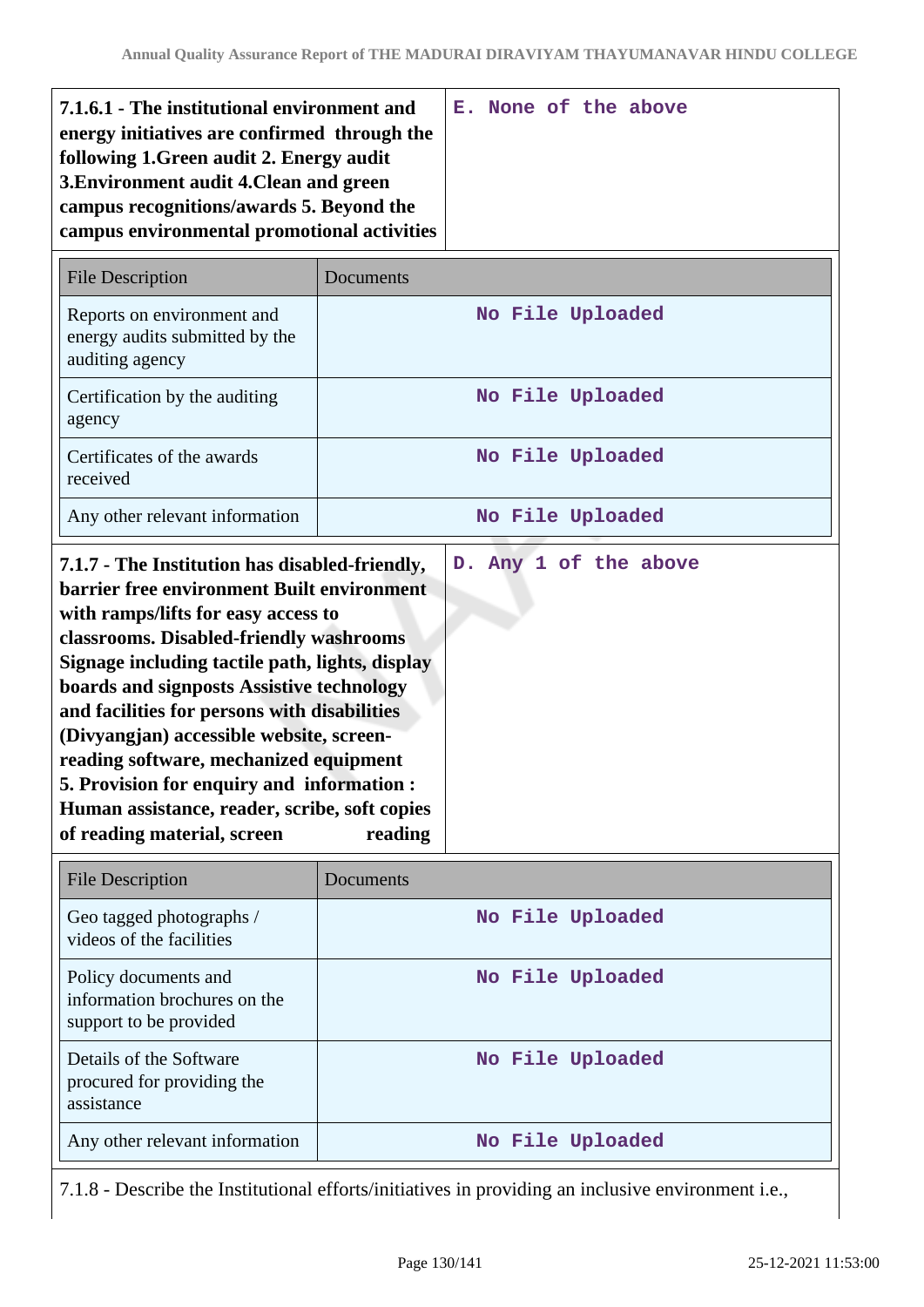tolerance and harmony towards cultural, regional, linguistic, communal socioeconomic and other diversities (within 200 words).

**Our college always been at the forefront of sensitising students towards cultural, regional, linguistic, communal, socio economic and other diversities. The activities done during 2020-21 to promote the above culture are,**

**Cultural Exchange Program - Organized two days cultural Exchange Program with Government Degree College, Kargil (Ladaku) under "EK BHARAT SHRESTHAA BHARAT"(EBSB)scheme on 08.02.2021.**

**Socio Economic Diversity - Through NSS and HORP several assistance, not only in the form of financial but also emotional support given to the poor and destitute people.**

**https://www.mdthinducollege.org/iqac/202021/7.1.8%20Institutional %20Efforts.pdf** 

| <b>File Description</b>                                                                                                                      | Documents        |
|----------------------------------------------------------------------------------------------------------------------------------------------|------------------|
| Supporting documents on the<br>information provided (as<br>reflected in the administrative<br>and academic activities of the<br>Institution) | No File Uploaded |
| Any other relevant information                                                                                                               | View File        |

7.1.9 - Sensitization of students and employees of the Institution to the constitutional obligations: values, rights, duties and responsibilities of citizens

**To inculcate values, rights, duties and responsibilities for being responsible citizens as reflected in the constitution of India several events are arranged as follows.**

**Awareness among students and stakeholders and assistance during COVID'19 period through NSS and HORP were arranged to inculcate helping tendency moral support.**

**Various days were celebrated to create awareness and values.**

**To create awareness and values, students of youth welfare Department conducted street play in various places on Seat belt awareness, Helmet awareness, Drunk and drive awareness, Heavy load awareness, Underage driving awareness, Child marriage awareness, Dowry awareness, School dropout awareness, Women's suicide awareness, Drunken father awareness**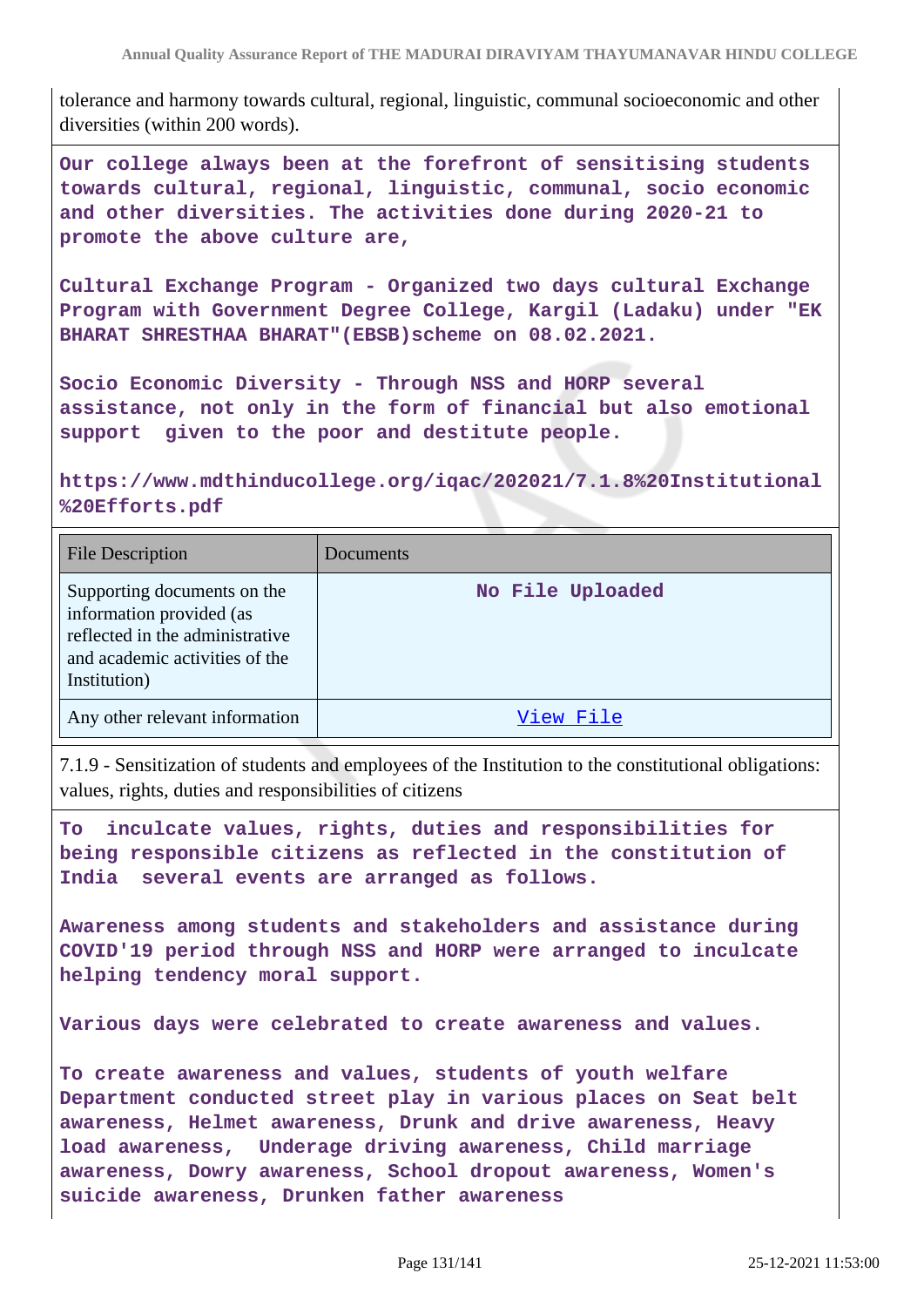# **Lt.Dr.P.Senthilkumar completed three months Pre-Commission Training Course (PRCN) for SD-Army, at officer Training Academy, Kamptee, Maharashtra from 08.02.2021 to 08.05.2021.**

| <b>File Description</b>                                                                                                                                                                                                                                                                                                                                                                                                                                                                                                               | Documents                                                                                                                                     |
|---------------------------------------------------------------------------------------------------------------------------------------------------------------------------------------------------------------------------------------------------------------------------------------------------------------------------------------------------------------------------------------------------------------------------------------------------------------------------------------------------------------------------------------|-----------------------------------------------------------------------------------------------------------------------------------------------|
| Details of activities that<br>inculcate values; necessary to<br>render students in to responsible<br>citizens                                                                                                                                                                                                                                                                                                                                                                                                                         | <b>Nil</b>                                                                                                                                    |
| Any other relevant information                                                                                                                                                                                                                                                                                                                                                                                                                                                                                                        | https://www.mdthinducollege.org/igac/20202<br>1/7.1.9.%20Sensitization%20of%20students%2<br>Oand%20employees%20of%20the%20institution.<br>pdf |
| C. Any 2 of the above<br>7.1.10 - The Institution has a prescribed code<br>of conduct for students, teachers,<br>administrators and other staff and conducts<br>periodic programmes in this regard. The<br>Code of Conduct is displayed on the website<br>There is a committee to monitor adherence<br>to the Code of Conduct Institution organizes<br>professional ethics programmes for<br>teachers, administrators<br>students,<br><b>4. Annual awareness</b><br>and other staff<br>programmes on Code of Conduct are<br>organized |                                                                                                                                               |
| <b>File Description</b>                                                                                                                                                                                                                                                                                                                                                                                                                                                                                                               | Documents                                                                                                                                     |
| Code of ethics policy document                                                                                                                                                                                                                                                                                                                                                                                                                                                                                                        | No File Uploaded                                                                                                                              |
| Details of the monitoring                                                                                                                                                                                                                                                                                                                                                                                                                                                                                                             | View File                                                                                                                                     |

| Details of the monitoring        | <u>View File</u> |
|----------------------------------|------------------|
| committee composition and        |                  |
| minutes of the committee         |                  |
| meeting, number of               |                  |
| programmes organized, reports    |                  |
| on the various programs etc., in |                  |
| support of the claims            |                  |
| Any other relevant information   | View File        |
|                                  |                  |

7.1.11 - Institution celebrates / organizes national and international commemorative days, events and festivals

**International Yoga Day 21.06.2020**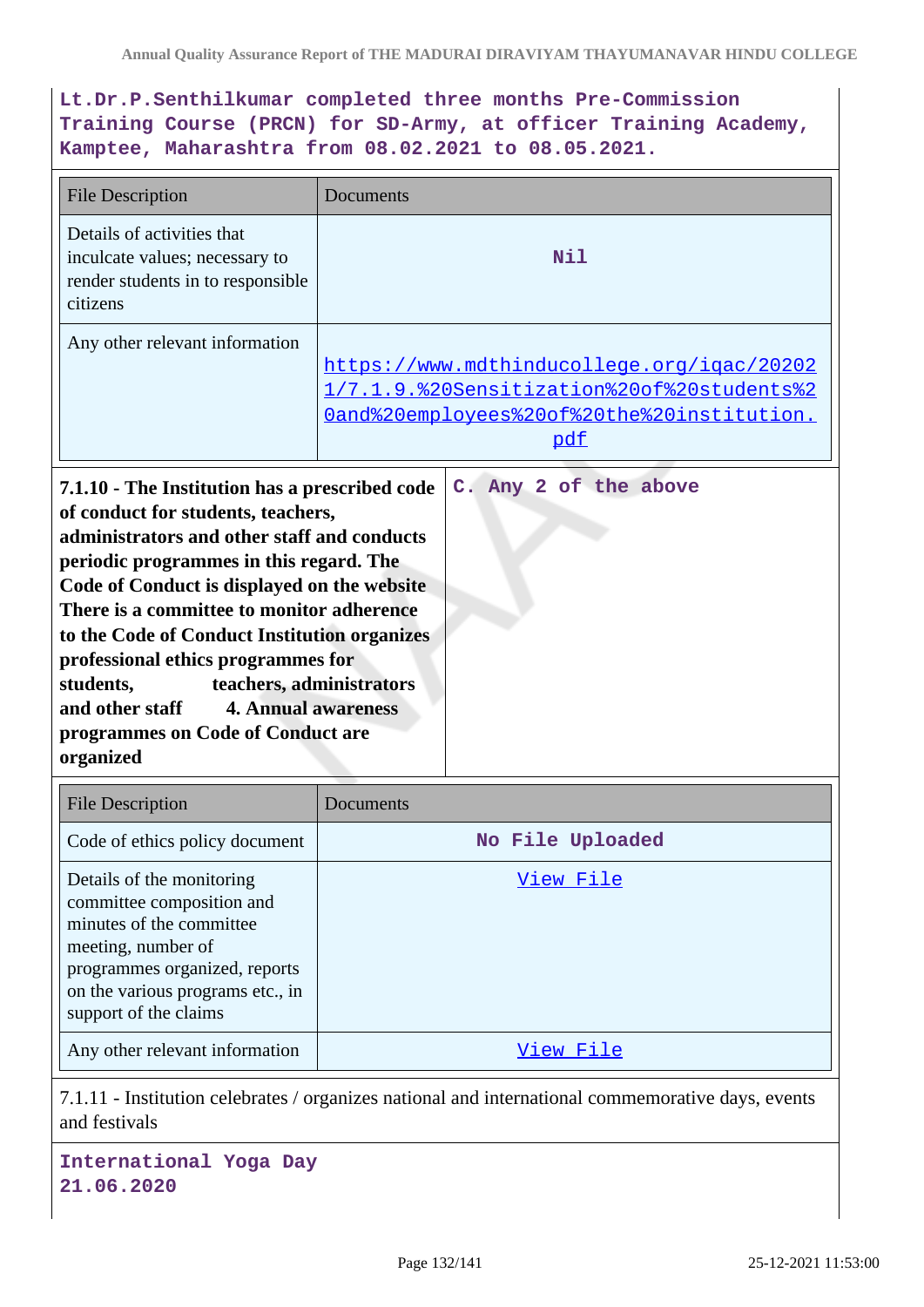**Independence Day 15.08.2020 Teachers Day 05.09.2020 Navarathiri Celebration 17.09.2020-25.09.2020 New Educational Policy 2020 Awareness Webinar 12.10.2020 National Unity Day 31.10.2020 National Constitution Day 25.11.2020 Road Safety Awareness Programme 22.01.2021 Republic Day 26.01.2021 Voters Awareness Cycle Rally 08.03.2021 International Science Day 28.02.2021 Women's Day 08.03.2021 75th Year celebration of National Independence Day 15.03.2021 Deworming Day 17.03.2021**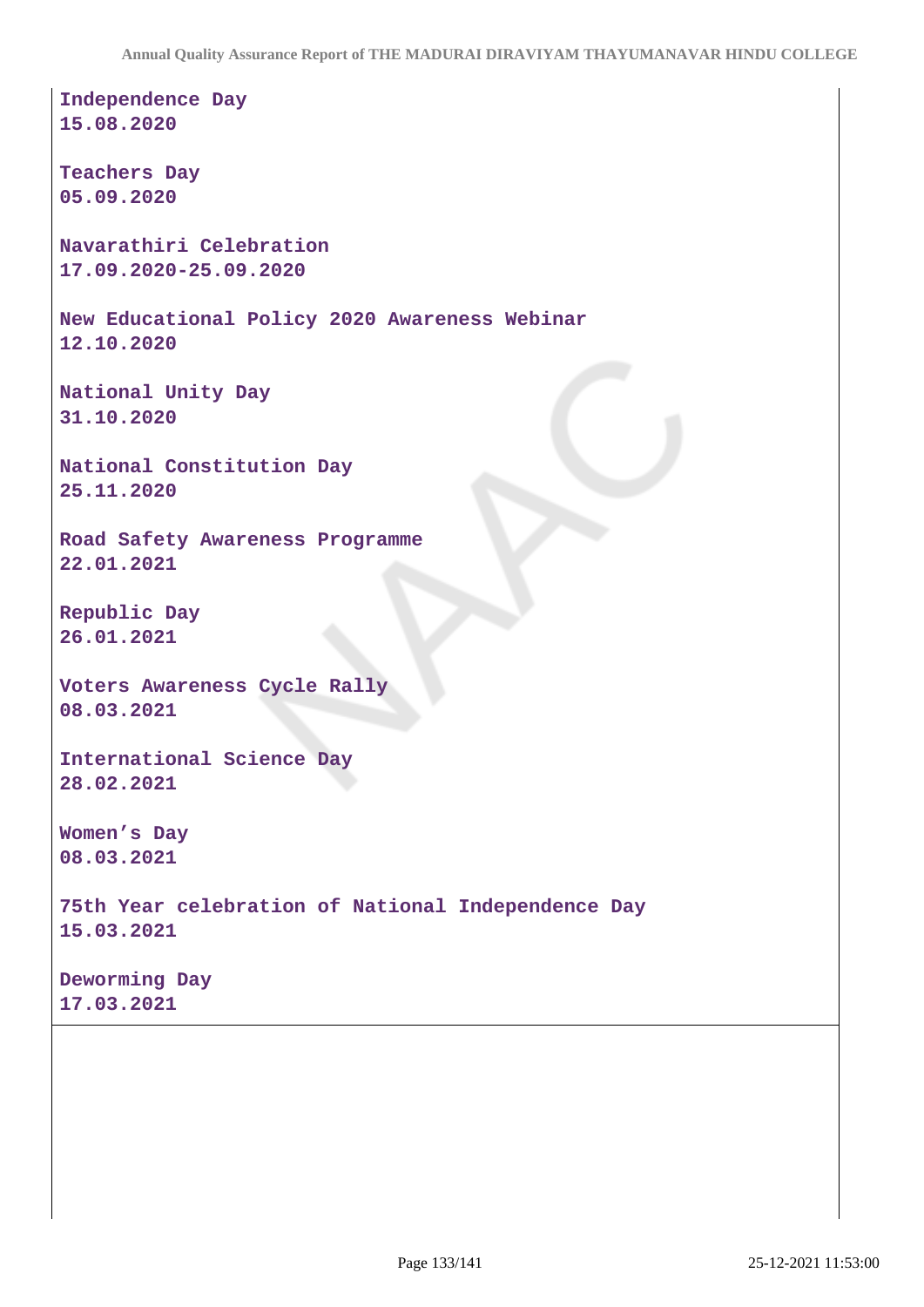| <b>File Description</b>                                                                            | Documents        |
|----------------------------------------------------------------------------------------------------|------------------|
| Annual report of the<br>celebrations and<br>commemorative events for the<br>last (During the year) | No File Uploaded |
| Geo tagged photographs of<br>some of the events                                                    | View File        |
| Any other relevant information                                                                     | No File Uploaded |

## **7.2 - Best Practices**

7.2.1 - Describe two best practices successfully implemented by the Institution as per NAAC format provided in the Manual.

**Best Practices:**

**1. Title of the practice**

**Self-Learning Online Courses prepared by all the staff members during 2020-21**

**Objectives of the practice**

**Self-learning is the modern form of learning. We can't replace traditional, instructional learning but, it is the need of the hour to supplement some extra learning during programme period to improve great results of students . Even though so many online platforms are available for self-learning to learn anything and anywhere, the problem faced by our students are choosing the choice of the course and their understanding capability. So, to inculcate self-learning practice, College has decided to prepare study material by our staff members in simple, easy to understand way on various topics that are related to certain programmes and guide to competitive examination preparation.** 

**The context**

**The college days especially undergraduate years are a turning point in producing highly literate citizens. Whatever may be the topic of discussion, the challenge is, we have to adopt strategies that motivate and engage students to improve their learning and strategies that are most effective in developing their knowledge and skills. Since we are following university curriculum there is less opportunity for introducing reforms in curriculum. At the same time students have to develop their**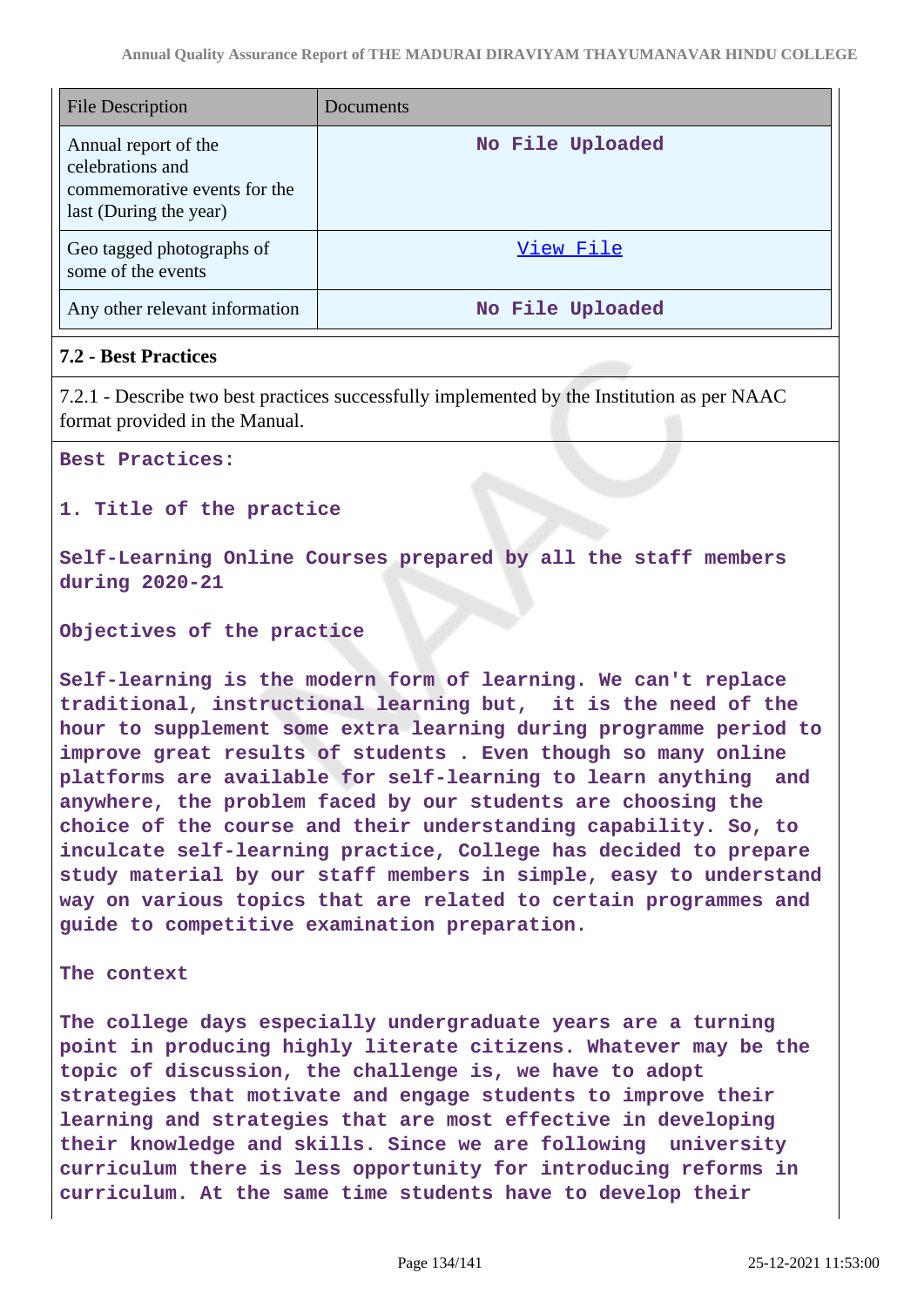**skills and attitudes to catch their dreams and to compete with others in this competitive environment.**

**The Practice**

**The practice we have adopted to inculcate self-learning are**

**Seventy five self-learning videos of various topics was prepared by our staff members and was uploaded in our college website. Each topic consists of two videos, students have to go through within two days and at the end of each day they have to self assess by answering the questions provided along with. Since that practice was started during COVID'19 pandemic lockdown period, all the staff members motivated and assisted the students to do the courses. The contents are designed to satisfy all levels such as some in introductory, some in upper level to introduce technological development and courses for majors and non-majors.**

**Another practice is competitive awareness test series uploaded in our website. Students have to answer forty questions consists of four categories English Language, General awareness, Mathematical aptitude, Puzzles, ten questions in each category. After attending the quiz students can view their score and the answers with explanation. Ten competitive awareness test series was prepared by our staff members and was uploaded in our college website.**

**Evidence of success**

**Students got motivated and done many courses of their interests. Based on the number of students done the courses, self-learning has proven to be effective, convenient and we may proud to say that we attain our goal "Reaching Students". These e-contents will definitely be a resource for better educating students.**

**Self-learning practice led curiosity. Some advanced learners enrolled in the courses offered by ICT academy, NPTEL and other Massive Open source Online Courses . Hundred students enrolled and completed Skill-edge courses organized through ICT academy and some students done NPTEL courses.**

**Students got important skills that can apply anywhere such as time management, Self-assessment, stick to a plan and setting their goals.**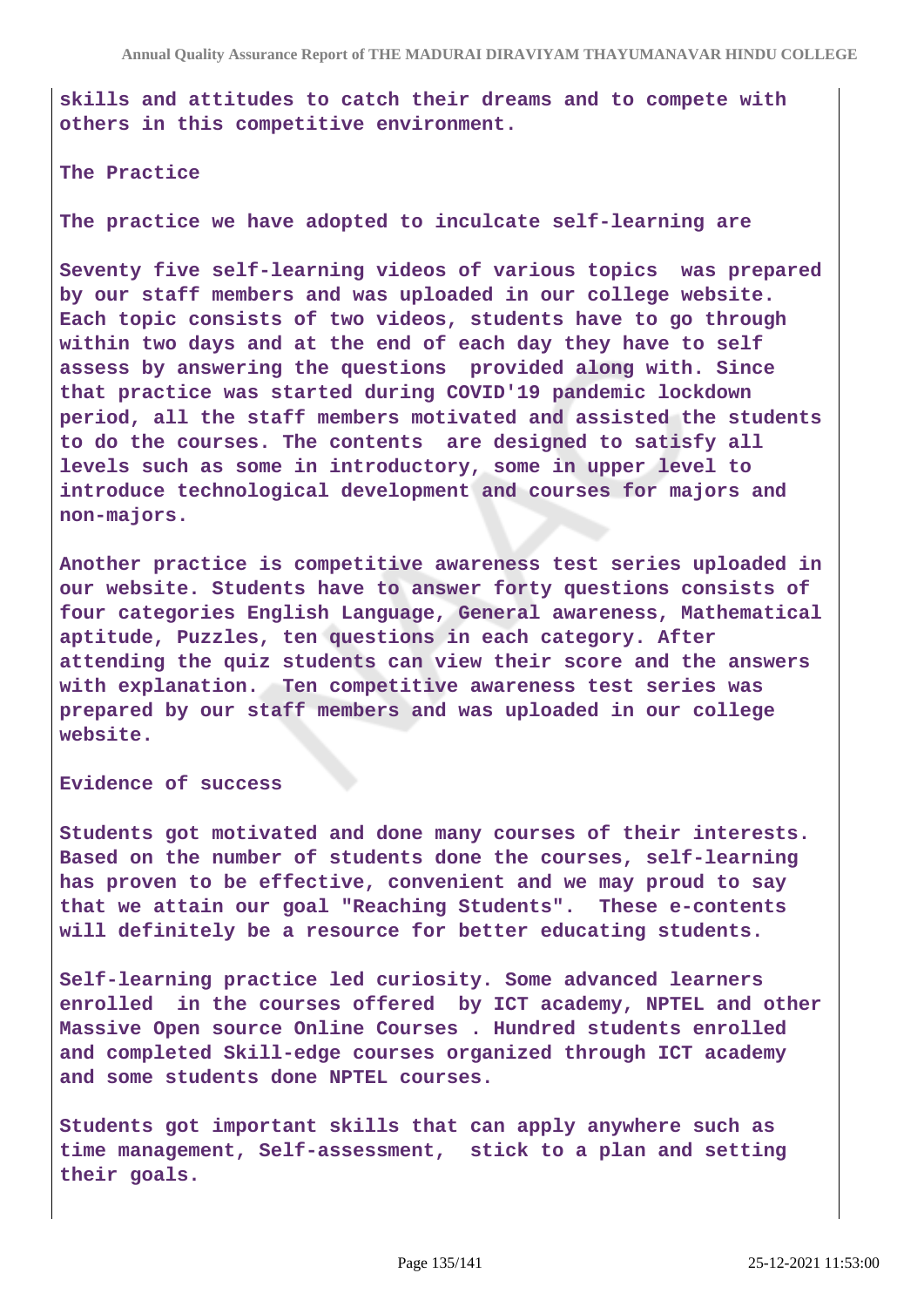**Since most of our students are interested in preparing competitive exam and they like the self-learning mode and also they found useful about the explanation of the answer, we have planned to create test series for Bank exam and TNPSC exam separately.**

**Problems encountered and resources required**

**Self -learning has been proven to be effective, convenient and fast because of rise in Internet. In other side there is still a problem of net neutrality faced by our students. For better implementation students need system with free net connectivity.**

**The problems faced in implementing online self-learning courses in our campus are**

**-Most of our students are from financially poor backgrounds, there is a lack of resources like mobile phone, laptop and some students can't afford the net recharge cost.**

**- Some students are doing part time job after college hours to generate family income and to pay their fees and meet out other expenses. In that case, students have no time to spend time to study extra courses.** 

**- Most of our students are first generation learners, they are in need of physical support of the staff to do the course.**

**2. Title of the practice**

**Hindu college Out Reach Programme (HORP) - Social Service**

**Objectives of the practice**

**Our college inculcates social value and responsibilities to the faculty members and students by imparting extension activities in the neighbourhood for holistic development of the society. All first year Students are engaged in any one of the extension activity such as National Service Scheme, National Cadet Corp, Youth Red Cross which comes under the curriculum. Students are trained to do various social services, to participate various awareness programmes and services through special camp. In addition, outreach programs are also given to the community in the name of HORP (Hindu college Out Reach Programme).**

**The main objectives of this programme are**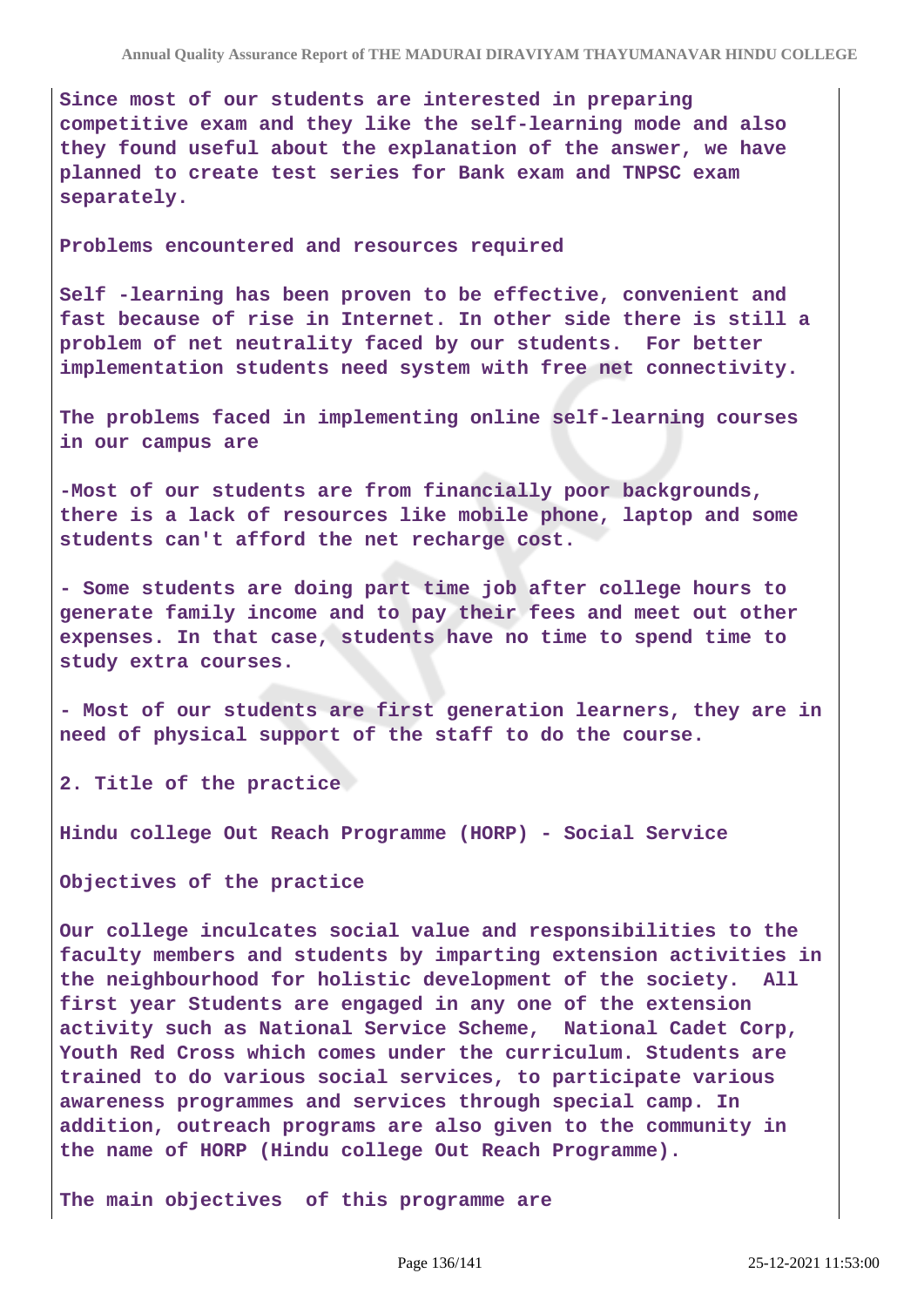**To uplift the standard of living of the particular group of people, To provide help for better management of lifestyle, To open new opportunities for developing talents and leadership.**

#### **The context**

**A staff in-charge of HORP collected students those who are willing to serve for community. Even though this extension activity is not the part of the curriculum, every year students are voluntarily enrolling their names. The challenges are**

**- Explaining the activities to the parents of the students and getting permission to take part.**

**- If an activity is to be carried out in college hours, students have to manage their study with the help of staff and friends.**

**- If an activity is to be carried out in, out of college hours or by holidays staff in-charge must have to take responsibility to secure the students.**

**- Manage expenses to carry out the activities.** 

**The Practice**

**Hindu college Out Reach Programme was established in the year 2016, with the noble purpose of motivating students in community service.**

**The forum has started its service by adopting a nearby gypsy colony, only of gypsies. Students and a staff in-charge carried out survey in that colony to collect information about the families.**

**Various enrichment programmes and classes were conducted regularly for gypsy school children by our staff and students. Free medical camp, Blood group identification, nutrition awareness programme, Drawing classes, Computer classes, GK, Cultural, Yoga classes are also conducted periodically for the benefit of gypsy colony peoples. The activities are carried out for three years from 2016-2019.**

**Then the forum assisted in rejuvenation and dredging services to restore nearby pond water bodies namely Veinthan kulam, Vudaiyarpatti kulam, Reddiarpatti kulam and Aaniyar kulam.**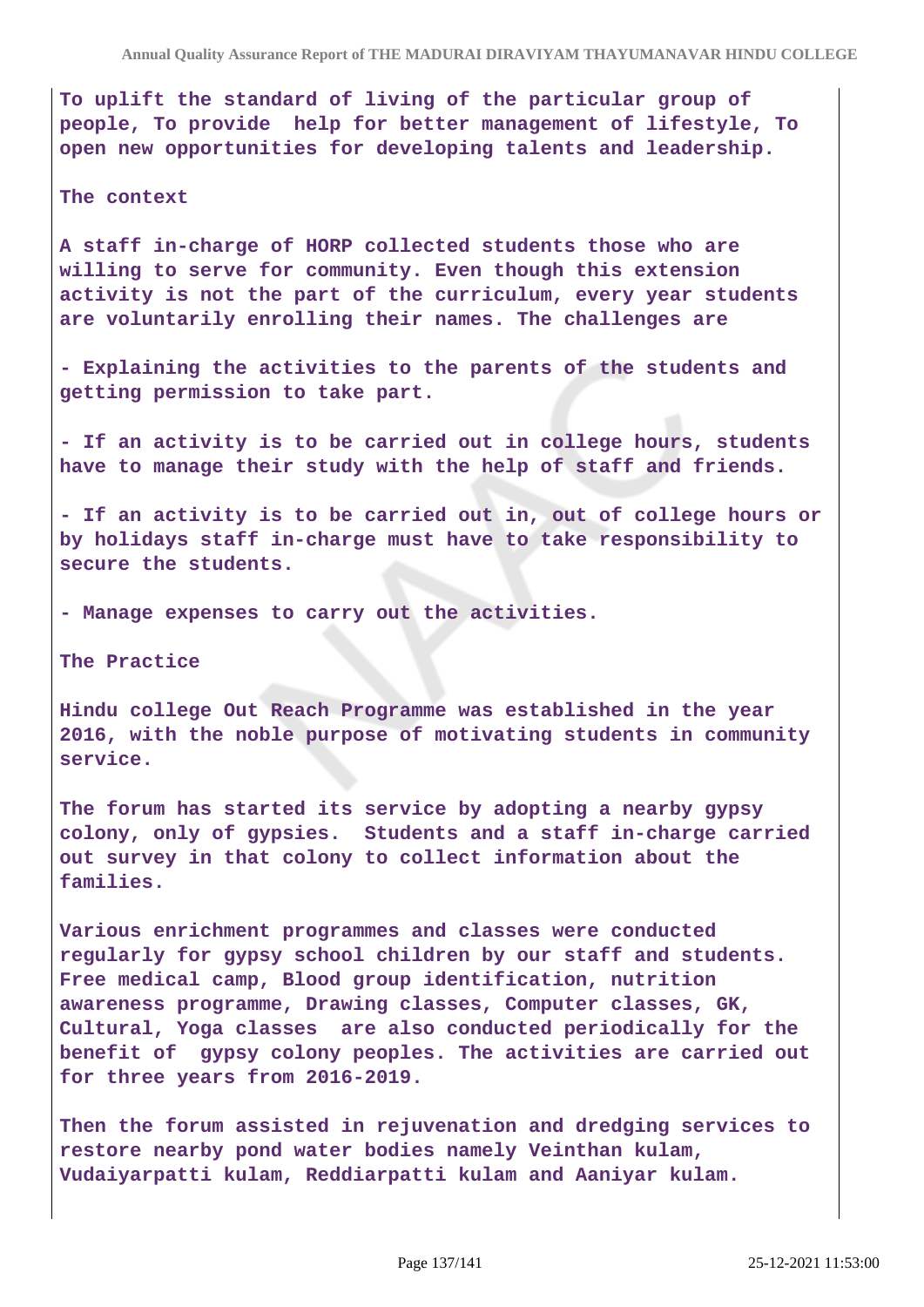**From 2019, the forum has adopted :Corporation -Old age, Mentally disordered** 

**Orphans home " at nearby village Kurukkuth thurai. Arranged for COVID vaccination, Medical camp by Siddha doctors, Monthly health check up, provided mask, sanitizer, food, cloths etc are some of the services rendered to them.** 

**Evidence of success**

**The successful evidences are** 

**Survey report was submitted to the district collector and recommended to get proper benefits like Ration card, Aadhar card and other basic facilities to that area with the support of area councillor.**

**Arranged free coaching classes in evening to the gypsy students by appointing a teacher at Azhakiapandiya puram a nearby village.**

**Arranged free "Annapoorna Scheme" to distribute biscuits and fruits to gypsy students in every morning with the support of district collector and our staff.**

**Trained to write name and signed by middle and old age people also of gypsy colony.**

**Created awareness about the importance of education, health care, society, etc. One of the challenging task we carried out is stopping the practice of child marriage. We stopped one child marriage with the help of child welfare department.**

**Old age people and mentally disorder people at corporation home got mental relief during the visit by our staff and students. Some of the services rendered to them to get relief are offenly visited and spending time to interact with them, arranged cultural show by our students, celebrating festivals with them.**

**Through this outreach programme, we establish a good relationship with NGO, and join hands with local community organization and serve the community. Students with profound interest attain the social values and responsibility. In addition to that, the students get hold of social justice, value, responsibility and sustainability.**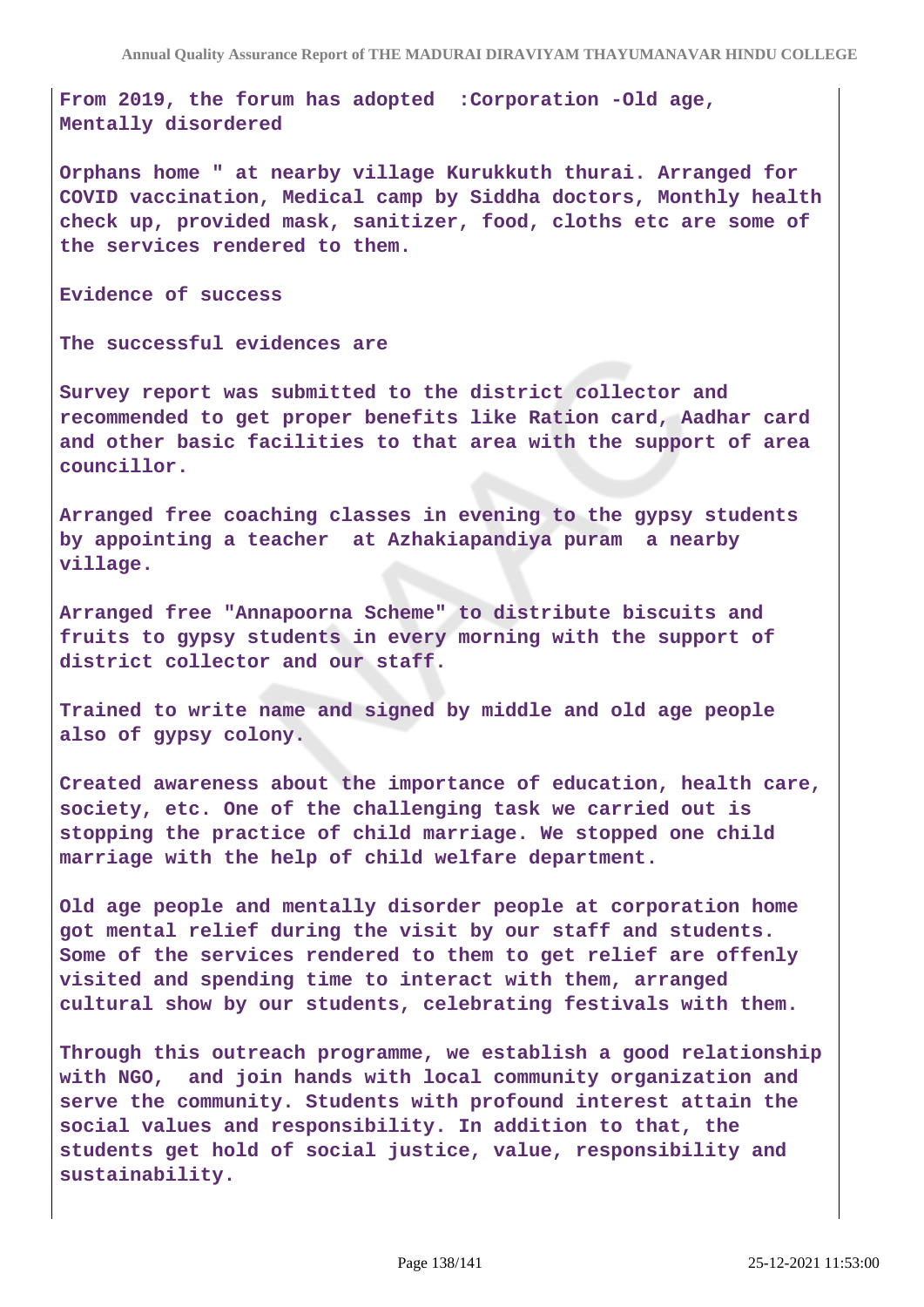**HORP got many appreciation and award from district collector and NGO's.**

### **Problems encountered and resources required**

**Approaching to gypsy people itself is a challenging task. Since all the families are male dominating, we faced difficulties in making conversation with females and children. Then after telling the benefits to the male in the families, HORP volunteers spoke to others in the families about the importance of education, health care, social care and community development.** 

**There is a complex and extensive list of issues that need to be addressed. HORP staff in-charge along with local authorities, demonstrated to the District Collector to make comprehensive plan that put in place to address all the issues raised.**

| <b>File Description</b>                        | Documents                                                                    |
|------------------------------------------------|------------------------------------------------------------------------------|
| Best practices in the<br>Institutional website | https://www.mdthinducollege.org/igac/20202<br>1/7.2.1%20BEST%20PRACTICES.pdf |
| Any other relevant information                 | Nil                                                                          |

## **7.3 - Institutional Distinctiveness**

7.3.1 - Portray the performance of the Institution in one area distinctive to its priority and thrust within 200 words

### **Institutional Distinctiveness**

**Our college library has an excellent infrastructure. It has stock rooms and reading rooms. It is well equipped and properly furnished. Totally there are 65,643 books in our library. There are 57,708 books with accession number, 3226 gift books with separate accession number labelled as G, 470 books purchased under UGC project scheme with accession number labelled as RP, 3516 books donated by our former staff member Thiru.T.Muthaiah Pillai with accession number labelled as PM and 543 books donated by our alumni Ve.Pa.Su. with accession number labelled as VPS.**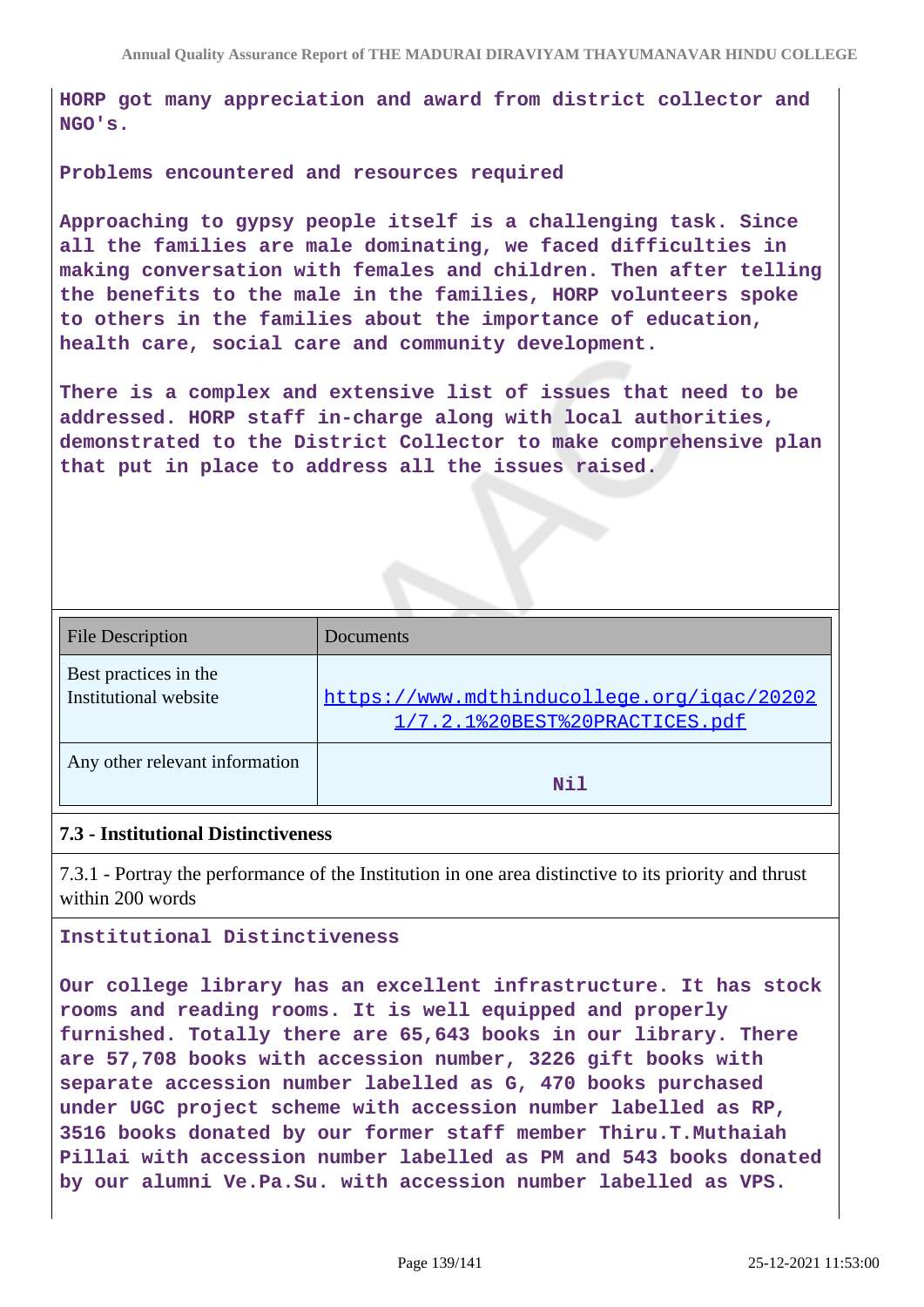**Computers with Internet connectivity are maintained and used by stakeholders. All the books are bar coded and entered in the computers kept in the library. The library has Online Public Access Catalogue (OPAC) facility with four OPAC machines. OPAC has basic and advance search facility. Users can also identify to locate the books and journals through the OPAC.**

**In-house remote access to e-resources is available. Library provides access to UGC-INFONET resources through N-LIST.**

**The M.D.T.Hindu college library is well known for its rare books collection. Also, this library is the store house of very old publications from 1905 to 1950, which includes books from British and Indian authors, modern writers and critics.**

**Some of the notable collections in our library are Books awarded for Sakithya academy from 1953 to till date, Books written by famous poets Bharathi and Bharathi Dhasan.**

**This year we started to digitize rare books in order to secure some old books. The process was completed for 110 books and are kept in CDs and Hard disk.** 

**https://www.mdthinducollege.org/library.html** 

| <b>File Description</b>                         | Documents        |
|-------------------------------------------------|------------------|
| Appropriate web in the<br>Institutional website | No File Uploaded |
| Any other relevant information                  | No File Uploaded |

7.3.2 - Plan of action for the next academic year

**PLAN OF ACTION FOR THE NEXT ACADEMIC YEAR**

- **Design and Development of Curriculum for Add on/ Certificate / Diploma Courses**
- **Design and Development of self-learning online courses to introduce technical advancements and training to prepare competitive examination**
- **To develop more e-content**
- **Ecosystem for innovations and initiatives for creation and transfer of knowledge by forming Entrepreneur club and Innovation club**
- **To conduct more Workshops / Seminars related to Research Methodology, Intellectual Property Rights (IPR) and**